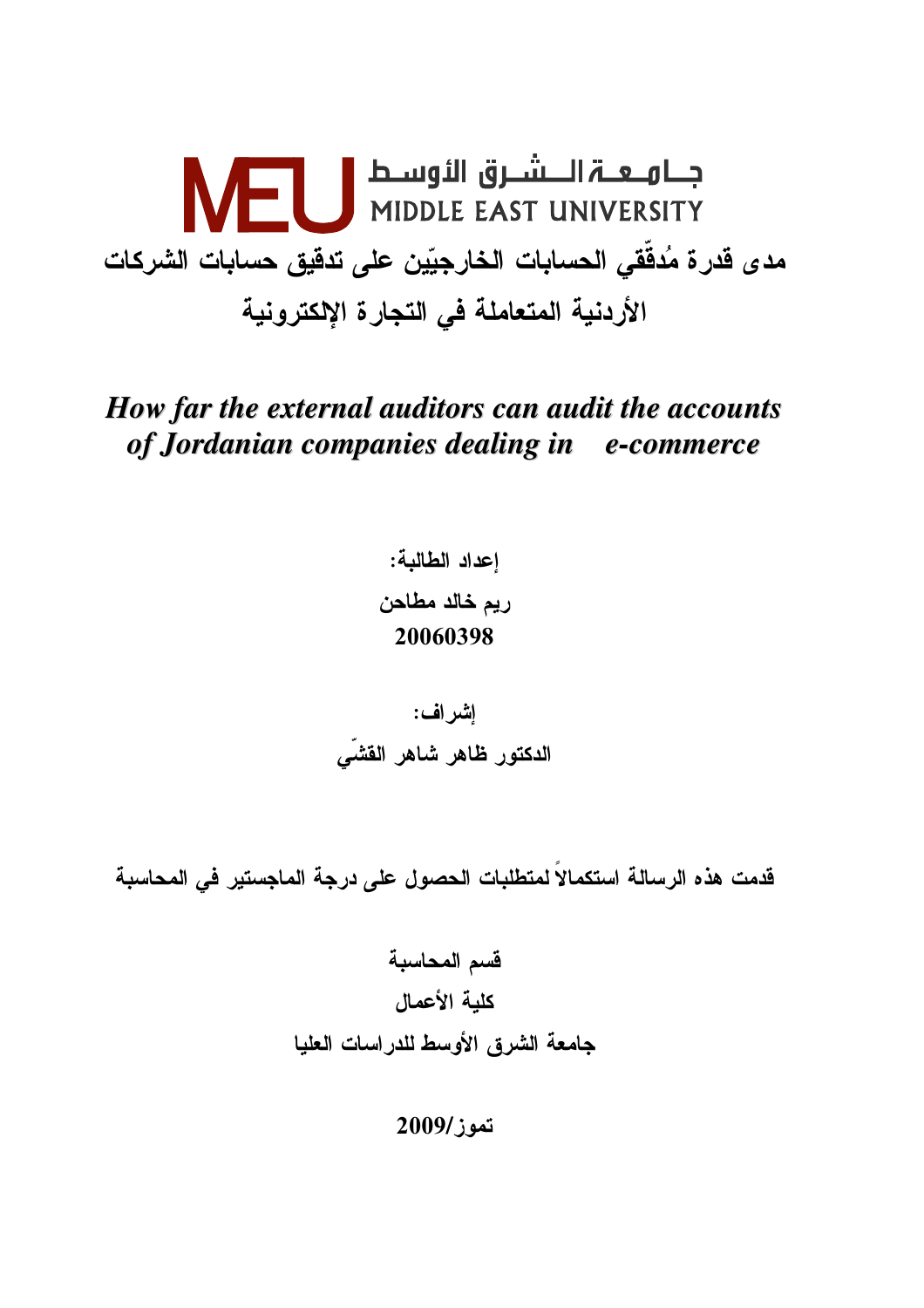#### التفويض

أنا ريم خالد محمود مطاحن، أفَّوض جامعة الشرق الأوسط للدراسات العليا بنزويد نسخ من رسالتي المعنونة بـــ " مدى قدرة مُدقِّقي الحسابات الخارجيِّين علـــى تـــدقيق حـــسابات الـــشركات الأ**ردنية المتعاملة في التجارة الإلكترونية**". ورقياً وإلكترونياً للمكتبات، أو المنظّمـــات، أو الهيئـــات والمؤسسات المعنية بالأبحاث والدراسات العلمية عند طلبها.

> الاسم : ريم خالد محمود مطاحن  $2009/7/18:$ التاريخ : النوقيع :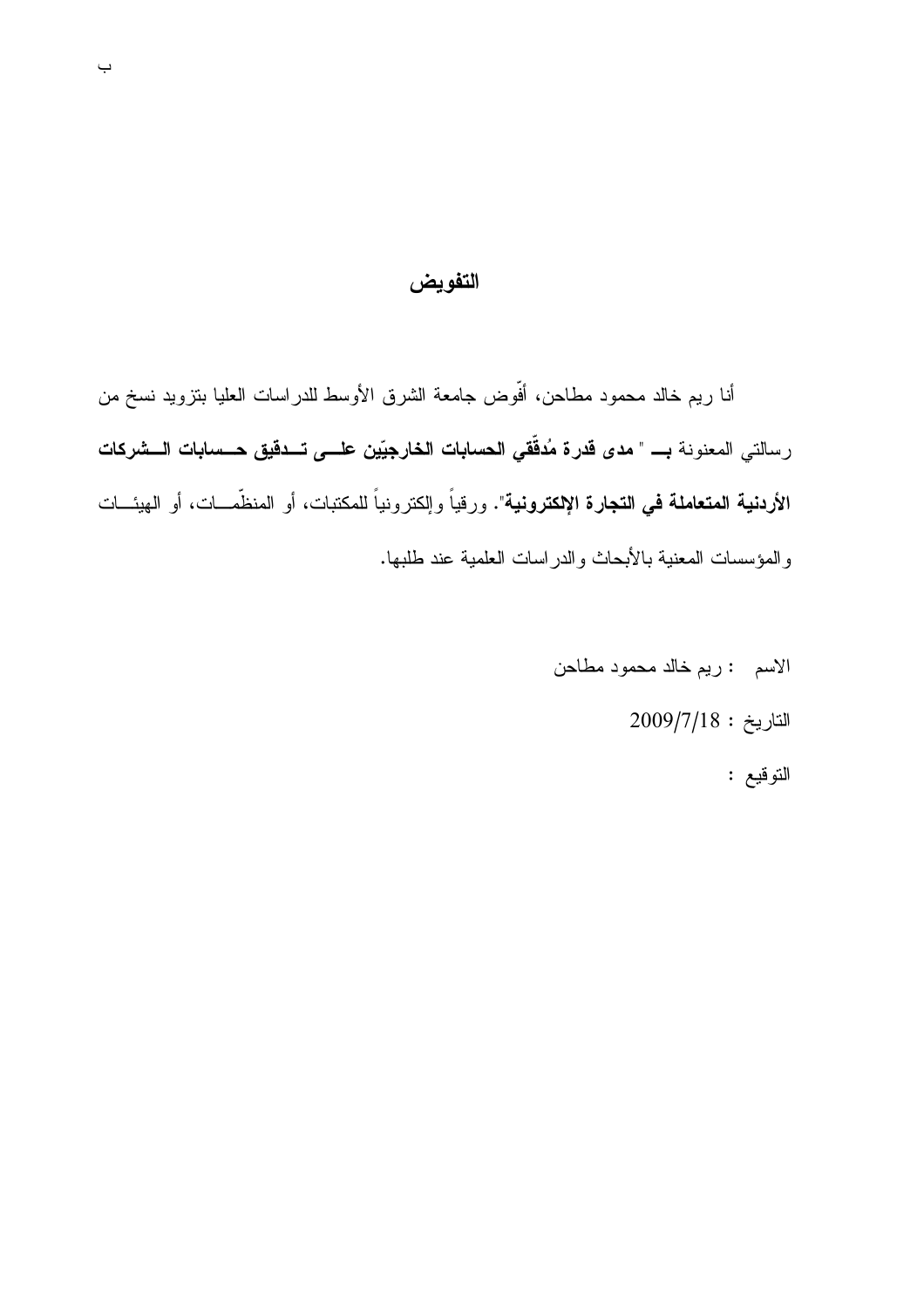## قرار لجنة المناقشة

نوقشت هذه الرسالة وعنوانها " **مدى قدرة مُدقّقي الحسابات الخارجيّين على تدقيق حسابات** الشركات الأردنية المتعاملة في التجارة الإلكترونية".

 $2009/07/18:$ وأجيزت بتاريخ

أعضاء لجنة المناقشة التوقيع رئيساً ومشرفاً – الدكتور ظاهر شاهر القشى عضواً – الأستاذ الدكتور محمد عطية مطر – الأستاذ الدكتور عبد الناصر إبراهيم نور مصحصواً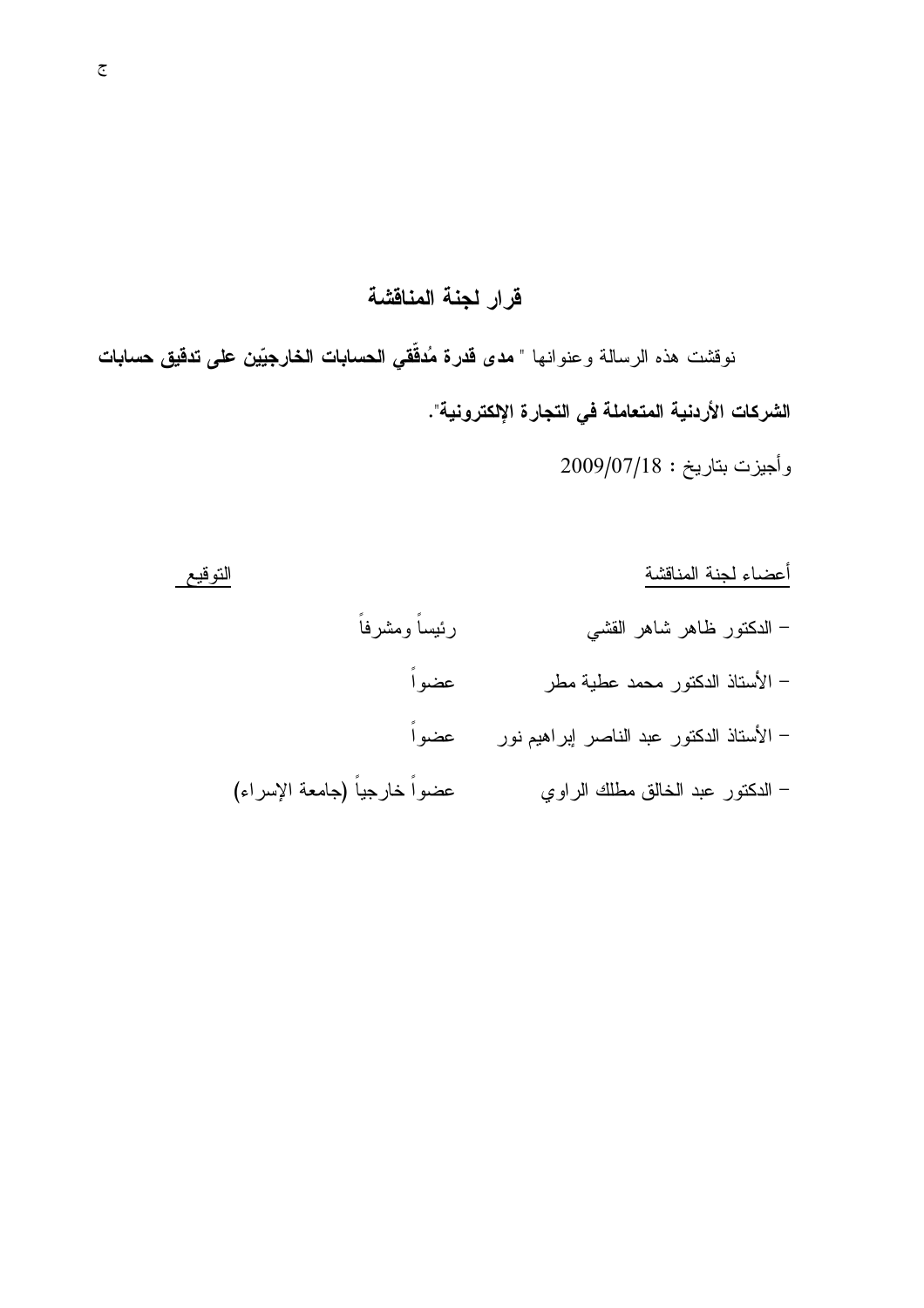### شكر وتقدير

بسم الله الرحمن الرحيم، والصلاة والسلام على نبيّنا محمد وعلى أله وصحبه أجمعين. فبعد أن منّ الله عليّ بإتمام كتابة هذه الرسالة، فإنه ليشرفني ويسعدني أن أتقدم بخالص الشكر إلى الدكتور ظاهر شاهر القشَّى، الذي أشرف على هذه الرسالة وأحاطني بالرعاية واللطف، حيث كان خير موجَّه لمي، فله منِّي جزيل الشكر والنقدير . وجزيل الشكر وعظيم الامتنان إلىي الصرح العلمي الشامخ جامعة الشرق الأوسط للدراسات العليا ممثلة برئيسها، كما أنوجه بالشكر والنقدير لكليسة الأعمـــال ممثلـــة بعميدها الاستاذ الدكتور عبد الناصر نور.

ولا يسعني إلا أن أنقدم بالشكر الجزيل لأساتذتي أعضاء لجنة المناقشة لما منحونبي من وقت لقراءة هذه الرسالة المنو اضعة وإغنائها بنوجيهاتهم القيّمة.

كما وأشكر السادة أعضاء الهيئة الندريسية بالجامعة الذين زودونبي بالعلم والمعرفة، وأخص بالشكر الأستاذ الدكتور محمد مطر والأستاذ الدكتور عبد الناصر نور، والدكتور عبدالله دعّاس.

ولا يفونني أن أشكر جمعية مُدقَّقى الحسابات الأردنَيِّين والعاملين فيها، وجميع مكانب ندقيق الحسابات الخارجيِّين على ما قدَّموه لي من دعم ومساندة لإنجاز هذه الرسالة.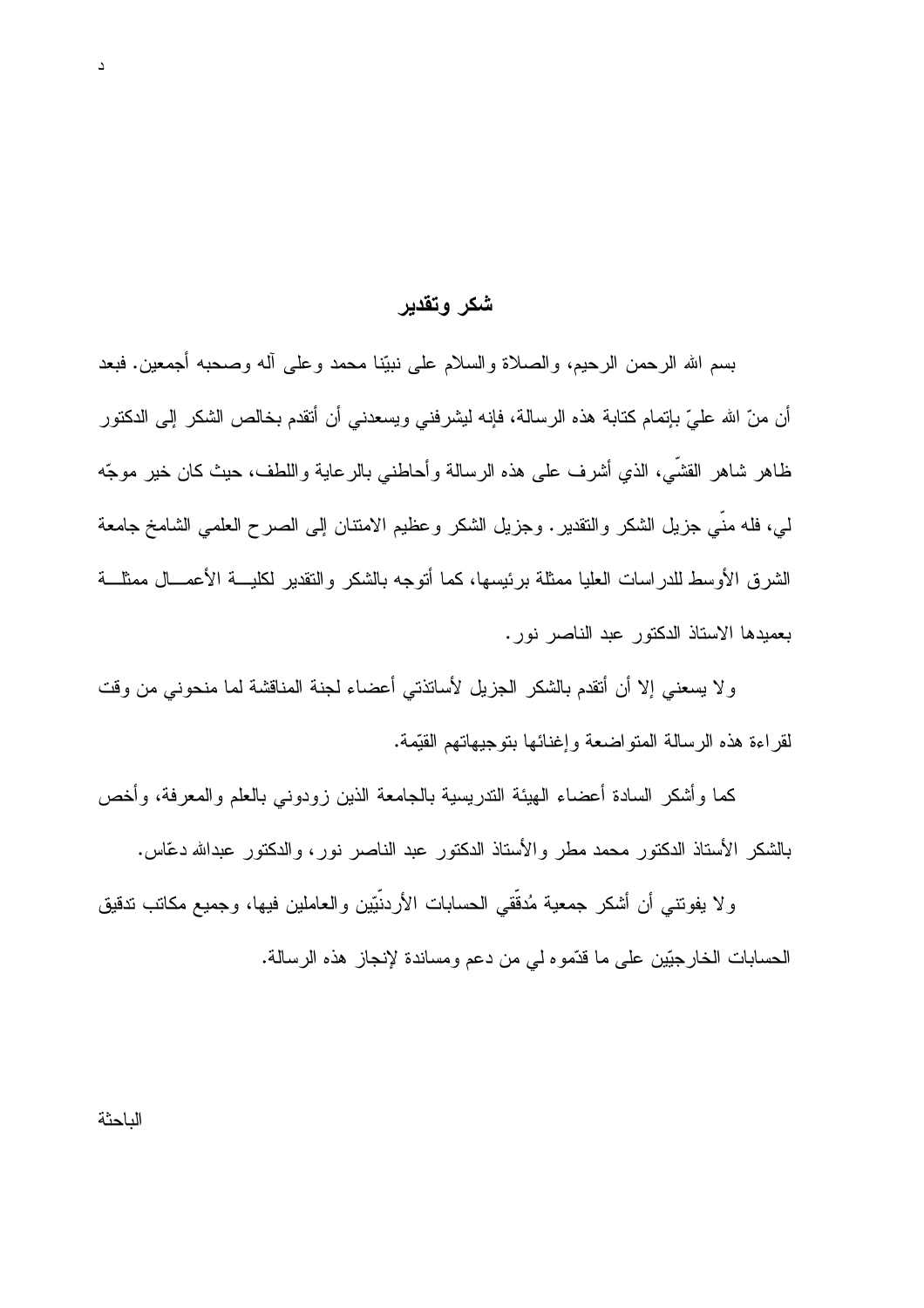# الإهداء

| أبيى      | إلى من كان لي السند والعون |
|-----------|----------------------------|
| أهيي      | إلىي الغلب الكبير والعنون  |
| أسا تكتبي | إلى كل من علمني مرفاً      |
| إخوتيى    | إلىي رولا و رنا و معمد     |
| محيري     | إلىي السيد محمد التيجانيي  |
|           | وأخيراً إلىي الأعزاء       |
|           | أصدقائيى                   |

## ريم خالد مطاحن

 $\ddot{\phantom{0}}$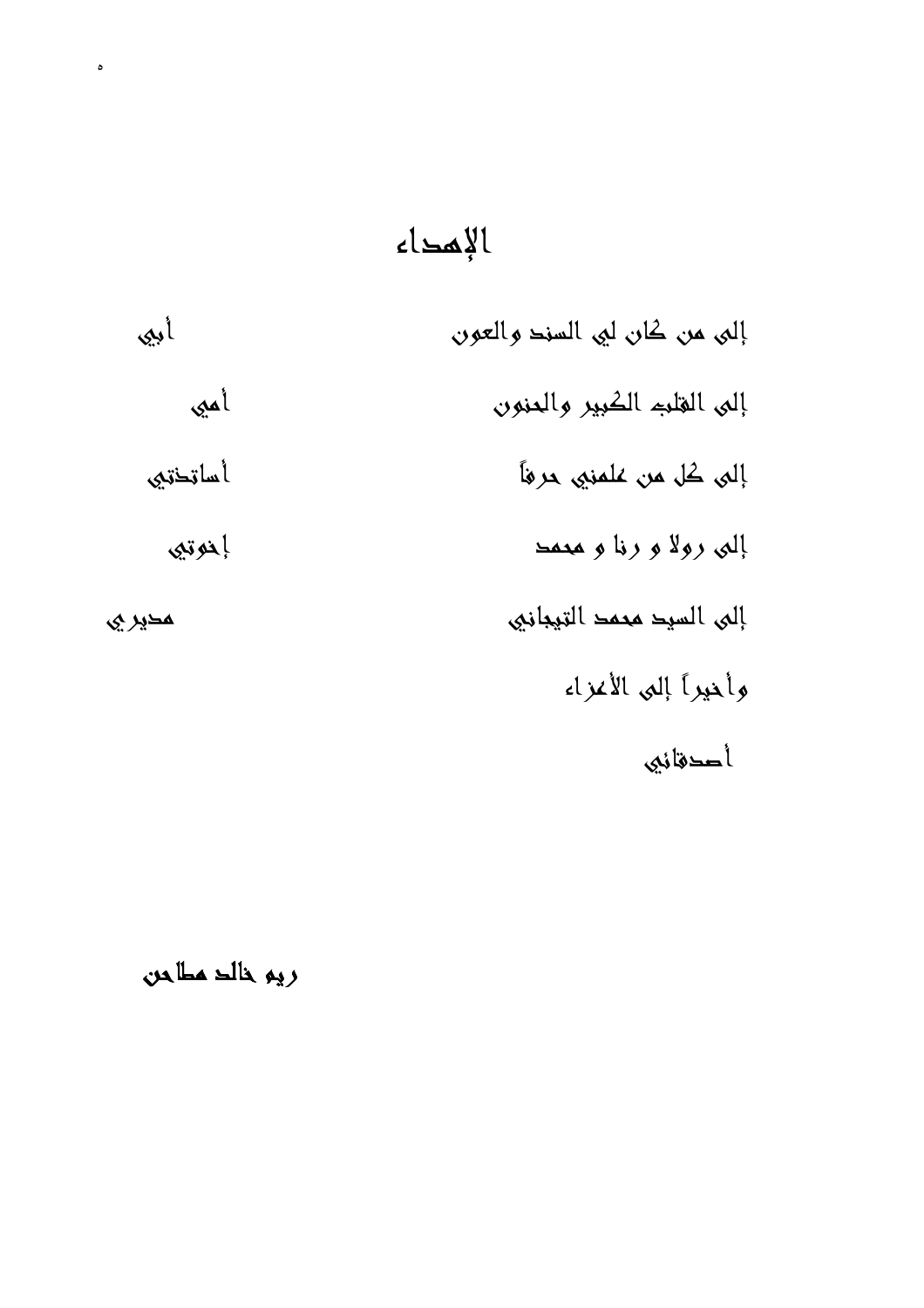| الصفحة         | الموضوع                           |  |  |
|----------------|-----------------------------------|--|--|
| أ              | العنوان                           |  |  |
| ب              | التفويض                           |  |  |
| ج              | قرار لجنة المناقشة                |  |  |
| د              | الشكر                             |  |  |
| ھـــ           | الإهداء                           |  |  |
| و              | قائمة المحتويات                   |  |  |
| ك              | قائمة الجداول                     |  |  |
| م              | قائمة الملحقات                    |  |  |
| ن              | الملخص باللغة العربية             |  |  |
| $\epsilon$     | الملخص باللغة الإنجليزية          |  |  |
|                |                                   |  |  |
|                | الفصل الأول: الإطار العام للدراسة |  |  |
| $\overline{2}$ | المقدمة<br>$1 - 1$                |  |  |
| $\overline{4}$ | مشكلة الدراسة وأسئلتها<br>$2 - 1$ |  |  |
| 5              | فرضيّات الدراسة<br>$3 - 1$        |  |  |

## فائمة المحتويات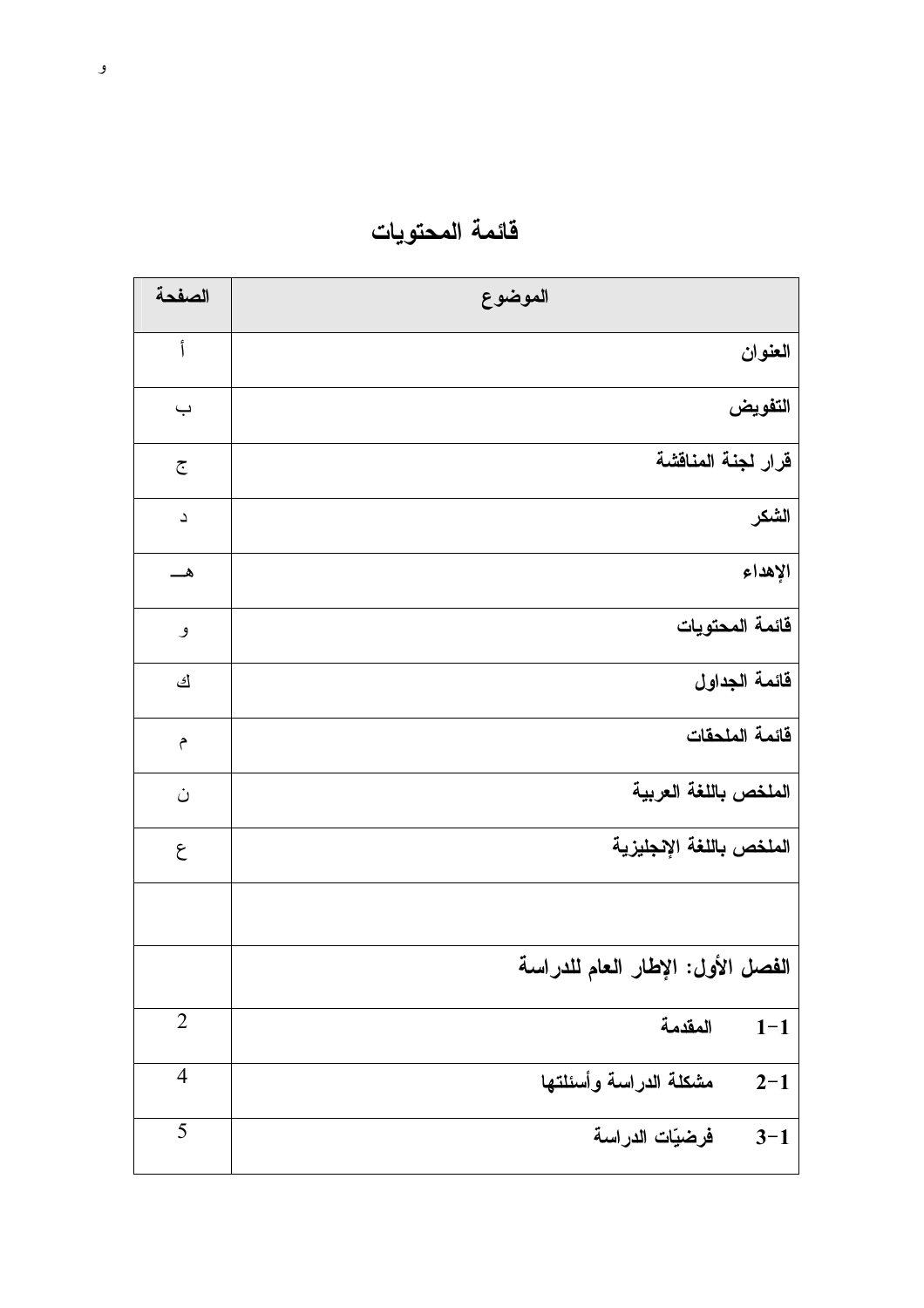| 6              | أهداف الدراسة                                   | $4 - 1$            |
|----------------|-------------------------------------------------|--------------------|
| 6              | أهمية الدراسة                                   | $5 - 1$            |
| $\overline{7}$ | تعريف المصطلحات الإجرائية                       | $6 - 1$            |
| 10             | محددات الدراسة                                  | $7 - 1$            |
|                |                                                 |                    |
|                | الفصل الثاني : الإطار النظريّ والدراسات السابقة |                    |
|                |                                                 | $1 - 2$<br>التدقيق |
| 12             | 1-1-2 التطور التاريخي للتدقيق                   |                    |
| 12             | 2-1-2 تعريف التدقيق                             |                    |
| 13             | 3–1–2 أهداف تدقيق الحسابات                      |                    |
| 13             | 4-1-2 مزايا التدقيق                             |                    |
| 15             | 5-1-2 محددات التدقيق                            |                    |
| 17             | −1−2 المحاسبة والتدقيق                          |                    |
| 18             | 7-1-2 الأدلمة والقرائن                          |                    |
| 19             | 8-1-2 ادلة كافية ومناسبة                        |                    |
| 21             | 9–1–2 الرقابة المحاسبية                         |                    |
| 22             | 10−1−2 استخدام الحاسوب في عملية المراجعة        |                    |
| 24             | 1–1–11   تدقيق الأنظمة التي تستخدم الحاسوب      |                    |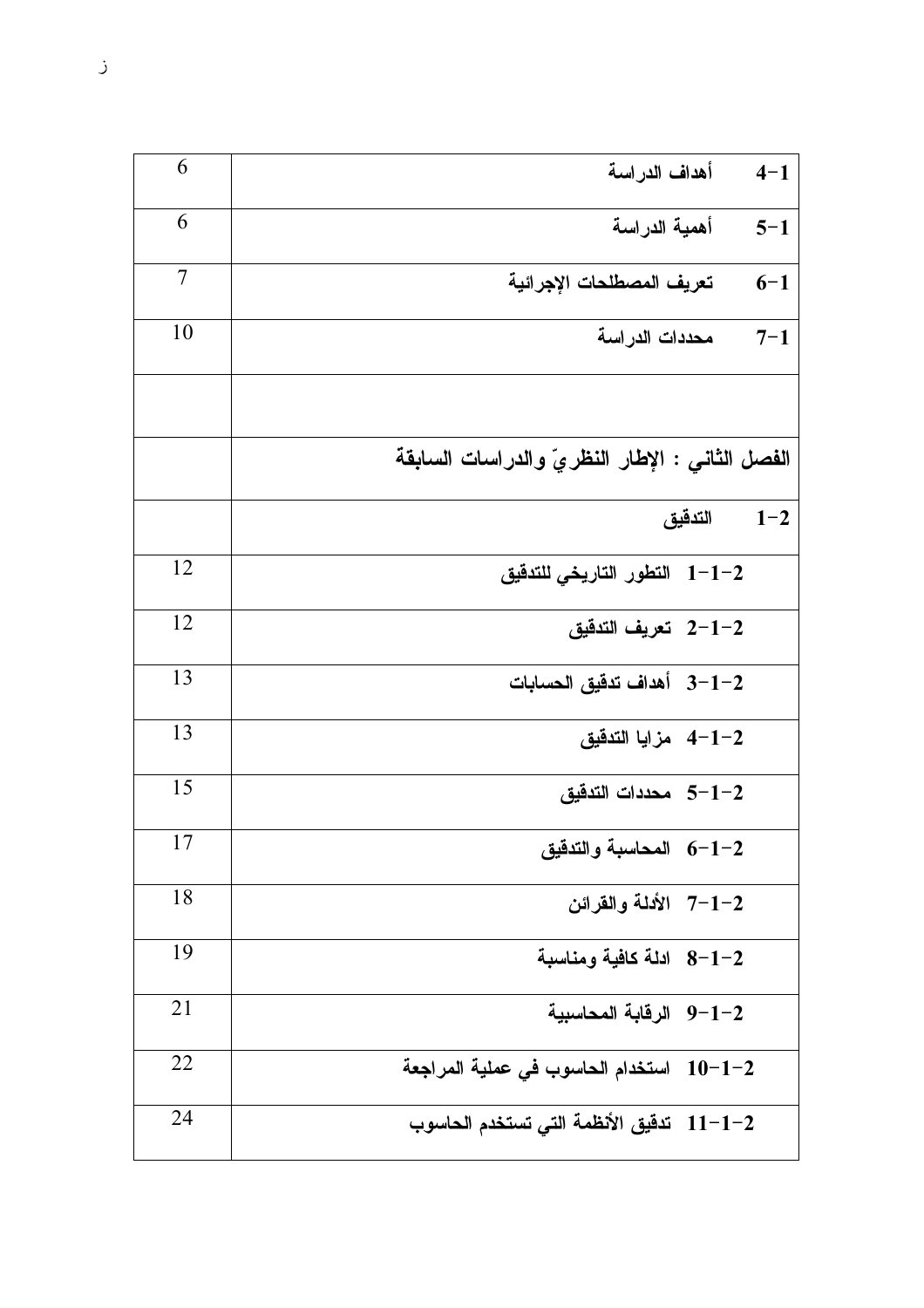| التجارة الإلكترونية<br>$2 - 2$                                     |
|--------------------------------------------------------------------|
| 1–2–2   تعريف التجارة والتجارة الإلكترونية                         |
| 2–2–2٪ أثر تكنولوجيا المعلومات على دنيا الأعمال                    |
| 2–2–3 خصائص تعاملات التجارة الإلكترونية                            |
| 4-2-2 أهداف التجارة الإلكترونية                                    |
| 2–2–5 بعض جوانب الضعف التى أصبحت تعسانى منهسا التجسارة             |
| التقليدية والتى أوضحت أهمية التجارة الإلكترونية                    |
| الفرق بين التجارة التقليدية والتجارة الإلكترونية<br>$6 - 2 - 2$    |
| 7–2–2 التوقيع الإلكتروني                                           |
| 2–2–8 تعريف التوقيع الإلكتروني                                     |
| أثر التجارة الإلكترونية على كل من المحاسبة والتدقيق<br>$9 - 2 - 2$ |
| 2−2−10   التغيرات التي أحدثتها التجارة الإلكترونية في بيئة الأعمال |
| المشروع الأمريكى الكندي<br>$3 - 2$                                 |
| 1–3–2   مبادئ ومعايير خدمات الموثوقية                              |
| 2−3−2   مقدمة عن الآلية المتبعة لفهم المبادئ والإجراءات المقترحة   |
| الدر اسات السابقة<br>$4 - 2$                                       |
| ما يميز هذه الدراسة عن الدراسات السابقة<br>$5 - 2$                 |
|                                                                    |
|                                                                    |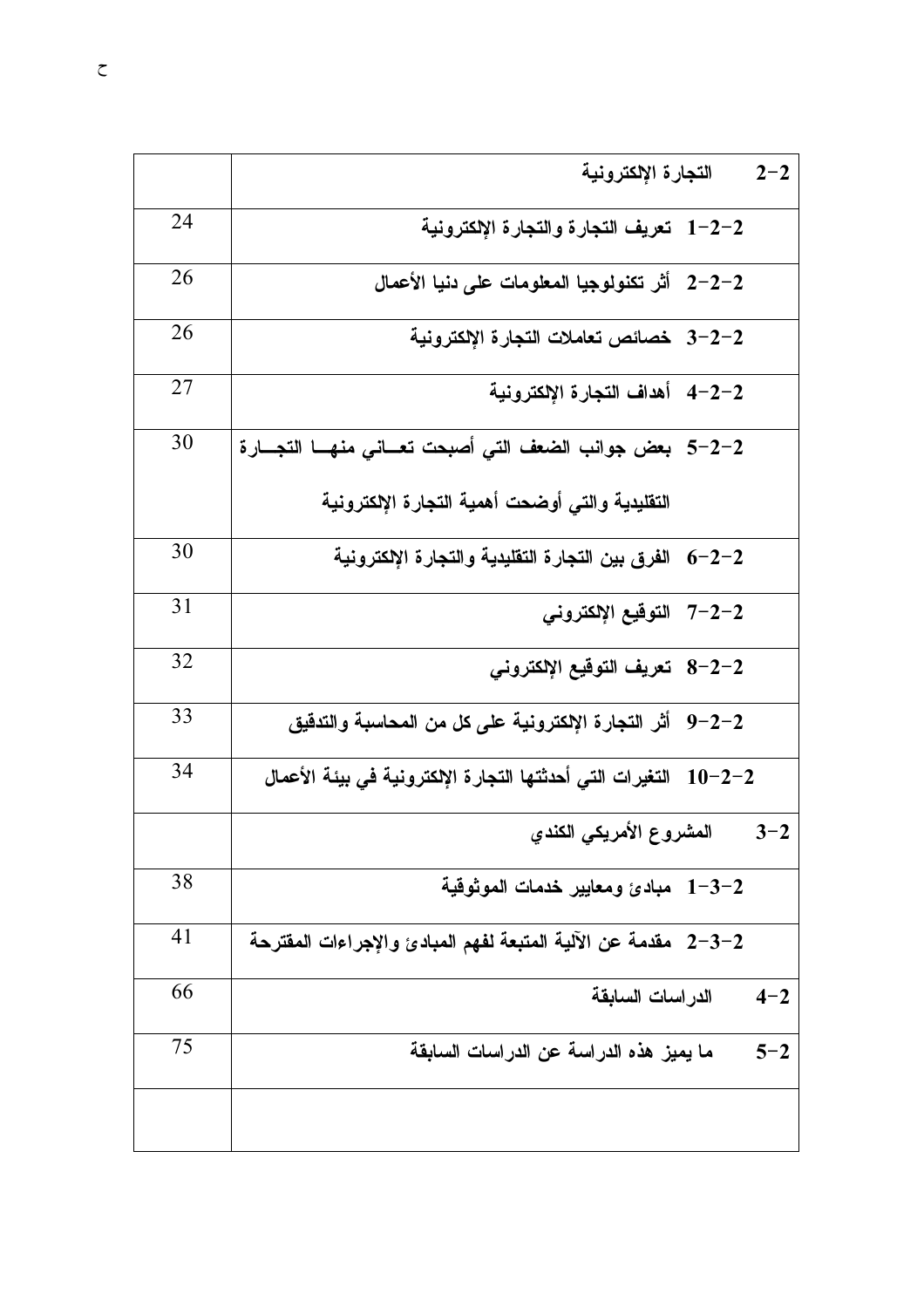|    | الفصل الثالث: منهجية الدراسة(الطريقة والإجراءات) |         |
|----|--------------------------------------------------|---------|
| 77 | المقدمة                                          | $1 - 3$ |
| 77 | منهجية الدراسة                                   | $2 - 3$ |
| 77 | مجتمع وعينة الدراسة                              | $3 - 3$ |
| 78 | مصادر جمع المعلومات                              | $4 - 3$ |
| 78 | أداة الدراسة                                     | $5 - 3$ |
|    | صدق وثبات الأداة                                 | $6 - 3$ |
| 79 | صدق الأداة $1 - 6 - 3$                           |         |
| 80 | ثبات الأداة $2-6-3$                              |         |
| 80 | أساليب تحليل البيانات                            | $7 - 3$ |
|    | الفصل الرابع: نتائج الدراسة (التحليل الإحصائي)   |         |
| 82 | المقدمة                                          | $1 - 4$ |
| 82 | وصف خصائص عينة الدراسة                           | $2 - 4$ |
| 89 | اختبار مقياس الاستبانة                           | $3 - 4$ |
| 90 | عرض النتائج                                      | $4 - 4$ |
| 91 | 4–4–1 عرض النتائج ( الفرضية الأولى)              |         |
| 99 | 4–4–2 عرض النتائج ( الفرضية الثانية)             |         |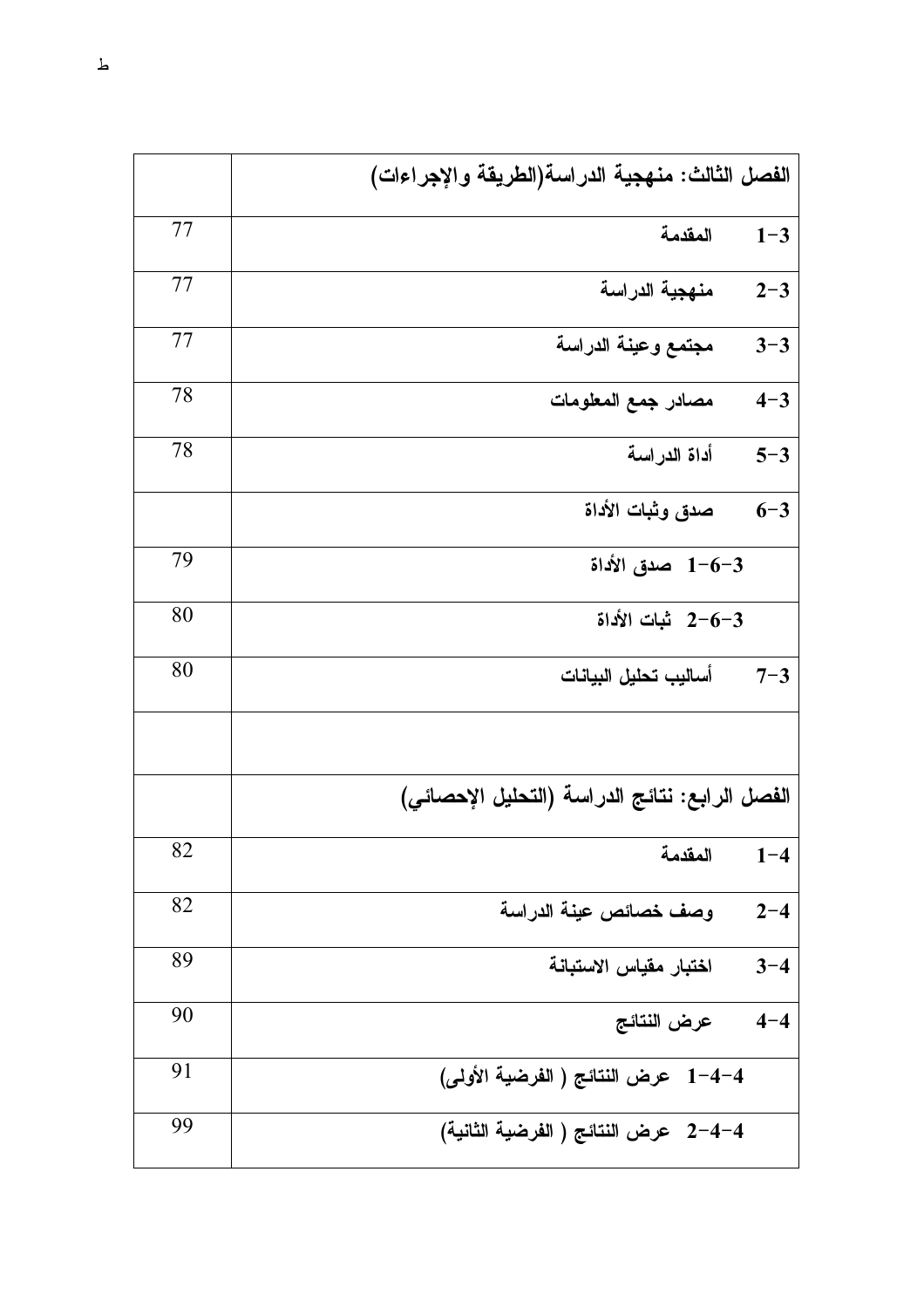| 108 | 4–4–3 عرض النتائج ( الفرضية الثالثة)   |          |
|-----|----------------------------------------|----------|
| 109 | اختبار الفرضيات                        | $5 - 4$  |
|     |                                        |          |
|     | الفصل الخامس: منافشة النتائج والتوصيات |          |
| 114 | النتائج                                | $1 - 5$  |
| 117 | التوصيات                               | $2 - 5$  |
| 119 |                                        | المراجع  |
| 122 |                                        | الملحقات |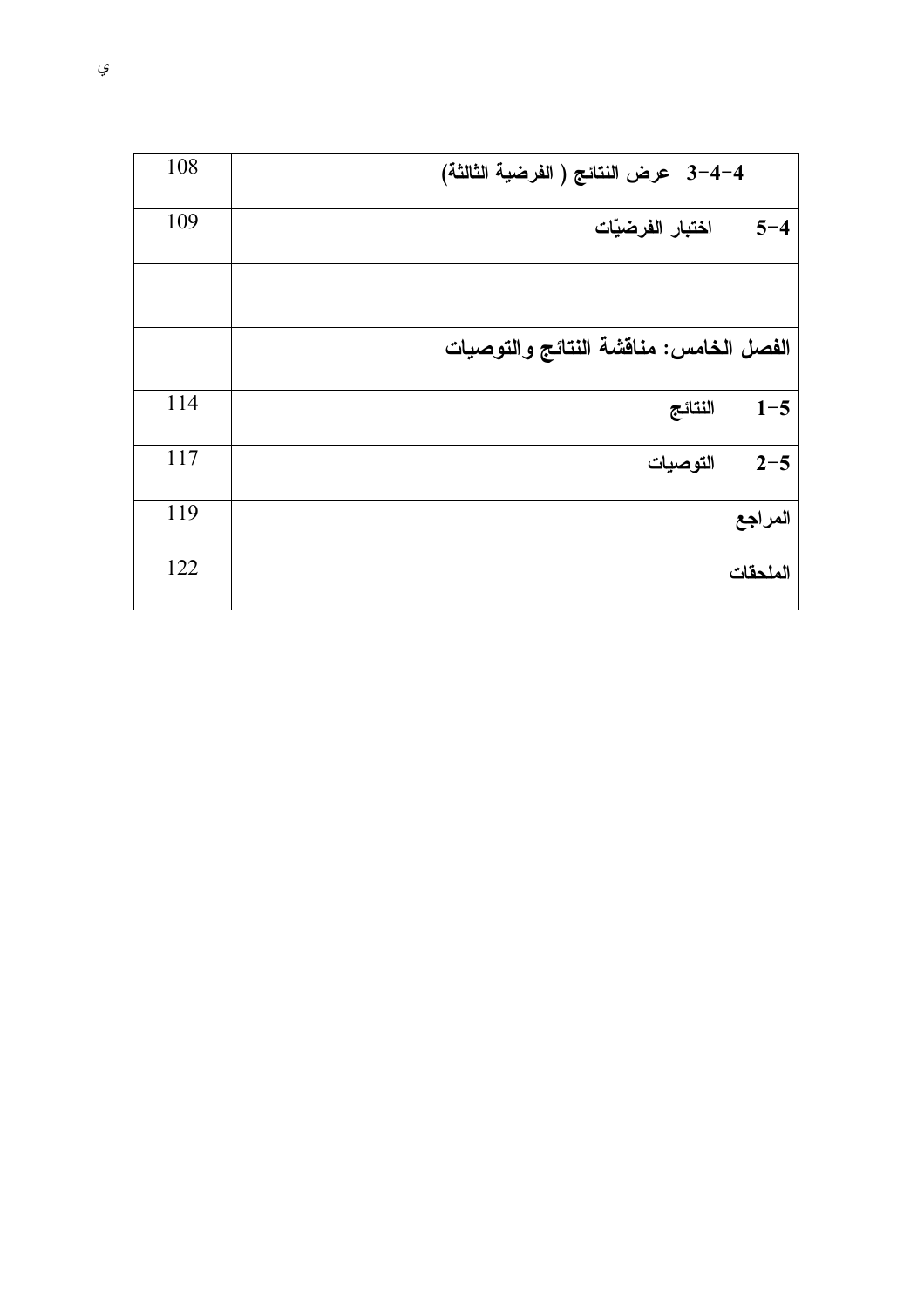|  | قائمة الجداول |  |
|--|---------------|--|
|  |               |  |

| الصفحة | محتوى الجدول                                                                                                                    | رقم<br>الجدول  | رقم<br>الفصل   |
|--------|---------------------------------------------------------------------------------------------------------------------------------|----------------|----------------|
| 31     | أهم الفروق بين النجارة النقليدية والنجارة الإلكترونية                                                                           | $\mathbf{1}$   | 2              |
| 82     | نوزيع عينة الدراسة حسب الوظيفة الحالية                                                                                          | $\overline{2}$ | 4              |
| 83     | نوزيع عينة الدراسة حسب المؤهل العلمى                                                                                            | $\overline{3}$ | $\overline{4}$ |
| 84     | نوزيع عينة الدراسة حسب التخصص العلمي                                                                                            | $\overline{4}$ | 4              |
| 85     | نوزيع عينة الدراسة حسب سنوات الخبرة                                                                                             | 5              | $\overline{4}$ |
| 86     | نوزيع عينة الدراسة حسب الشهادة المهنية                                                                                          | 6              | $\overline{4}$ |
| 87     | نوزيع عينة الدراسة حسب نوع الشهادة المهنية                                                                                      | 7              | 4              |
| 87     | توزيع عينة الدراسة حسب الاهتمام بالتجارة الالكترونية                                                                            | 8              | 4              |
| 88     | نوزيع عينة الدراسة حسب مصادر معلومات عينة الدراسة                                                                               | 9              | 4              |
| 89     | مقياس لتحديد مستوى الموافقة                                                                                                     | 10             | $\overline{4}$ |
| 90     | مقياس لتحديد الأهمية النسبية للمنوسط الحسابى                                                                                    | 11             | $\overline{4}$ |
| 91     | قدرة مدققي الحسابات على تقييم مدى النزام الشركات الأردنية المتعاملة في<br>التجارة الإلكترونية بمتطلبات مبدأ الحماية             | 12             | $\overline{4}$ |
| 93     | قدرة مدققي الحسابات على تقييم مدى النزام الشركات الأردنية المتعاملة في<br>النجارة الإلكترونية بمنطلبات مبدأ جاهزية النظام       | 13             | $\overline{4}$ |
| 94     | قدرة مدققي الحسابات على تقييم مدى النزام الشركات الأردنية المتعاملة في<br>النجارة الإلكترونية بمنطلبات مبدأ نكامل النظام        | 14             | $\overline{4}$ |
| 96     | قدرة مدققي الحسابات على تقييم مدى النزام الشركات الأردنية المتعاملة في<br>النجارة الإلكترونية بمنطلبات مبدأ الخصوصية على الشبكة | 15             | $\overline{4}$ |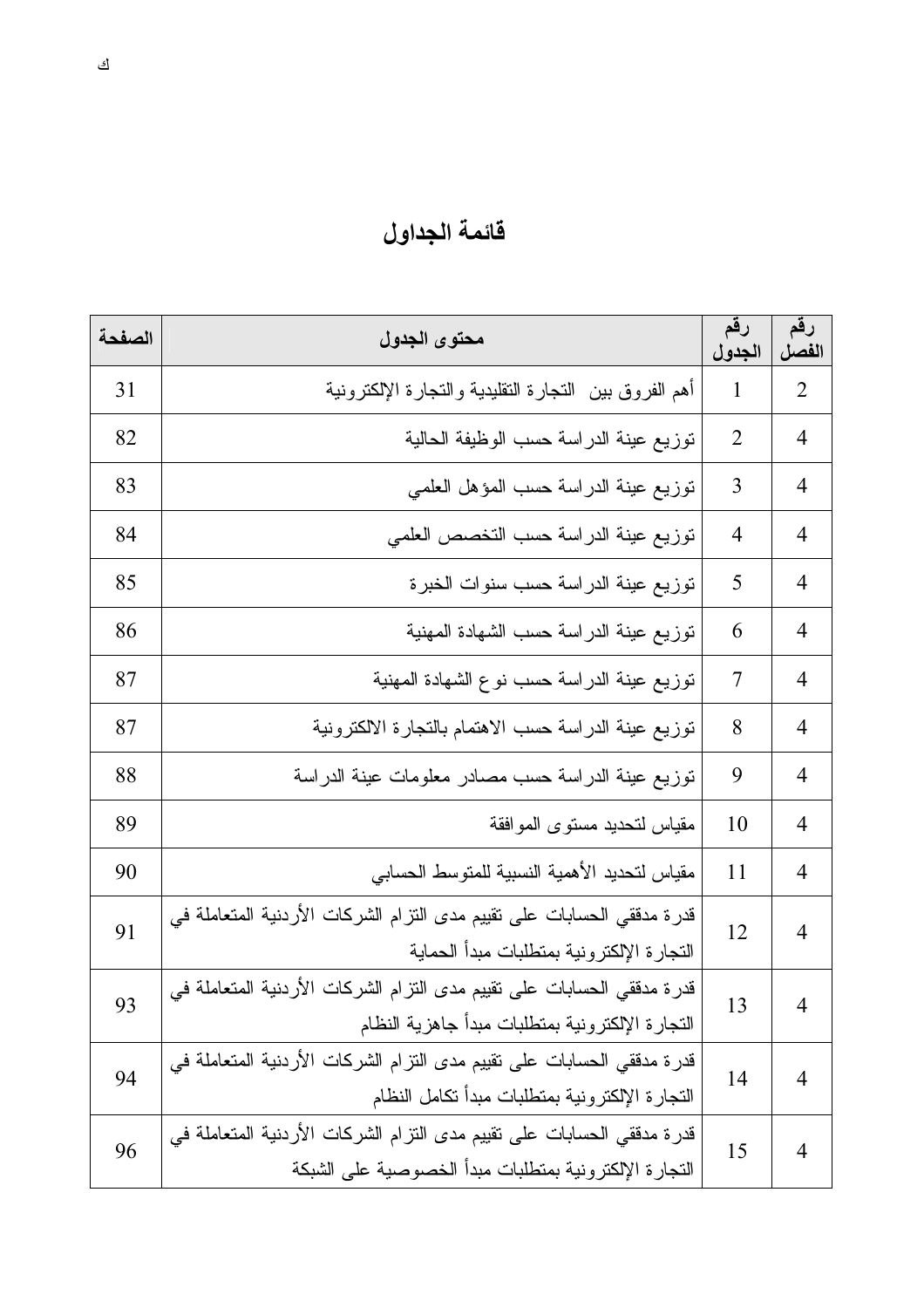| 97  | قدرة مدققي الحسابات على تقييم مدى النزام الشركات الأردنية المتعاملة في<br>التجارة الإلكترونية بمنطلبات مبدأ السرية                                         | 16 | $\overline{4}$ |
|-----|------------------------------------------------------------------------------------------------------------------------------------------------------------|----|----------------|
| 99  | ملخص بالمنوسط العام لجميع المبادئ وقدرة مدققي الحسابات علمى نقييم<br>مدى النزام الشركات الأردنية المتعاملة في التجارة الإلكترونية بمنطلبات<br>هذه المبادئ  | 17 | 4              |
| 100 | قدرة مدققي الحسابات على تقييم مدى النزام الشركات الأردنية المتعاملة في<br>النجارة الإلتكرونية بمنطلبات معيار السياسات                                      | 18 | $\overline{4}$ |
| 102 | قدرة مدققي الحسابات على تقييم مدى النزام الشركات الأردنية المتعاملة في<br>النجارة الإلكترونية بمنطلبات معيار شبكات الربط                                   | 19 | $\overline{4}$ |
| 104 | قدرة مدققي الحسابات على تقييم مدى النزام الشركات الأردنية المتعاملة في<br>النجارة الإلكترونية بمنطلبات معيار الاجراءات                                     | 20 | $\overline{4}$ |
| 106 | قدرة مدققي الحسابات على تقييم مدى النزام الشركات الأردنية المتعاملة في<br>التجارة الإلكترونية بمتطلبات معيار المراقبة                                      | 21 | $\overline{4}$ |
| 107 | ملخص بالمنوسط العام لجميع المعايير وقدرة مدققي الحسابات على نقييم<br>مدى النزام الشركات الأردنية المتعاملة في التجارة الإلكترونية بمنطلبات<br>هذه المعايير | 22 | $\overline{4}$ |
| 108 | المعوقات التي تحول دون قدرة مدققي الحسابات الخارجيين على تدقيق<br>حسابات الشركات الأردنية المتعاملة في التجارة الإلكترونية                                 | 23 | $\overline{4}$ |
| 110 | نتائج اختبار T-Test للفرضية الرئيسية الأولى                                                                                                                | 24 | $\overline{4}$ |
| 111 | نتائج اختبار T-Test للفرضية الرئيسية الثانية                                                                                                               | 25 | $\overline{4}$ |
| 112 | نتائج اختبار T-Test للفرضية الرئيسية الثالثة                                                                                                               | 26 | $\overline{4}$ |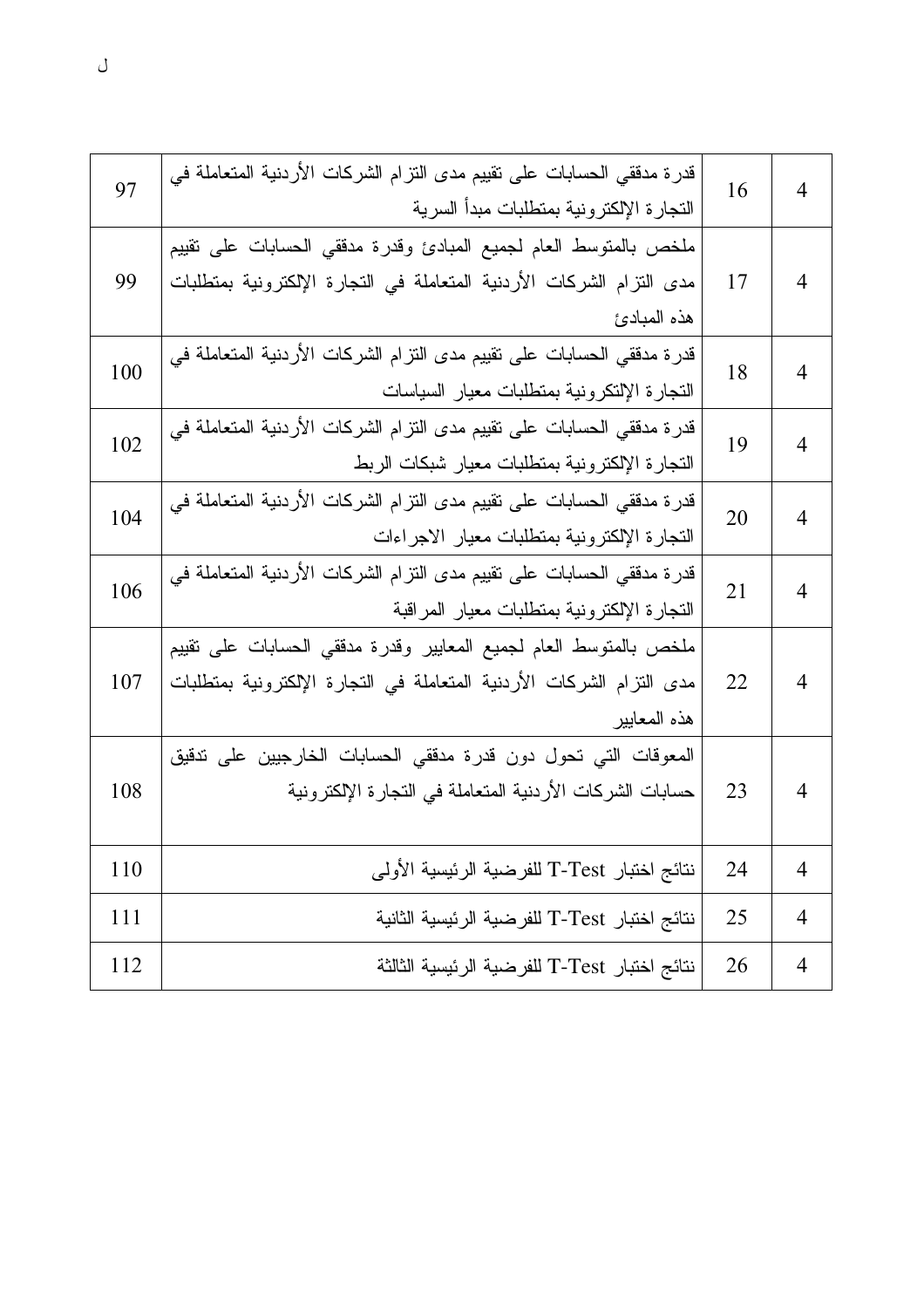### فائمة الملحقات

| الصفحة | المحتوى               | الرقم          |
|--------|-----------------------|----------------|
| 123    | استبانة الدراسة       |                |
| 131    | أسماء محكمي الاستبانة | $\overline{2}$ |
| 132    | النتائج الإحصائية     | 3              |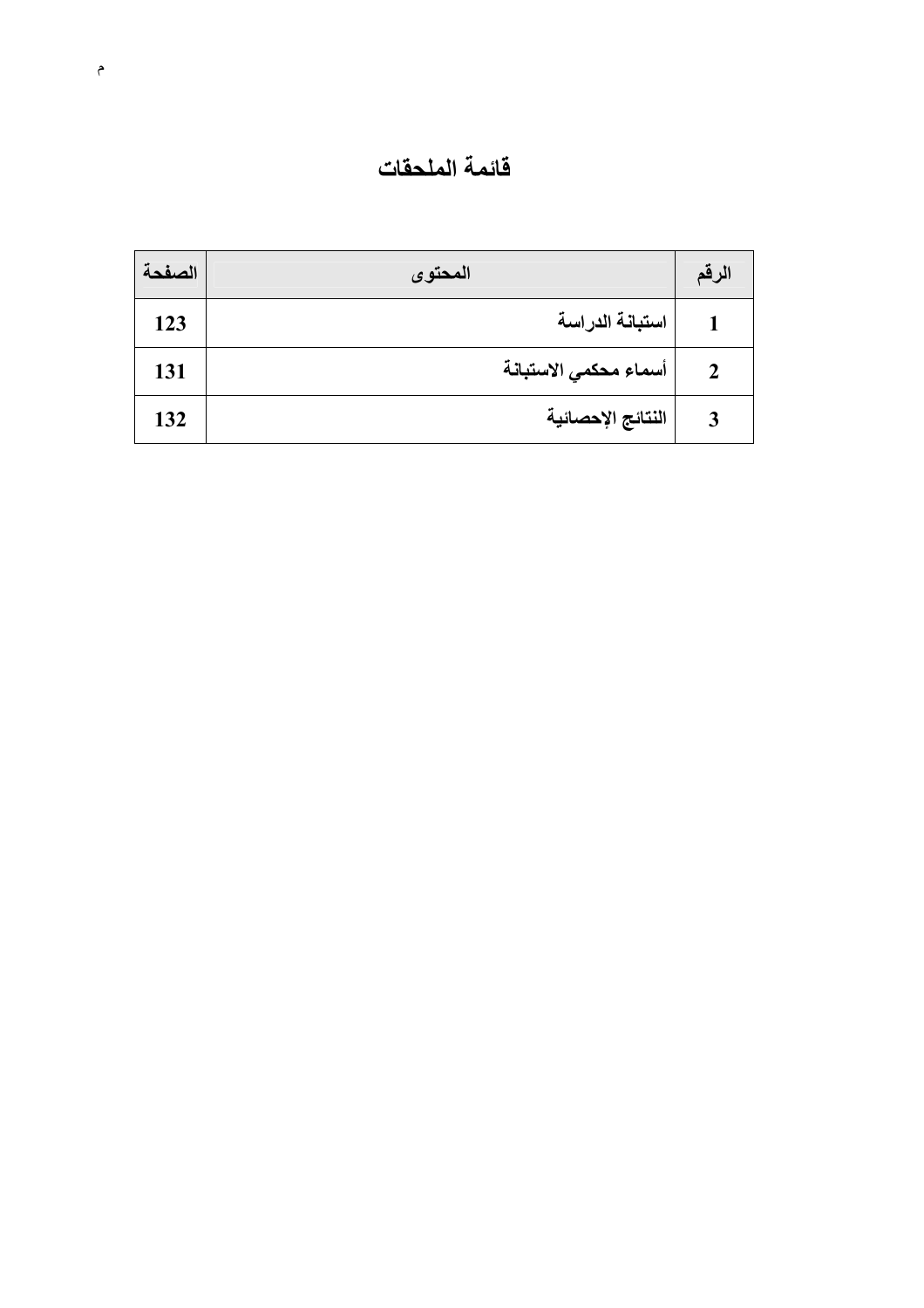#### ملخص الدراسة

هدفت هذه الدراسة الى الاطلاع على المشروع الأمريكي الكندي المشترك الخاص بتدقيق تعاملات التجارة الإلكترونية ومن ثم معرفة مدى ادراك المدفقيّن الخارجيّين في الأردن لبنود ذلك المشروع وتحديد اي معوّقات تحول دون ذلك.

وفي سبيل تحقيق اهداف الدراسة فقد تم الاطلاع وتحليل المشروع الأمريكي الكندى المشترك وتم تنظيم استبانة متخصصة حول بنود ذلك المشروع وزعت على عينة بلغت (160) مدققا خارجياً من أصل المجتمع البالغ (484) وذلك لفحص مدى ادر اكهم للمشروع.

وقد نوصلت الدراسة الى عدد من النتائج كان من اهمها:–

اضاف هذا المشروع بعداً نكنولوجياً متطوراً لمهنتي المحاسبة والتدقيق؛ ووجود صعوبة بالالتزام ببنوده من قبل مكاتب التدقيق الاجنبية في العالم؛ وأن أغلب المدققيّن الخارجيّين في الأردن غير مهتمين بالتجارة الإلكترونية، وإن المهتمين منهم يستقون معلوماتهم من خلال بعض الدورات المتخصصة؛ وأن هناك ادراكا ملحوظا من قبل عينة الدراسة لبنود المشروع الأمريكي الكندي المشتر ك. إلا ان هناك معوِّقات نتمثَّل بغياب النوثيق المستندي لعملية النجار ة الإلكتر ونية، ومخاطر الندقيق المر افقة لهذا النوع الجديد، وعدم وجود دورات او ورشات عمل متخصصة بشكل نقنى حول تدقيق التجارة الالكترونية؛ وحداثة استخدام هذا النوع من التجارة في الأردن، وقلة خبرة المدققيّن العملية بهذا النوع من الندقيق.

وأخيرًا فقد اوصت الدراسة بعدد من النوصيات المهمة من أهمها ما يلي: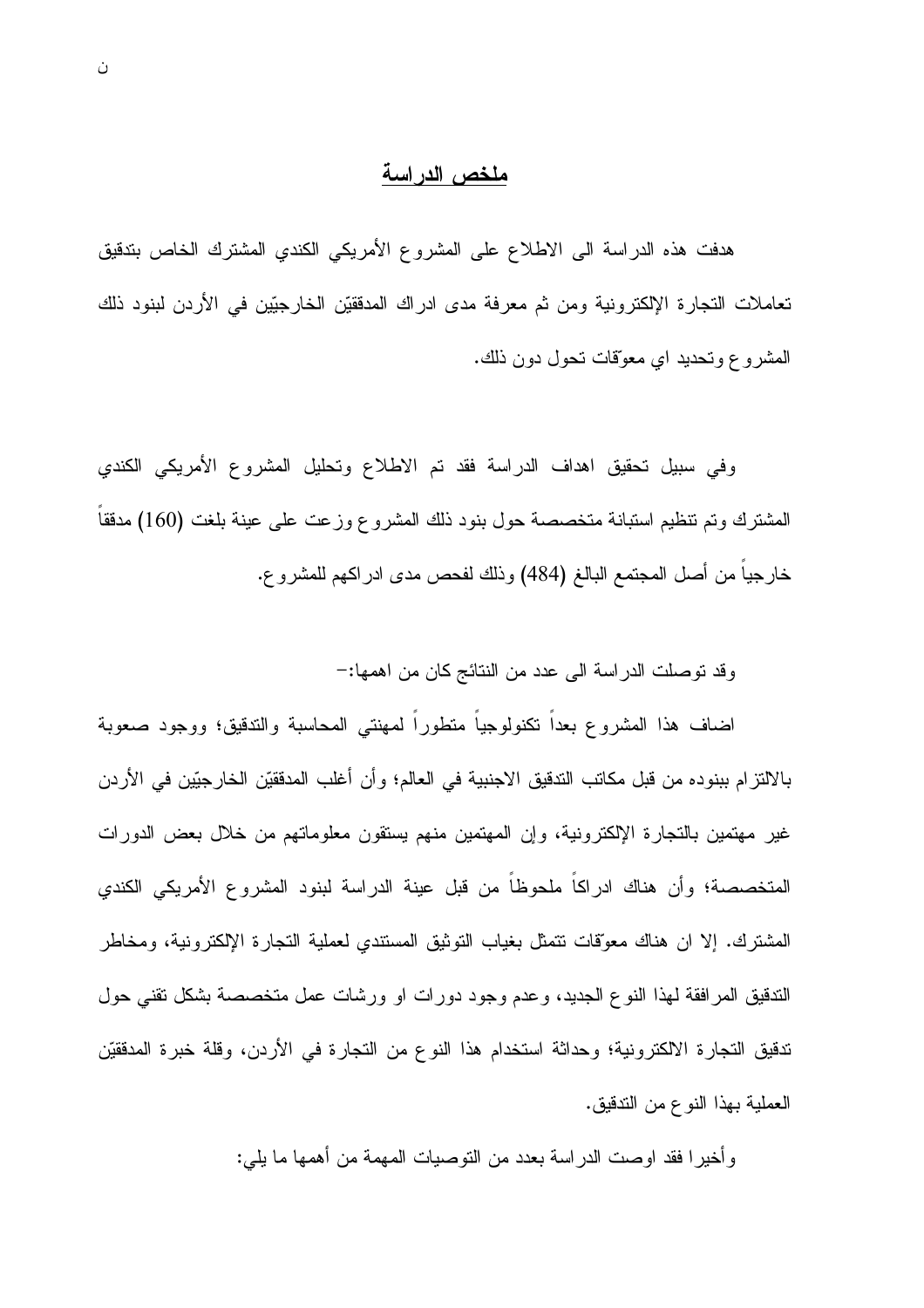بأن يتم عقد دورات متخصصة أو ورشات عمل من قبل جمعية مدققي الحسابات الخارجيين الأردنيين، وأن تكون شرطاً ضمن الساعات التدريبية المنصوص عليها في نظام الجمعية. أن يتم إيجاد آلية مشتركة من قبل جميع مكاتب التدقيق في الأردن نتاط بها مهمة تأهيم المدققين تكنولوجياً. أن يتم عقد ندوات لتوعية كل من الشركات التجارية ومكاتب التدقيق بأهمية التعامل بالتجارة الإلكترونية. أن يتم تحديث برامج الجامعات بشكل موازي لهذا النطور.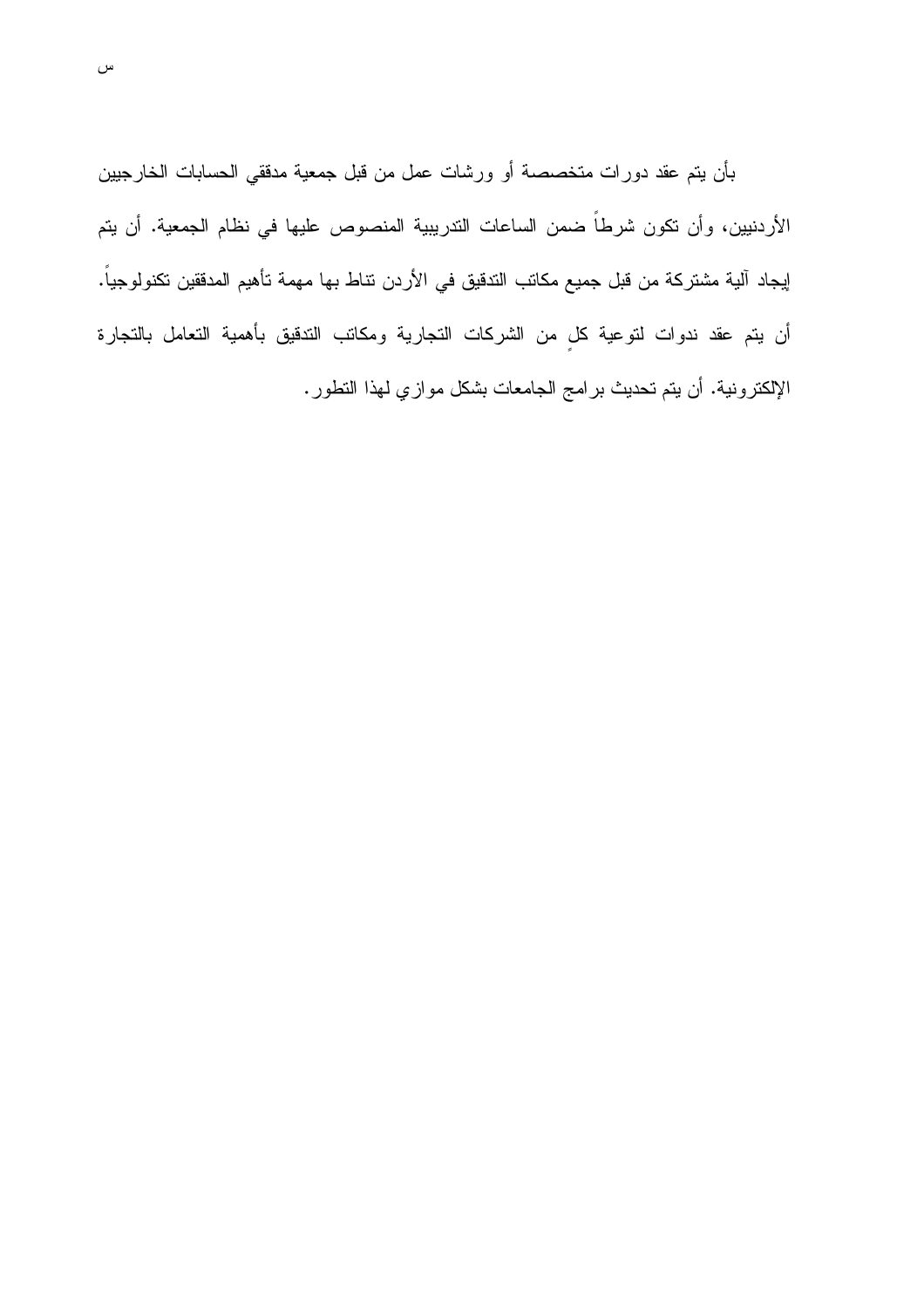#### **ABSTRACT**

This study aimed to focus on the Joint American Canadian Project for Electronic Commerce Transactions Auditing and to determine the awareness of the Jordanian External Auditors of the articles of this project and if there are any obstacles against this awareness.

To achieve the study goals, the Joint American Canadian Project was analyzed and a specialized questionnaire was put together to examine the awareness of the External Auditors of the project. The questionnaire was distributed on a sample of 160 External Auditors representing the community consisting of 484 Auditors.

The study reached to several results, mainly:-

The project added a developed technological dimension to the Accounting and Auditing Careers and showed the difficulty of committing to its articles by Foreign Auditing Bureaus around the world. It also revealed that most External Auditors in Jordan are not interested in Electronic Commerce and that those who were interested receive their information thru some specialized courses.

Adding to this, the Project showed a remarkable awareness by the sample of its articles.

However, there are some obstacles , mainly, the lack of documenting of the transactions of e-commerce, the danger accompanying the auditing of this new kind of commerce, the nonavailability of any specialized courses or workshops about auditing e-commerce, the modernity of this kind of commerce in Jordan and the lack of experience of auditors to this kind of auditing.

Last but not least, the study has reached to several important recommendations mainly:- The Jordanian Association of Certified Auditors should conduct specialized training courses and workshops and to consider it as a requisite for the training hours mentioned in the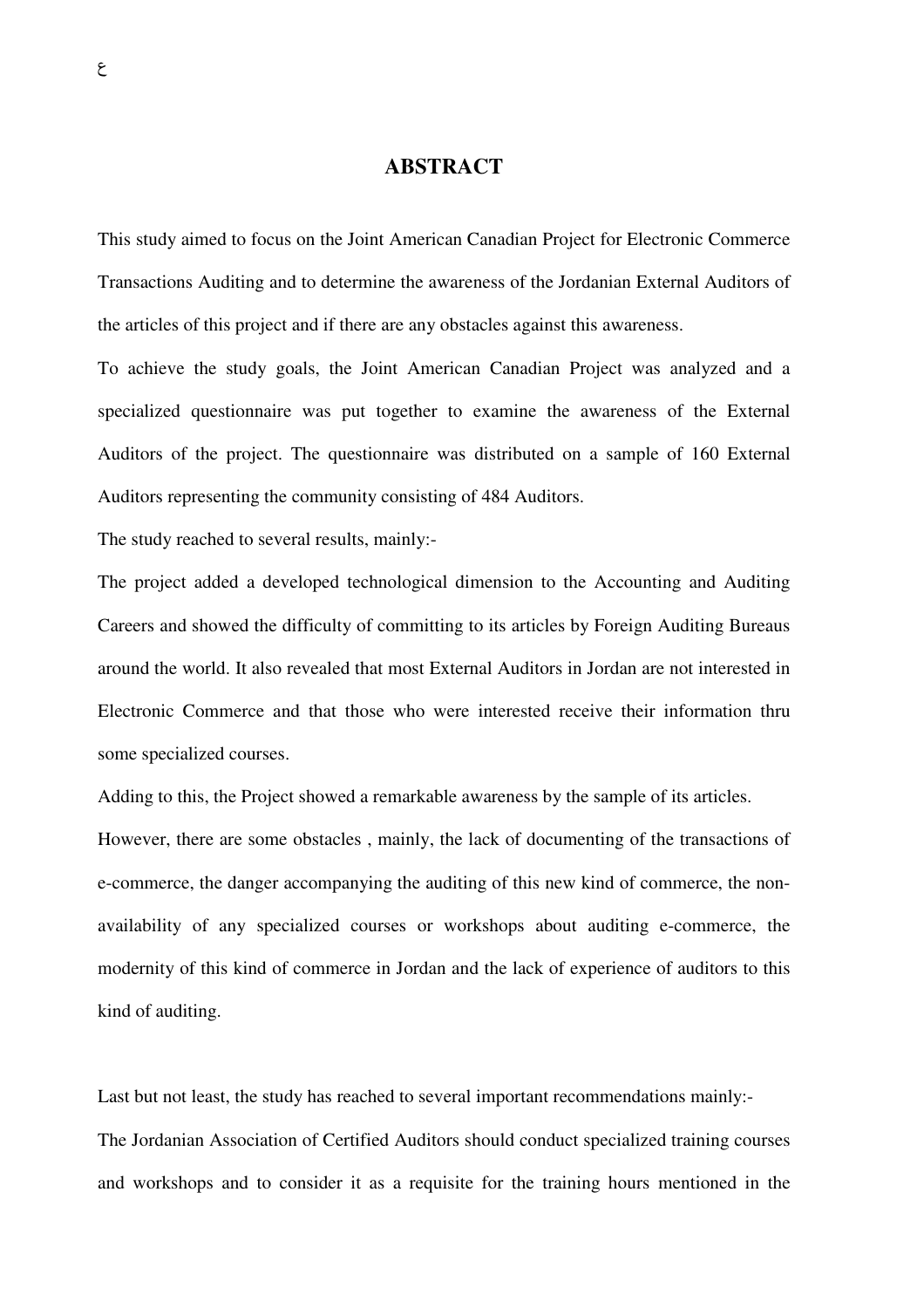Association's statute; To find a joint mechanism by all Auditing Bureaus in Jordan to undergo the mission of technological rehabilitation of Auditors; To conduct seminars to strengthen the awareness of both commercial companies and auditing bureaus of the importance of e-commerce; and to update Programs in line parallel to this development.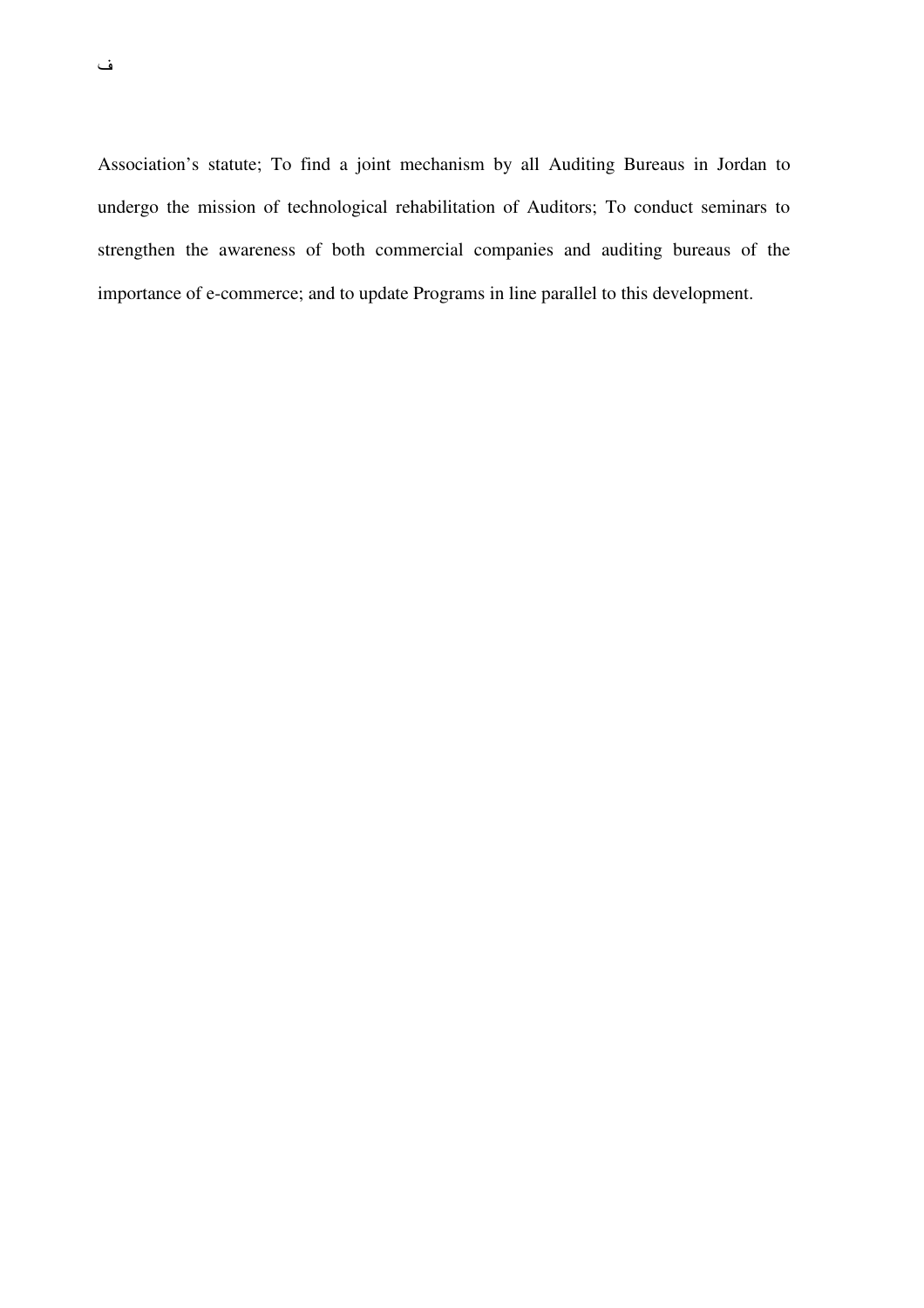## الفصل الأول

الإطار العام للدراسة

- المقدمة  $1 1$
- 2-1 مشكلة الدراسة وأسئلتها
	- 3-1 فرضيّات الدراسة
		- 4-1 أهداف الدراسة
		- 5-1 أهمية الدراسة
- 6–1 تعريف المصطلحات الإجرائية
	- 7-1 محددات الدراسة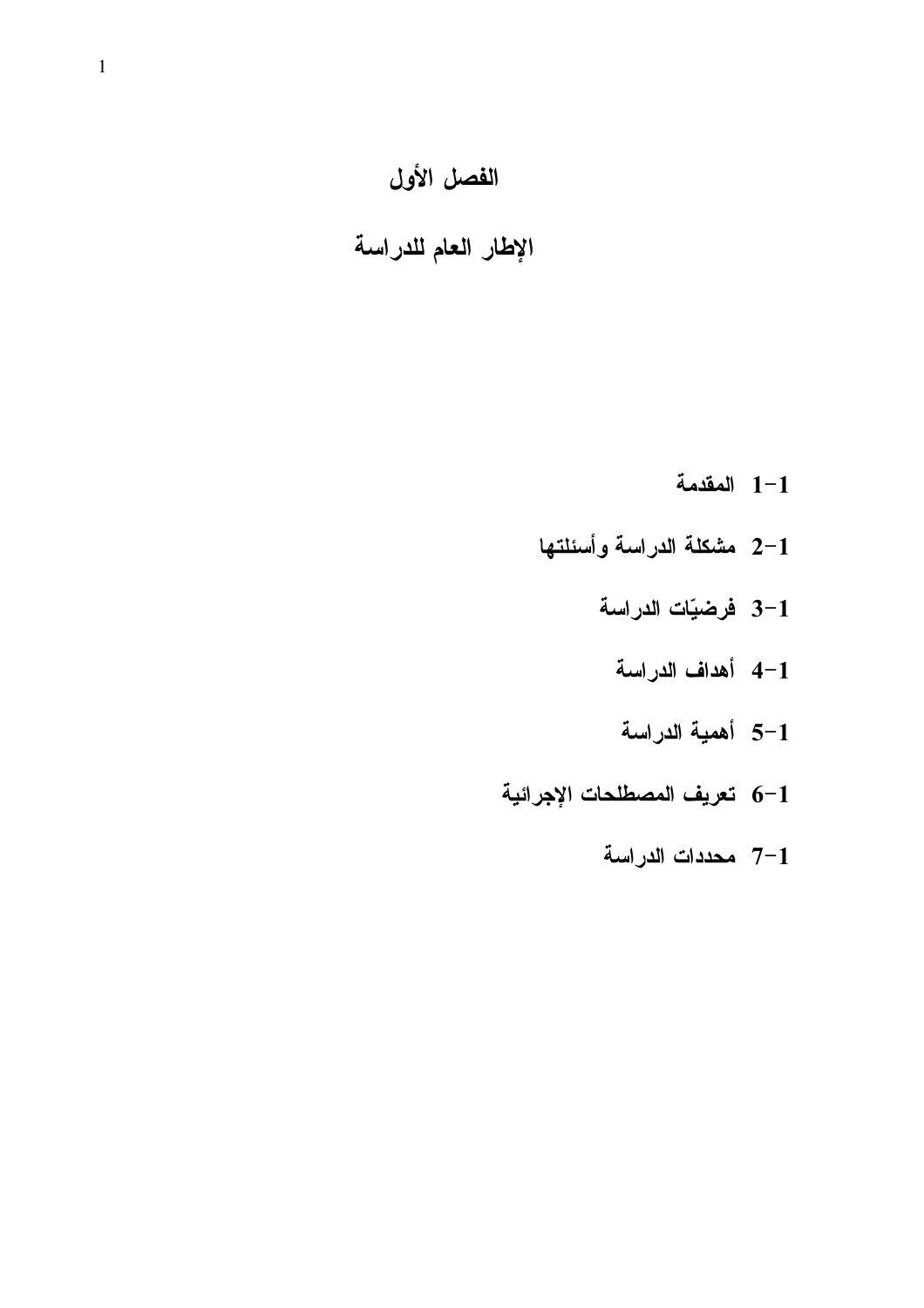#### الفصل الأول

### الإطار العام للدراسة

#### 1-1 المقدمة

تحظى مهنة الندقيق بدرجة عالية من الأهمية؛ لأنها بشكل أو بآخر نُعَدُّ ضابطاً لا يستهان به على النظام المحاسبيِّ بشكل عام، ولذلك نجد، في الآونة الأخيرة، أن هناك تركيزاً على هذه المهنة لجعلها أكثر استقلالية وأكثر مهنية مما هي عليه؛ وخير دليل على ذلك صدور قانون ساربينز أوكسلي (Sarbanes-Oxley) في الولايات المتحدة في عام 2001 على أثر الانهيارات الضخمة التي حصلت في الشركات، ومن ضمنها إحدى أكبر شركات التدقيق في العالم (آرثر آند آندرسون .(Arthar & Anderson

كان الندفيق ولفتر ة سابقة يعمل في ظل بيئة التجار ة التقليديّة، أيْ في بيئة محاسبية موثقة مستندياً، ولكن مع النقدم النكنولوجي أصبح إلزاماً على مهنة الندقيق أن نواكب هذا النقدم، حيث إنها نؤثر وتتأثَّر في البيئة المحيطة، وأن تعمل في ظل بيئة التجارة الإلكترونيَّة، أي في بيئة محاسبية تفتقر في أغلب مراحلها إلى التوثيق المستنديّ الورقيّ النقليديّ.

أخذ العالم يتوجه نحو التجارة الإلكترونيّة بشكل متسارع بسبب ما يحققه هذا النوع من التجارة من إيرادات ضخمة من خلال انتشاره السريع، لم يكن من الممكن تحقيقها في ظل التجارة التقليديّة، وأصبح مُحتَّماً على مهنة التدقيق مواكبة هذا النوع الجديد من التجارة. لذا قام كل من معهد المحاسبين القانونيّين الأمريكيّ (AlCPA) American Institute of Certified Public Accountants بالاشتراك مع معهد المحاسبين القانونتين الكنديّ (CICA) The Canadian (CICA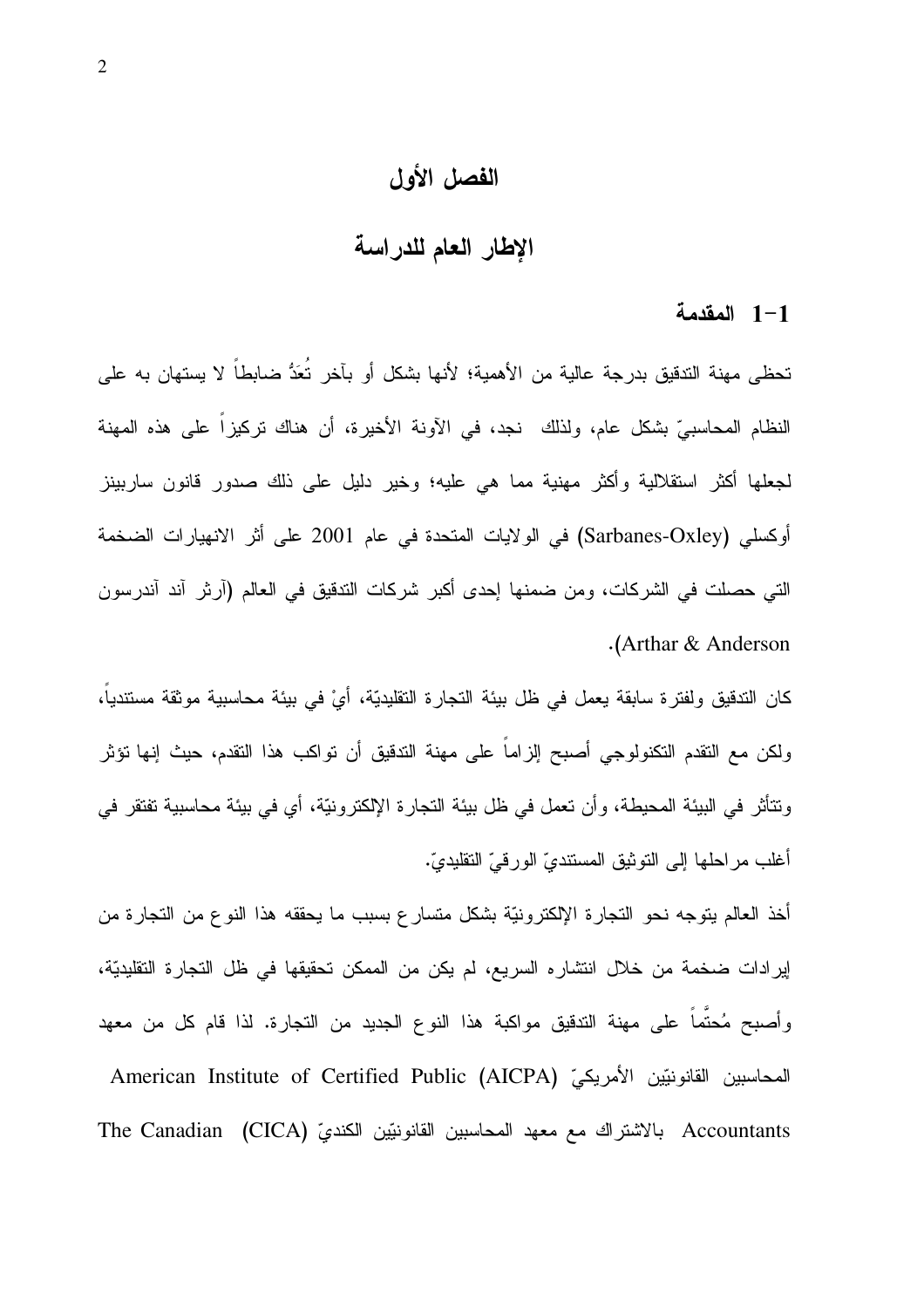Institute of Chartered Accountants بإطلاق أول مشروع خاص بندقيق أنظمة الشركات المتعاملة في التجارة الإلكترونيّة (خدمات توكيد موثوقية الموقع الإلكترونيّ Web Trust Assurance Services) في العام 2001.

والأردن كغيره من الدول النامية بسعى، بشتى الطرق والوسائل، للخوض في التجارة الإلكترونيَّة، سواءٌ على مستوى القطاع العام أم القطاع الخاص، واستنادا إلى هذه الحقيقة كان لابد للمدقق الأردنيّ أن يعمل على مواكبة هذا النوجه بشتَّى الطرق والوسائل. لذا كان من المنطق أن نكون مهنة الندقيق في العالم بشكل عام وفي الأردن بشكل خاص مستعدة لندقيق نعاملات النجارة الإلكترونيّة ونحديث نفسها بشكل متسارع ومتناغم مع هذا التطور التكنولوجيّ، ومن هنا نبادر لذهن الباحثة تساؤل مفاده: في حالة خوض القطاع الخاص في الأردن في تعاملات التجارة الإلكترونيّة بشكل كامل، هل يمتلك المدقق الخارجيِّ الأردنيِّ القدرة على تدقيق هذه التعاملات؟ أو بمعنى آخر ما مدى قدرة مدققي

الحسابات الخار جيين على تدقيق حسابات الشركات الأر دنية المتعاملة في التجار ة الإلكتر و نية؟ وللإجابة عن هذا السؤال الرئيس قامت الباحثة وبالاستناد إلى المشروع الأمريكيّ الكنديّ المشترك الخاص بندقيق تعاملات النجارة الإلكترونيّة (Web Trust Assurance Services)؛ محاولة معرفة مدى قدرة المُدققين الخارجيّين في الأردن فهم بنود هذا المشروع وتطبيقه، وذلك من خلال

صباغة استبانة متخصصة بالموضوع وتوزيعها على عدد من المُدقِّقين الخارجيّين في الأردن. تعتقد الباحثة أنها من خلال تحديدها لمدى قدرة المُدقِّقين الخارجيِّين الأردنيين على تدقيق تعاملات النجارة الإلكترونيَّة وإبراز نقاط الضعف، والعمل بنوصيات الدراسة، فإنها قد نساهم في جعل هذه المهنة الهامة جاهزة بشكل أفضل لتدقيق تعاملات التجارة الإلكترونيّة، الأمر الذي قد يكون له انعكاس إيجابيّ على القطاع الخاص وبالنالي على الاقتصاد ككل.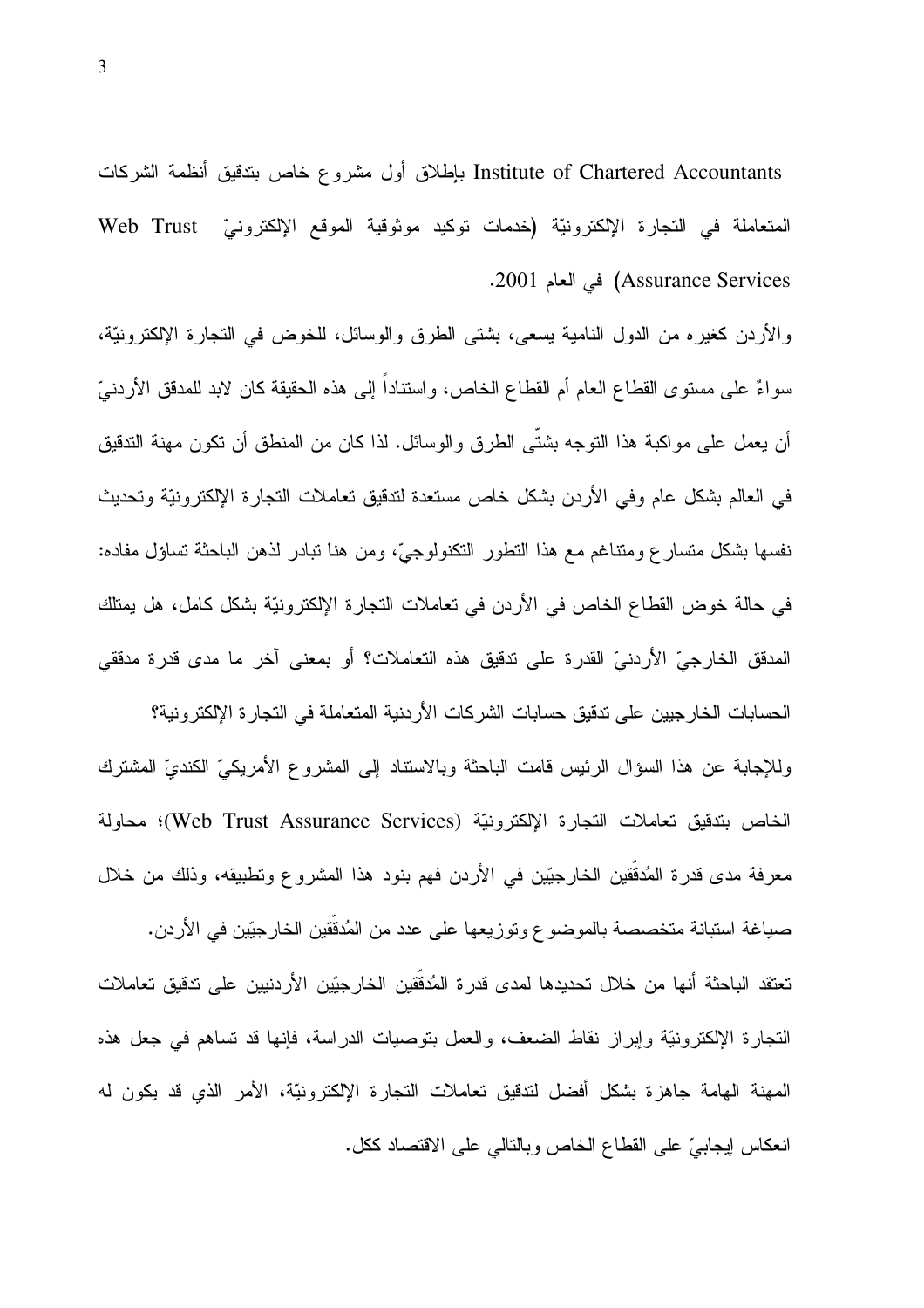#### 2-1 مشكلة الدراسة وأسئلتها

من أهم سمات العمليات التي نتم من خلال النجارة الإلكترونيّة، افتقارها لمعالجة مخاطر النوثيق المستنديّ الورقيّ النقليديّ، وهذه السمة تُعَدُّ مشكلة كبيرة لا يُستهان بها سواء في النظام المحاسبيّ ككل أو في نظام التدقيق. ولحل هذه المشكلة أصبح من الضروريِّ على كل من النظام المحاسبيِّ ونظام الندقيق إيجاد حلول متعمقة واعتماد مبادئ ومعايير تكنولوجية متخصصة تعمل جنبأ إلى جنب مع المفاهيم العاملة في ظل التجارة النقليديّة. ومن أهم نلك المحاولات التي أصبحت مشروعاً قائماً المشروع المشترك بين معهد المحاسبين القانونيّين الأمريكيّ ومعهد المحاسبين القانونيّين الكنديّ (خدمات نوكيد موثوقية الموقع الإلكترونيّ Web Trust Assurance Services) الذي سيتم النطرق له بشكل أوسع في منن الدراسة. فقد أعطـي هذا المشروع وبشكل مخنصر المبادئ والمعايير التكنولوجية التي يجب اتباعها من قبل الشركات المتعاملة في التجارة الإلكترونيّة، ومن ثم قيام جهة الندقيق بالتدقيق عليها وإضفاء الموثوقية بوضع نوقيع إلكتروني من قبلها على موقع الشركة المتعاملة في التجار ۃ الإلكتر و نبّة.

ومما سبق وبالاستناد إلى المشروع الأمريكيّ الكنديّ المشترك، فإن الباحثة سعت بشكل أساسي لمعرفة مدى قدرة مُدقِّقى الحسابات الخارجيِّين على تدقيق حسابات الشركات الأردنية المتعاملة في التجار ة الإلكتر ونيّة، ولتحقيق ذلك فقد أجابت الباحثة في متن الرسالة على الأسئلة الرئيسة التالية:

1– هل يمتلك مُدفقو الحسابات الخار جيّو ن القدر ة على تدقيق حسابات الشركات الأر دنية المتعاملة

في النجارة الإلكترونيَّة وفقاً للمبادئ المنصوص عليها في المشروع الأمريكيِّ الكنديِّ المشترك (الحماية، وتوفِّر النظام، وتكامل المعالجة، والخصوصية على الشبكة، والسرية)؟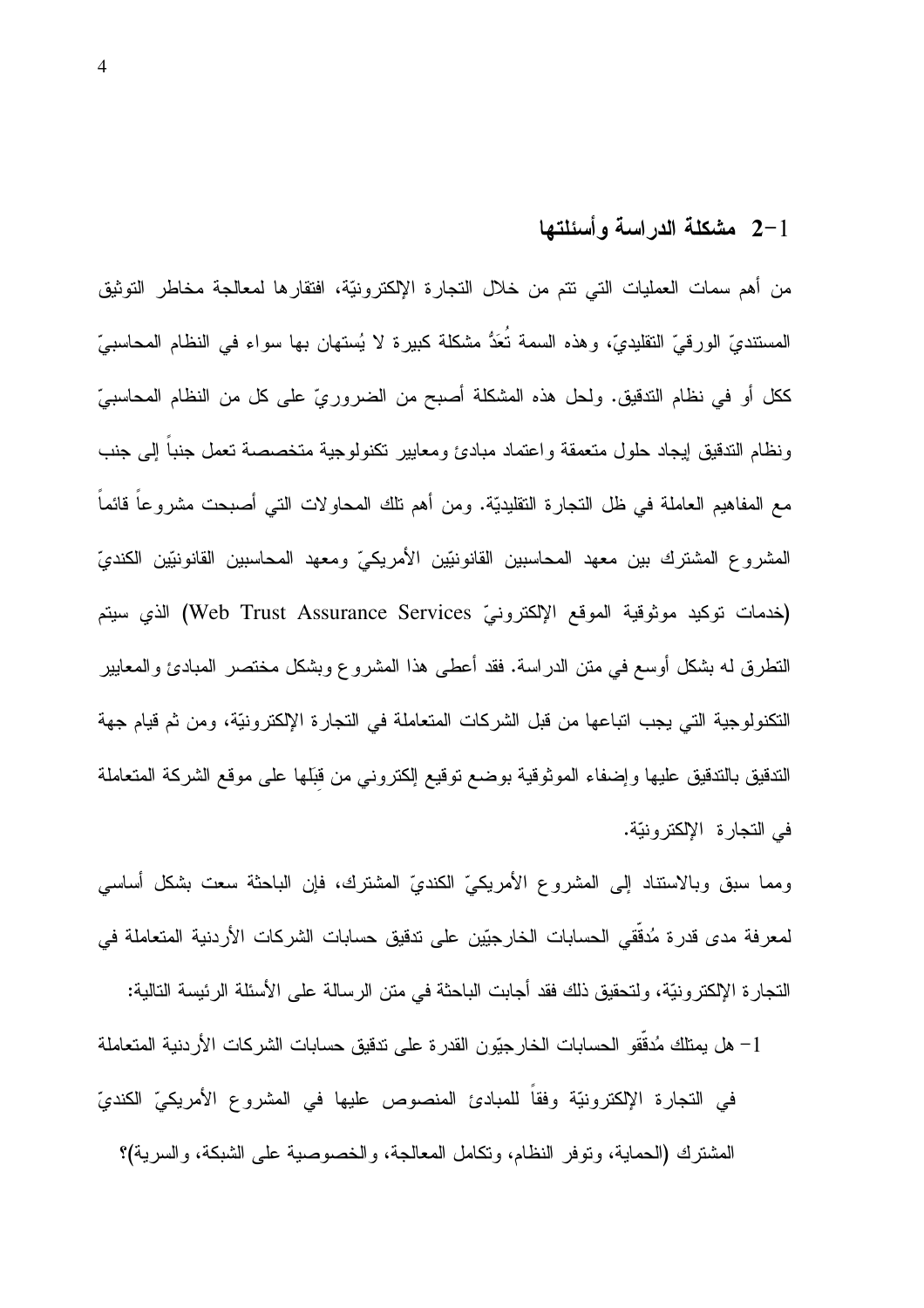- 2– هل يمتلك مُدققو الحسابات الخارجيّون القدرة على تدقيق حسابات الشركات الأردنية المتعاملة في التجارة الإلكترونيّة وفقا للمعايير المنصوص عليها في المشروع الأمريكيّ الكنديّ المشترك (السياسات، وشبكات الربط، والإجراءات، والمراقبة)؟
- 3– هل هناك معوقات أمام مُدققي الحسابات الخارجيّين تحول دون قدرتهم على تدقيق حسابات الشركات الأردنية المتعاملة في التجارة الإلكترونيّة وفقا للمشروع الأمريكيّ الكنديّ المشترك؟

3-1 فرضيّات الدراسة

تم صياغة فرضيّات الدراسة وفقا لمشكلتها كما يلي: الفرضية الأولى: لا يمتلك مُدققو الحسابات الخارجيّون القدرة على ندقيق حسابات الشركات الأردنية المتعاملة في التجارة الإلكترونيَّة وفقًا للمبادئ المنصوص عليها في المشروع الأمريكيّ الكنديّ المشترك (الحماية، ونوفر النظام، ونكامل المعالجة، والخصوصية على الشبكة، والسرية).

الفرضية الثانية: لا يمتلك مُدققو الحسابات الخارجيّون القدرة على تدقيق حسابات الشركات الأردنية المتعاملة في التجارة الإلكترونيَّة وفقًا للمعابير المنصوص عليها في المشروع

الأمريكيّ الكنديّ المشترك (السياسات، وشبكات الربط، والإجراءات، والمراقبة).

الفرضية الثالثة: لا يوجد معوقات أمام مُدققي الحسابات الخارجيّين تحول دون قدرتهم على تدقيق

حسابات الشركات الأردنية المتعاملة في التجارة الإلكترونيّة وفقا للمشروع الأمريكيّ الكنديّ المشترك.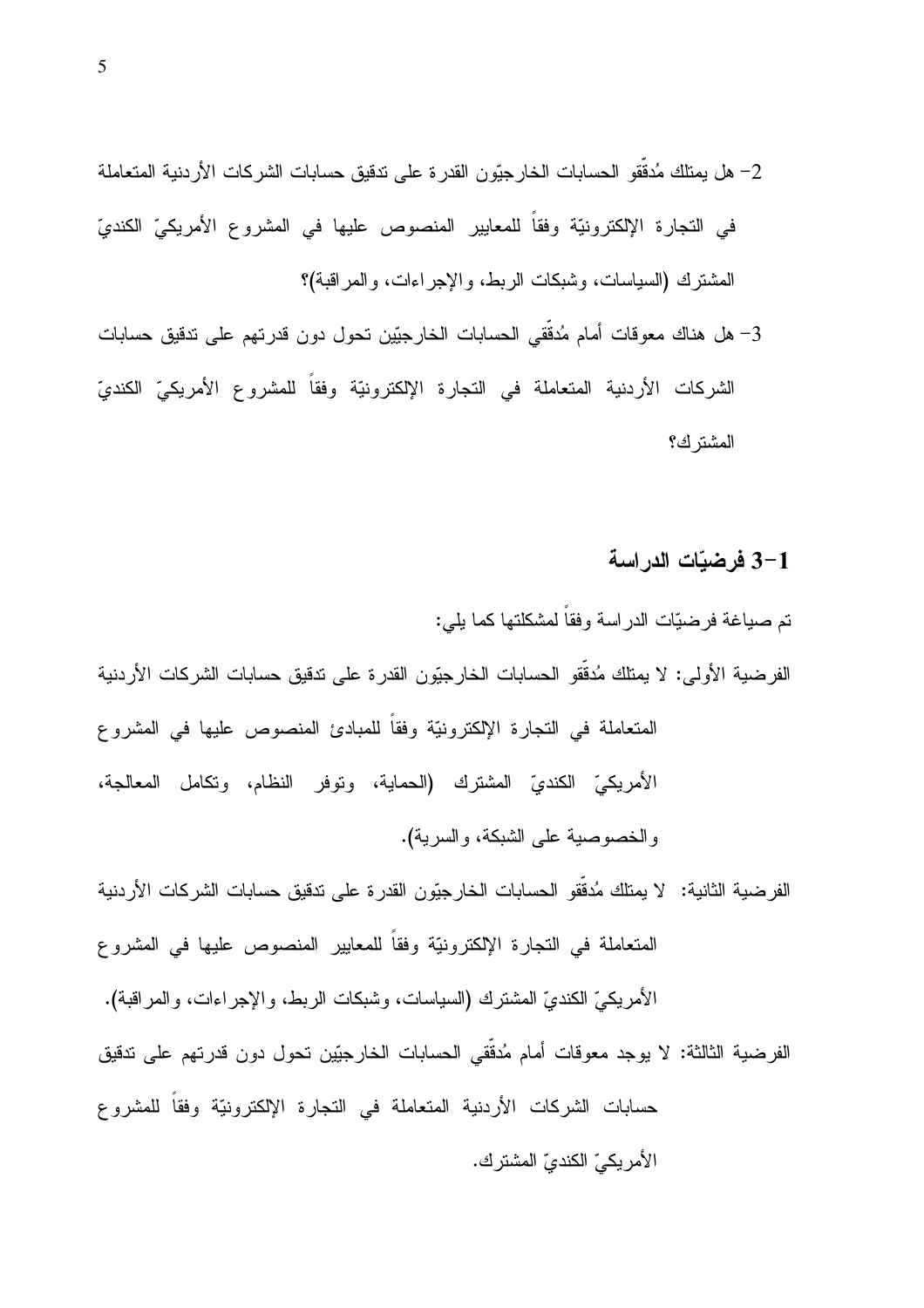#### 4-1 أهداف الدراسة

هدفت هذه الدر اسة إلى:

- 1. النعريف بأهمية مهنة تدقيق الحسابات بشكل عام.
	- 2. توضيح أهمية، وتطور التجارة الإلكترونيّة.
- 3. توضيح المشروع الأمريكيّ الكنديّ المشترك الخاص بتدقيق تعاملات التجارة الإلكتر ونبّة (Web Trust Assurance Services)، وتحليله ومناقشته.
- 4. التعرّف على مدى إدراك مُدفّقى الحسابات الخارجيّين في الأردن للمشروع الأمريكيّ الكنديّ المشترك، وفهمه وتطبيقه.
- 5. النعرف على أي معوفات أو عقبات نواجه مُدقِّقي الحسابات الخارجيّين للقدرة على ندقيق حسابات الشركات الأردنية المتعاملة في التجارة الإلكترونيّة.
	- 6. وضع التوصيات المبنية على نتائج الدراسة.

#### 1–5 أهمية الدراسة

نتبع أهمية الدراسة من أهمية التدقيق من جهة وأهمية التجارة الإلكترونيّة من جهة أخرى. فالتجارة الإلكترونيّة تمكن مستخدميها من تحقيق فوائد وعوائد لا يمكن حصرها، خصوصاً إن كان مستخدموها من الشركات العاملة في الاقتصاد الوطني. ولكن، وكما هو معروف، فإنَّ عمليات النجارة الإلكترونيّة ترافقها مخاطر لايُستهان بها مثل الاخترافات التي نتم عبر شبكة الانترنت ، وإن لم يُسَيطُر على هذه المخاطر يصبح التعامل بها لعنة قد تؤدي إلى خسائر كبيرة لا يمكن حصرها.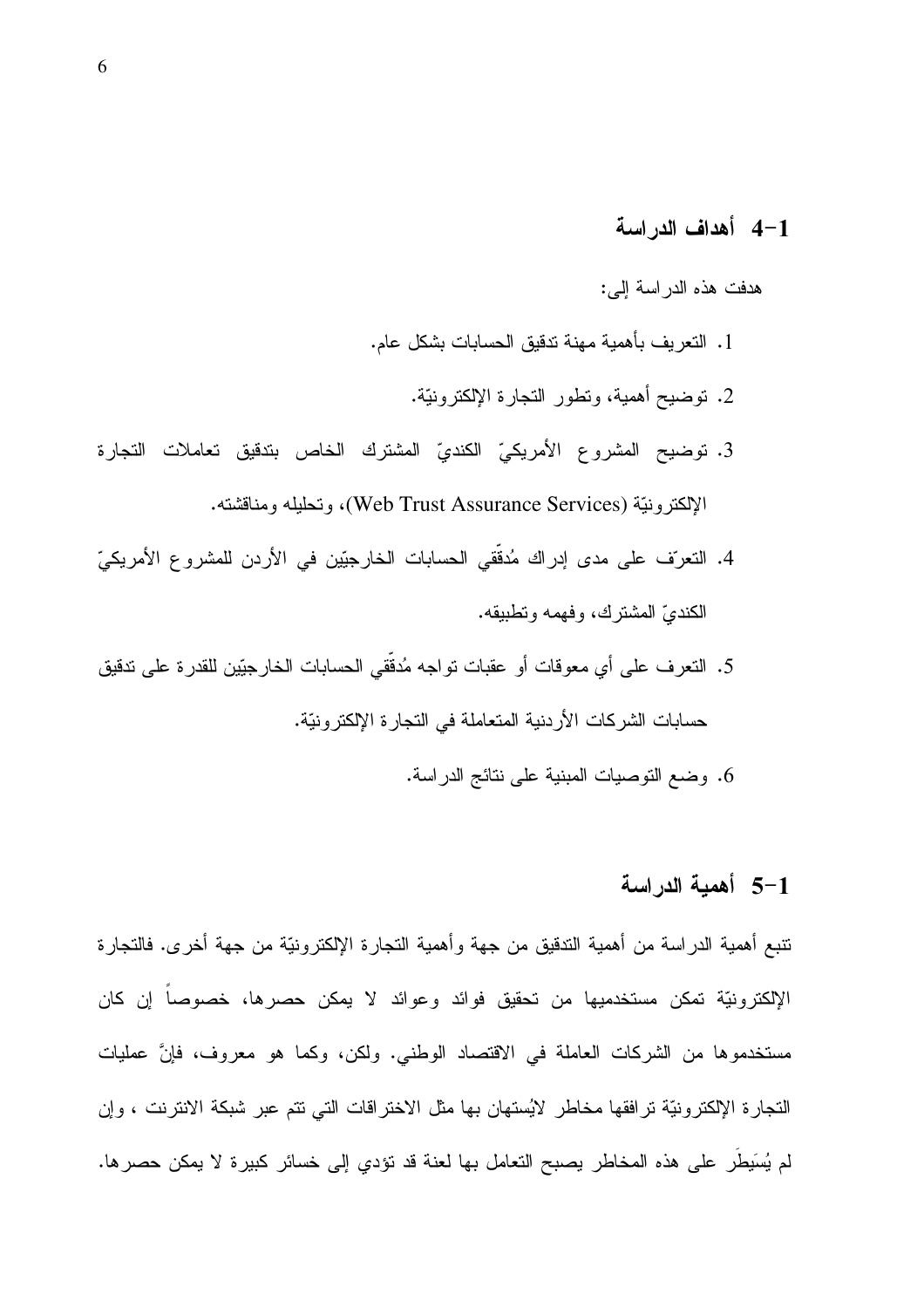وتلقى هذه الحقيقة الضوء على أهمية تدقيق تعاملات التجارة الإلكترونيّة، فإن كان هناك نظام محاسبيّ يتعامل في النجارة الإلكترونيّة، ويتم الندقيق عليه بشكل فاعل، فقد يؤدي إلى تمكين المنشأة المتعاملة بهذا النوع من التجارة من تحقيق عوائد كان من الاستحالة تحقيقها في ظل التجارة التقليديّة مع نفادي مخاطر هذا النوع من النجارة.

تعنقد الباحثة بأنها من خلال تحديدها في هذه الدراسة لمدى قدرة مُدقِّقى الحسابات الخارجيِّين على تدقيق حسابات الشركات الأردنية المتعاملة في التجارة الإلكترونيّة والمعوقات التي تحول دون قدرتهم، ومن ثم العمل بالتوصيات الملائمة فإنها قد تساهم في تعزيز قدرة التدقيق على تعاملات التجارة الإلكترونيَّة في الأردن، وتشجيع الشركات على المضيِّ بالتعامل في هذا النوع من التجارة وتوليد إيرادات ضخمة تساهم في رفع سوية الاقتصاد الوطني ككل.

#### 6–1 تعريف المصطلحات الإجر ائبة

#### 1. خدمات توكيد موثوقية الموقع الإلكترونيّ (Web Trust Assurance Service):

في هذا النوع من الخدمات يقوم العميل الراغب بالحصول عليها بالتعاقد مع إحدى شركات الندقيق التي نتاط بها مسؤولية نزويد خدمات نوكيدية نؤكد بها أن موقع العميل الإلكترونيّ على شبكة الإنترنت متماش مع كل من مبادئ ومعايير خدمات الموثوقية والمتعلقة بشكل مباشر بجميع عمليات النجارة الإلكترونيّة. وعندما يصبح موقع الشركة متماشياً مع مبادئ ومعايير هذا النوع من الخدمات نقوم شركة التدقيق بوضع ختمها الإلكترونيّ على صفحة العميل الإلكترونيَّة، يشير هذا الختم إلى أنّ موقع العميل يتمتع بالخدمات التوكيدية الخاصة، مما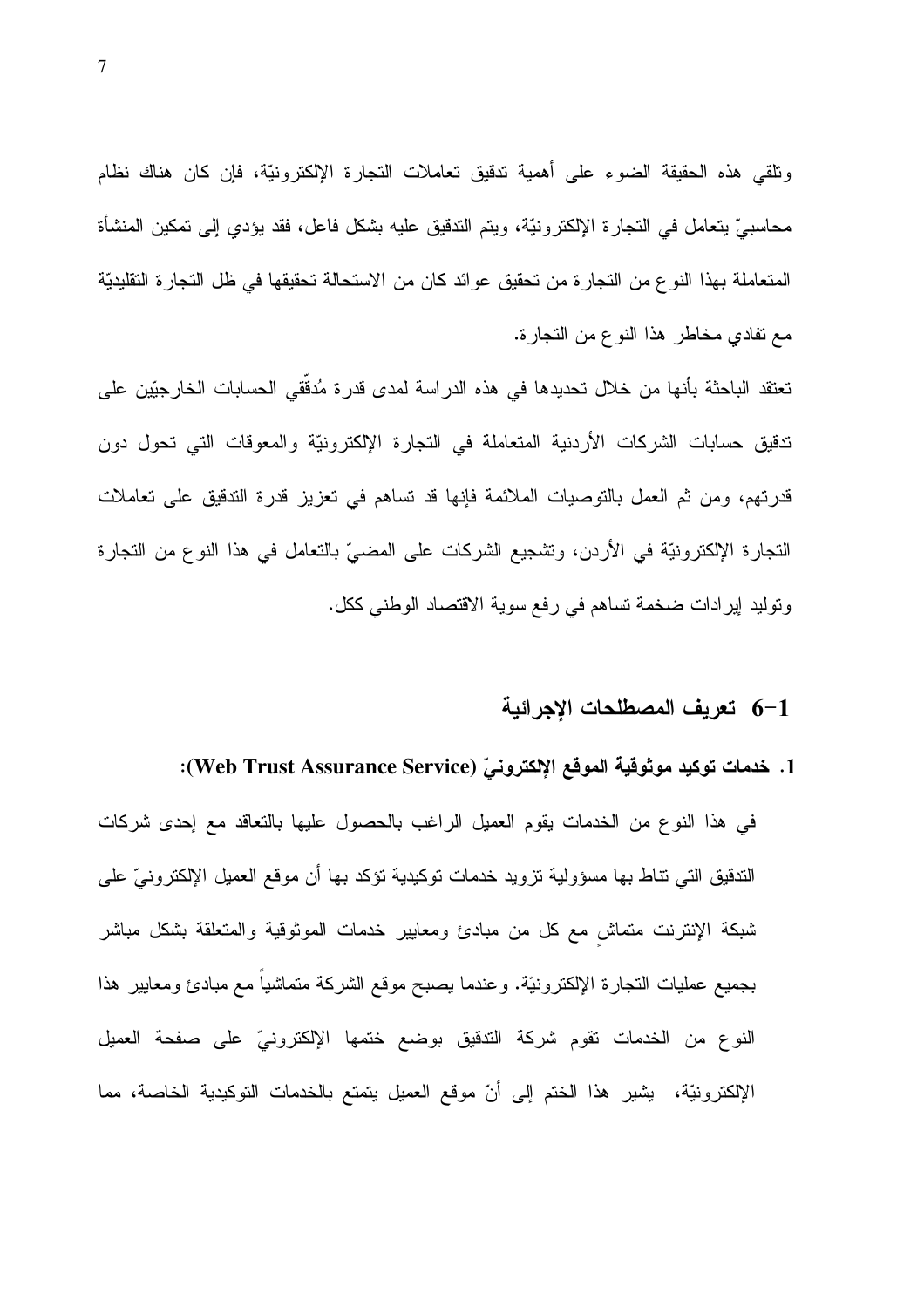يضفي الثقة ويشجع الجمهور على التعامل مع هذه الشركة عبر موقعها الإلكترونيّ. .( ARENS, 2005, P.735)

2. شبكة الانترنت العالمبة Internet:

هي شبكة اتصالات عالمية تربط بين ملايين شبكات الاتصال وملايين أجهزة الكمبيوتر بشتى أشكالها و أنو اعها . (Laudon, 2001, P.109)

3. الشبكة العنكبوتية العالمية WWW :

هي إحدى الخدمات المشهورة التي توفرها شبكة الإنترنت العالمية التي تساعد على الدخول إلى ملايين المواقع الموجودة على الشبكة. (Laudon, 2001, P.109)

4. التجارة الإلكترونيّة E-Commerce

هي استخدام الإنترنت والشبكة العنكبونية العالمية لتبادل العمليات بشتى اشكالها بين الأعمال المختلفة ، مع التركيز على استخدام التكنولوجيا الرقمية في العمليات التجارية بين الشركات و الأفر اد . (Laudon, 2001, P.7)

وقد عرفها (بلقاسم،2002،ص360) بأنها "المعاملات التجارية التي نتم من قبل الأفراد والهيئات، والتي تعتمد على معالجة ونقل البيانات الرقمية ، بما فيها الصوت والصورة من خلال شبكات مفتوحة، مثل الإنترنت، أو مغلقة ، والتي تسمح بالدخول إلى الشبكات المفتوحة".

#### 5. التعامل بين التاجر والمستهلك Business-to-Consumer (B2C):

يعد هذا النوع من النجارة الإلكترونيَّة من أهم الأنواع والذي يحاول الناجر من خلاله الوصول  $(61$ لأفراد المستهلكين. (القشي ، 2003،ص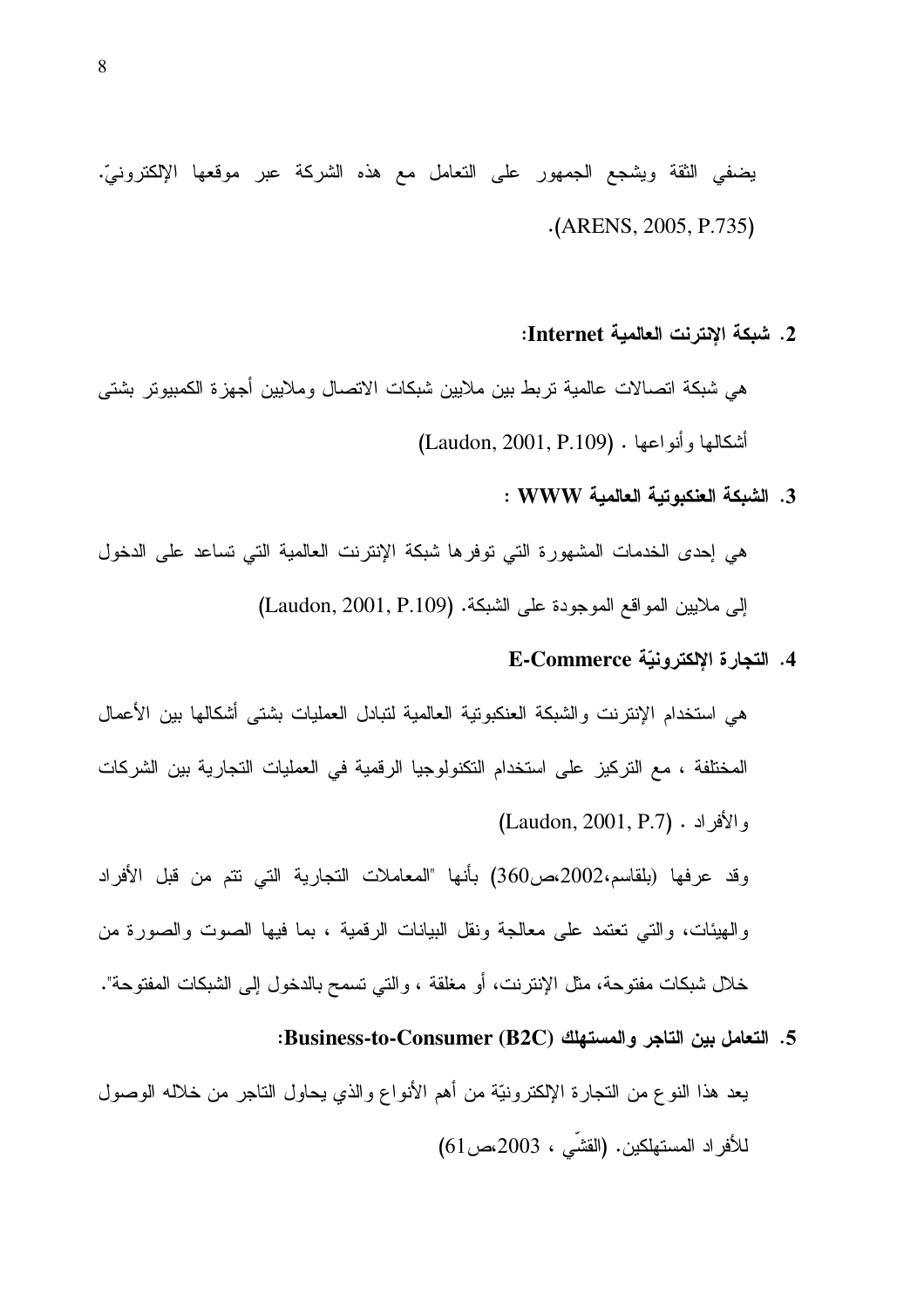#### 6. التعامل بين تاجر وتاجر آخر Business-to-Business (B2B):

بركز هذا النوع من النجارة الإلكترونيّة على بيع المنتجات من ناجر إلى ناجر اخر(القشي،  $(61)$ س $(2003)$ 

7. التعامل بين مستخدم ومستخدم آخر Peer-to-Peer (P2P):

يـــعمل هذا النوع علـى تمكين مستخدمـي الإنترنت علـى تبادل المعلومات ، والاتصـال فيمـا بينـهم دون وجود وسطاء ، ومن ثم الاتفاق على أية صفقات نجارية نتم حسب الشروط المنفق عليها. وقد أوجدت برامج خاصة لمهذه الغاية تمكن مستخدميها، تجارا كانوا أم غيرهم بتبادل أطراف الحديث (الدردشة Chatting) بصور كنابية وسمعية ومرئية. (القشي، 2003، ص62)

8. التجارة الإلكترونيّة عبر جهاز الهاتف النقال Mobile Commerce:

يعد هذا النوع من التجارة الإلكترونيَّة من أحدث الأنواع ، حيث يتم بوساطته استخدام أجهزة هاتف نقال رقمية مصممة بشكل يمكنها من الاتصال بشبكة الإنترنت من خلال مزود الخدمة والوصول لأيِّ موقع معين والاطلاع على السلع المعروضة وإجراء عملية الشراء. ( Laudon, 2001, P.13)

#### 9. الختم الإلكترون*ي*ّ لموثوقية الموقع (The Web trust Seal):

هي عبارة عن نوع من الخدمات تم تطويرها من قبل معهدي المحاسبين القانونيّين الأمريكيّ والكنديّ لإضفاء الثقة على مواقع الشركات الإلكترونيّة حيث يقوم كلا المعهدين بوضع ختمه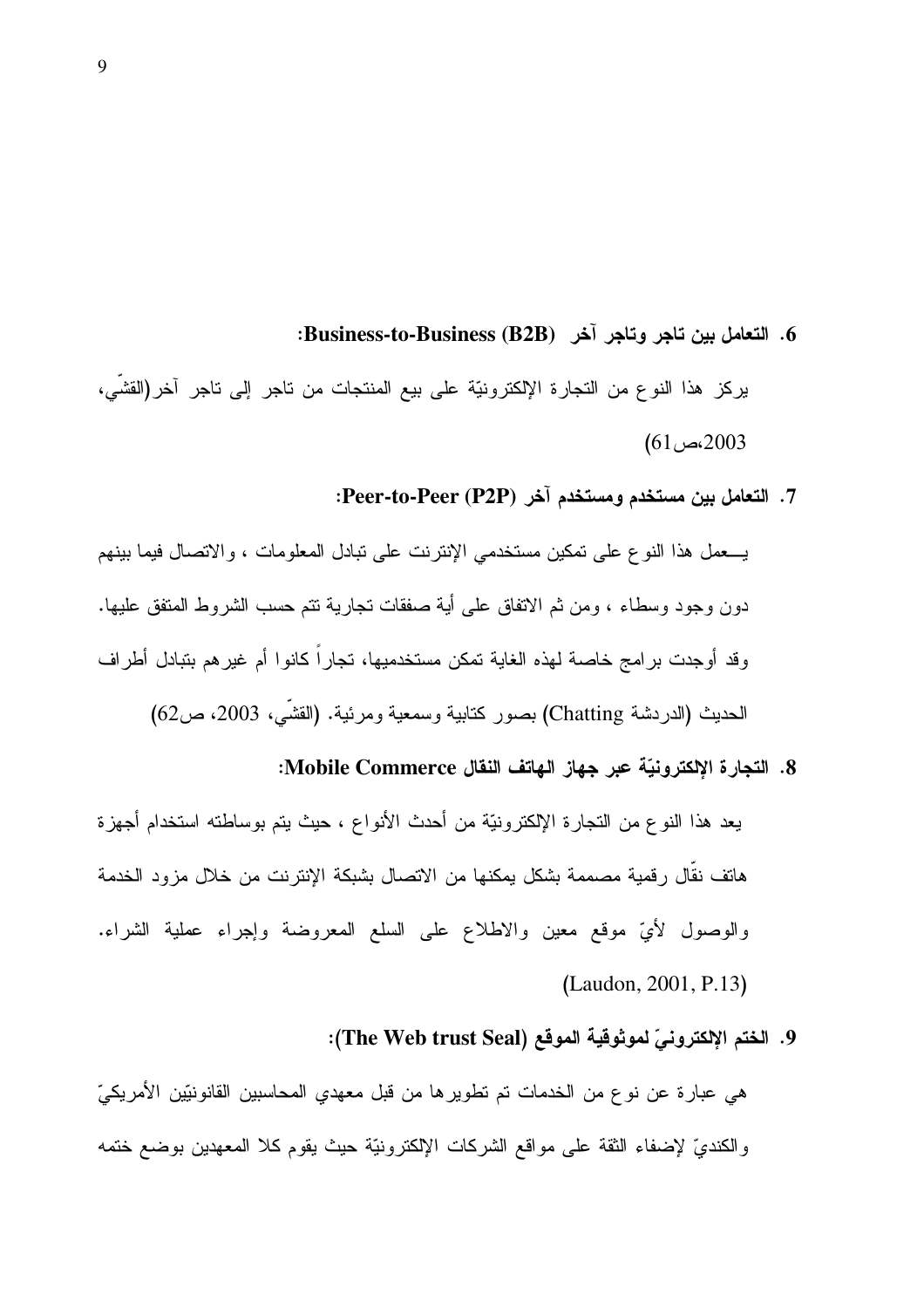على موقع الشركة المتعاملة معه، مما يدل على أن أحد منتسبى هذين المعهدين يقوم بتدقيق جميع التعاملات الإلكترونيّة للشركة صاحبة الموقع. (International Seal Usage Guide 2004, P. 25)

محددات الدر اسبة  $7 - 1$ 

تعتقد الباحثة بأن هناك عدداً من المحددات التي أثَّرت على نتائج الدراسة بشكل غير مباشر ، ومن أهم هذه المحددات ما يلي:

1. توقيت الدراسة

حيث أن نوقيت الدراسة وقع في شهر نيسان للعام 2009، مما شكل محددا هاما جدا يتمثل بانشغال المُدقَقين في هذا الوقت من العام في أعمالهم الخاصة بالندقيق حيث يعتبر بداية أي عام ذروة عملهم المهنى مما أدى إلى تأخير تجميع الاستبانات الخاصة بالدراسة.

2. طبيعة مبادئ ومعايير المشروع الأمريكيّ الكنديّ المشترك:

بعد الاطلاع على المشروع الأمريكيّ الكنديّ المشترك وجدت الباحثة أن جميع المبادئ والمعايير المنصوص عليها هي مبادئ ومعايير نكنولوجية، مما قد شكل صعوبة لفهمها بشكل جيدٍ من قبل عينة الدراسة، وبناءً عليه فقد تم شرحٍ هذه المبادئ والمعايير في الاستبانة على شكل تعريف مختصر لكل منها.

3. حداثة استخدام التجارة الإلكترونيّة في الأردن:

هناك محدد ملحوظ متمثل بقلة استخدام التجارة الإلكترونيّة من قبل الشركات الأردنية، وهذا ينعكس بشكل على المُدقَّقين حيث أنهم لم يمارسوا الندقيق بشكل كامل على هذا النوع من العملبات.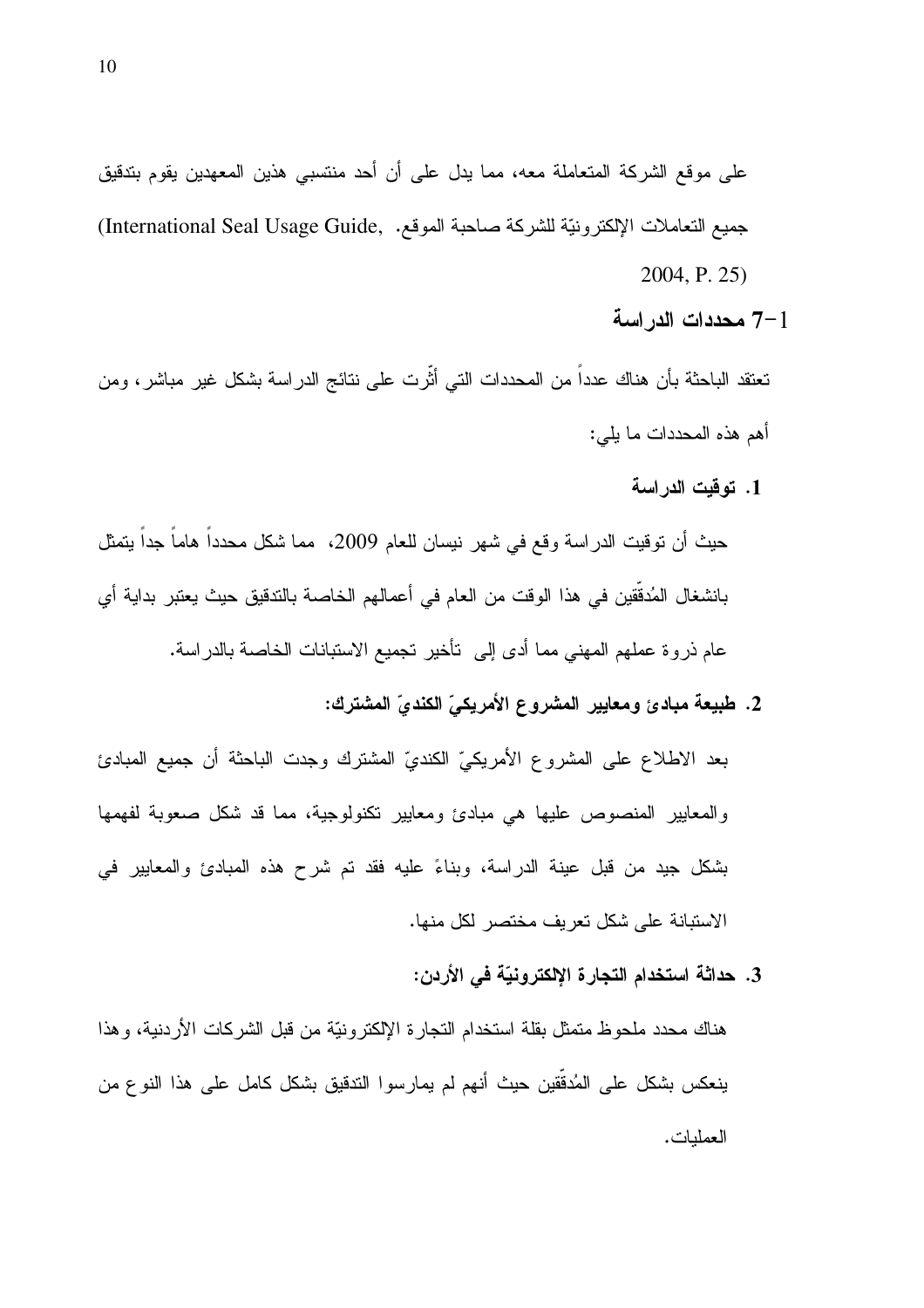## الفصل الثاني

## الإطار النظري والدراسات السابقة

## التدفيق  $1-2$

- 2-2 التجارة الإلكترونيّة
- 3–3٪ المشروع الأمريكيّ الكنديّ المشترك
	- 4-2 الدراسات السابقة
- 5–5٪ ما يميز. هذه الدراسة عن الدراسات السابقة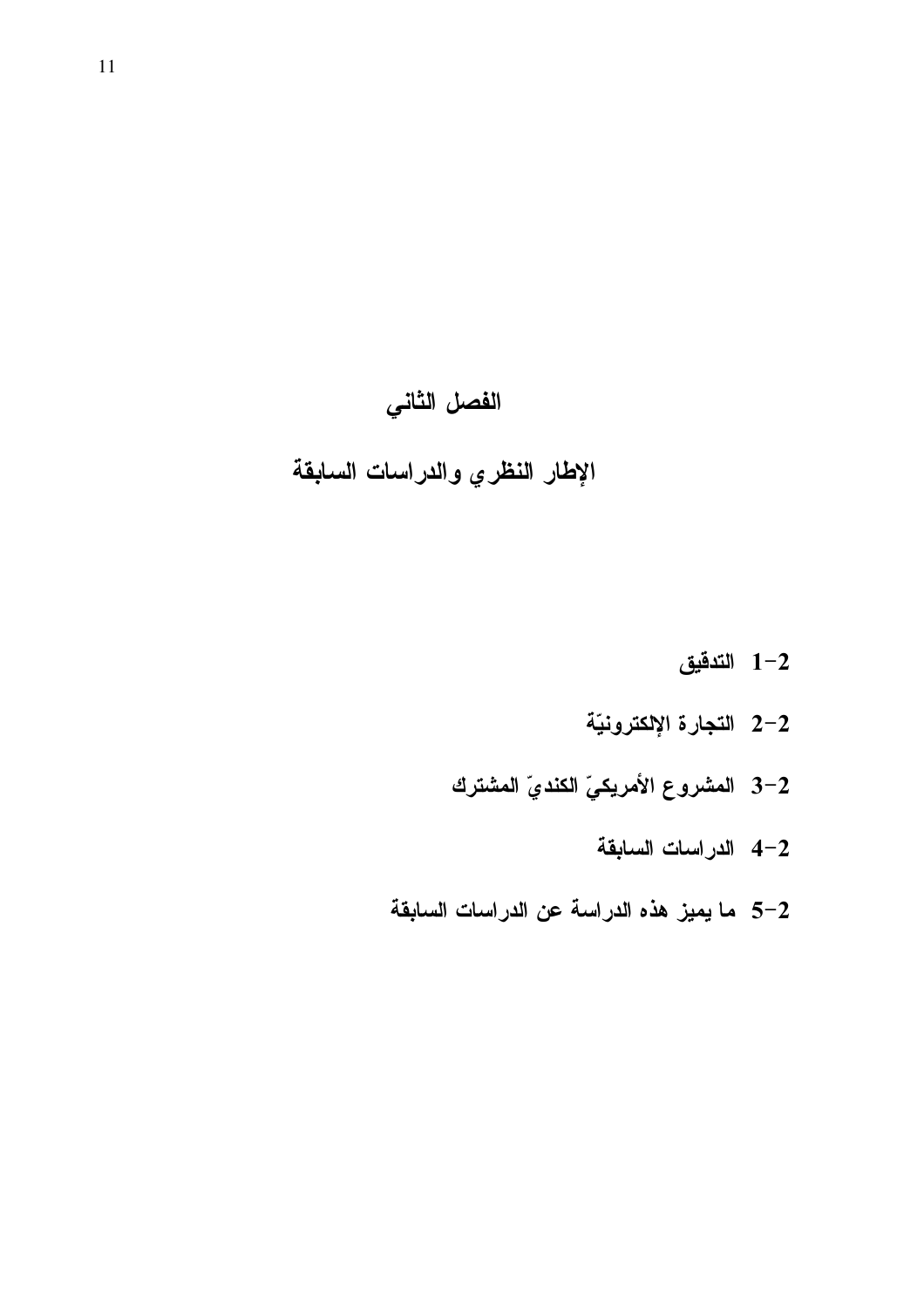#### التدقيق  $1-2$

#### 1–1–1 التطور التاريخي للتدقيق

تُعَدُّ مهنة تنقيق الحسابات مهنة قديمة منذ عصر قدماء المصريين والرومان والإغريق؛ ويرجع أصل الندفيق إلى العصور الوسطى، أما المعنى الحديث له فيعود إلى عصر دخول الــشركات الــصناعية الكبرى الى حيز الوجود ونطور الندقيق مع نطور نلك الصناعة، ويعود الندقيق في شكله البسيط إلى النطور في النظام المحاسبي بشكل أساسي حيث إنه أصبح من الضروري أن يعهد إلى شخص يقوم بالتحقق من حسن استغلال الموارد المتاحة لدى شخص آخر .(المطارنة، 2006، ص13)

#### 2-1-2 تعريف التدقيق

الندقيق بمعناه اللفظيّ Audit و هي مشتقة من الكلمــــة اللاتينيـــة Audire ومعناهــــا "بــــستمـع" لأن الحسابات كانت نتلَّى على المدقق، وأما الندقيق بمعناه المهنى فيعني عملية فحص مستندات ودفـــاتر وسجلات المنشأة فحصاً فنياً انتقادياً محايداً للتحقق من صحة العمليات وإبداء الـــر أي فــــى عدالــــة النقارير المالية للمنشأة معتمداً في ذلك على قوة ومتانة نظام الرقابة الداخلية (جمعة،2005، ص6). وتماشياً مع النعريف السابق يجد (مطارنة، 2006، ص 15) أن الندقيق يتضمن وظيفتين أساسيتين هما:

1– الفحص للدفاتر والسجلات والمستندات.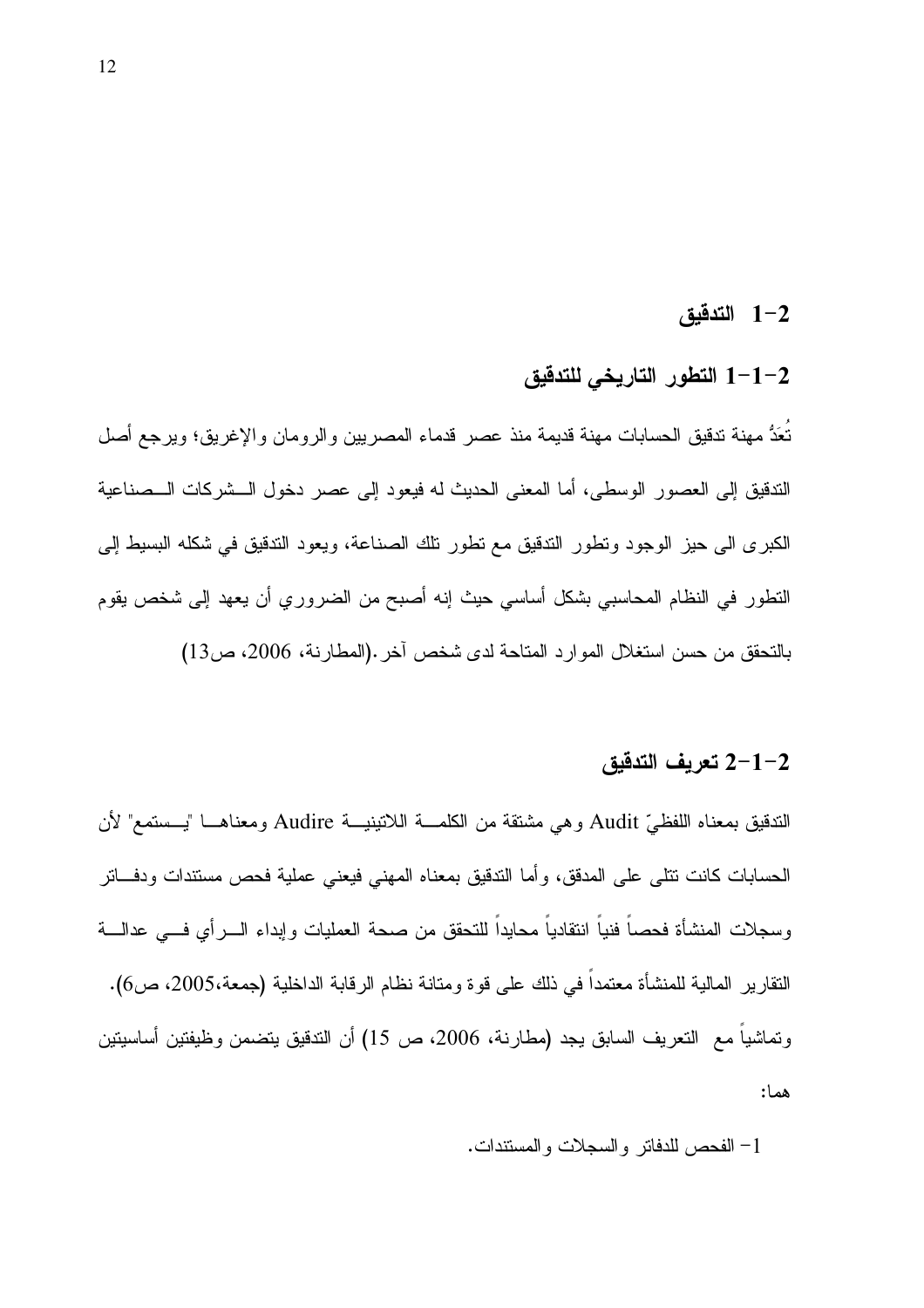2– إيصـال المعلومات التي يحصـل عليها المدقِّق من عملية التدقيق وهو ما يسمى بالمنتج النهائي للتدقيق متمثلا في تقرير ٍ مدقق الحسابات حيث تكمن القيمة المضافة لعمليـــة التـــدقيق فــــي مساعدة ًمستخدم المعلومات على اتخاذ قرار تقييم جودة ونوعية المعلومات التي يتــضمنها نقرير المدقق.

### 3-1-2 أهداف تدقيق الحسابات

- ير ي (سرايا، 2007، ص39) أن من أهداف التدقيق ما يلي: 1– أنها الأداة الرئيسية المستقلة والحيادية التي تهدف إلى فحص القوائم المالية في المنشأة. 2- إعطاء الرأى الموضوعي في التقارير والأنظمة والإجـــراءات المعنيـــة بحمايـــة ممتلكـــات المنشأة.
- 3– النحقق الموضوعي الحيادي المستقل من الكفاءة الاقتصادية والإداريــــة لعمليــــات المنـــشأة ومطابقتها مع الأهداف المرجوة.

4– نبليغ الجهات المعنية في الوقت الناسبة وبصيغة منطقية موضوعية هادفة نتائج التدقيق.

#### 4-1-2 مزايا التدقيق:

- من أهم مزايا الندقيق ما يلي (مطارنة، 2006، ص22): 1– يقوم الندقيق باكتشاف الأخطاء والنلاعب الذي من الممكن أن يحدث من قبل الموظفين فسي المنشأة.
	- 2– يمكن للمنشأة أن تحصل على القروض والسلف بسهولة إذا كانت حساباتها مدققة.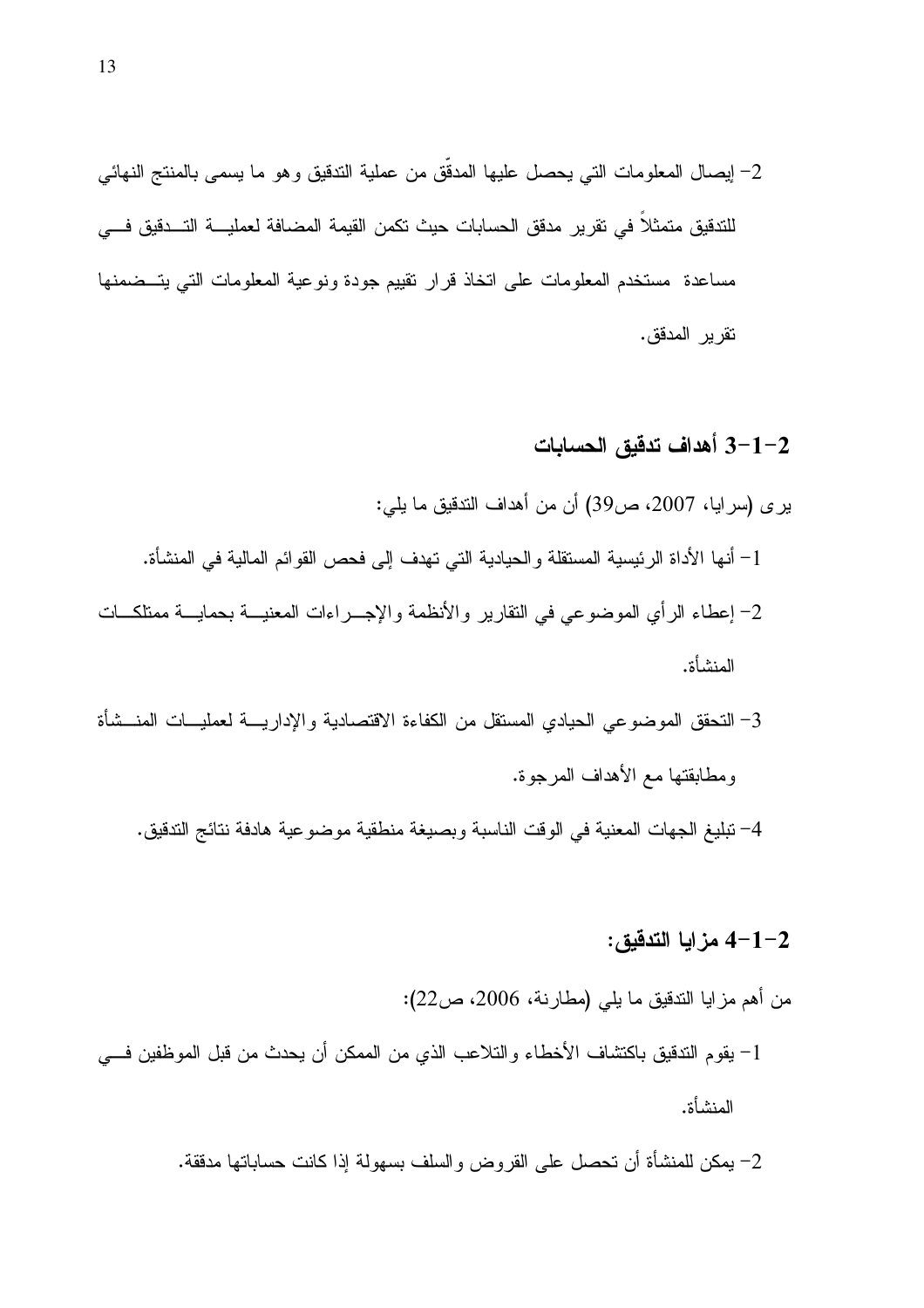- 3– يمكن تحديد ضريبة الدخل على المنشأة بسهولة وبوضوح عند قيامها بتدقيق حساباتها.
- 4– عند بيع المنشأة يمكن تحديد ثمن شرائها بسهولة في حالة وجود سجلات وحسابات قـــد تـــم تدقيقها.
- 5– تساعد الحسابات المدققة في حالة نشوء الخلاف بين المنـــشأة والعـــاملين حـــول الأجـــور والرواتب.
- يسهل على شركة النأمين تحديد النعويضات عند وجود حسابات تم تدقيقها في المنشأة.
- 7– التدقيق هو أفضل وسيلة للحكم على مدى التز ام المنشأة بالاحتفاظ بالدفاتر والسجلات وفقــا للمعابير المحاسبية الدولية و القو انين و النشر بعات المعمو ل بها في دولة المنشأة.
- 8– يمكن للمنشأة أن تستفيد من خبرات المدقق الذي يقوم باستمرار بتدقيق الحـــسابات ويـــستطيع تقديم النصح والمشورة فيما يخص الخلل أو مواطن الضعف في النظام المحاسبيي أو الإداري للمنشأة.

وتر ي الباحثة أن أهم ميز ة للتدقيق الخارجي تتمثل بكونه نظاما يؤكد أن الـــشركة إمــــا التزمـــت أو خالفت دستور المحاسبة (الإطار المفاهيمي للمحاسبة المالية)، وبالتالي كأنها حارس أمـــين يراقـــب الأمور عن كثب ويبلَّغ عن أية مخالفات، أي أنه لا يستطيع أن يمنعها ولكنه بمجرد علم الآخرين بأنه فَّد بردعهم عن ارتكاب أية مخالفات، وبالتالي فإن ثقة الآخرين بهذا الحارس وجعلهم يعتمدون على المعلومات التي راقبها بشكل مهنى متخصص مما يجعل القرارات المبنية علـــي تلــك المعلومـــات قر ار ات ناجعة.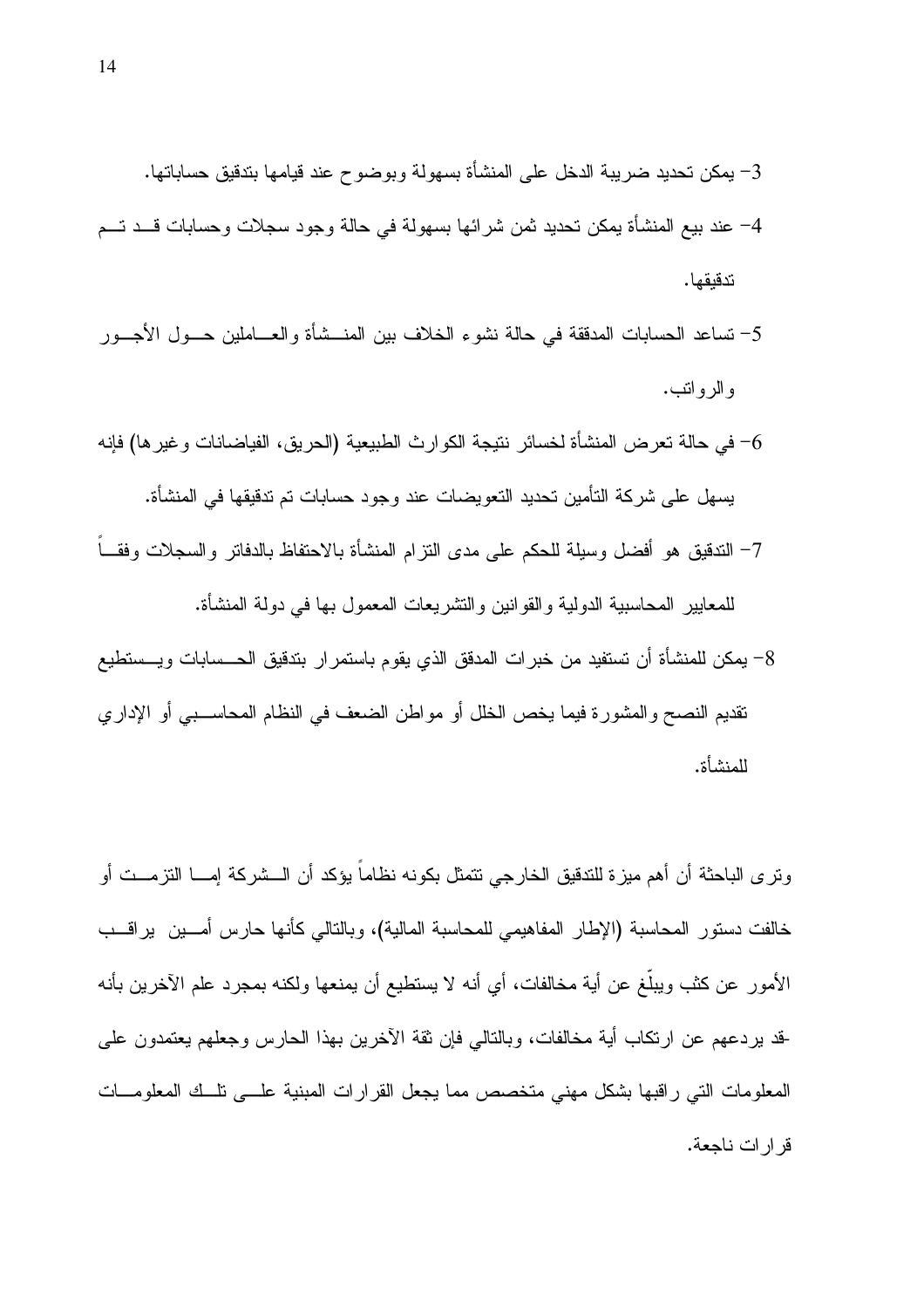#### $-1$ محددات التدقيق : $5-1-2$

أما محددات الندقيق من وجهة نظر (مطارنة، 2006، ص23) فهي ما يلي:

1– يبدأ عمل المدقق عندما ينتهي عمل المحاسب لذلك لا يمتلك المدقق المعلومات الكافية عمـــا تحتويه هذه السجلات، وما هي الطريقة التي تم إعداد السجلات بها ممـــا يعنــــي أنــــه مـــن المحتمل وجود تلاعب ونزوير منقن لا يستطيع مدقق الحسابات اكتشافه حتى في حالة بــذل العناية المهنية المطلوبة.

تر ِي الباحثة أن هذا ليس عيباً في عملية التدقيق و خصوصاً أن المدقق يمتلك مهار ة أكبر ٍ من المحاسب نظراً لما يمر به المدقق من ساعات ندريبية متخصصة تمكنه من التمتـــع بكفـــاءة عالية، وإن لم يكن كذلك فهذه مخالفة للمهنية المطلوب النحلي بها، أي أنه ليس عيــب مـــن عيوب الندقيق ولكنه عيب فردي في شخصية المدقق.

2– ما نحويه الدفاتر والسجلات من معلومات ربما لا نكون كافية لمعرفة الحقيقة من قبل المدقق لذلك يلجأ المدقق أحيانا إلىى البحث عن معلومات إضافية من الأشخاص والذين ربما يكونون أطرافا فـي عملية النزوير والنلاعب مما يعني أن القوائم النـي نم نــــدقيقها ربمــــا لا نـعكـــس الصورة الحقيقية لوضع المنشأة المالية.

تر ي الباحثة أن هذا ليس عيبا بل العكس هو الصـحيح، فمن واجب المدقق إن وجد نقص في المعلومات أن يشير إلى ذلك في نقريره وأن لايكون نقريره نظيفاً.

3– مشكلة الأدلة والقرائن التي يسعى مدقق الحسابات للحصول عليها، خاصة مـــن المـــصادر الخارجية لإبداء رأيه في عدالة القوائم المالية، فهذه الأدلة والقرائن ربما نكون غير صحيحة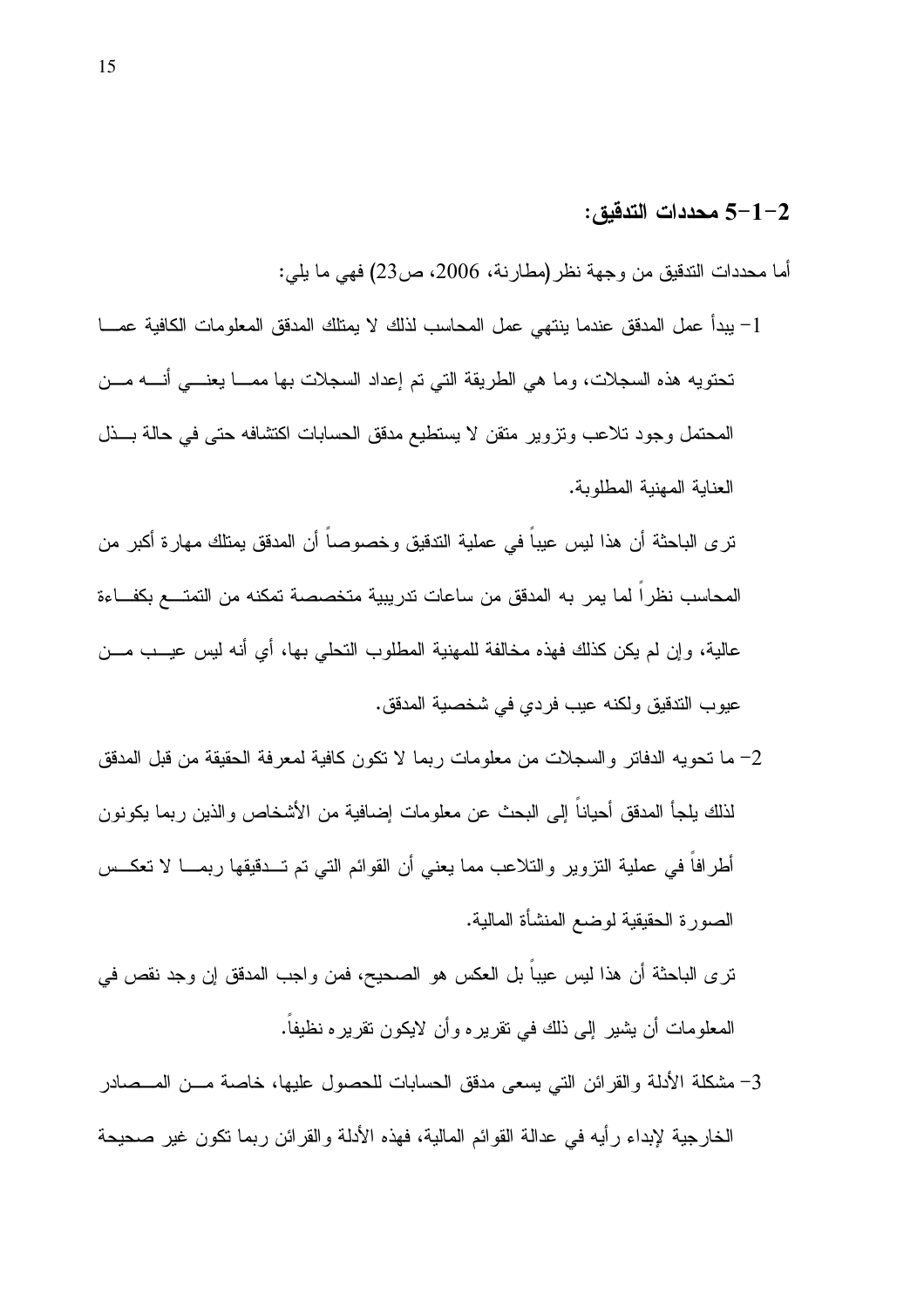- كأن يحصل على مصادقات من العملاء تدعم رقم رصيد العملاء في الدفاتر ؛ فمن الممكن أن يزود العملاء المدقق بمعلومات خاطئة عن أرصدتهم. تر ي الباحثة بأن هذه النقطة بالتحديد نتافي المنطق فكيف بمكن لعميـــل أن يـــصـادق علــــي رصيده في حالة أن الرصيد لا يتماشى بما في حساباته، وإن فعل ذلك فكأنــــه يـــدين نفــسه
- 4– انباع طريقة وخطة معينة في عملية الندقيق لمنشأة معينة يحتاج من خلالها إلىي أدلة وقرائن نؤيد ما يوجد في الدفانر والسجلات نتلاءم مع هذه الطريقة والخطة ولكـــن قـــد لا تــــتلاءم

ويتخلَّى عن حقه.

وطبيعة المنشأة محل التدقيق مما يؤدى إلى عدم الوصول للنتائج بالصورة المطلوبة. ترى الباحثة بأن هذا الكلام غير دقيق فمن أهم شروط التدقيق أن يكون المدقق ملماً بطبيعـــة عمل المنشأة وإن لم يكن كذلك فالعيب يكون شخصبي وليس عيب بالمهنة.

- 5– أن عملية التدقيق تقوم على أسلوب العينة وليس على التدقيق الشامل، حيث يعتمد المدقق في عمله على اختيار عينة عشوائية من القوائم ولا يقوم بتدقيق جميع القوائم بشكل كامل.
- في نهاية عملية التدقيق لا بد من قيام المدقق بإبداء ر أيه حول عدالة القوائم المالية و هو يستند  $\it -6$ في هذا الرأي على الأدلة والقرائن التي يجمعها، والتي من المفترض أن تلائم المعلومـــات المخمنة، والتي تكون غير مؤيدة بأدلة مرتبطة بالعنصر محل الفحص، مما يعني أن القوائم المالية المدققة لن تعكس الصورة الصحيحة للمركز المالي للمنشأة.

ترى الباحثة أن هذا الكلام أيضـاً غير دقيق، فإن كان المدقق مهني بمهنته ويراعي معـــابير المهنة ومستقل بإبداء الرأى فإن القوائم المالية المدقق عليها من قبله سوف تعكس الـــصورة الصحيحة للمركز المالي.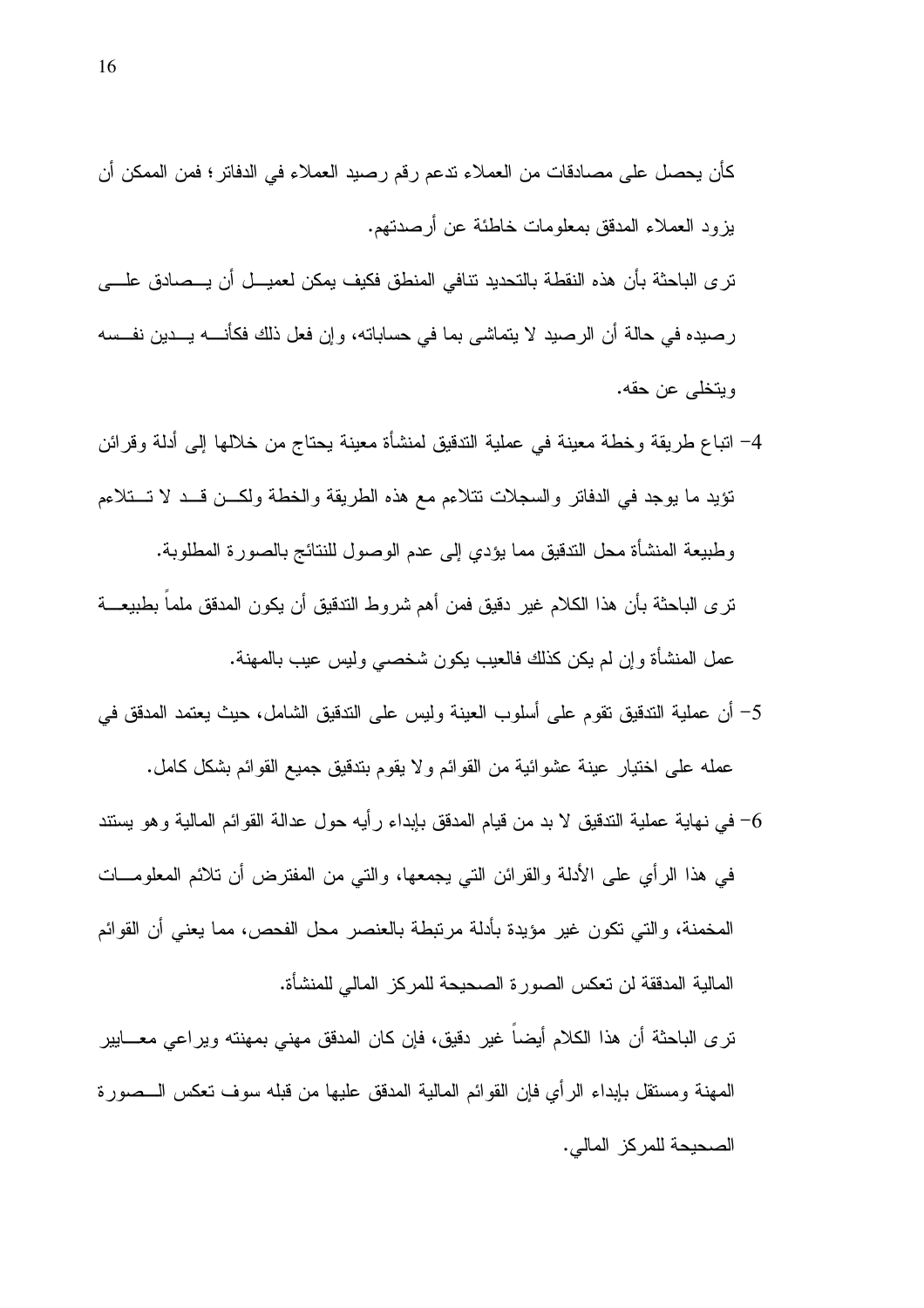#### المحاسبة والتدقيق  $6 - 1 - 2$

برى البعض أن التدفيق فرع من المحاسبة، وباعتقاد (التميمي، 2006، ص 22) إنهما موضـــوعان مختلفان؛ إلا أن هنالك علاقة قوية بينهما: إذ إن المحاسبة نمثل إجـــراءات جمــــع وتـــصنيف وقيـــد المعلومات المالية لأغراض تحضير البيانات المحاسبية من قبل المؤسسة نفــسها لأغـــراض اتخـــاذ القرارات، من قبل إدارة هذه المؤسسة أو من الأطراف الأخرى، وعلى سبيل المثـــال المـــستثمرين. ولهذا يمكننا القول إن المحاسبة عمل إنشائي من قبل موظفي الشركة نفسها.

أما الندقيق فيتعلق بالإجراءات المختلفة التي يقوم بها المحاسب القانوني (المدقق) المستقل والمحايد، لأجل النوصل إلى الرأي فيما إذا كانت المعلومات المسجلة في الدفاتر تعكــس، وبعدالــــة الأحــــداث الاقتصادية التي تمت خلال السنة (أو الفترة)، وأن هذه البيانات المحاسبية تم تحضيرها وفق المبادئ المحاسبية المتعارف عليها (المبادئ المحاسبية الدولية). ولهذا على المدقق أن يكون على معرفة تامة بهذه المبادئ، إذ لا يمكن أن تكون مدفقاً جيداً بدون أن تكون محاسباً جيداً. فالتدقيق عمـــل انتقـــادي منظم ببدأ عندما بنتهي المحاسب من عمله وبقوم به شخص مستقل ومحايد.

تعتقد الباحثة وبرأيها المتواضع أن كلاً من المحاسبة والتدقيق منظومة واحدة وقد يـــصح أن يـــدرج كلاهما تحت مصطلح معايير المحاسبة بشكل عام والتي تحوى ضمن طباتها معايير المحاسبة المالية ومعاييرالندقيق، ودليلها في ذلك أن عمل المدقق يبدأ بانتهاء عمل المحاسب، أي كلاَّمنهمـــا مكمّـــل للأخر وجميع المدفقين الحاصلين على شهادات مهنية قد اجتازوا المنظومتين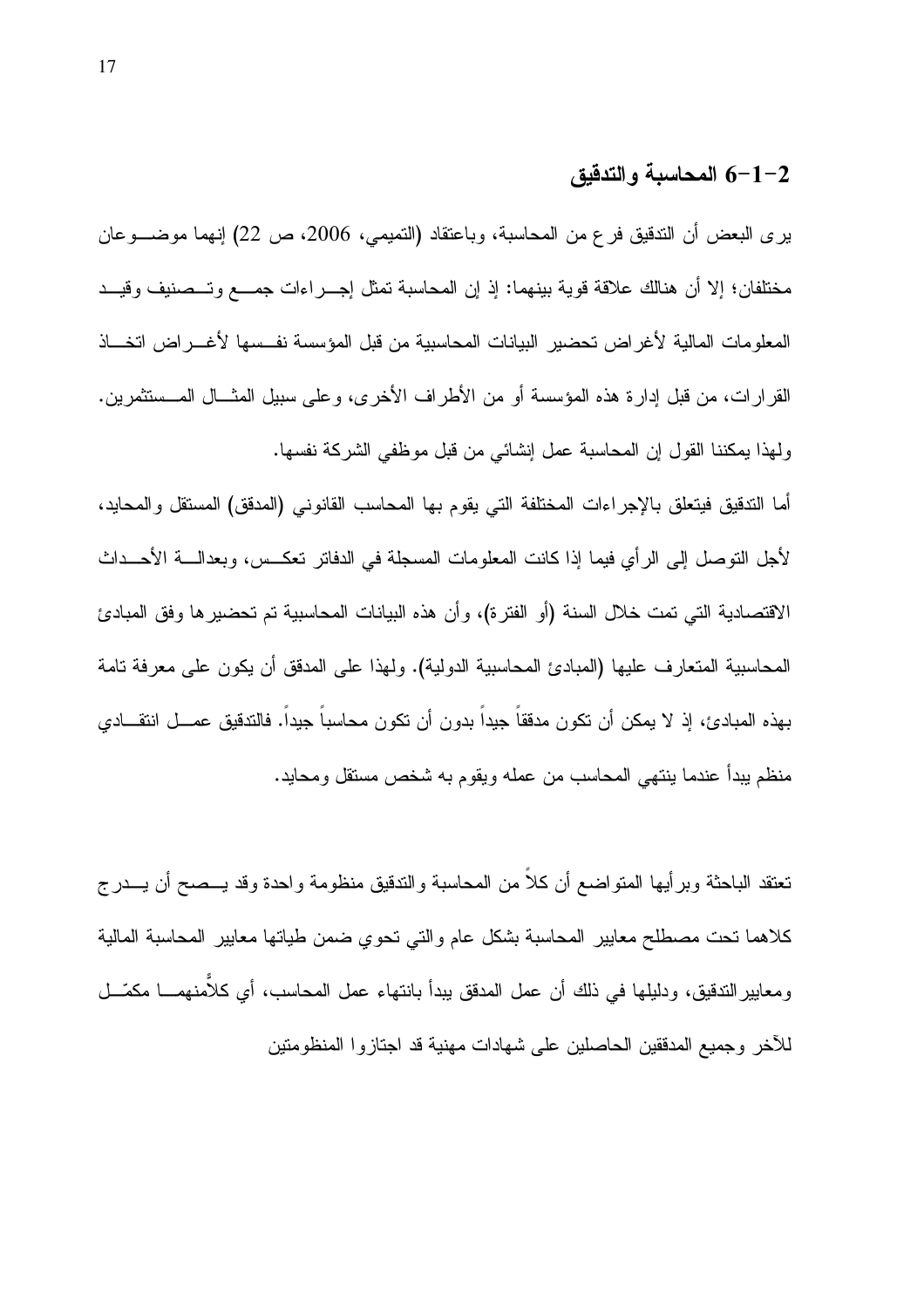#### 7-1-2 الأدلة (القرائن)

تمثِّل أدلة الإثبات الأساس المعقول لإبداء رأي المدقق في القوائم المالية، كما تمثِّل الأســــاس لعمليــــة التدقيق فيما يتعلق بقواعد البحث الميداني، حيث يستخدمها المدقق كأساس لاتخاذ قــــرارات معينــــة باعتبارها نوفر له الأساس المنطقي والرشيد لأحكام ونقديرات المدقق حول عدالة وصـــدق عـــرض القوائم المالية. (سرايا، 2007، ص 271)

ويرى (التميمي، 2006، ص 103) إن إدارة المؤسسة تحت التدقيق مسؤولة عن تحضير البيانـــات المحاسبية وتقديمها للمدقق. هذه البيانات المحاسبية يجب أن تحضّر وحسب المبادئ المتعارف عليها، وعلى الإدارة أن تأخذ بعين الاعتبار بالنسبة لإقراراتها الظاهرة في البيانات المالية ما يلي:

- 1– الوجود أو الحدوث، أي أن الموجودات الملموسة والظاهرة في المبزانية العامــــة موجـــودة وملك المؤسسة وأن الموجودات غير الملموسة مثل شهرة المحل موجودة وما زالت لها قيمة وأن الالنزامات مسجلة في الدفاتر، وأن العملية التي حدثت أثناء السنة نمثل ما ظهـــر فـــي قائمة الدخل.
- 2– الاكتمال، أي أن جميع الأنشطة والالتزامات التي تخص السنة تحت التدقيق مسجلة كاملة ، ولم نتم أية حذوفات.
- 3– الملكية والالتزامات، أي أن جميع الموجودات هي ملك المؤسسة وأن جميع الالتزامات هي النز امات على المؤسسة كما هي بتاريخ الميز انية.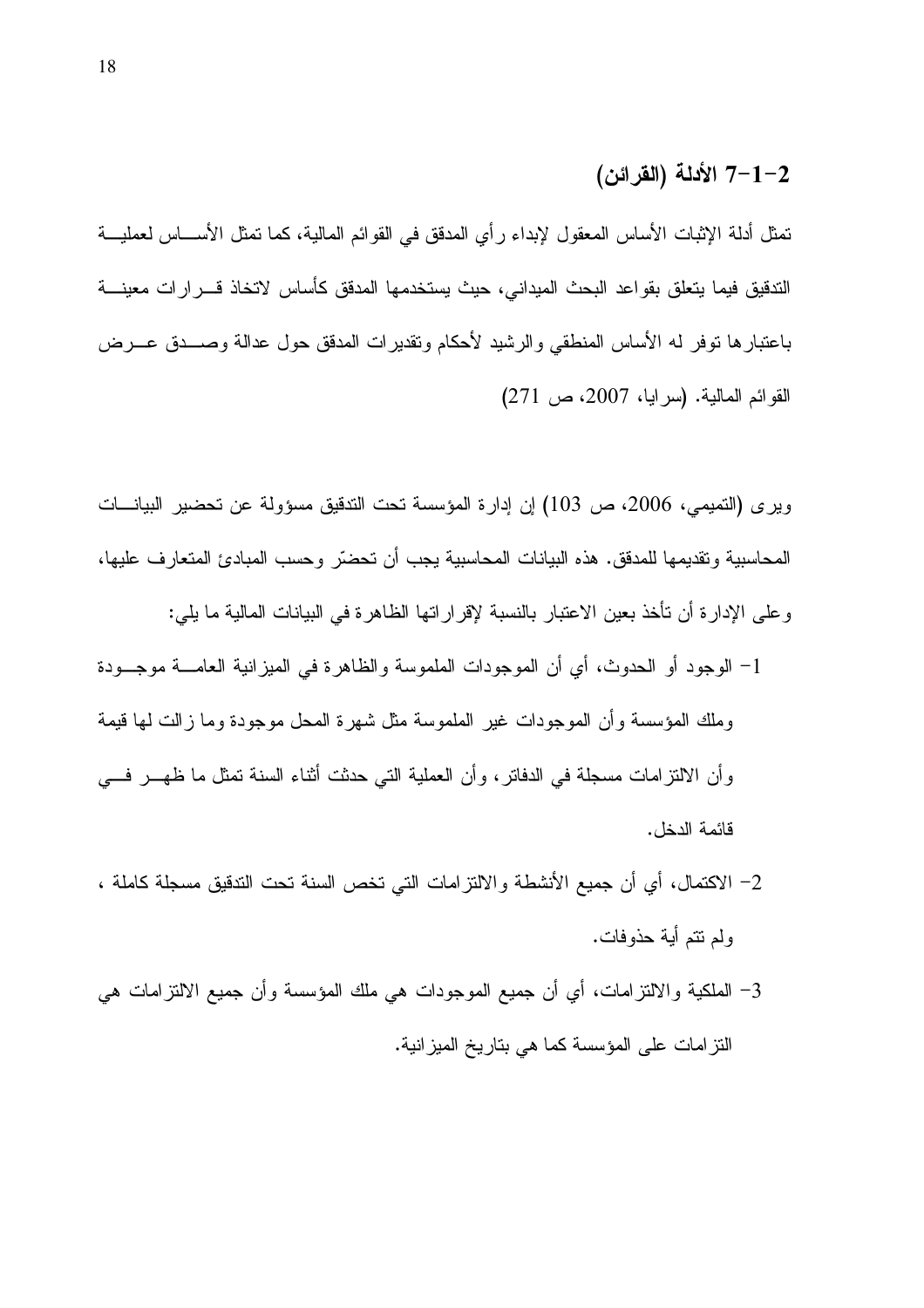- 4– النقييم والنصنيف لأجل النأكد فيما إذا كانت الموجودات والالنز امات والإير ادات والمصاريف الظاهرة في الميز انية العامة وحساب الأرباح والخسائر ظاهرة بقيمهـــا وحـــسب المبــــادئ المحاسبية المتعار ف عليها، وتم تصنيفها حسب ما يجب.
- 5– الإفصاح، والمتعلق بكل فقرة من فقرات البيانات المالية من حيث إنها مصنفة وظاهرة، وتم الإفصاح عنها، وعلى سبيل المثال الموجودات المتداولة وطويلة الأجل والالنز امـــات، وأن الابضاحات بشأنها كافبة.

ولهذا فإن المدقق يجب ان أن يدقق في اختيار الطريقة أو الطرق الملائمة للحـــصـول علــــي الــــدليل المناسب أو اختيار مصدر أو أكثر براه مناسباً ومن أهم هذه المـــصادر: المـــستندات والـــسجلات، والسباسات والإجر اءات, واللقاءات الشخصبة، والملاحظات الشخصبة, ونظــام الرقابــة الداخلبــة، والتحليل المالمي. (سرايا، 2007، ص 273)

#### 8–1–2 أدلة كافية ومناسبة

الكفاية والمناسبة منز ابطنان، الكفاية مقياس لكمية الأدلة الندقيقية النبي نم الحصول عليها والمناســبة والملاءمة تتعلق بكونها موثوقاً بها وذات علاقة، والمدقق عادة يستعمل تجربته المهنية لتقرير حجــم أدلة الندقيق، وإن قرار ه بشأن حجم الأدلة بتأثَّر بالعوامل التالية (التميمي، 2006، ص105):

1– مادية الفقرة، أي مبلغها مقارنة مع الأرصدة الأخرى فإذا كان مبلغها كبيراً فإن على المدقق الحصول على أدلة أكثر اقناعاً من غير ها.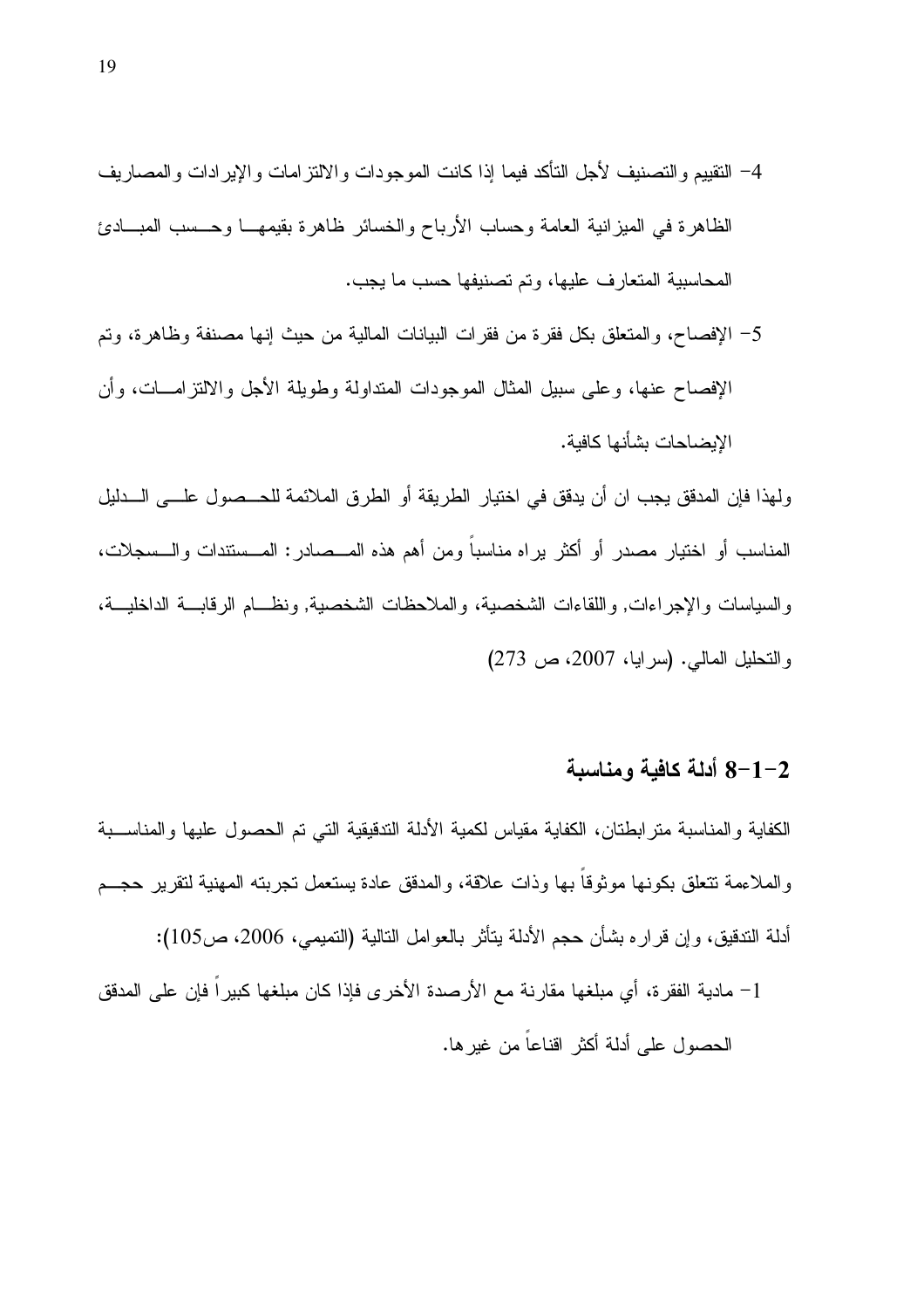- 2– طبيعة الفقرة، وهل هنالك مخاطر متأصلة في هذه الفقرة، فعلى سبيل المثال النقدية تحمل في طياتها مخاطر متأصلة أكثر من الموجودات الثابتة، بالإضافة إلى الحركة الكبيرة في هــذه الفقر ة.
- 3- إجراءات الندقيق التي سيتم اتباعها. 4– وقت إجراءات الندقيق، هل الندقيق يتم في المرحلة الأولية ( الندقيق المرحليّ) أو في نهاية السنة؟

إن درجة الاعتماد والوثوق بالأدلة ومصداقيتها تعتمد على مصدر الحصول عليها وباعتقاد (التميمي، 2006، ص 105) فإن درجة مصداقيتها وإقناعها للمدقق يمكن ترتيبها كما يلي:

- 1– الأدلة التي تم الحصول عليها من قبل المدقق نفسه مباشرة، هي أكثر إقناعا من المعلومـــات التي تم الحصول عليها بصورة غير مباشرة كجرد صندوق النقدية أو الاستثمارات.
- 2– الأدلة التي تم الحصول عليها مباشرة من مصادر خارجية ومستقلة، كتأييدات الذمم المدينــــة أو تأبيدات الينوك.
- 3– الأدلة التي تم الحصول عليها من خارج المنشأة تحت الندفيق والموجودة لدى هذه المنــشأة كفو اتير الشر اء.
- 4– الأدلة التي تم تحضير ها داخل المنشأة تحت الندقيق والموجود نسخ منها لدى هــذه المنــشأة كفو انير البيع.

كما أن الأدلة والمعلومات التي تكون تحت رقابة داخلية جيدة هي أكثر موثوقية من المعلومات التي تمت في غياب الرقابة الداخلية، و إن الأدلة الكتابية هي أكثر موثوقية من الشفوية.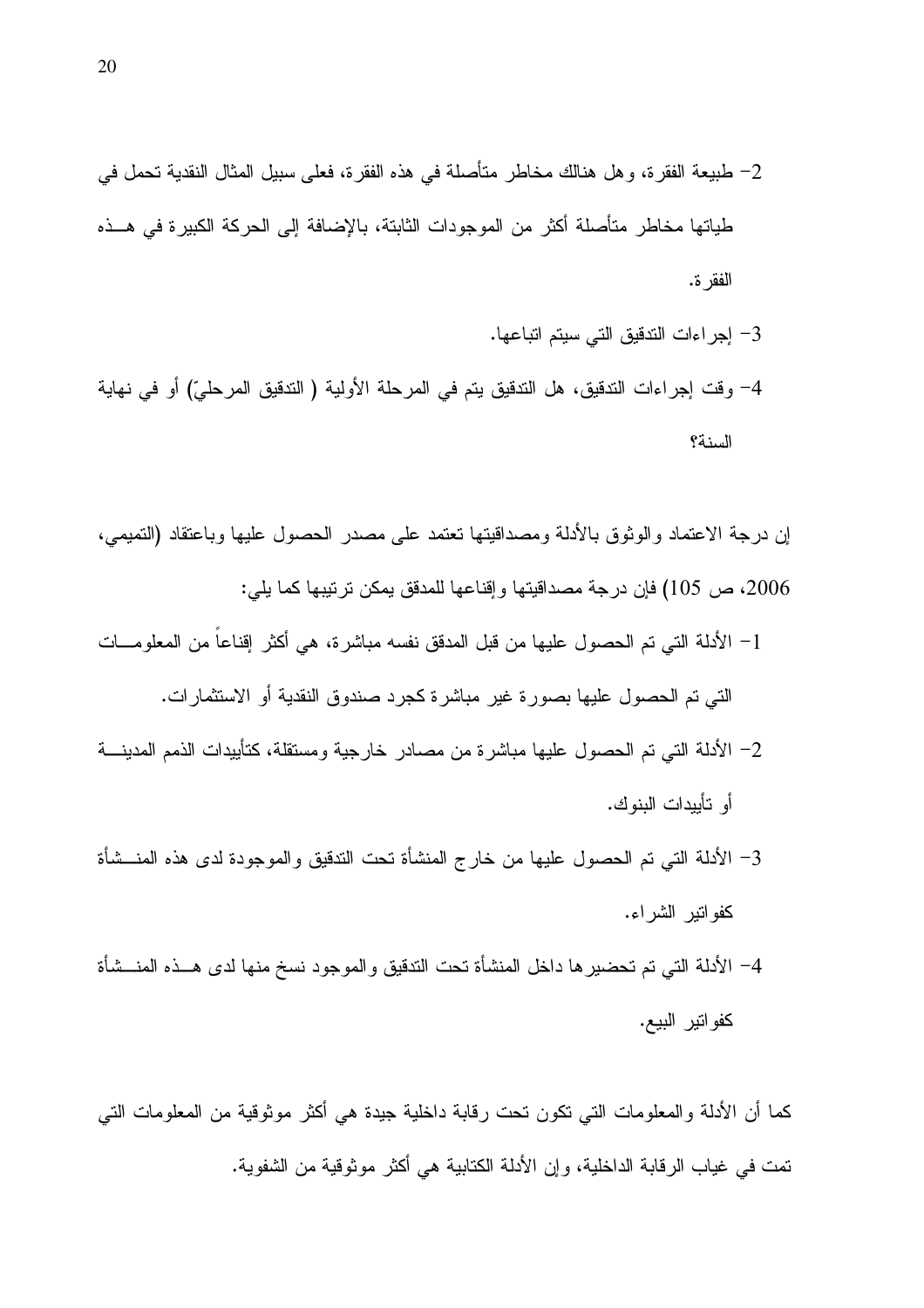#### 9-1-2 الرفابة المحاسبية

لقد عرّف مجمع المحاسبين القانونيّين الأمريكيّ الرقابة المحاسبية، في تفسير لاحق لتعريـــف نظـــم الرقابة الداخلية، (عبدالله، 2004، ص 302) بأنها نعني الخطـــة التنظيميـــة وجميـــع الإجــــراءات والسجلات النبي نهدف إلىي المحافظة على أصول المشروع وضمان كفاية استخدامها، ۖ والنأكد مــــن سلامة السجلات المالية ودقتها، وذلك عن طريق التحقق مما بلي:

- 1– أن جميع العمليات قد تم تتفيذها طبقاً لإجراءات التفويض التي تضعها الإدارة سواء كانــت عامة أم خاصة.
- 2– أن العمليات قد نم إثباتها في السجلات والدفاتر بطريقة تسمح بإعداد القوائم الماليــــة طبقــــا لمبادئ المحاسبة المتعارف عليها، وأن السجلات والدفاتر بمكـــن الاعتمــــاد عليهــــا لتتبـــع التغيرات في أصول المشروع.
	- 3– أن التصرف في الأصول يتم وفقاً لإجراءات التفويض التي تضعها الإدارة.
- 4– أن جرد الأصول يتم على فترات دورية مع دراسة أسباب الانحرافات بين ما هـــو موجـــود فعلا، وما هو مثبت في السجلات والدفاتر .

هذا ونتشابه أهداف الرقابة المحاسبية في ظل جميع طرق نشغيل البيانات – إلكترونية كانت أم آليـــة أم يدوية – وإن اختلفت الإجراءات الخاصة بها من طريقة إلى أخـــرى. أمــــا إجـــراءات الرقابــــة المحاسبية فتختلف في ظل النظم الإلكترونيّة عنها في ظل النظم اليدوية والآلية ويرجع ذلــك الِـــي أسباب عدة منها ما يلي (عبدالله، 2004، ص 303):

1– اختلاف طرق تشغيل البيانات في النظم الإلكترونيّة عنها في ظل النظم اليدويــــة أو الآليـــة يترتب عليه اختلاف في طبيعة السجلات بكل نظام. ففــي حــين تكــون ســـجلات الـــنظم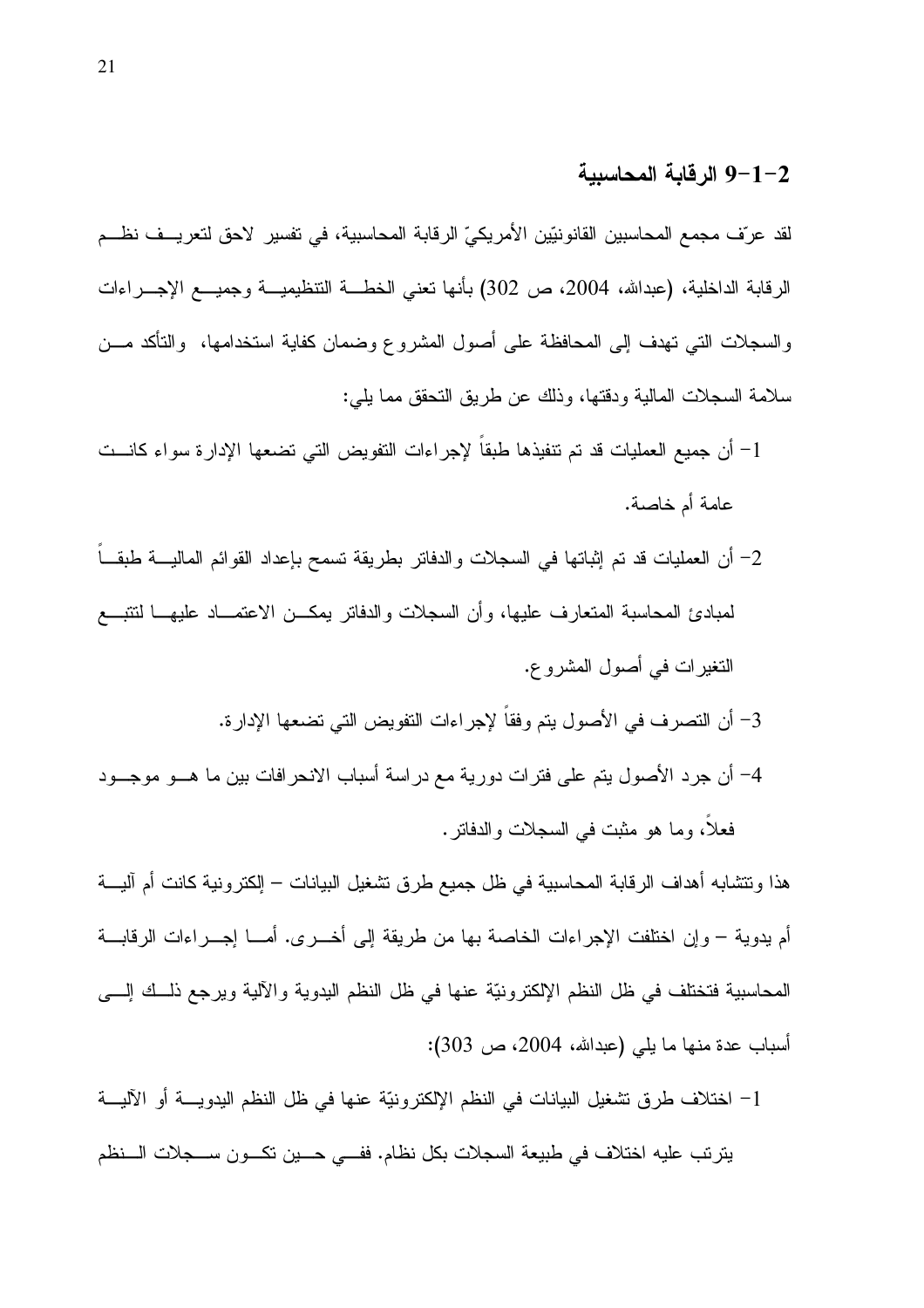الإلكترونيَّة في شكل اسطوانات أو أشرطة ممغنطة أو في شكل معلومات مخزنــــة بوحـــدة التشغيل المركزية، نجد أن سجلات النظم اليدوية أو الآلية تتميز بالشكل النقليــديّ، ويمكـــن النحقِّق من صحة البيانات المثبتة بها بالأساليب العادية عن طر يق فحص العمليات المختلفـــة وتتبعها منذ نشأتها حتى نهابتها.

- 2– اختلاف مدى نقسيم العمل في النظم الإلكترونيّة عنها في ظل النظم اليدوية يترتب عليه تغير في شكل العلاقات التنظيمية داخل المشروع؛ فبينما يمكن في ظل النظم الإلكترونيّــــة القيــــام بعدة عمليات منتابعة في وقت واحد ، نجد أن القيام بمثل هذه العمليات في ظل النظم اليدوية أَوِ الآليةِ يتطلبِ وقتٍ أكبرٍ .
- 3– اختلاف نوعية إجراءات الرقابة في النظم الإلكترونيّة عنها في النظم اليدوية أو الآلية يترتب عليه اختلاف في أسلوب تطبيقها.

إن اختلاف طبيعة نشغيل البيانات المحاسبية في ظل النظم الإلكترونيّة وما استتبعها من اختلاف في إجراءات الرقابة يتطلب من المدقق عند قيامه بدراسة ونقييم نظم الرقابة الداخلية للمـــشروع أن يوجه اهتماماً خاصاً إلى بعض جوانب الرقابة الإضافية التي نتجت عن اســـتخدام الحاســـب الإلكترونيّ.

## 10-1-2 استخدام الحاسوب في عملية التدقيق:

يقصد بمدخل استخدام الحاسوب في عملية التدقيق ذلك المدخل الذي يتطلب من المسدقق ضسرورة فحص و اختبار إجر اءات الر قابة الآلية و الو ضعية للنظام الإلكتر و نبيِّ لنقر بر مدى كفايتها و ســــلامتها،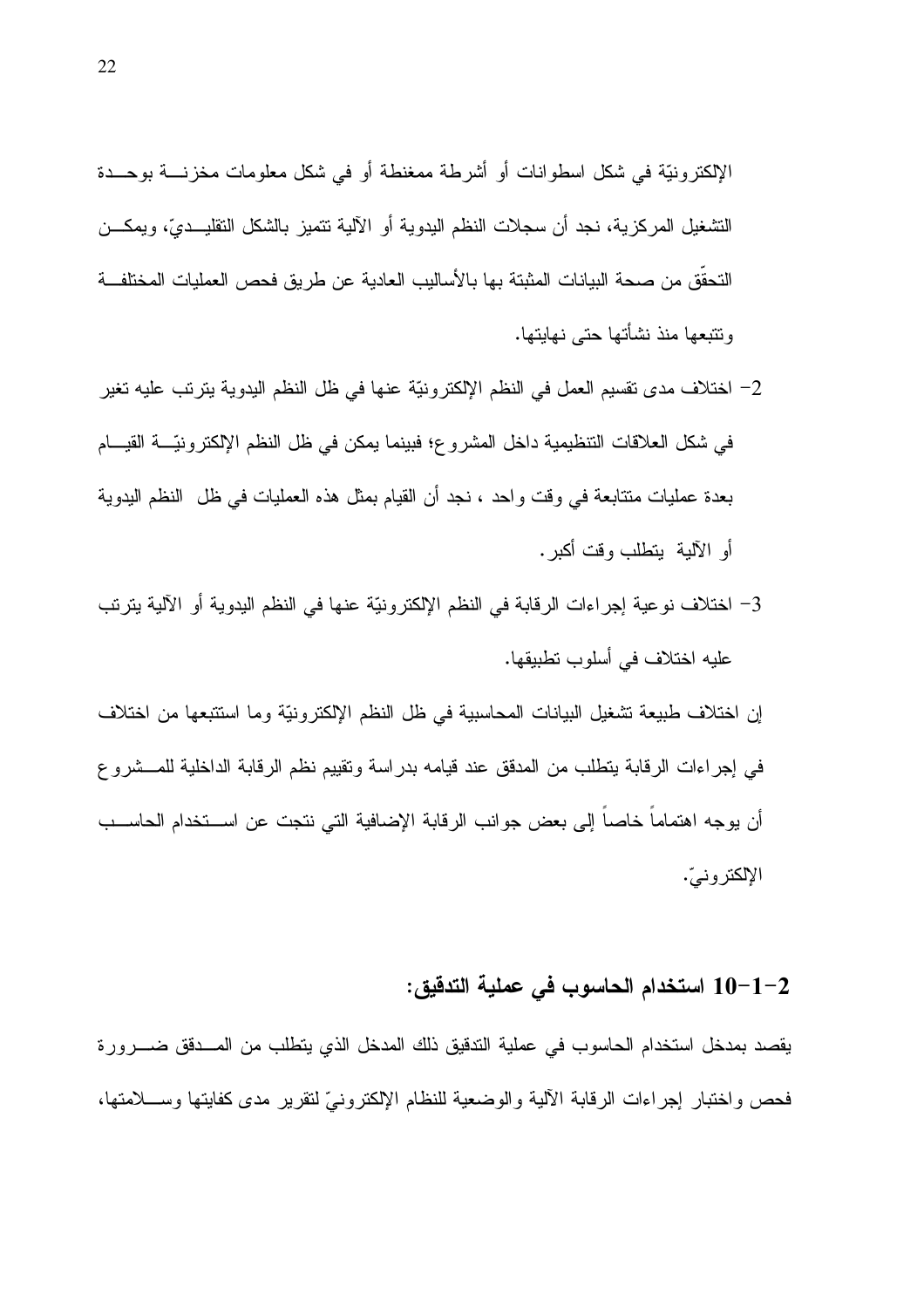ولتحديد الخطوات والوسائل اللازمة لاستخدام الحاسوب نفسه في عملية التدقيق. هذا ويوجــد عــدة وسائل لاستخدام الحاسوب في عملية التدقيق تم تحديدها فيما يلي (التميمي، 2006، ص 341):

## 1– طرق اختبار العمليات إلكترونياً:

تهدف طريقة اختبار العمليات اإكترونياً إلى اختبار مدى صحة برامج العميل، وتحديد قدرتها على اكتشاف الأخطاء والتمييز بين العمليات الصحيحة وغير الصحيحة. ويتم ذلك بأن يقوم المدقق بإعداد عدد معين من العمليات الصورية، مشابهة لعمليات العميل الفعلية، ثـــم يقـــوم بتشغيلها مستخدماً بر امج العميل و أجهز ته.

## 2– طريقة برامج الرقابة

تستخدم هذه الطريقة وسيلة مكملة أو بديلة لطريقة اختبار العمليات إلكترونياً، ويتم ذلك عن طريق قيام المدقق باستخدام برامج خاصة مشابهة لبرامج العميل يطلق عليها اسم " بـــرامج الرقابة" لإعادة تشغيل العمليات الفعلية الجارية للمشروع تحت إشرافه، شـم يقـوم بمقارنــــة مخرجات برامج الرقابة بمخرجات برامج العميل.

## 3– طريقة برامج التدقيق العامة

إن برامج التدقيق العامة، هي عبارة عن برامج قادرة على أداء بعض إجـــراءات التـــدقيق، وذلك عن طريق نضمينها مجموعة معينة من الأوامر التبي نوجه الجهاز الإلكترونـــيّ لأداء بعض العمليات التي تتطلبها هذه الإجر اءات.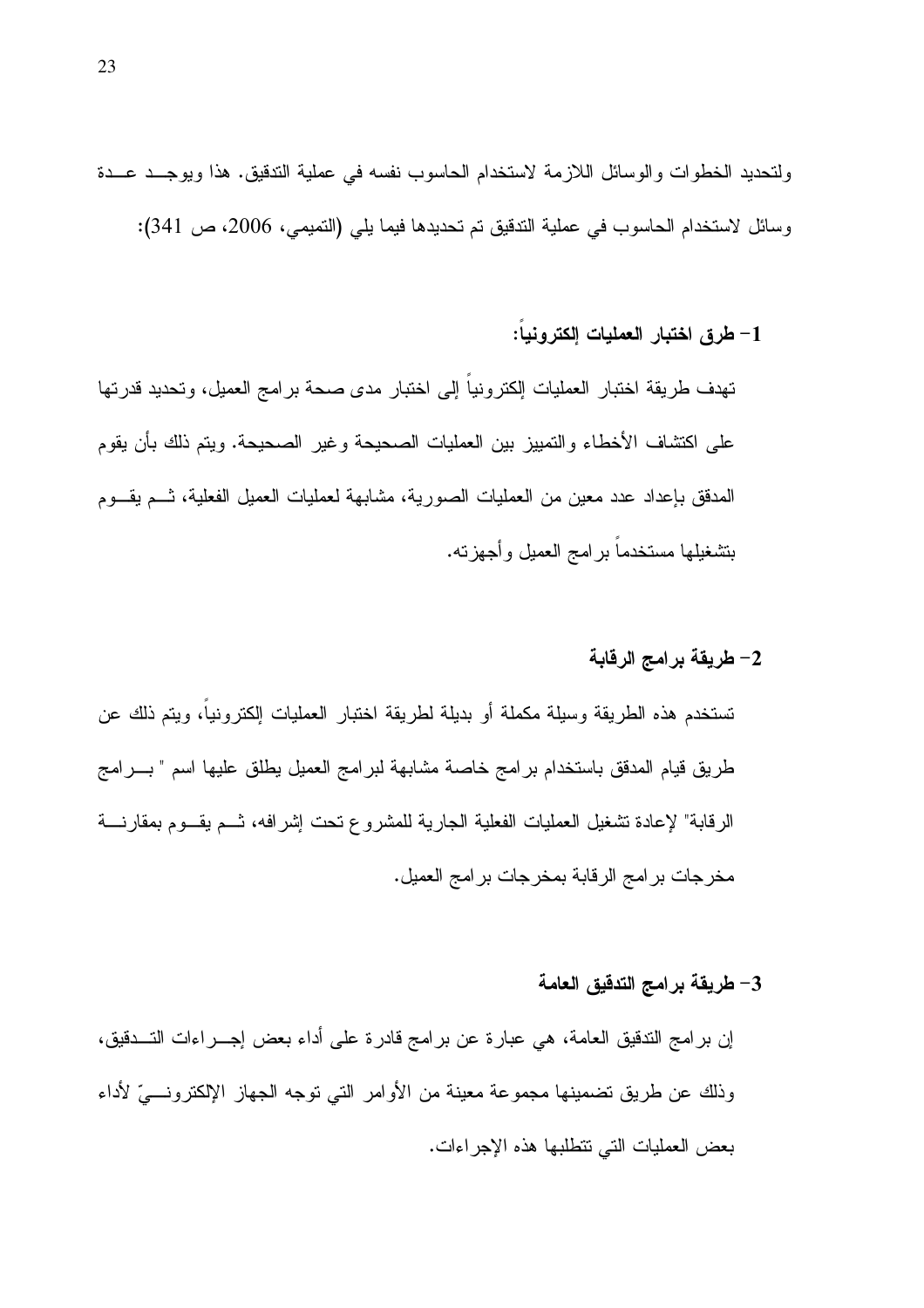# 11-1-2 تدقيق الأنظمة التي تستخدم الحاسوب:

يطبق المدقق القواعد والإجراءات نفسها، المستعملة في ندقيق السجلات والمعلومات المحاسبية التسي تُنْتَج يدوياً على السجلات والمعلومات المحاسبية التي تنتجها الآلات الإلكترونيّة، وإن التمييز الرئيس بين فحص السجلات التي نتنج يدوياً وبين تلك التي نتنج بواسطة الآلات الإلكترونيّة يكمن في الكيفية التي يطبق فيها المدقق نلك القواعد والإجراءات.( عبدالله، 2004، ص 331) وتود الباحثة أن تضيف إلى ما ذكره الكاتب، ضرورة أن يكون المدقق مؤهلاً حاسوبياً لكي يستطيع النعامل مع النظام الذي يدقق في النهاية على مخرجاته ومدخلاته ومعالجاته. وأيضا كي يستطيع أن يعطي ر أياً بنظام الر قابة الآلي.

# 2–2 التجار ة الإلكتر و نبّة

## تعريف التجارة  $1 - 2 - 2$

تعرّف التجارة بأنها عبارة عن نبادل السلع والخدمات مقابل المال، ويُعَدُّ هذا التعريف الأساس الصحيح في أي نوع من أنواع التجارة. وتُعَدُّ التجارة الإلكترونيّة أحد أنواع التجارة، ووفق ما عرفتها منظمة التجارة العالمية فهي "مجموعة متكاملة من عمليات النسويق والإنتاج والنوزيع والبيع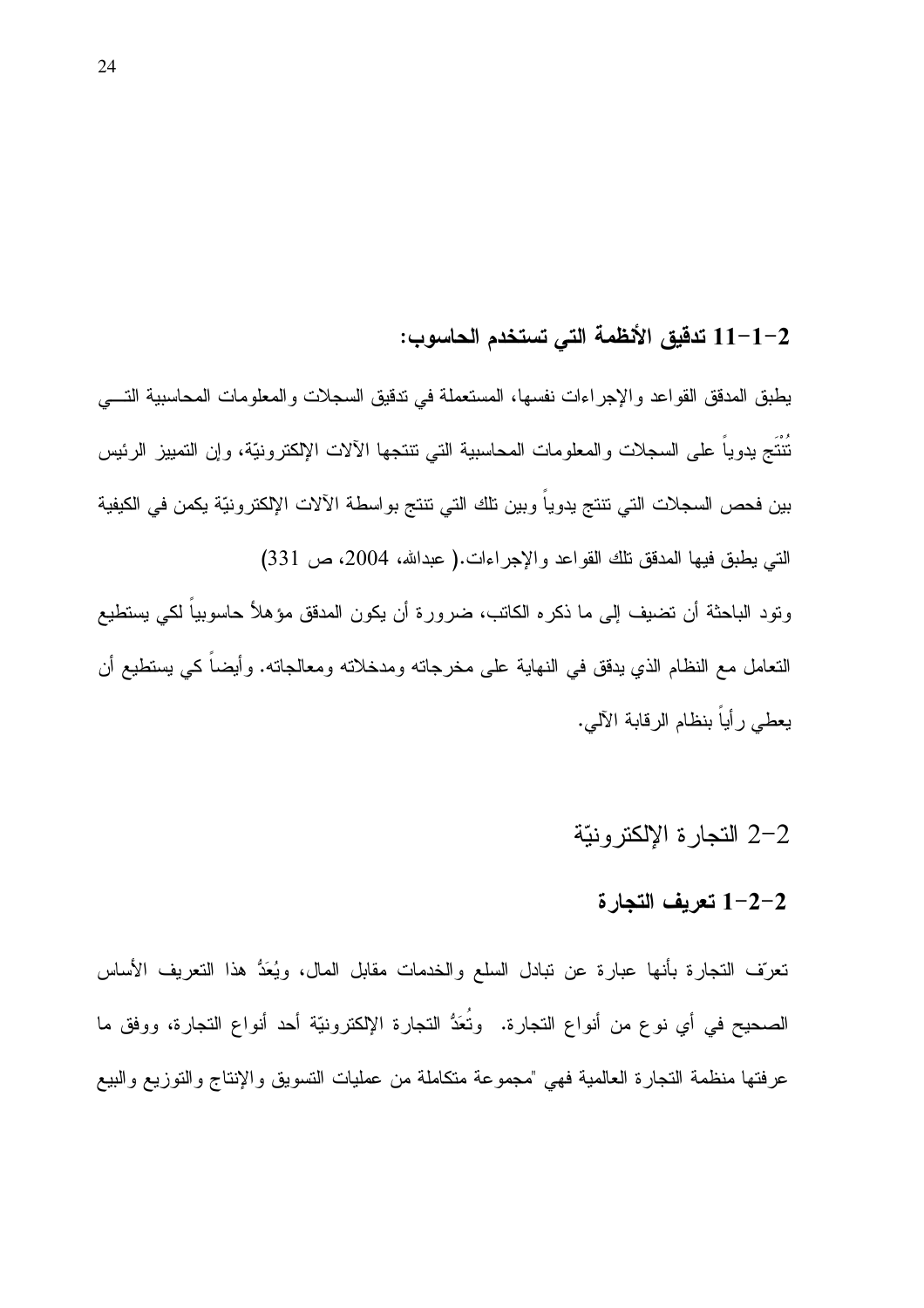للسلع والخدمات والأفكار باستخدام الوسائل الإلكترونيّة عبر شبكة الإنترنت". (أبو فارة، 2002،  $(13)$ ص

وقد عرف Turban)، 2004، ص3) النجارة الإلكترونيّة بأنها نصف ونوضح نقدُّم ونطور عمليات الشراء والبيع، والنمويل ونبادل المنتوجات، والخدمات و/أو الإعلام عن طريق شبكات الكمبيونر بما في ذلك الإنترنت ويمكن تعريف التجارة الإلكترونيّة من وجهة نظر كل من الوظائف التالية:

- الاتصالات: هي تسليم البضاعة، والخدمات، والإعلام، أو الدفعات عن طريق شبكة الإنترنت أو بواسطة وسيلة الكتر ونية أخر ي.
- ال**نتجارة:** هي إمكانية الشراء والبيع للمنتوجات، والخدمات، والإعلام على الإنترنت وبواسطة الخدمات المباشرة الأخرى.
- الأعمال: هي التي تؤدي الأعمال الكترونياً بإتمام خطوات العمل عن طريق الشبكة الإلكترونيّة، حيث نتوفّر معلومات نقدم الأعمال الطبيعية.
- الخدمات: هي أداة تخاطب الحكومات، والمؤسسات، والزبائن والإدارات لوضع تكاليف الخدمة في حال التأكد من نوعية خدمة الزبون وزيادة وتسريع تسليم الخدمة.

ونتبع أهمية التجارة الإلكترونية من أنها تعَدُّ إحدى نتائج اختراعات العصر التي ساعدت في تحقيق أرباح لم يكن من المتوقع تحقيقها سابقا من خلال النجارة النقليديّة؛ وذلك بسبب انخفاض تكلفة عملية تسويق المنتج، وتجاوز الحدود الدولية بالإضافة إلى تحقيق إيرادات أكبر من تلك التي تحققها التجارة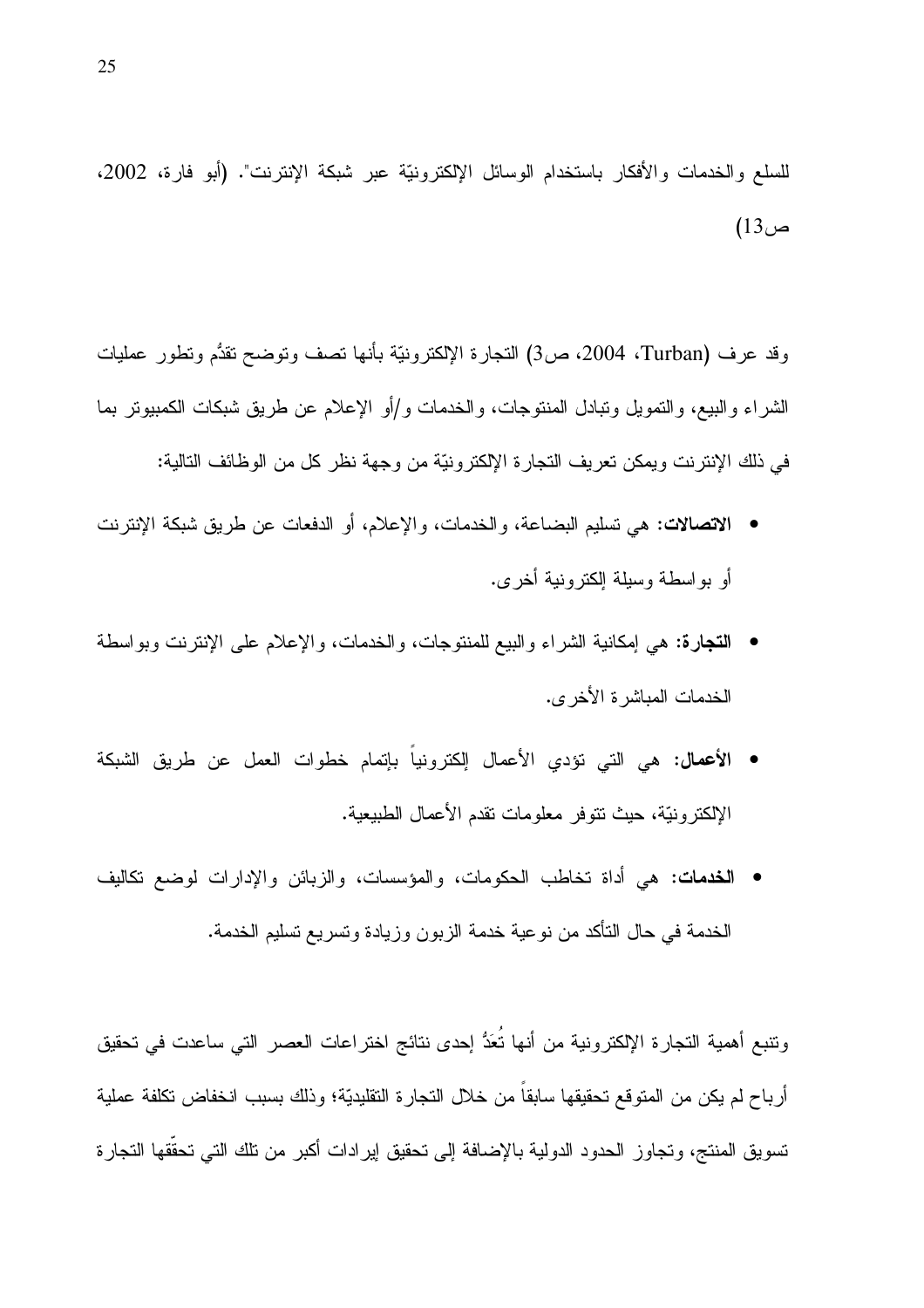التقليديّة. وأحد الأسباب ايضـا هو النحرر من القيود حيث إن النجارة الإلكترونيّة لم نعد نحتاج إلى الترخيص في دول أجنبية لتتمكن من بيع منتجاتها. (Turban، 2004، ص4).

## 2–2–2 أثر تكنولوجيا المعلومات على دنيا الأعمال

لقد أثرت نكنولوجيا المعلومات على الأعمال بشكل كبير خلال العقود الثلاثة الماضية بظهور ما يسمى نكنولوجيا الأعمال ووجود الإنترنت واستخدامه بصورة متزايدة في العمليات المالية والتجارية وهو ما يسمى بالتجارة الإلكترونيَّة . فالتجارة الإلكترونيَّة هي تعبير حي عن أحد صور التغير الفني المنزايد حيث إنها ممارسة لنبادل المعلومات باستخدام الرسائل المركبة وغير المركبة الممثلة في البريد الإلكترونيّ، وإمكانية توفير قاعدة بيانات لتغطية كافة المجالات. (العميري، 2007، ص155).

## 2−2−3 خصائص تعاملات التجارة الإلكترونيّة

- يذكر (Kenneth, 2000) أن خصائص تعاملات النجارة الإلكترونيّة يمكن نلخيصها بما يلي:
- 1- اختفاء الوثائق الورقيّة للمعاملات، حيث إن جميع الإجراءات والمراسلات بين طرفي المعاملة نتم الكترونيا دون استخدام أي أوراق مما يشكل صعوبة في إثبات العقود والتعاملات.

ونرى الباحثة أن هناك نوثيقا للعقود الالكترونية خصوصا بعد اعتماد التوقيع الالكتروني.

2– فتح المجال أمام الشركات الصغيرة الحجم لممارسة أنشطتها عبر العالم باستخدام شبكة الإنترنت.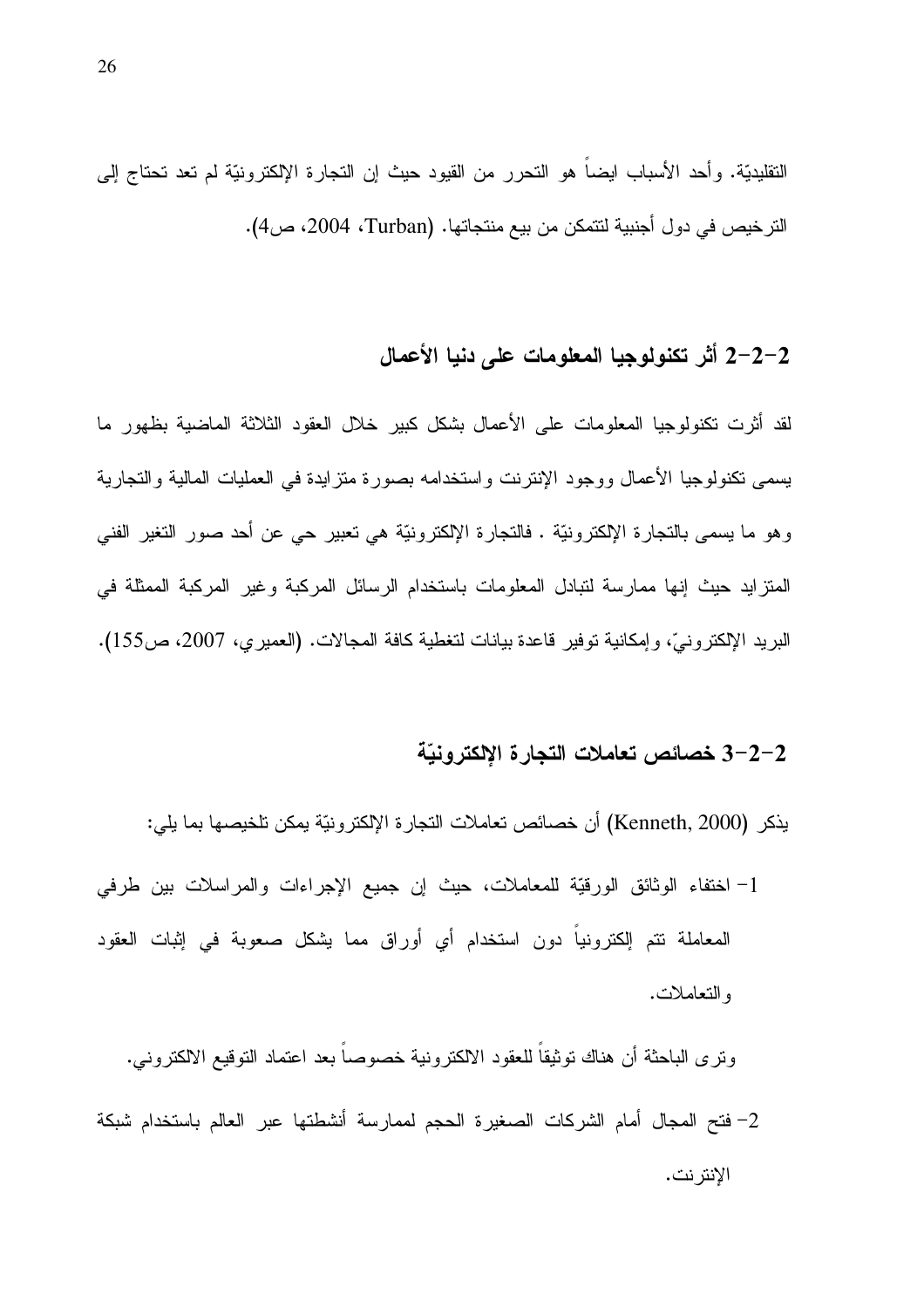ونعتقد الباحثة أن هذه النقطة مهمة جداً ونؤيدها نأييداً ناماً من منطلق أن من يعمل في النجارة الإلكترونية لا يحتاج إلى بنية تحتية مكلفة وهذه فرصة جوهرية تتيح للشركات الصغيرة والمتوسطة أن نتافس بأدائها أكبر الشركات.

- 3– إتاحة القدرة للمؤسسات على إدارة تعاملاتها التجارية باستخدام شبكة الإنترنت بكفاءة من أي موقع جغرافي.
- 4- عدم إمكانية تحديد الهوية، حيث لا يرى طرفا التعاملات التجارية الإلكترونيّة كل منهما الأخر ، وكان ذلك قبل اعتماد التوقيع الإلكتروني.
- 5– إمكانية تسليم بعض المنتجات الكترونياً، مثل: المنتجات الرقمية (برامج الحاسب، والنسجيلات الموسيقية، وأفلام الفيديو، والأبحاث والنقارير الإلكترونيّة).
- سرعة تغير القواعد الحاكمة، ومن ثم لا بد من صياغة إطار نشريعي يتسم بالمرونة وقابل  $-6$ للتعديل حتى يو اكب إنجاز ات النقدم التكنو لوجي.

## 2–2–4 أهداف التجارة الإلكترونيّة

تهدف التجارة الإلكترونيّة إلى تحقيق مجموعة من الأهداف منها (Kenneth, 2000, P.28):

1– زيادة كفاءة وفاعلية وإنتاجية عمليات الإنتاج والتسويق والبيع في جميع مراحل التخطيط و النتفيذ و النقييم و الر قابة.

وتتحقق كفاءة العمليات من خلال تمكين منظمة الأعمال من القيام بعملياتها المختلفة بأفضل صورة ممكنة، وتتحقق فاعلية عمليات المنظمة من تمكين المنظمة من تحقيق أفضل مستوى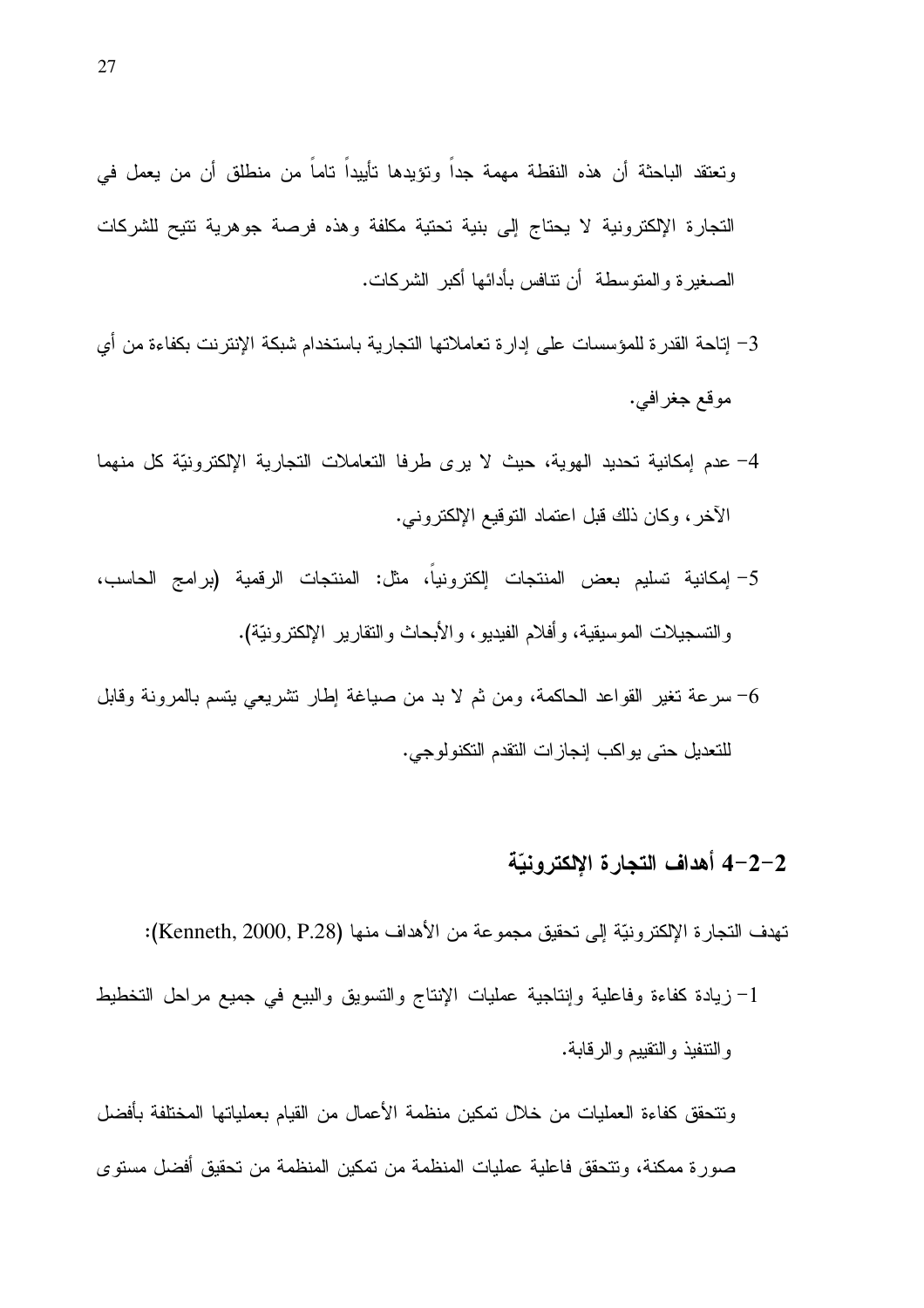لأهدافها، أما الإنتاجية فتتحقق خلال تعظيم المخرجات (من سلع وخدمات) من خلال أقل قدر ممكن من المدخلات.

- 2- العمل على تخفيض التكاليف، إن استخدام المنظمات لمنهج التجارة الإلكترونيّة يؤدي إلى تخفيض نكاليف العمليات النشغيلية والعمليات المالية إلى درجة نساعد هذه المنظمات على تحقيق ميزة تنافسية من خلال الكلفة.
- 3- إنجاز العمليات المختلفة في أقل وقت ممكن، إذ إن منهج التجارة الإلكترونيّة يقود إلى تخفيض الوقت اللازم لإنجاز أية عملية تشغيلية أو تسويقية أو بيعية أو مالية ، وبذلك فإن منهج النجارة الإلكترونيَّة يؤدي إلى نحقيق النميز من خلال عنصر الزمن والتسليم السريع.
- 4– تحقيق انصال أفضل وأوسع وأسرع بالمشترين (المستهلكين، الزبائن، المستخدمين)، إذ إن شبكة الإنترنت نوفر للمنظمة وسائل ومنافذ جديدة للانصال بالمشتري بصورة واسعة جدا إذ إن شبكة الإنترنت هي شبكة عالمية تمكن المنظمة من كسب زبائن من جميع أنحاء العالم مجتازة الحدود الجغرافية والسياسية، ونتمكن من بناء وزيادة حصتها السوقية في السوق الإلكترونيَّة بصورة أفضل وأكبر مما هو في واقع التجارة التقليديَّة. من جانب أخر تستطيع منظمات الأعمال الاتصال بالزبائن والإجابة والرد على رسائلهم وطلباتهم واستفساراتهم بصورة سريعة باستخدام أسلوب البريد الإلكترونيّ والرسائل الإلكترونيّة الأخرى عبر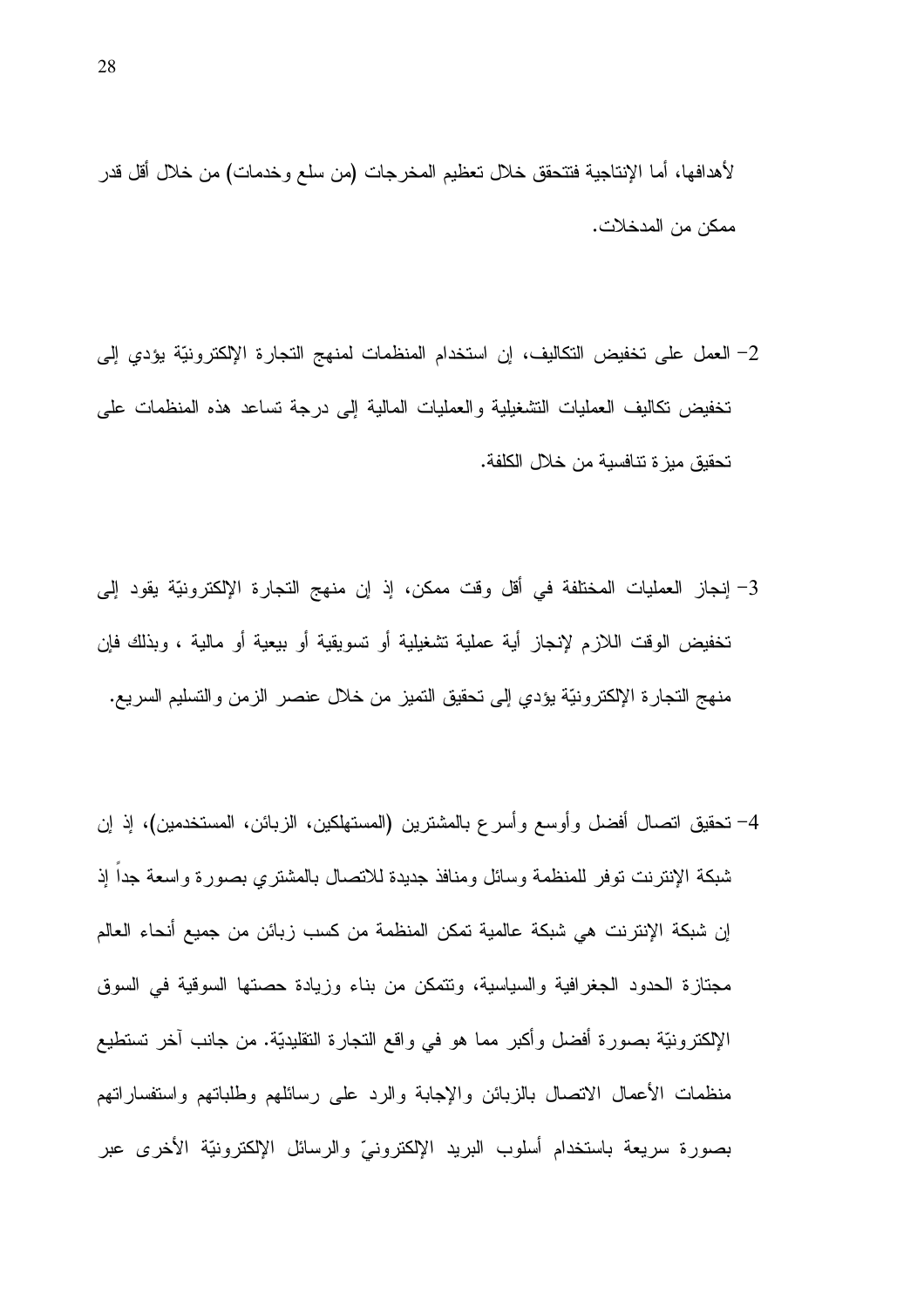الإنترنت، وفي أسوأ الأحوال فإن العميل يتوقع رداً على رسالته خلال 24 ساعة على الأكثر .

- 5– تمكين منظمة الأعمال من تحقيق الدعم والإسناد المطلوب للمشترين من خلال الإنترنت، إذ إن منهج النجارة الإلكترونيّة بلعب أدواراً مهمة لا بمكن أن تُمارَس الدقة والأسلوب نفسهما باستخدام الوسائل النقليديّة، فالتجارة الإلكترونيّة توفر خدمات أفضل في مجالات السيطرة على المخزون. ومن جانب آخر فإن منهج النجارة الإلكترونيَّة يقدم خدمات إسناد أفضل فيما يخص نسهيل المعاملات والعقود البيعية والمالية وغير ها.
- 6– زيادة مستوى جودة العمليات؛ فقد أصبحت منظمات الأعمال نتبنى الجودة منهجاً متكاملاً، وقد برز ما يعرف باسم إدارة الجودة الشاملة، ونسعى المنظمات من خلال نبنى منهج النجارة الإلكترونيَّة إلى تعزيز وتكريس مفهوم إدارة الجودة الشاملة في جميع عمليات المنظمة. وهنا ينبغي مراعاة العلاقة الجدلية بين الجودة والكلفة والإنتاجية، إذ أن منظمة الأعمال تسعى إلى زيادة إنتاجيتها كهدف استراتيجي. وكثير من المنظمات تخطئ في تحقيق هذا الهدف من خلال تركيزها على عنصر المدخلات فقط فتسعى إلى تخفيض تكلفة المدخلات دون تحقيق زيادة حقيقية في مستوى المخرجات.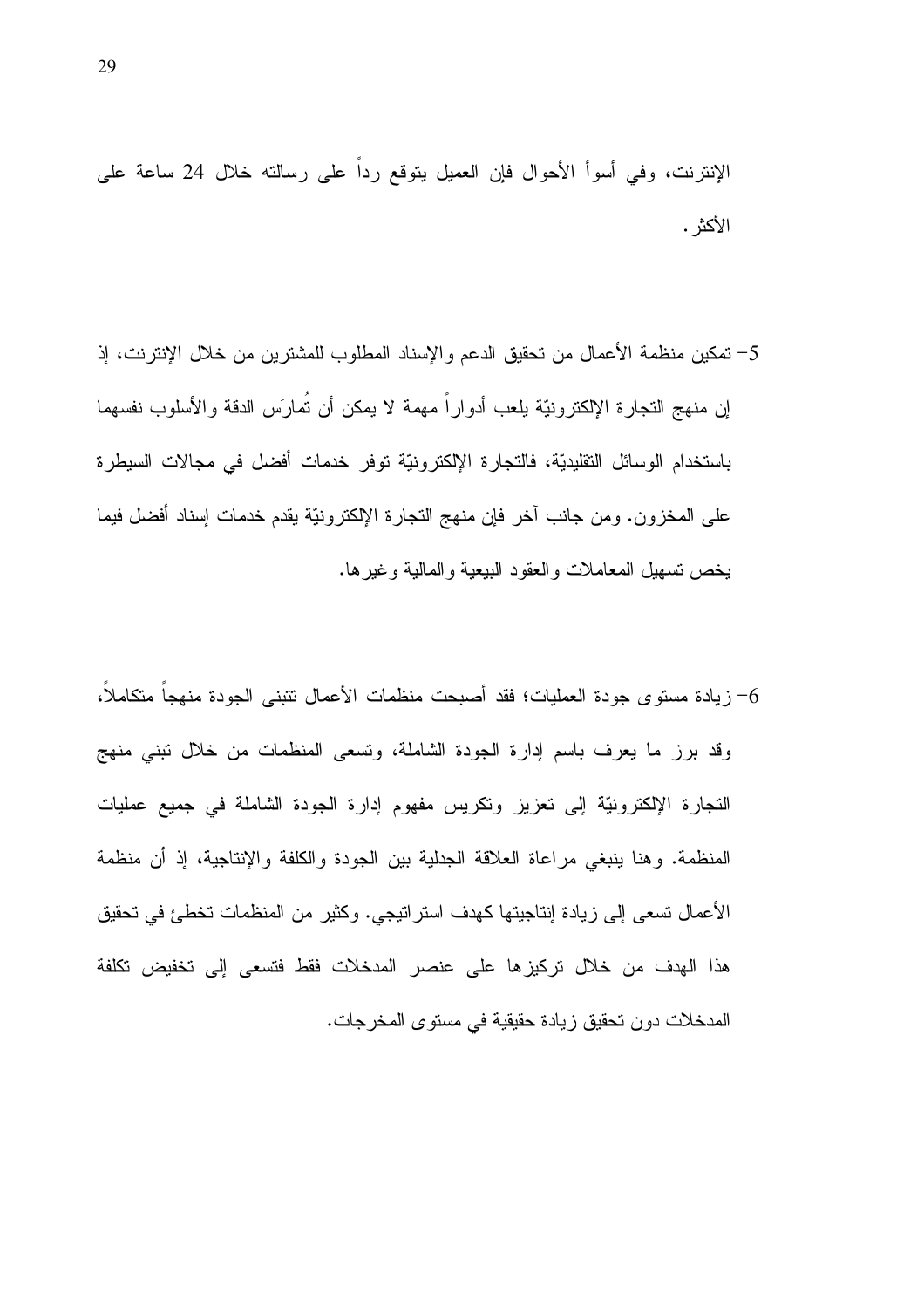# 2–2–5 بعض جوانب الضعف التى أصبحت تعانى منها التجارة التقليديّة والتى أوضحت أهمية التجارة الإلكترونيّة (الصيرفى، 2005، ص152):

- 1- طول الفترة التي تستغرقها هذه العملية البسيطة.
	- 2– الجهد الكبير المستغرق في إتمام هذه العملية.
- 3– كثر ة العنصر البشر ي المشترك في العمليات قد يؤدي إلى تعدد الأخطاء.
- 4– كثرة العنصر البشرى المشترك في العمليات قد يؤدي إلى زيادة المشكلات المتعلقة بإدارة العنصر البشري.
	- 5– صعوبة تبادل المعلومات بسبب كثرة العمليات والأطراف المشتركة في أدائها.

تعدد العمليات والعناصر البشرية بؤدى إلى ارتفاع التكلفة. $\rm 6$ 

وترى الباحثة أن أهم جوانب الضعف التي تعاني منها التجارة التقليدية هو عدم قدرتها في المستقبل القريب على النتافس مع التجارة الإلكترونية، فلم يعد الحجم المؤسسي مهماً في ظل التجارة الإلكتر ونية.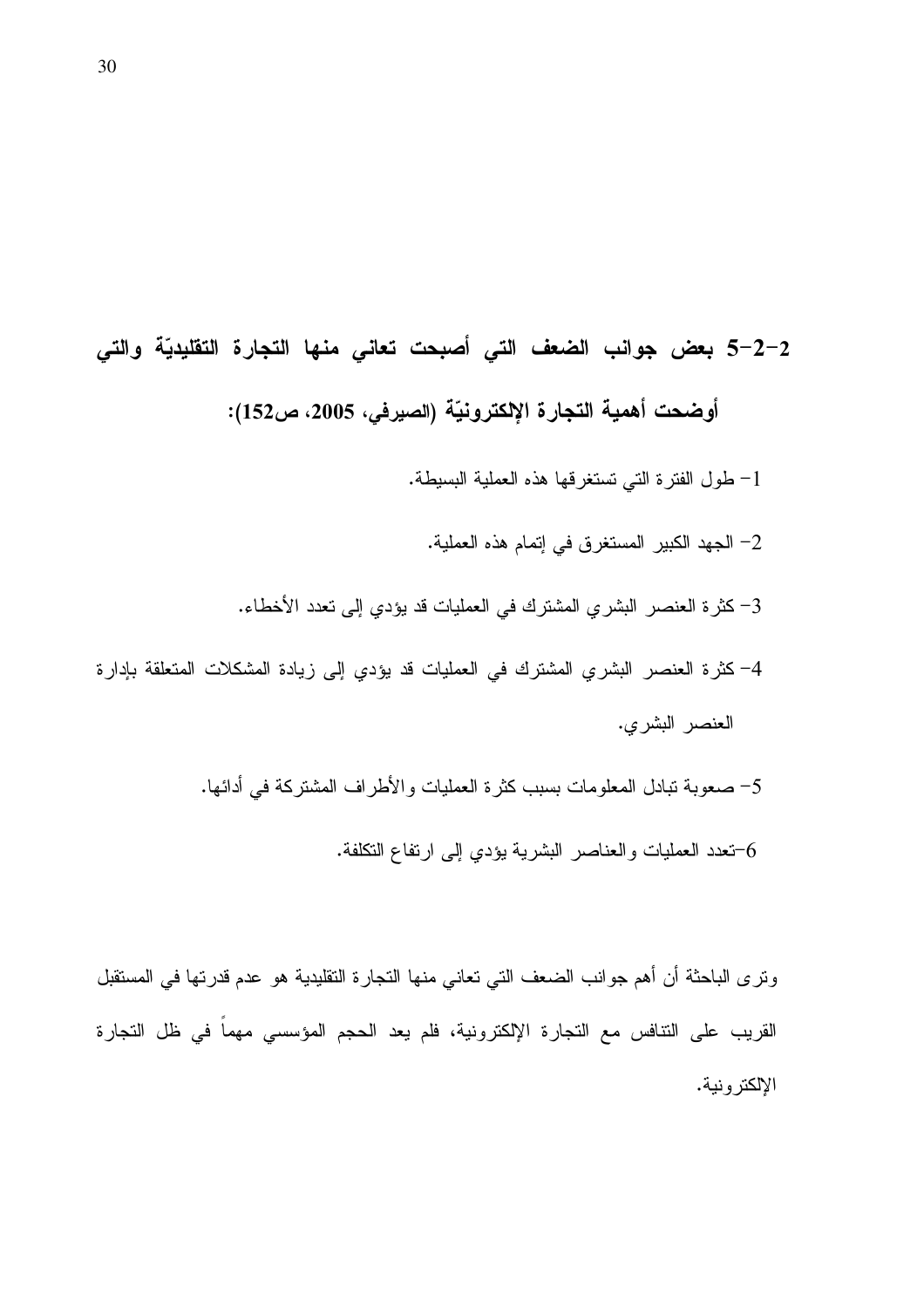6−2−2 الفرق بين التجارة التقليديّة والتجارة الإلكترونيّة

يوضح الجدول النالي أهم الفروق بين النجارة النقليديّة والنجارة الإلكترونيّة (الصيرفي، 2005،  $(154)$ ص

# جدول رقم (1)

|      | التجارة التقليديّة                  | التجارة الإلكترونيّة          |
|------|-------------------------------------|-------------------------------|
| $-1$ | سلع وخدمات ملموسة وحقيقية           | منتجات تخيلية                 |
| $-2$ | نقود حقيقية                         | نقود رقمية                    |
| $-3$ | لابد من النفاعل بين البائع والمشتري | البائع لا يلتقي مع المشتري    |
| -4   | عملية التبادل تأخذ فترة طويلة       | عملية النبادل قد تستغرق دقائق |
| $-5$ | لا بد من وجود سوق فعلي              | السوق وهمي                    |

# أهم الفروق بين التجارة التقليدية والتجارة الإلكترونية

# 7-2-2 التوقيع الإلكترونيّ

تكمن الحاجة للتوقيع الإلكترونيّ في الحد من مشكلة الأمن والخصوصية على شبكة الإنترنت؛ فتوافر الأمن يشغل حيزاً كبيراً من اهتمام مستخدمي الشبكة، سواء أكانوا عملاء أم مزودين كما نثير قلق الكثير من المستخدمين، مما يؤدي إلى انعدام الثقة بهذه الشبكة. وقد تم اللجوء إلى التوفيع الإلكترونيّ لتوفير أعلى مستوى من الأمن والخصوصية للمتعاملين مع الشبكة ويتم ذلك بقدرة التكنولوجيا على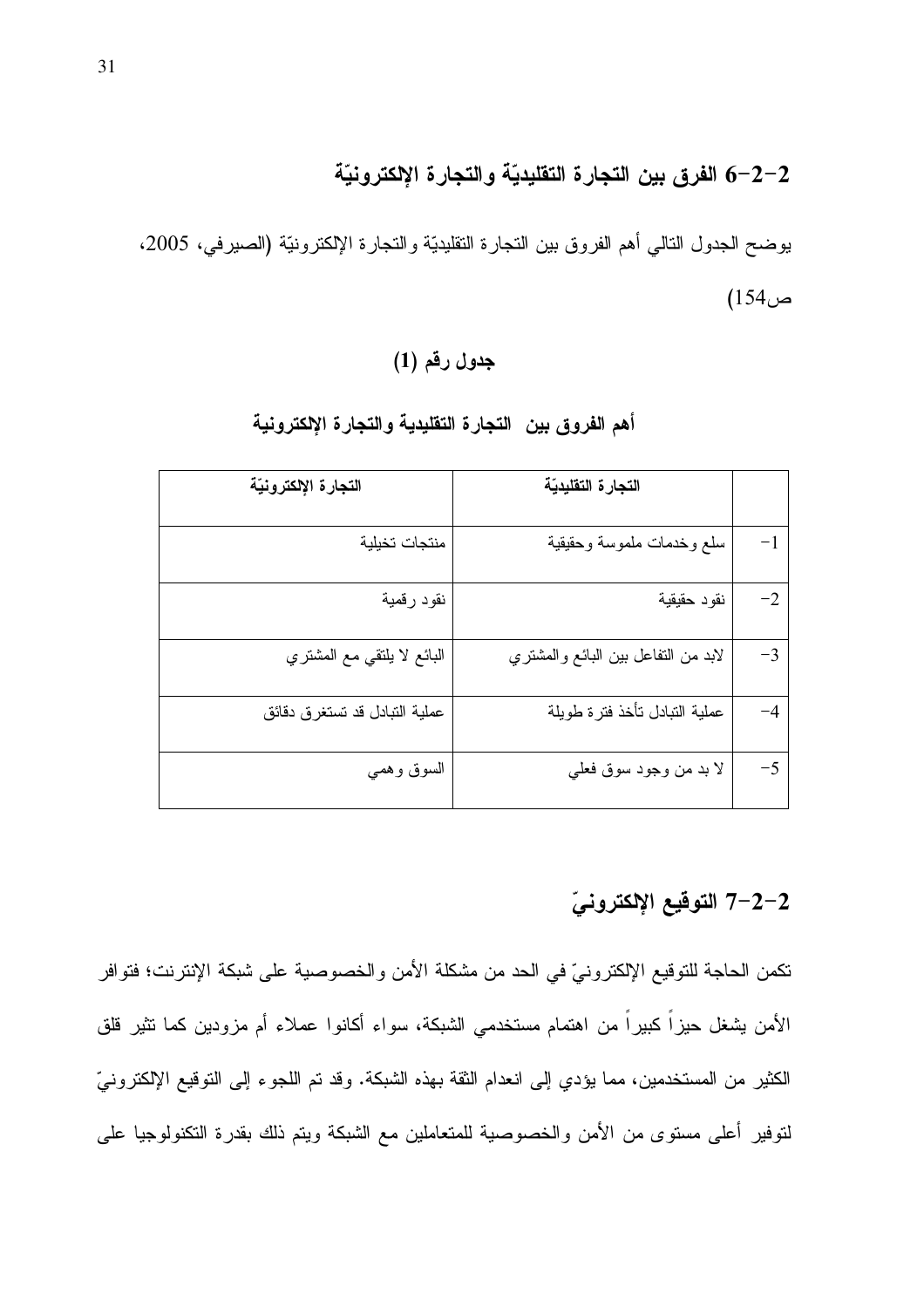الحفاظ على سرية المعلومات، أو رسالة البيانات المرسلة، وعدم قدرة أي شخص آخر على الاطلاع على الرسالة، أو تعديلها، أو تحريفها كما يمكن أن يتم تحديد شخصية وهوية المرسل والمستقبل الإلكترونيِّ، والتأكد من مصداقية هذه الشخصيات مما يسمح بكشف أي تحايل أو تلاعب. و يتم الحصول على التوقيع الإلكترونيّ بتقديم طلب إلى إحدى الهيئات المتخصصة في إصدار هذه الشهادات المعتمدة من قبل الحكومة، مقابل مبلغ من المال يدفع سنويا، ونتم مراجعة الأوراق والمستندات ومطابقة الهوية بواسطة جواز السفر. فالإجراءات نكون صعبة أو سهلة نبعاً للغرض الذي سيتم استخدام التوقيع فيه، حيث يتطلب الحضور شخصياً في بعض الحالات، وفي بعض الأحيان يُكتفى بإرسال الأوراق بالفاكس أو البريد الإلكترونيّ أو العادي. (المطالقة، 2008،  $(170)$ ص

# 3-3-2 تعريف التوفيع الإلكترونيّ

تختلف التعاريف التي أطلقت على التوقيع الإلكترونيّ، باختلاف النظرة إليه، فمن الدارسين من يعرفه بناءً على الرسائل التي يتم بها، أو وفق الوظيفة أو الدور الذي يؤديه التوقيع، أو بناء على التطبيقات العملية للنوقيع.

ويقصد بالنوقيع الإلكترونيّ الرمز المصدري أو الرقم السري الذي يتم إدخاله في جهاز الحاسب عن طريق وسائل الإدخال، ليتم من خلاله إنجاز بعض المعاملات باتباع إجراءات محددة متفق عليها بين أطراف الالتزام وضمن الحدود التي تم الاتفاق عليها بين طرفي العلاقة القانونية. (المطالقة، 2008،  $(172)$ ص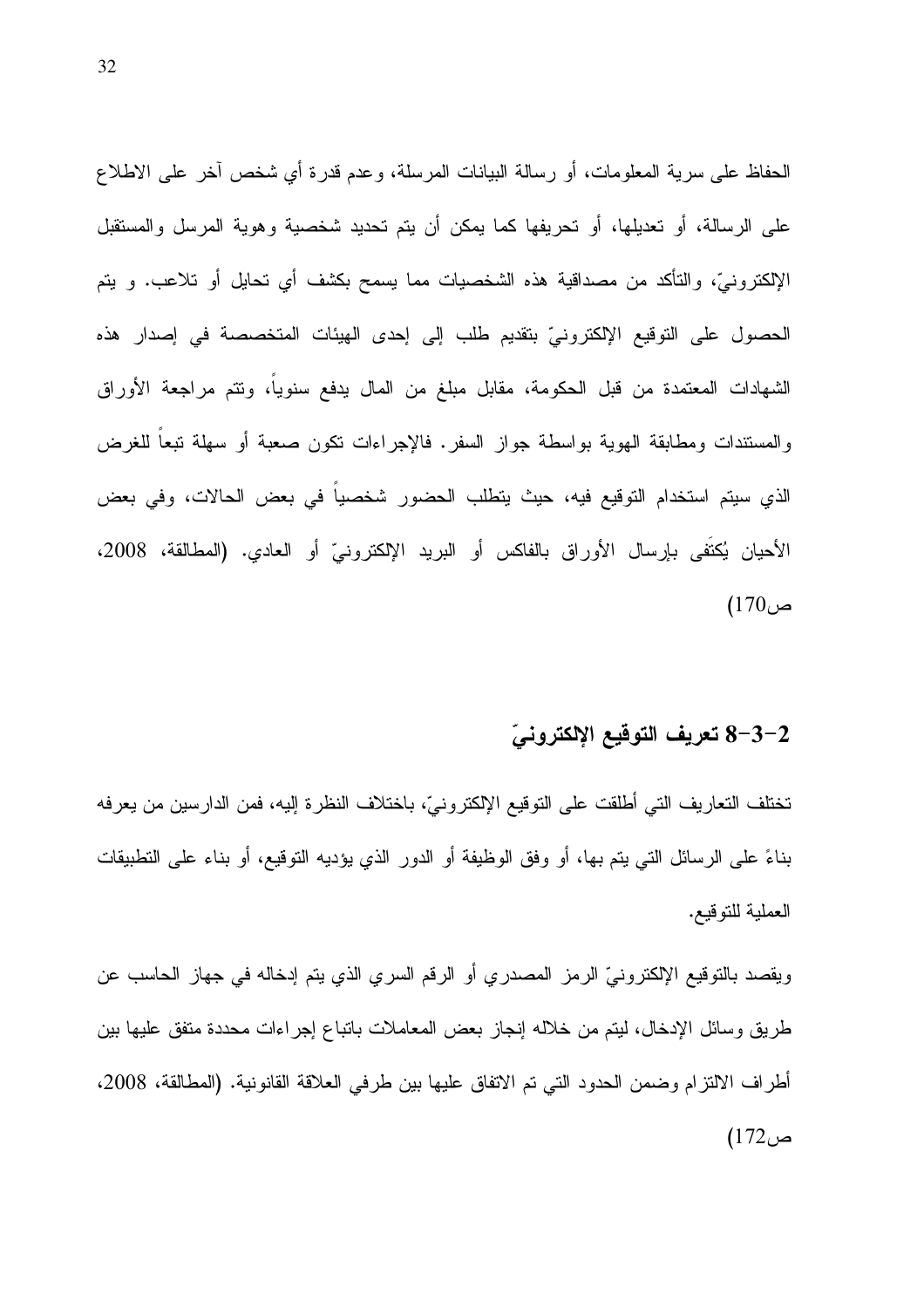# 2–2–9 أثر التجارة الإلكترونيّة على كل من المحاسبة والتدقيق

إن الآثار التي تركتها التجارة الإلكترونيّة على كل من مهنة المحاسبة ومهنة التدفيق، تم توضيحها من قبل (ألبرت مرسيلا Albert Marcella) في مقالته المعنونة (التجارة الإلكترونيّة) في مجلة (ندقيق نكنولوجيا المعلومات) ، حيث إن هذه النكنولوجيا الحديثة أحدثت وتحدث تغيرات على كل من العناصر النالية (القشّي، 2003، ص69):

- ممارسة المحاسب والمدقق  $-1$
- نقنيات المحاسب والمدقق  $-2$
- مهارات المحاسب والمدقق  $-3$
- معلومات المحاسب والمدقق  $-4$
- المعلومات الضرورية التي يجب أن يحيط بها كل من المحاسب والمدقق  $-5$ 
	- النز امات المحاسب والمدقق  $-6$
	- نو عية الخدمات المقدمة من قبل المحاسب و المدقق  $-7$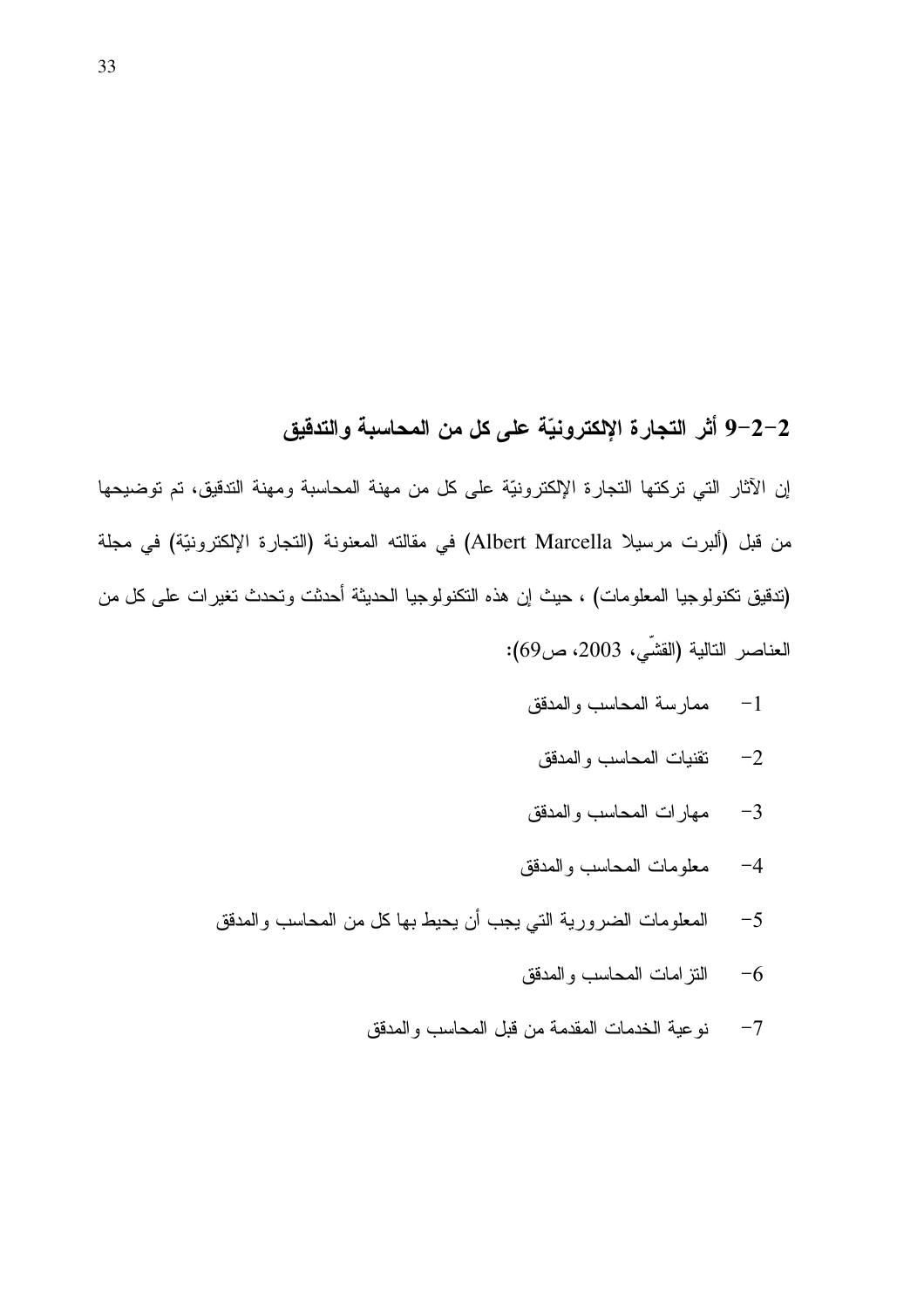والنقطة المهمة والجدير ذكرها ، أن نظام الرقابة الداخلي تأثر وبشكل جوهري بوجود التجارة الإلكترونيَّة، وأصبح لا بد من إجراءات رقابية تكنولوجية تواكب التغيرات التكنولوجية المصاحبة للتجار ة الالكتر ونبّة .

وأصبحت عملية النوكيد على نظام الرقابة الداخلي في ظل النجارة الإلكترونيّة من أكبر ، بل و أصعب النحديات النبي نو اجه كلا من المحاسب و المدقق.

وكما هو معروف بأن كلا من مهنتي الندقيق والمحاسبة نعملان ضمن بيئة أعمال معينــــة ، ويبرز هنا سؤال مهم وملح وهو: ما هو دور كل من المحاسب والمدقق في حالة أن بيئة الأعمـــال تغير ت كلياً؟ (القشي، 2003، ص 69)

# 2–2–10 التغيرات التي أحدثتها التجارة الإلكترونيّة في بيئة الأعمال

وقد لخص (القشي، 2003) التغيرات التي أحدثتها التجارة الألكترونية في بيئة الأعمال بما يلى:

هيكلية المنشأة Organization Structure ، لقد أحدثت النجارة الإلكترونيّة تغيـــرا  $-1$ جذريا على هيكلية المنشأة ، وجعلتها ذات طابع تكنولوجي بالكامل . فمن المعــــروف أن عمليات المنشأة كانت نتم بشكل نقليدي في السابق وعامل الوقت لم يكن ملحا كما هو الآن ، فعملية الشراء نتم بلحظات ، ولمواكبة السرعة الكبيرة لا بــد أن تحـــوى هيكلية المنشأة الآليات الكفيلة التي تمكنها من ملاحقة العملية والنأكد منها ونتفيــذها ،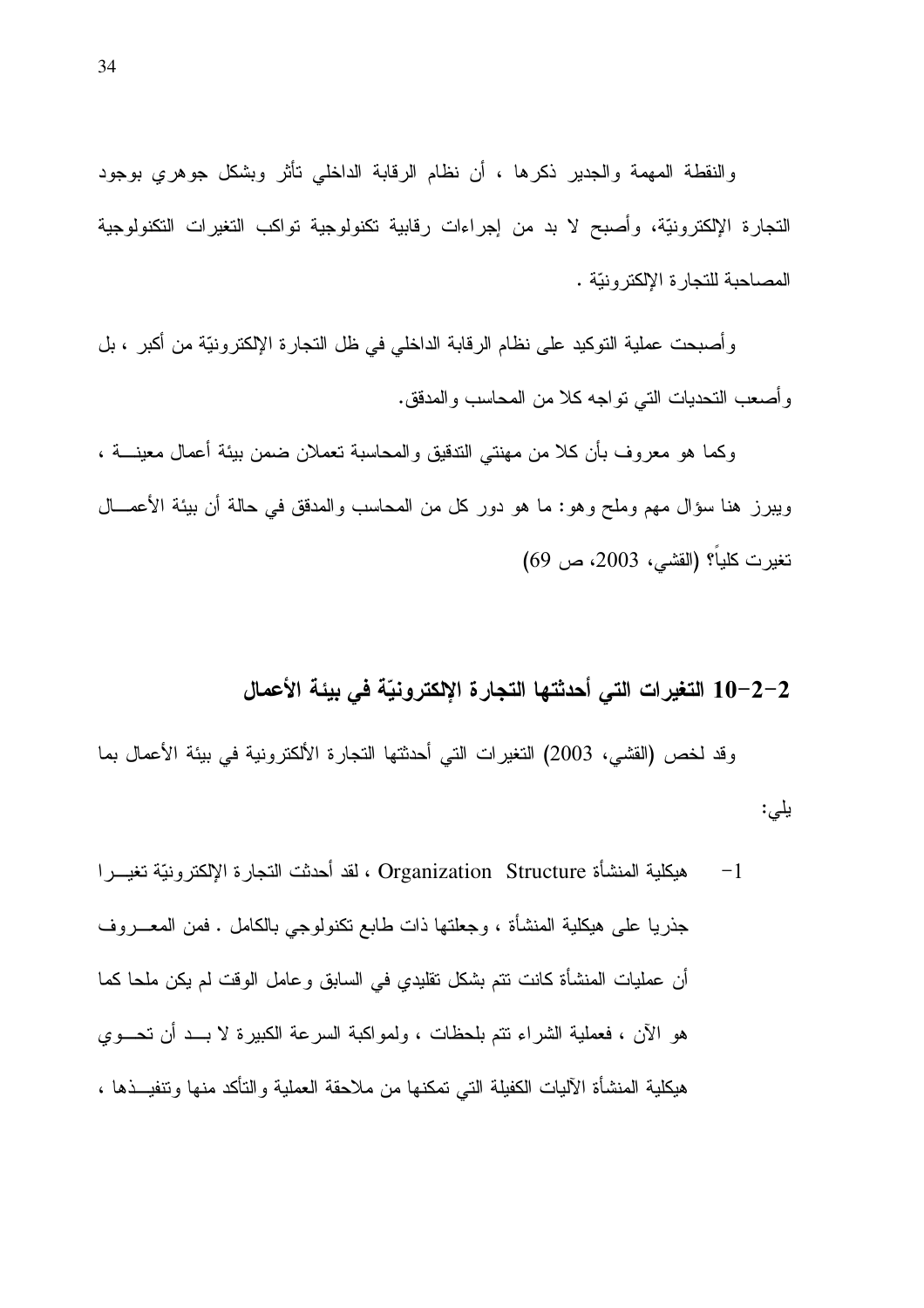والذي يزيد الأمور صعوبة ، تعقيدات العمليات التي نتم من خلال شبكة الإنترنـــت ، وخصوصا في ظل الاختراقات المحكمة التي يمكن أن يقوم بها قراصنة الإنترنت . ولكي يواكب كل من المحاسب والمدقق هذه العمليات السريعة ، لا بد لكل منهمــــا أن يتعلما هذه التكنولوجيا بشكل ممتاز وإلا أصبحا عديمي الجدوى .

- موقع الأعمال Location of the Business ، تَعَدُّ هذه النقطة من أهـــم وأخطـــر  $-2$ النَّغير ات الَّتي حدثت في ظلِّ النَّجارِ ة الإلكتر ونيَّة ، فسابقا وبالنظام النِّقليــديِّ كانــت الأعمال نتداول في أماكن وأسواق محددة ، وفي حالة حدوث أي خطأ أو ورود أيـــة مشكلة كان من السهل الإحاطة بها ونداركها ، أما الآن وبواسطة التكنولوجيا العاليـــة يستطيع أي شخص من أي مكان إتمام الجزء الأكبر من الصفقة بضغطة سريعة على لوحة مفاتيح جهاز الكمبيونر ، وفي كثير من الأحيان نكون عمليـــة نعقـــب العمليـــة والشخص أشبه بالمستحلِّلة ، وخصوصا إن لم تكتشف المشكلة أو التلاعب في لحظة انتهاء العملية ، ومن الأمور التبي نعانبي منها الشركات المتعاملة بالتجارة الإلكترونيّة الاختراقات التي لا يتم اكتشافها إلا بعد فوات الأوان .
- قنوات التوزيع Distribution Channels ، ففي السابق كانت قنوات توزيع منستج  $-3$ الشركة (بيعه) محددة ومعروفة بشكل واضح وغير معقدة ، مما يمكن الـــشركة مـــن تحديد مصدر العملية والنعامل معها بناءً على ذلــك . ولكـــن وفــــى ظـــل النجـــارة الإلكترونيَّة ونعدد أنواعها أصبحت قنوات النوزيع عديدة ومنشابكة ومعقـــدة ، وفــــي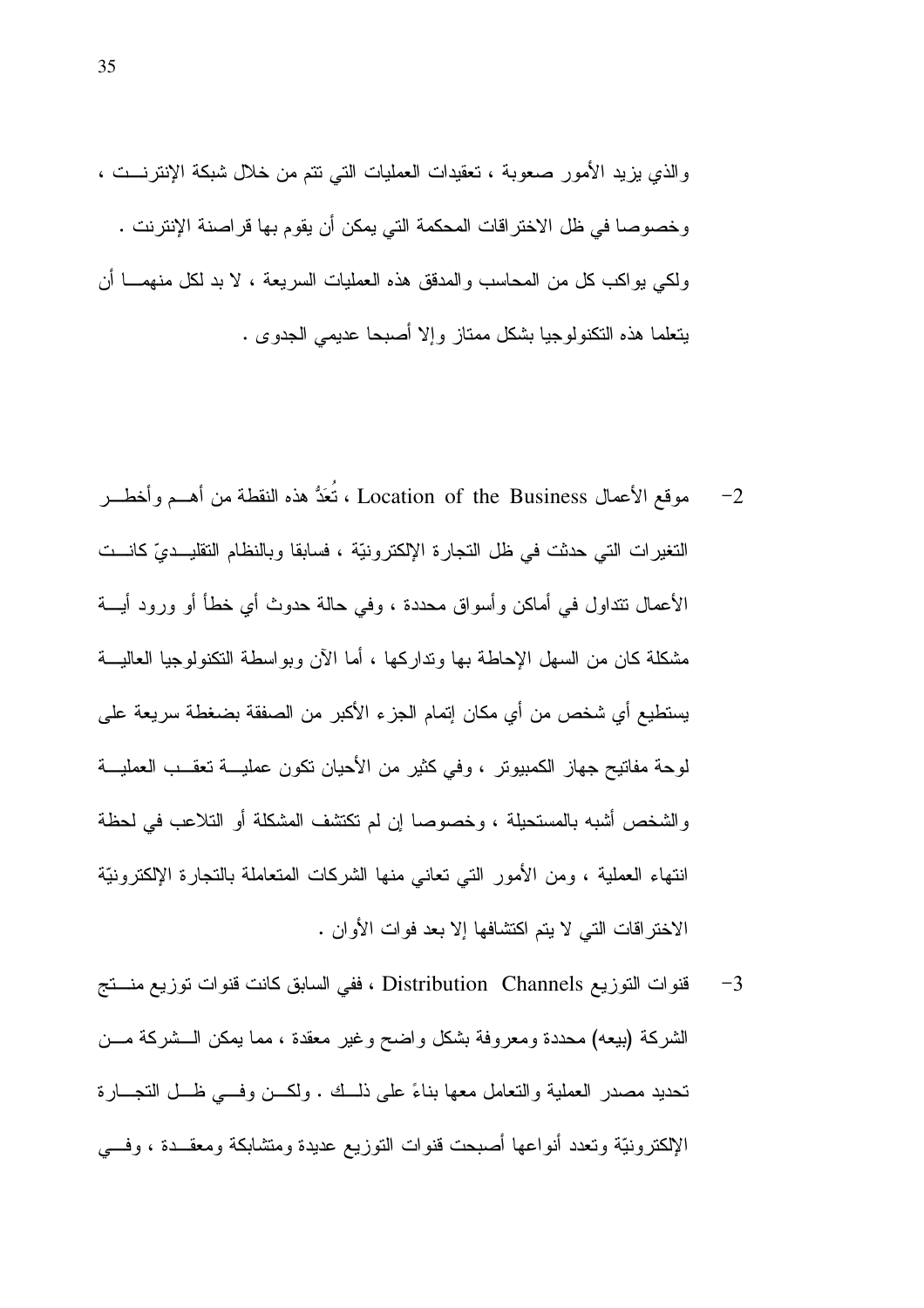حالة حدوث أي خطأ ، قد ينقضـي وقت كبير قبل إمكانية تحديد قناة التوزيـــــع التــــي حصل فبها الخطأ.

- تعدد أشكال وسائط البيع Forms & Means of Sales ، و هذه تختلف نو عا ما عن  $-4$ قنوات النوزيع ، والمقصود هنا أن وسائط البيع كانت في السابق عبارة عن أشخاص مؤهلين لذلك ، ولكن الآن وبظل النجارة الإلكترونيّة أصبحت وسائط البيع عبارة عن برامج محوسبة وبأشكال متعددة، منها الصونية والمرئية وأنظمة كثيرة نقوم بعمليات البيع المبنية على برمجيات تم إعدادها مسبقا ، والمشكلة نكمـــن بـــأن جميــــع هـــذه البر مجيات لا تملك الحس و الذكاء البشر ي وقد يستطيع الغير التلاعب بها.
- . العلاقة مع الشركاء والزبـــائن Relationship with Partners & Customers ،  $-5$ وهذه نُعَدُّ من النقاط المهمة جدا ، ففي الأسلوب النقليديّ كانت العلاقة مــــع الـــشركاء وِ الزِّبائنِ علاقة مباشرة ، ولكن الآن أصبحت العلاقة علاقة ذات طـــابـع نكنولـــوجي رقمي ، وفي أغلب الأحيان العلاقة الشخصية معدومة ، وبالنالي النعامل أشبه بـــشكل ذي طابع وهمي رغم أنه حقيقة واقعة ولكن هذه الحقيقة قد يتم التلاعب بها بـــشكل لا بمكن تصور ه.
- آلية التسديد Payment Processes ، في ظل التجارة الإلكترونيّة ظهرت آلية تسديد  $-6$ جديدة لم نكن موجودة سابقا ، وهي التسديد عبر شبكة الإنترنت . قد يظن البعض أن هذه الآلية لا تختلف كثيرًا عن ألية التسديد عبر شبكات البنوك الإلكترونيَّة ، ولكنهــا تختلف اختلافا جذريا ، فالبنوك تستخدم شبكات خاصة بها عبر نظم الاتصالات وهي شبكات محمية وغير متاحة للجمهور ، ولكن التسديد عبر شبكة الإنترنست محف وف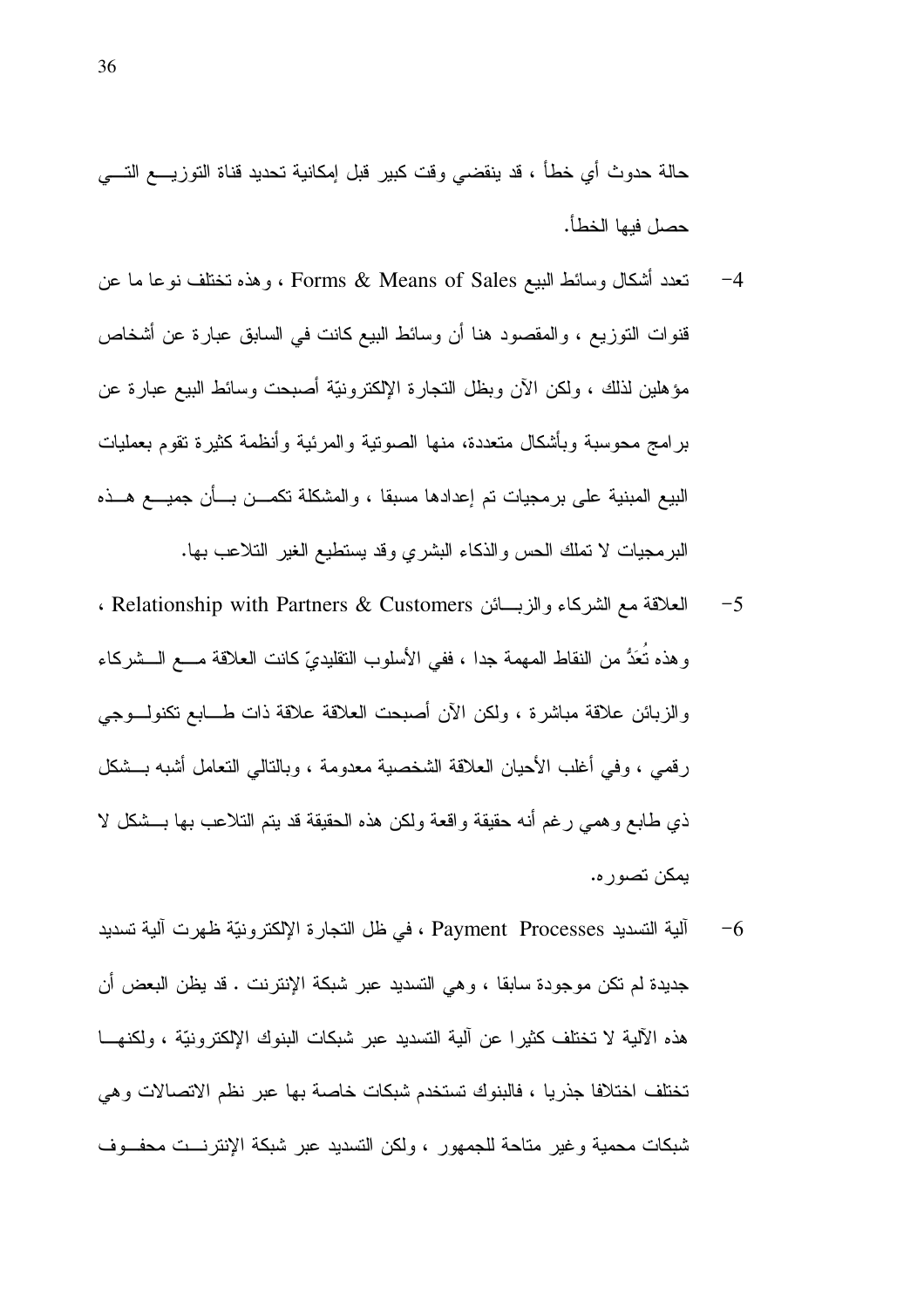بمخاطر كبيرة وعديدة وخصوصا عندما يتمكن قراصـــنة الإنترنـــت مـــن اســـتخدام حسابات الآخرين بنسديد مشتر ياتهم، وفي هذه الحالة يصبح مـــن المــستحيل الغـــاء العملية، ويكون الخاسر الأول والأخير كلاً من الشركة البائعة والشخص الــذي تــم اختر اق حسابه من غبر علمه . فلقد نعدى الأمر ضياع بطاقة اعتماد بمكن النعميم عليها وإيقافها ، إلى استخدام بطاقة اعتماد وحساب شخص بشكل لا يمكنه الشعور به إلا بعد فوات الأوان .

احتساب ودفع الضرائب Tax Accounting & Payment , ونعود مسرة أخسري  $-7$ لمشكلة الاعتر اف بالإير اد، فضر ببة المبيعات أصـــبحت مـــشكلة تـــوْر ق الـــشر كات و خصوصا في ظلِّ غياب الأمان على العمليات الإلكترونيَّة ، فلقد أصبح من الصعب على الشركة اِثبات النلاعب بدخلها وخصوصا أن أغلب الشركات لا نقر ولا نفــصـح عن وجود تلاعب خوفًا من فقدان زبائنها وبالتالي قد تتحمل تكاليف إضافية ، وعلـــي ر أسها الضر ائب المفروضة على مبيعات قد نكون غير موجودة أصلا .

# 2–3 المشروع الأمريكيّ الكنديّ المشترك

مسودة المشروع المشترك بين معهد المحاسبين القانونيّين الأمريكيّ ومعهد المحاسبين القانونيّين الكنديّ، حول مبادئ ومعايير خدمات التوثيق التي تساهم في توفير الثقة لكل من النظام ومواقع التصفح عبر الإنترنت/الإصدار الأخير. (Exposure Draft, AICPA/CICA, 2002,P.1)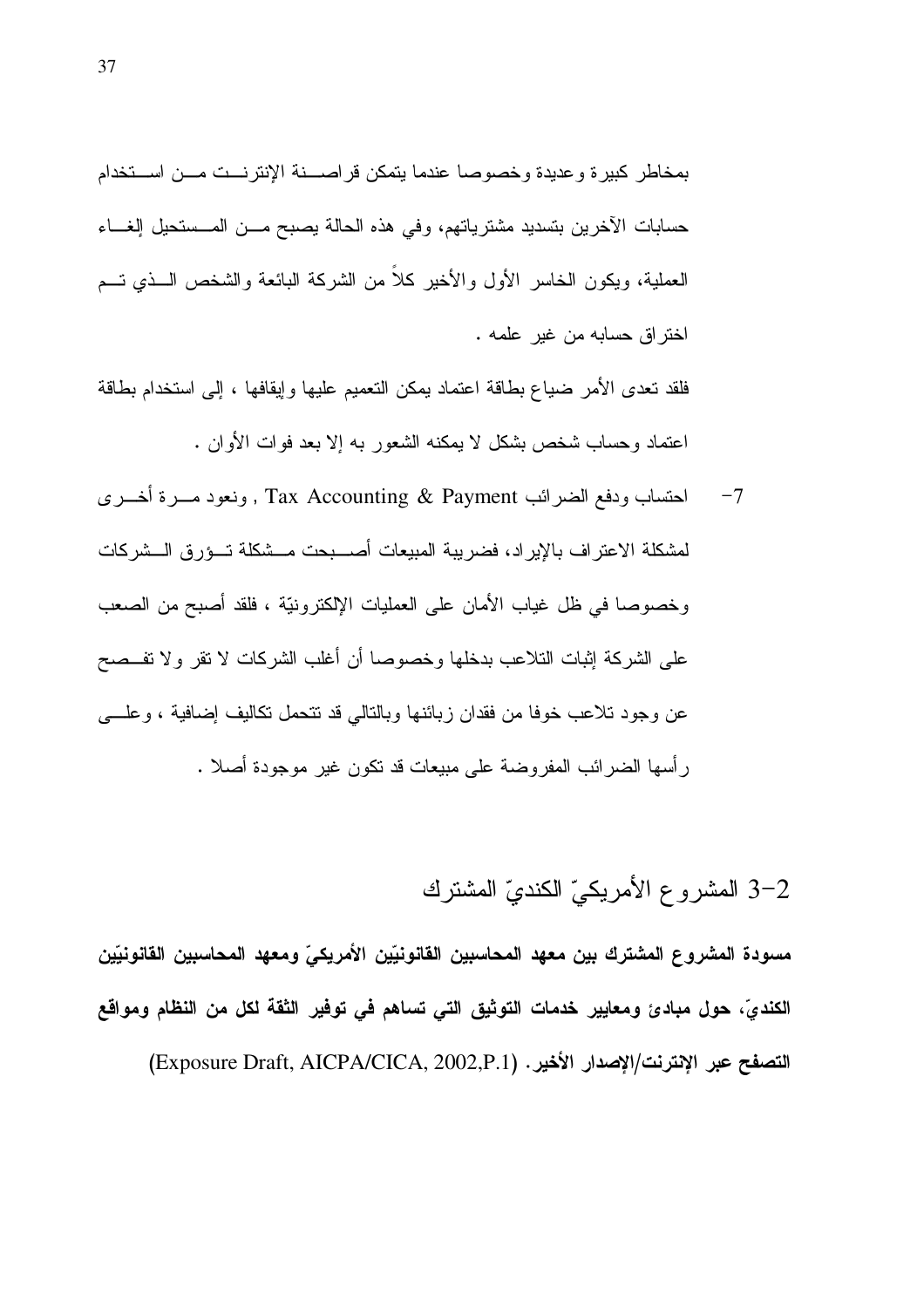يبدأ الإصدار بإعطاء ملخص بسيط بالقول "إن مجلس النطوير النسابع لكــــــل مــــن معهـــد المحاسبين القانو نيّين الأمريكيّ ومعهد المحاسبين القانو نيّين الكنديّ وضعا إطاراً عملياً لتطوير ٍ خدمة جديدة؛ و ذلك استجابة لحاجة السوق الجديدة في ظل بيئة الأعمال الجديدة".

# 7–3–1 مبادئ ومعــايير خــدمات الموثوفيــة & Trust Services Principles **Criteria**

لقد نم استعراض نعاريف كل من المبادئ والإجراءات المقترحة بالمشروع بشكل مختصر كالتسالبي:

(Exposure Draft, AICPA/CICA, 2002, Page 5)

## المبادئ Principles

فيما يلي المبادئ التي طورها مجلس النطوير المشترك للمعهدين:

أ– مبدأ الحماية (Security) ، وينص على أن يكون النظام محمياً من الاختراقات غيـــر المصرح بها. ب–مبدأ جاهزية النظام (Availability) ، وينص على أن يكون النظام جاهزا للعمل وفقا للسباسات الموضوعة.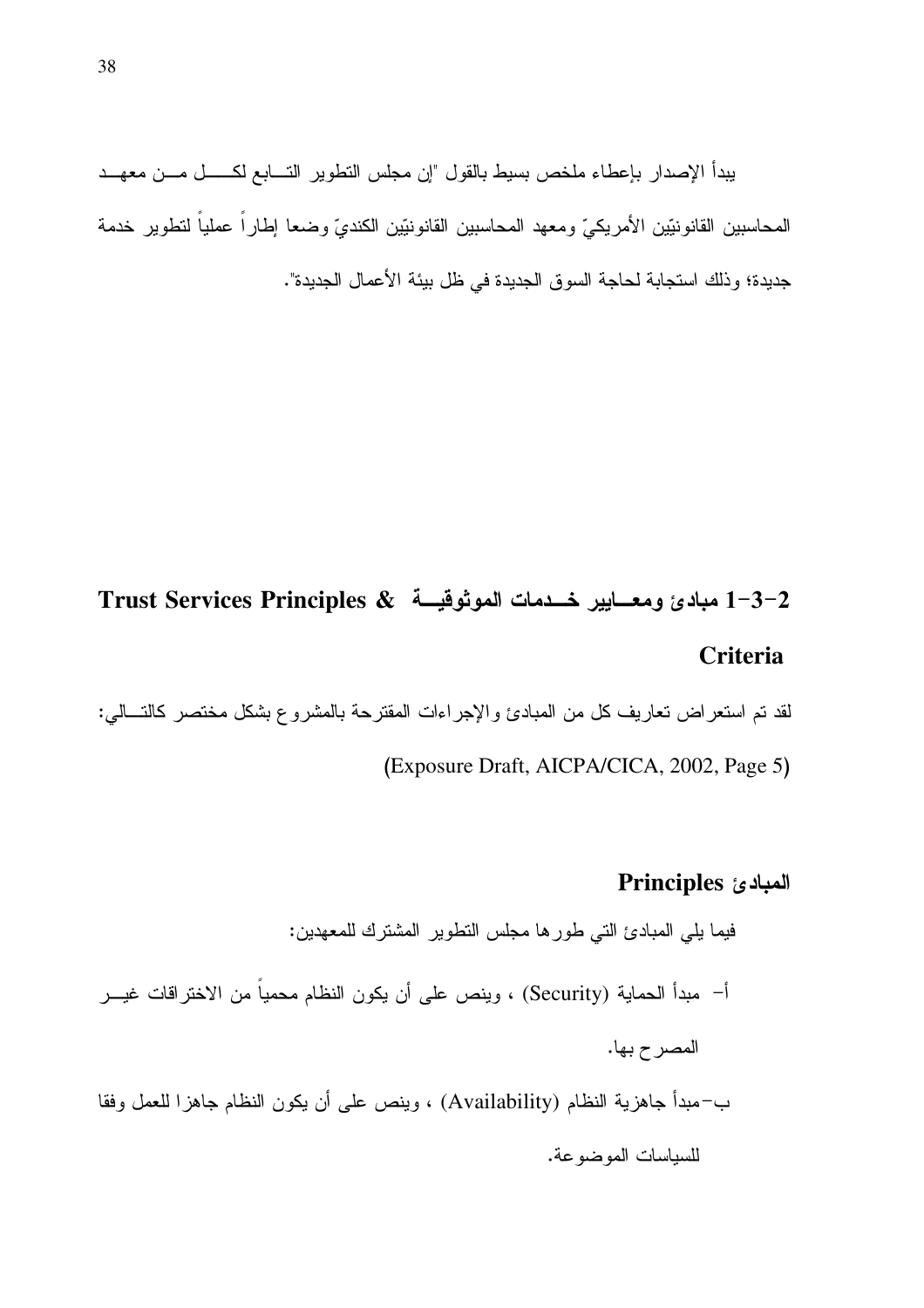- ج– مبدأ نكامل المعالجة (Processing Integrity) ، وينص على أانه قد نم النأكد من أن جميع الإجراءات قد تم تجهيزها وأنها نوفر معلومات دقيقة ووقتية ومصرح بها.
- د– مبدأ الخصوصية على الشبكة (Online Privacy) ، ويــنص علـــي أن الاســـنخدام والإفصاح عن جميع المعلومات التي تم الحـــصول عليهـــا عبـــر التعامـــل بالتجـــارة الإلكترونيّة من خلال شبكة الإنترنت ، بتماشى مع سياسات الشركة الموضوعة لتأمين الخصوصية للمتعاملين معها.
- ه– مبدأ السرية (Confidentiality) ، وينص على أن سرية جميع المعلومات ، نتماشـــي مع سياسات الشركة الموضوعة لتأمين سرية المعلومات.

#### **Criteria** 
\$

- وفيما يلي المعابير المرتبطة بكل من المبادئ أعلاه:
- أ– معيار السياسات (policies) ، وينص على أنه يجب على الـــشركة نعريـــف وشــــر ح سياساتها المتماشية مع المبادئ المنصوص عليها في المشروع.
- ب–معيار شبكات الربط(Communications) ، وينص بأنه يجب علـــي الشركة ربـــط سياساتها المعلنة بالمستخدمين المرخصين.
- ج- معيار الإجراءات (Procedures) ، وينص على أنه يجــب علـــي الـــشركـــة اتبـــاع الإجراءات اللازمة التي تؤهلها لتحقيق أهدافها المتماشية مع أهدافها المعلنة.
- د– معيار المراقبة (Monitoring) ، وينص على أنه يجب على الشركة مراقبة نظامهـــا بحذر؛ وذلك لاتخاذ الإجراء اللازم عند الضرورة للتماشي مع سياساتها المعلنة.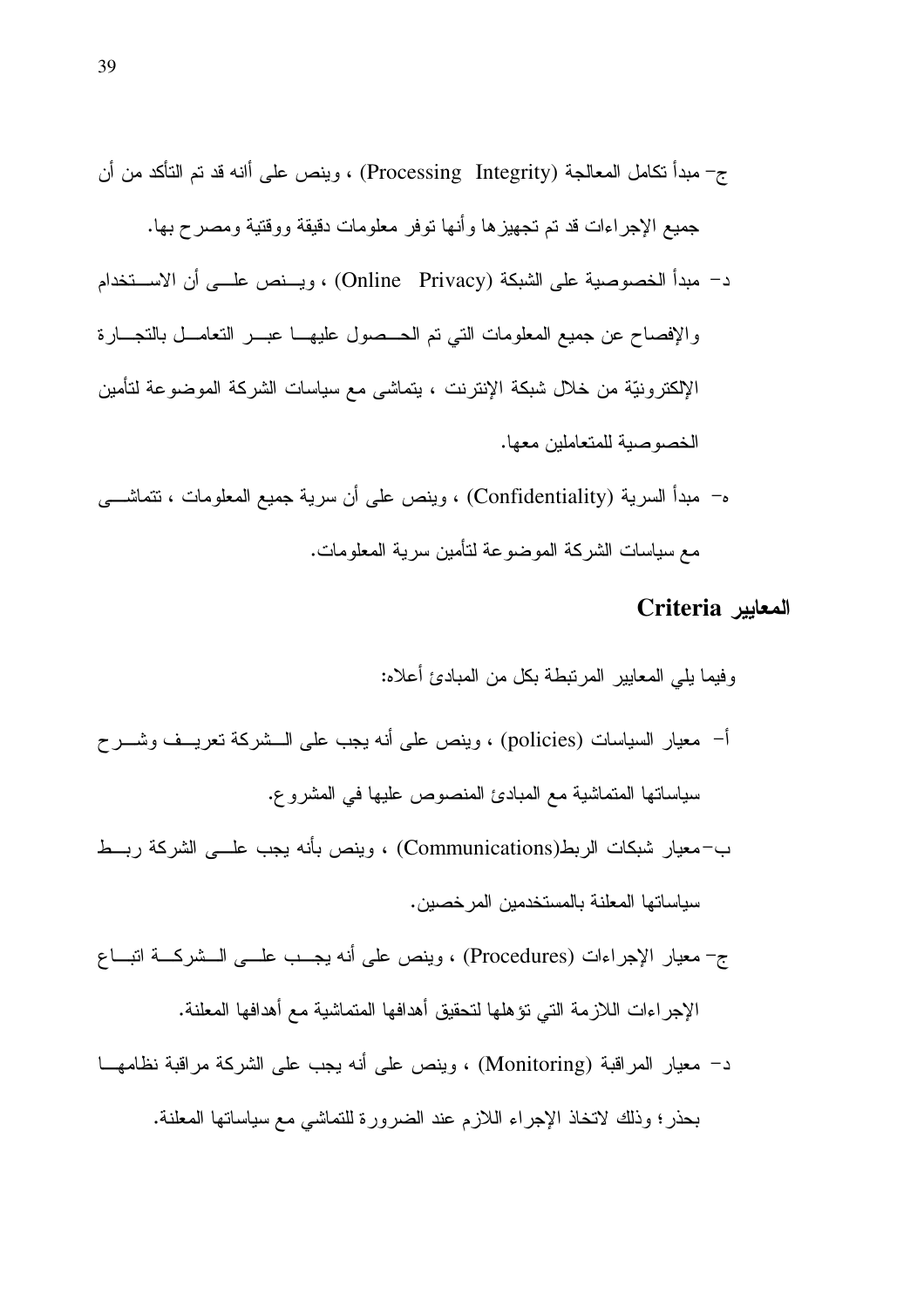ويشير المشروع إلى أن كلا من المعايير الرئيسة التي سبق ذكرها تحتوي على إجـــراءات فرعية ، وذلك من أجل أن نتماشى مع المبادئ المقترحة وبالشكل النالي: (القشى،2003 ،ص104)

- معيار السياسات (Policies) والذي يجب أن ير افقه ثلاثة إجراءات فرعية، هي:  $\overline{\phantom{a}}$ 
	- وضع السياسات والمصادقة عليها. - ملاءمة السياسات للقوانين المعمول بها. - تحديد مسؤوليات واضعى السياسات.

ب. معيار شبكات الربط (Communications) الذي يجب أن ير افقه خمسة إجــــر اءات فر عيــــة،

- هي: - الإفصاح عن الشبكات. - الإفصاح عن السياسات المتبعة في الشبكات وعن المرخص لهم باستخدامها. - تحديد الأشخاص المؤ هلين للتعامل مع الشبكات. - توضيح الآلية التي تمكن المستخدم من طلب المساعدة مـــن الشركة بخصوص أي موضوع يعنيه. - توضيح التغير ات التي يمكن أن تحدث لشبكات الربط وبيان أثر ها على المستخدم لـها. ج. معيار الإجراءات (Procedures) والذي يجب أن يرافقه سبعة إجراءات حماية فرعية، هي: - وضع إجراءات منطقية للمصرح لهم بدخول النظام وعدم جعل سلطتهم مطلقة. - وضع إجراءات ملموسة للمصرح لهم بدخول النظام وعدم جعل سلطتهم مطلقة. - وضع أسس حماية منطقية لمنع غير المصرح لهم بدخول النظام.
	- -وضع أسس حماية منطقية لمنع البرامج المحوسبة غير المصرح لها بدخول النظام.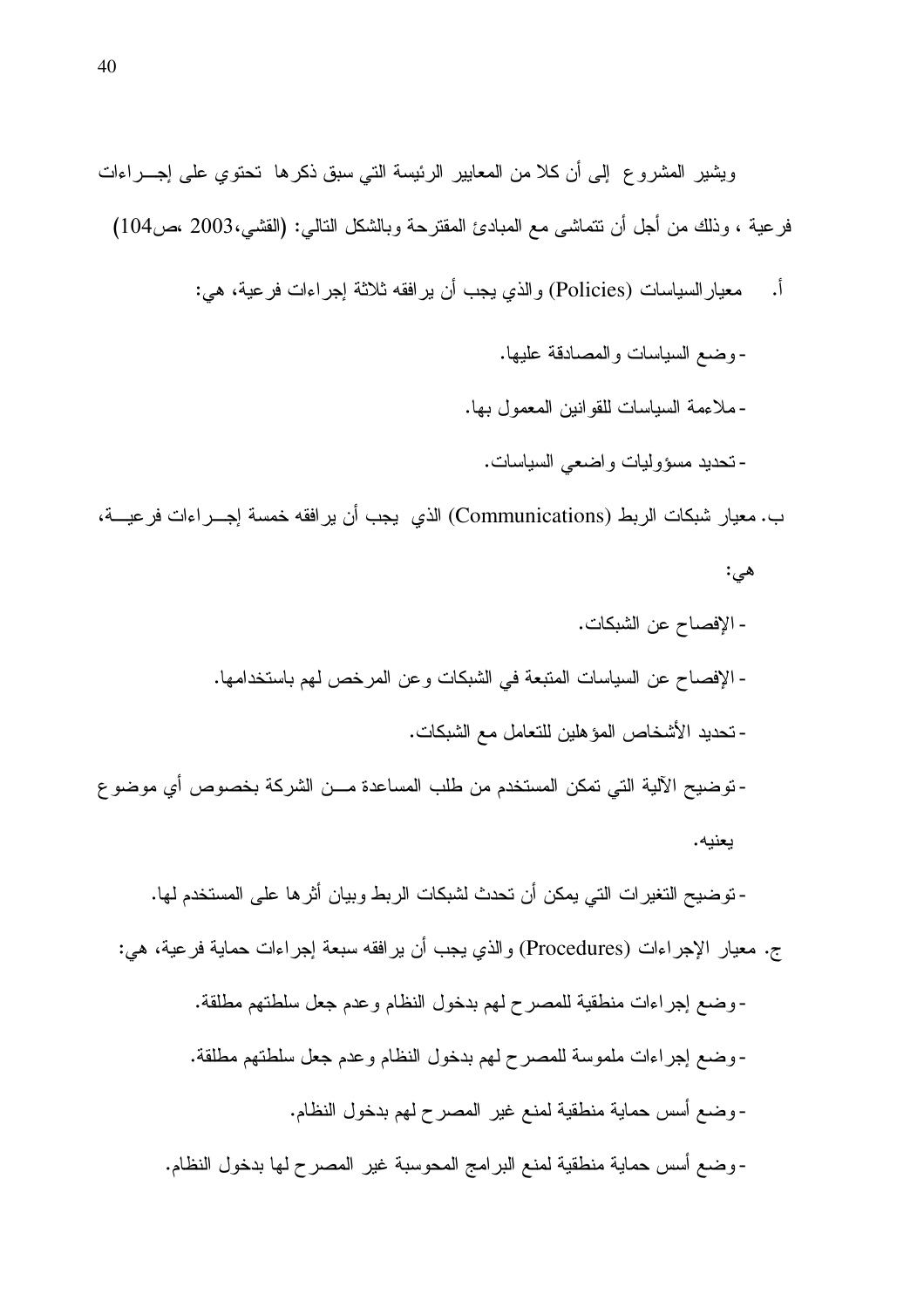-وضع أسس حماية منطقية تمنع وصول معلومات العمليات التبي نتم عبر النعامل إلىي الجهات غير المصرح لها. -نعريف ونوضيح الإجراءات التي ستتخذ في حالة محاولة اختراق النظام من قبل الغير . - وضع أسس تصحيح سير العمليات التي لم تكتمل.

> د. معيار المراقبة (Monitoring) الذي يجب أن يرافقه ثلاثة إجراءات فرعية، هي: - تقبيم أداء آلية المر اقية. - تعريف وتحديد البدائل للمراقبة إن وجدت. - مر اقبة التغير ات التي تحدث على التكنولوجيا وبيئتها.

## 2–3–2 مقدمة عن الآلية المتبعة لفهم المبادئ والإجراءات المقترحة

فيما يلي شرح مفصل لكل من المبادئ والمعايير والإجراءات الخاصة بخدمـــة الموثوقيـــة، حيث يتضمن ذلك شرحاً مفصلاً لكل من المبادئ والمعايير والإجراءات الخاصة بخدمة الموثوقيـــة وسوف يتم ذكر المبدأ أولاً ومن ثم التطرق لمعايير تطبيقه والإجراءات الواجبة للتطبيق ومـــن ثـــم سوف يتم توضيح أدوات السيطرة.(Exposure Draft, AICPA/CICA, 2002, 105 )

أولاً: مبدأ الحماية (Security Principle):

وينص على أن يكون النظام محمياً من الاختراقات غير المصرح بها. أمـــا معـــايير حماية النظام فهي كالتالي:

أ– معيار السياسات Polices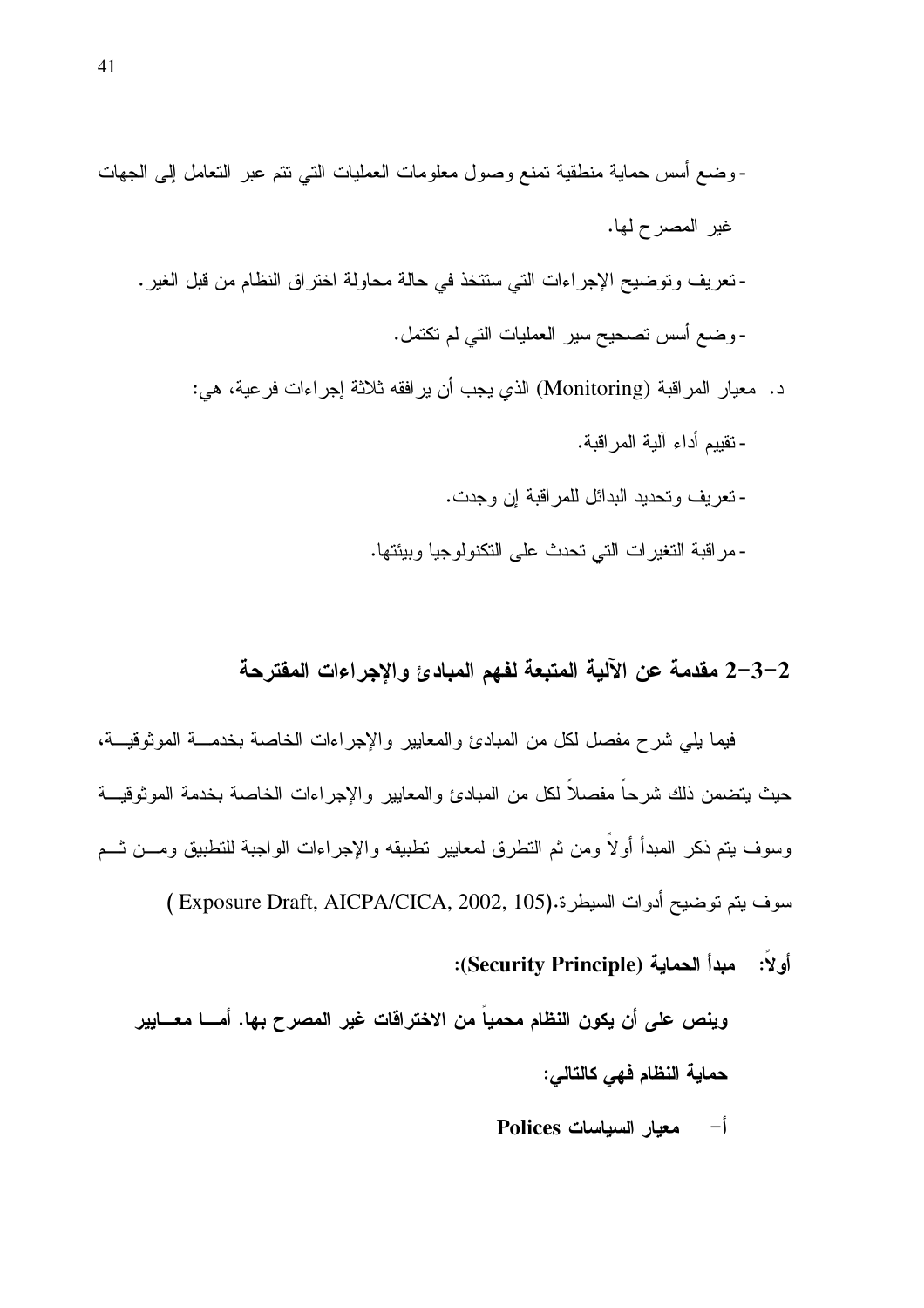- ب- معيار شبكات الربط Communications
	- ج- معيار الإجراءات Procedures
		- د- معيار المراقبة Monitoring

الإجراءات الواجب اتخاذها لتطبيق معيار السياسات:

- أن نكون سباسات الحمابة قد وضعت وتمت مر اجعتها والمصادقة عليها من قبل  $\overline{\mathfrak{h}}$ مجموعة من الأشخاص الذين تم توكيلهم بمهمة وضعها ومراجعتها. ب- بجب أن تحتوي سياسات الشركة لعملية حماية النظام التالي:
	- 1. تعريف وتوثيق متطلبات الحماية للمستخدمين.
		- 2. تعريف طبيعة تأهيل عملية دخول النظام.
	- 3. تعريف آلية منع الدخول غير المصرح له للنظام.
- 4. تعريف آلية إدخال مستخدمين جدد ومنع استخدام مستخدمين لا يـــراد لمهم الاستمرار باستخدام النظام.
	- 5. تحديد المسؤولين عن حماية النظام.
	- 6. نحديد المسؤولين عن صيانة وتحديث النظام.
	- 7. تحديد وتقييم مكونات النظام قبل وضعه في الخدمة.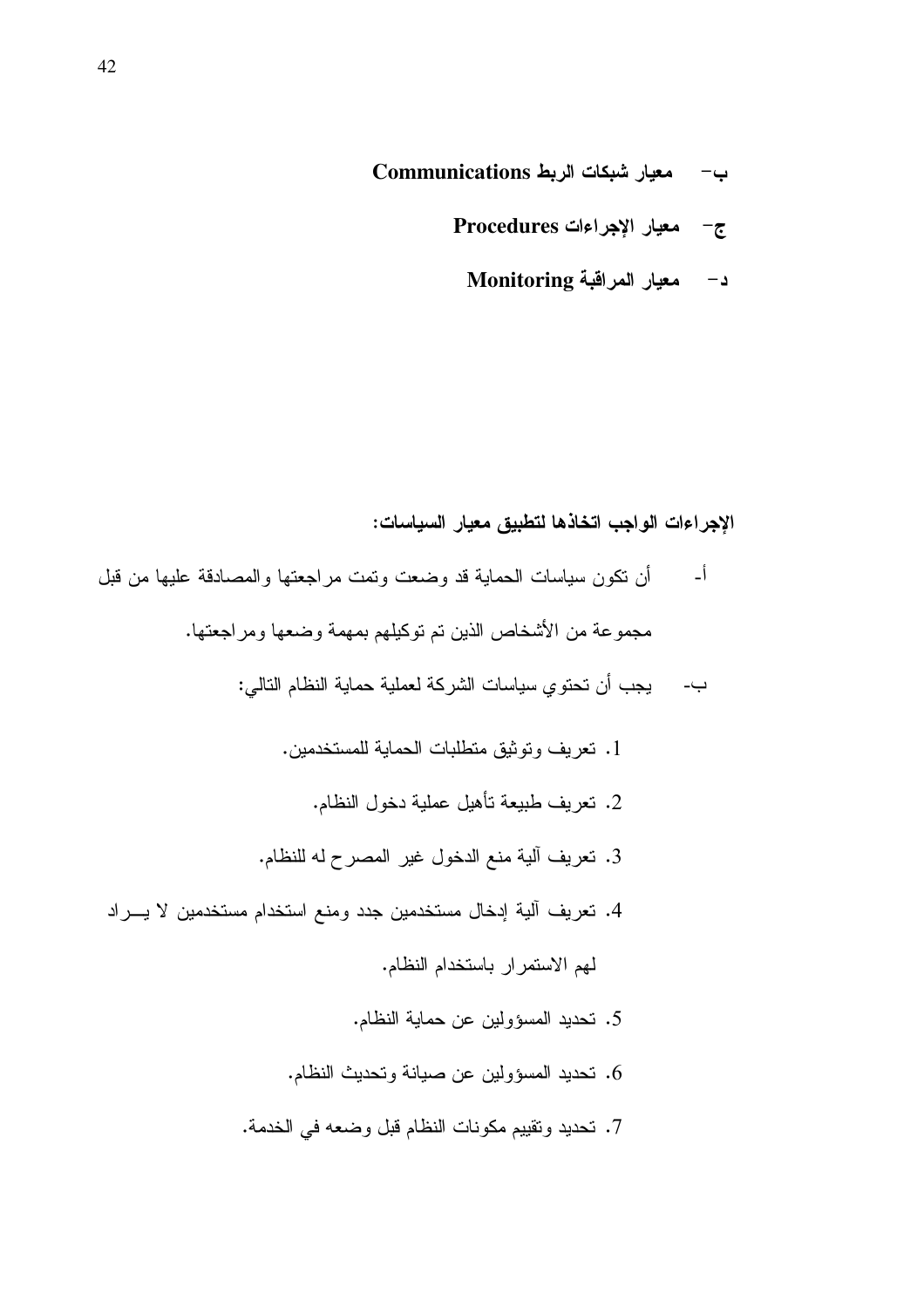- 8. نحديد الآلية المتبعة في حل أي مشكلة حماية عند ورودها. 9. الإجراءات المتبعة للتعامل مع الاختراقات لعملية الحماية فسى حالسة حدو ثبها. 10. وضع مخصصات لعملية الندريب الضرورية والخاصة بسسياسات
- أن يتم نعيين مسؤولين عن وضع سياسات حماية النظام واستبدالهم بشكل دوري.  $-\bar{c}$

الإجراءات الواجب اتخاذها لتطبيق معيار شبكات الربط

الحمابة.

- 1– أن نكون الشركة قد عرفت شبكات الربط بالنظام. 2– أن نكون تعهدات الشركة بعملية حماية نظامها واضحة ومفصلة للمستخدمين.
- 3- أن نكون مسؤولية حماية النظام مربوطة بشبكة اتصال مع الأشـــخاص المعنيـــين لوضع أو تعديل سياسات الحماية.

4– يجب ربط آلية التبليغ عن اختراقات النظام مباشرة مع المصرح لــــــهم بالتعامـــل و معالجة الاختر اقات.

5– يجب ربط التغيرات التي تحدث على نظم الحماية بين كل من الإدارة والمستخدم.

# الإجراءات الواجب اتخاذها لتطبيق معيار الإجراءات:

- أ. يجب أن يحوى نظام الشركة إجراءات منطقية كالتالي:
	- التسجيل والسماح لمستخدمين جدد.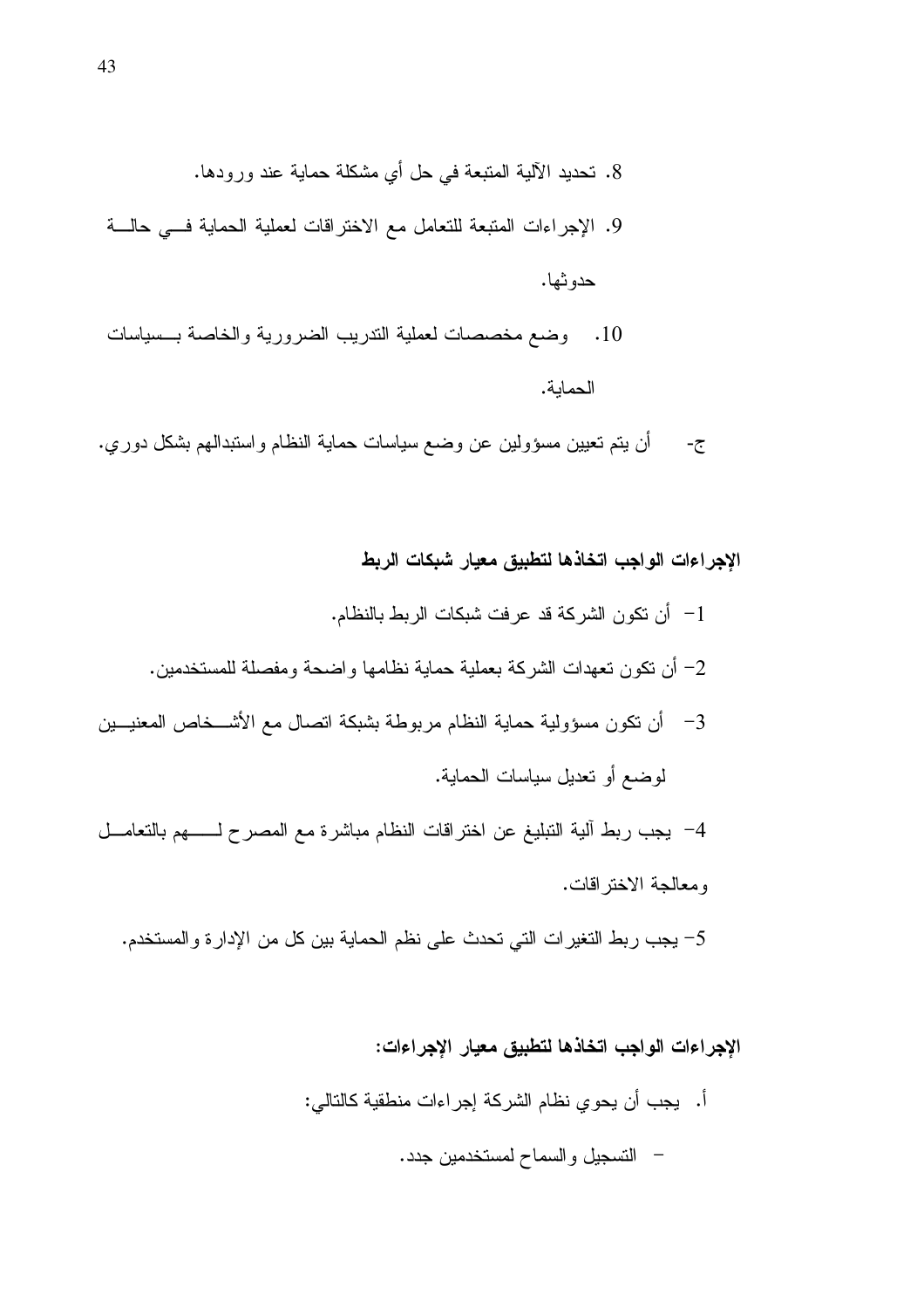- تعريف شروط المستخدم الجديد. – تحديد آلية تغيير أو تحديث معلومات المستخدم. – تحديد ألية شروط السمـــاح بالدخول إلىي النظام. – تحديد صلاحيات المستخدمين. – خطر الدخول لبيانات غير خاضعة للتعديل.
- خطر الدخول إلى مناطق النظام الحساسة مثــل: أرقـــام التــشغيل الـــسرية  $\frac{1}{2}$ الرئيسية، وأنظمة الحماية.
- ب. يجب أن يحتوي النظام إجراءات فعلية وملموسة نحدد ألية الحد من وصـــول غيـــر المصرح له إلى الأجزاء الخاصة بمنع الاخترافات Firewalls التي تتشأ بواسطتها التعليمات
- ج. يجب أن يحوي النظام إجراءات حماية نحد من الدخول المنطقي غير المصرح لــــه إلى مناطق النظام المنطقية.
	- د. يجب أن يحوي النظام أليات تمنع دخول الفيروسات والبرامج غير المصرح لمها.
- ه. يجب أن يحوي النظام نقنيات نكنولوجية تحمي بيانات المدخلات التي نتم خلال إتمام العمليات على الشبكة.
- و. يجب أن يحوي النظام الإجراءات الخاصة بكل من عملية التصميم للنظام والتملــك والتفعيل وألية إدارة البنية النحتية وبرامج الحماية، وبشكل يتماشى مــع الـــسياسات الموضوعة لمنع الدخول غير المصرح له.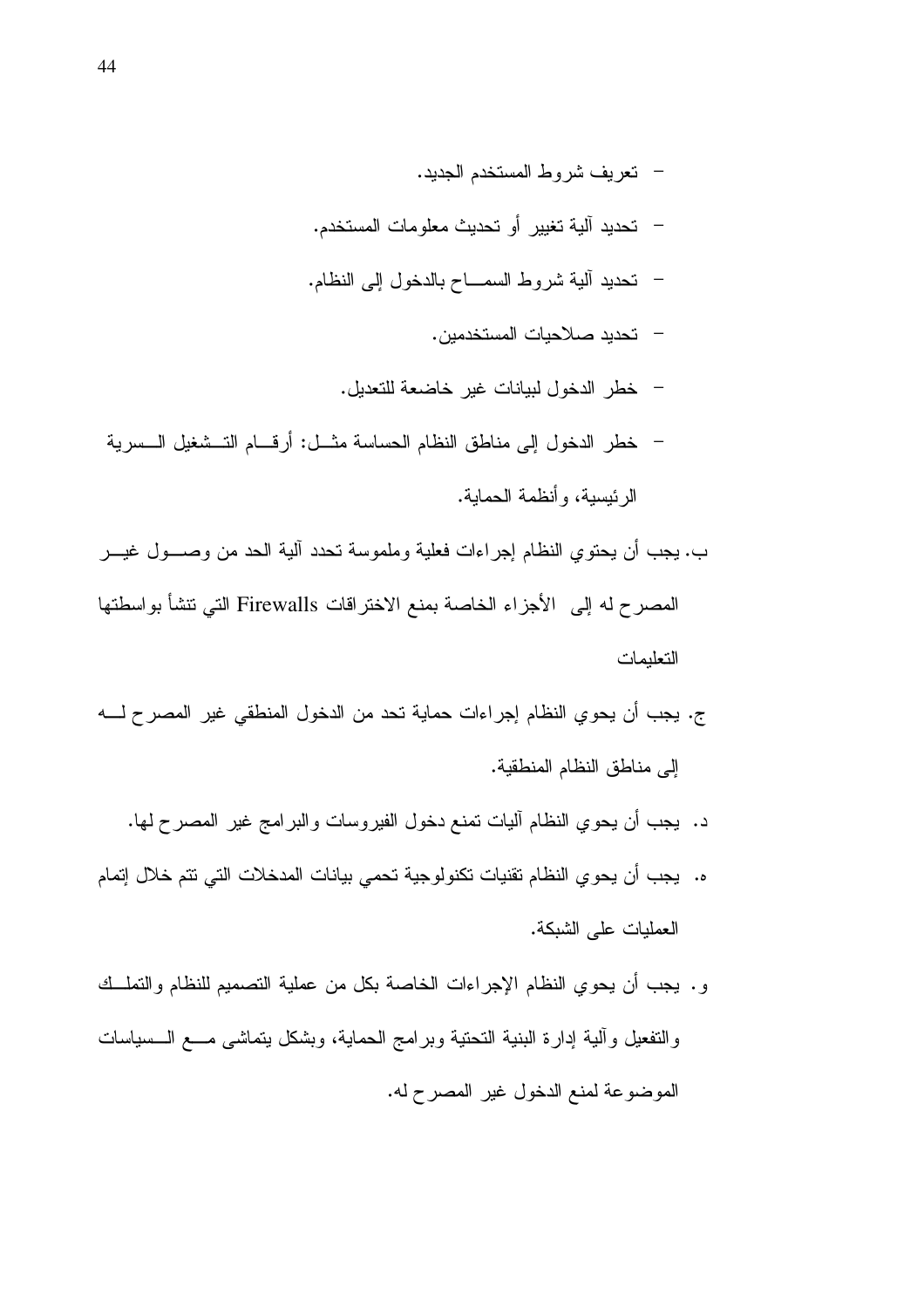- ز . يجب أن يحوي النظام الإجراءات الخاصسة بآليسة تحديد المسسؤوليات المناطسة بالأشخاص المسؤولين عن تصميم وتطوير وتفعيل أليات الحماية.
- ح. يجب أن يحوي النظام إجراءات نحدد المصرح لهم بفحص وتوثيق التغييرات التسي تستحدث على النظام.
- ط. يجب أن يحوي النظام الإجراءات الخاصة بآلية النغييرات الطارئة التي تحدث على النظام.

الإجراءات الواجب اتخاذها لتطبيق معيار المراقبة:

- أ. بجب أن يتم نقييم نظام الحماية بشكل دوري ومطابقته بالسياسات الموضوعة. ب. وجوب وجود آلية معينة تمكن الشركة من خلال مر اقبتها لنظام الحماية التأكد من أنه يؤدي المهام المنوطة به. ج. يجب مراقبة التغيرات النكنولوجية التي تحدث على بيئة نظام الحمايـــة ومواكبتهـــا
	- بشكل مستمر .
		- ثانياً : مبدأ جاهزية النظام Availability وينص على أن النظام جاهزاً للعمل وفقاً للسياسات الموضوعة. أمـــا معـــايير جاهزية النظام فهي كما يلي:
			- أ– معبار السباسات Polices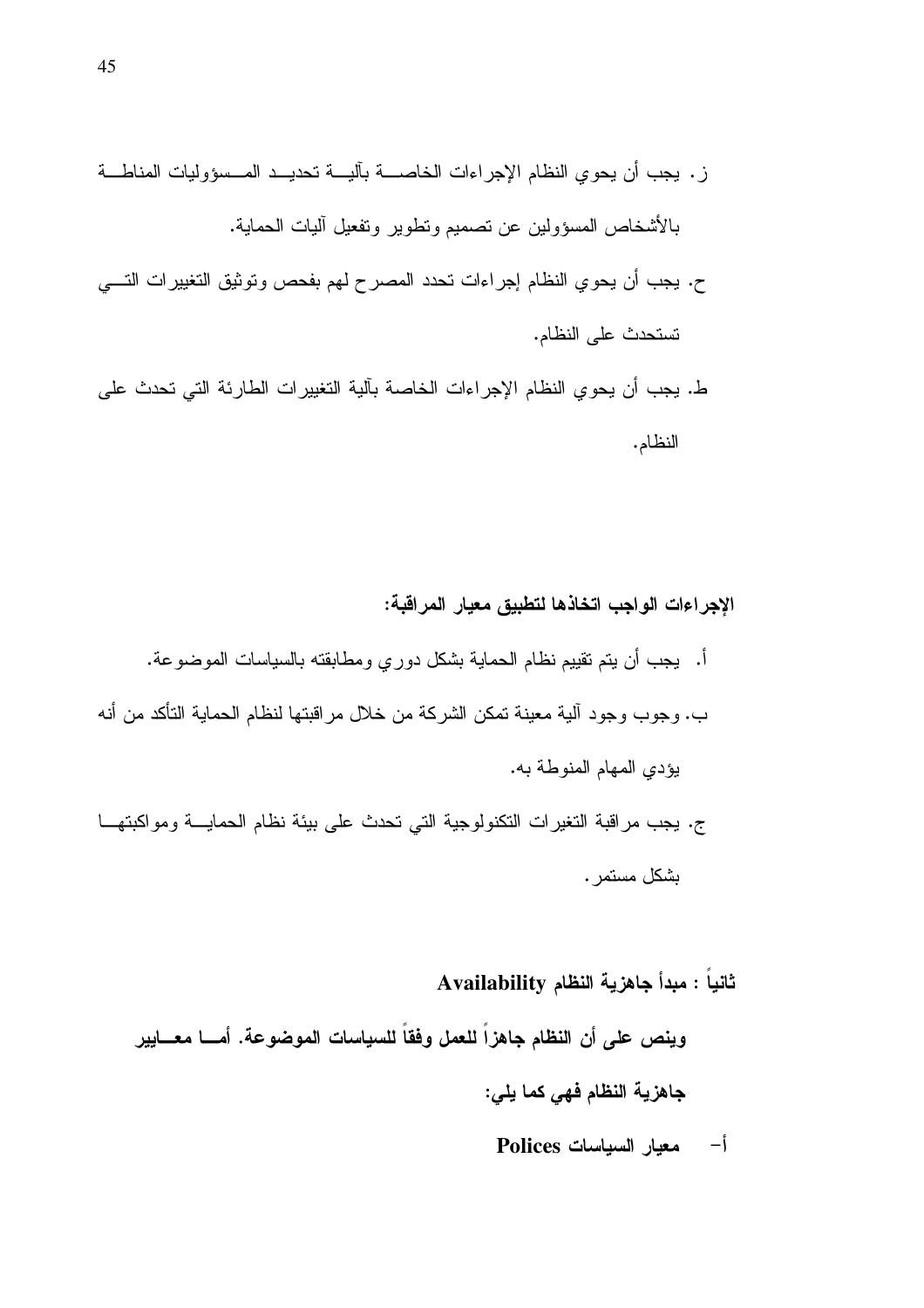- معيار شبكات الربط Communications  $-$ ب
	- Arocedures معيار الاجراءات  $-\epsilon$ 
		- د- معيار المراقبة Monitoring

الإجراءات الواجب اتخاذها لتطبيق معيار السياسات:

أ. أن يتم إنشاء السياسات النبي تحدد جاهزية نظام الحماية والمصادقة عليها، وتقييمهـــا بشكل دور ي من قبل أشخاص معينين أو مجموعة محددة.

ب. يجب أن نحنوي عملية جعل النظام جاهزاً للعمل وفقا لسياسات حماية النظام النالبي:

-تعريف وتوثيق مفهوم الجاهزية المتماشية مع سياسات الحماية للمستخدمين. –شرح آلبة وصلاحبة الدخول للنظام. –منع دخول غير المصرح لهم إلى النظام. –تعريف آلية إدخال مستخدمين جدد ومنع استخدام مستخدمين لا يراد لهم

- الاستمرار باستخدام النظام. –تحديد المسؤولين عن تفعيل النظام وجعله جاهزا للعمل.
- –تحديد المسؤولين عن صبانة وتحديث النظام. –تحديد الآلية المتبعة في حل أي مشكلة تعترض عملية جعل النظام جاهز ا للعمل عند ورودها.

–مراقبة إمكانيات النظام في تلبية حاجات الزبائن المتعددة.

ج. أن يتم تعيين مسؤولين عن وضع سياسات جاهزية النظام واستبدالهم بشكل دوري.

الإجراءات الواجب اتخاذها لتطبيق معيار شبكات الربط :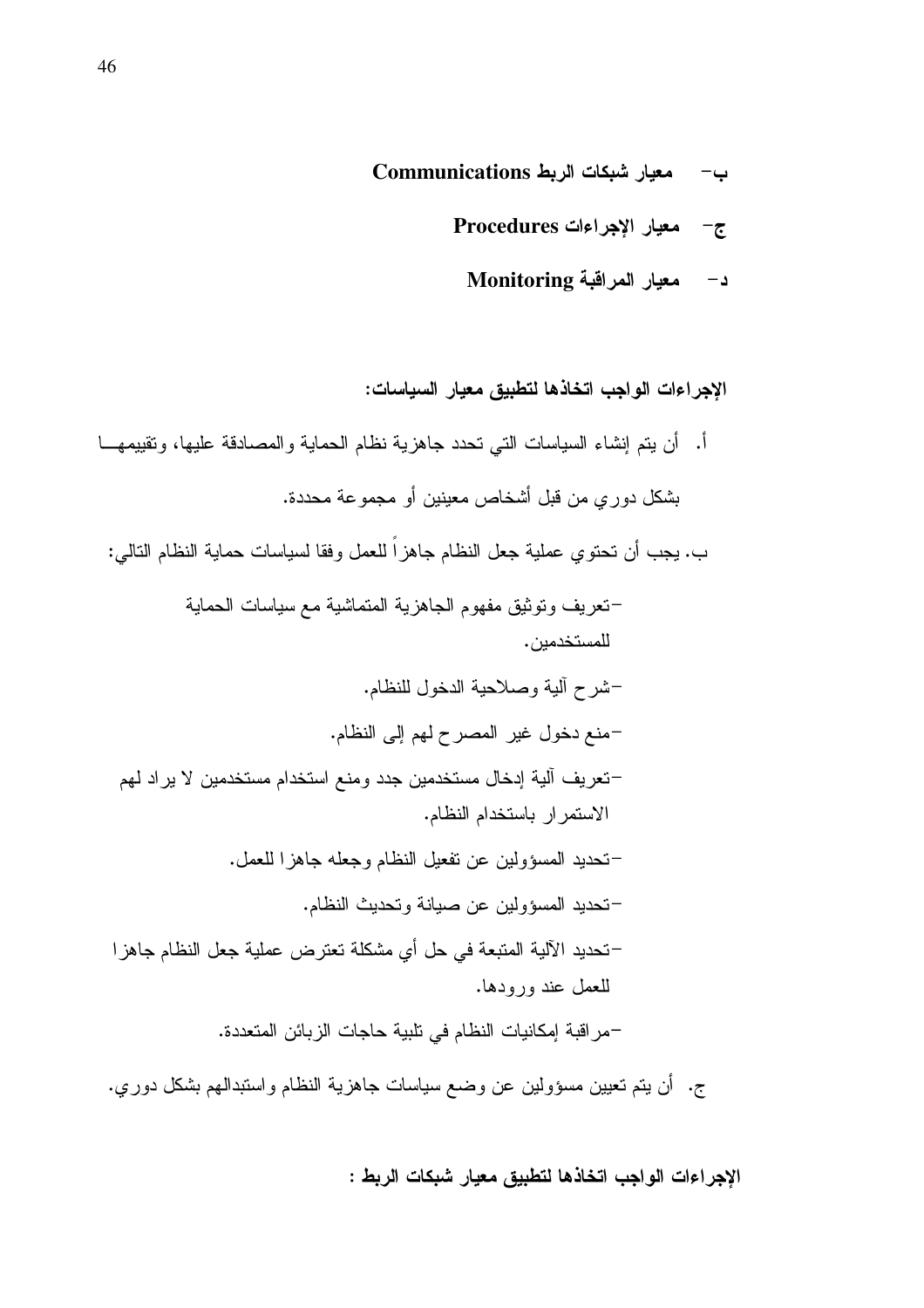- 1– أن نكون الشركة قد عرفت شبكات الربط بالنظام.
- 2- أن نكون تعهدات الشركة بعملية الجاهزية والمرنبطة بسياسات حماية نظامها و اضبحة ومفصلة للمستخدمين.
- 3– أن نكون مسؤولية إبقاء النظام جاهزاً للعمل وبشكل بتماشى مع سياسات حماية النظام مربوطة بشبكة اتصال مع الأشخاص المعينين لوضع أو تغيير سياسات الجاهزية.
- 4- يجب ربط ألية التبليغ عن ندنى جاهزية النظام مباشرة مع المصرح لـــهم بالنعامل ومعالجة المشكلة.
- 5– يجب وصل التغيرات التي تحدث على آلية الجاهزية بين كل من الإدارة والمستخدم.

الإجراءات الواجب اتخاذها لتطبيق معيار الإجراءات

- 1– يجب أن يحوى نظام الشركة إجراءات منطقية كالتالي:
	- التسجيل والسماح لمستخدمين جدد. – تعريف شروط المستخدم الجديد. – تحديد ألية تغيير أو تحديث معلومات المستخدم. – تحديد ألية شروط السمـــاح بالدخول إلىي النظام. – تحديد صلاحيات المستخدمين. – حذر الدخول لبيانات غير خاضعة للتعديل.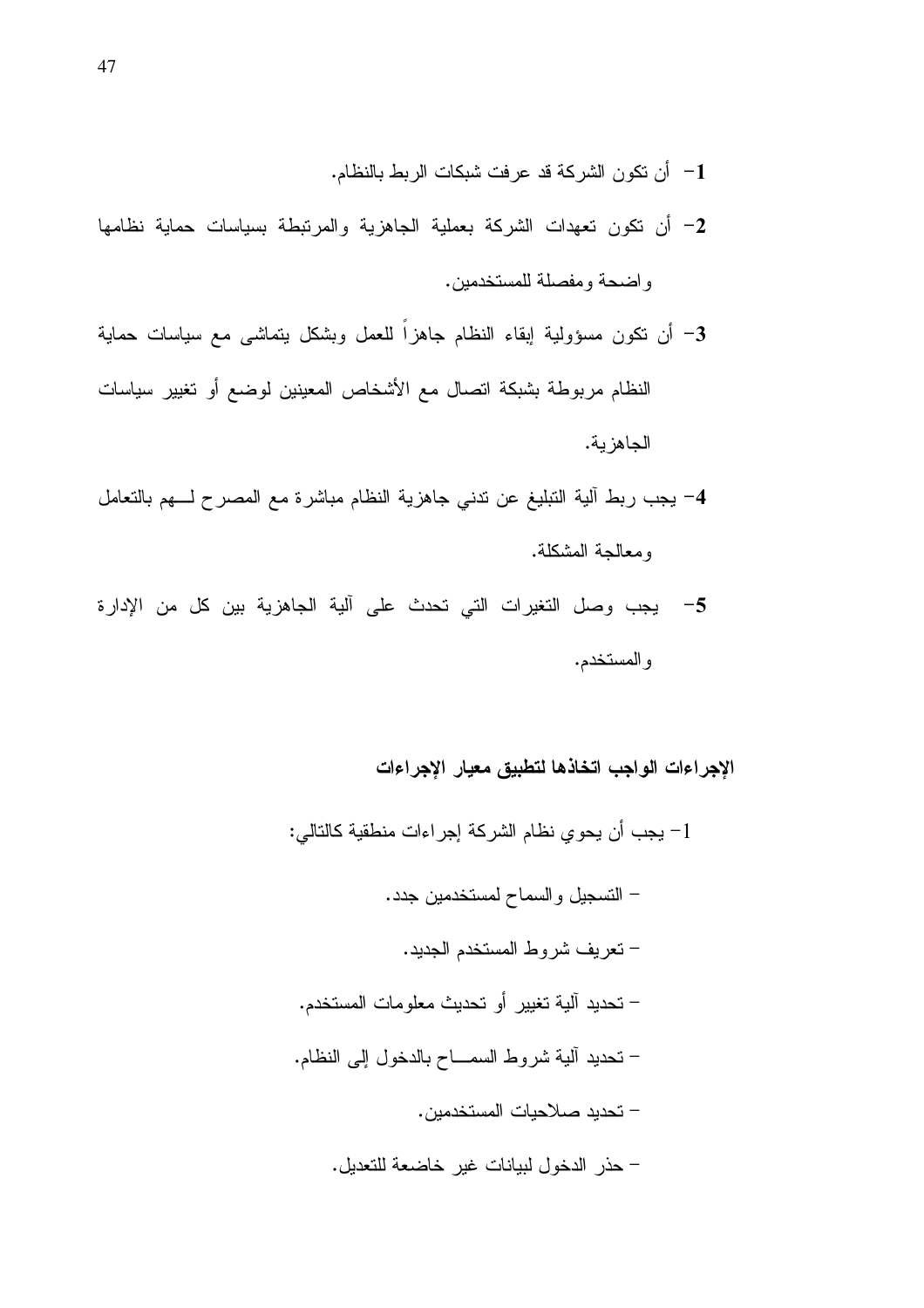- حذر الدخول إلى مناطق النظام الحساسة مثـــل أرقـــام التـــشغيل الــــسرية الرئيسية وانظمة الحماية.
- 2- يجب أن يحوى النظام على إجراءات فعلية وملموسة تحدد ألية الحد من وصول غير المصرح له إلى القطع والأجزاء الخاصة بمنع الاختراقات Firewalls التي نتشأ بو اسطتها التعلبمات.
- 3- يجب أن يحوي النظام على إجراءات حماية تحد من الدخول المنطقى غير المصرح له إلى مناطق النظام المنطقية.
- 4– يجب أن يحوى النظام على أليات نمنع دخول الفيروسات والبرامج غير المصرح لها.
- 5– يجب أن يحوى النظام على نقنيات تكنولوجية تحمى بيانات المدخلات التي نتم خلال إتمام العمليات على الشبكة.
- يجب أن يحوي النظام على الإجراءات الخاصة بكل من عملية التصميم للنظام  $\sim$ والتملك والتفعيل وألية إدارة البنية التحتية وبرامج الحماية وبشكل يتماشى مع السياسات الموضوعة لجعل النظام جاهزا للعمل.
- 7– يجب أن يحوى النظام على الإجراءات الخاصة بآلية تحديد المسؤوليات المناطة بالأشخاص المسؤولين عن جعل النظام جاهز ا للعمل.
- 8– يجب أن يحوي النظام على إجراءات تحدد المصرح لهم بفحص وتوثيق التغييرات التي تستحدث على عملية توفير جاهزية النظام.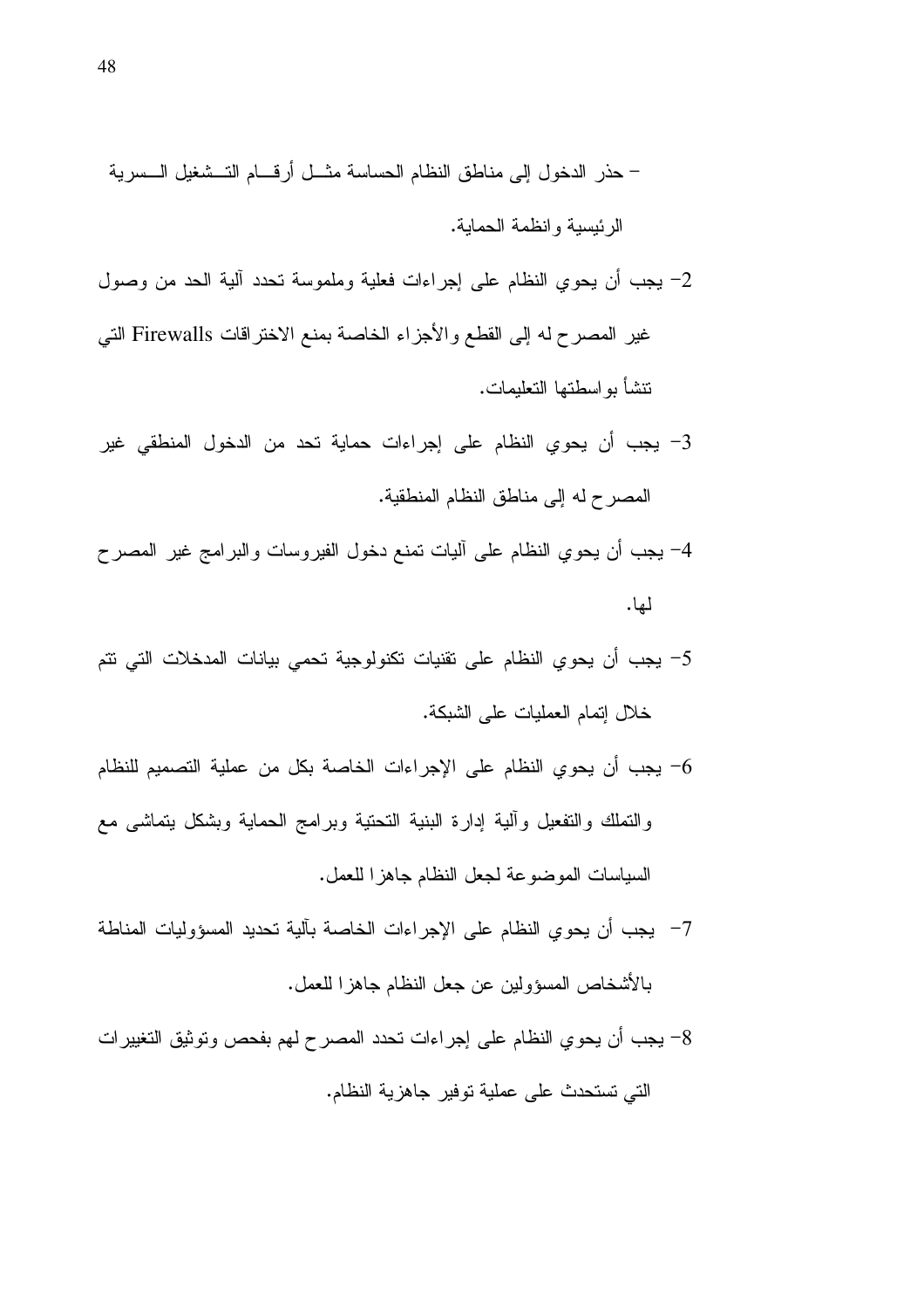9- يجب أن يحوى النظام على الإجراءات الخاصة بآلية التغييرات الطارئة على النظام.

الإجراءات الواجب اتخاذها لتطبيق معيار المراقبة

- 1– يجب أن يتم نقييم جاهزية وحماية النظــام بـــشكل دوري ومطابقتـــه بالـــسياسات الموضوعة.
- 2– وجوب وجود ألية معينة تمكن الشركة من مراقبة جاهزية النظام والنأكد بأنه بؤدي المهام المنوطة به.
- 3– يجب مراقبة التغيرات التكنولوجية التي تحدث على بيئة النظام ومدى تأثيرها على جاهزيته ومواكبتها بشكل زمنى غير محدد.

ثالثاً: مبدأ تكامل المعالجة Processing Integrity Principle

وينص على أنه قد تم التأكد من أن جميع الإجراءات قد تم تجهيزها وأنها تـــوفر معلومـــات دقيقة ووقتية ومصرح بها. أما معابير نكامل المعالجة فهي:

أ- معبار السباسات Polices

- ب- معيار شبكات الربط Communications
	- ج-معيار الإجراءات Procedures
		- د– معيار المراقبةMonitoring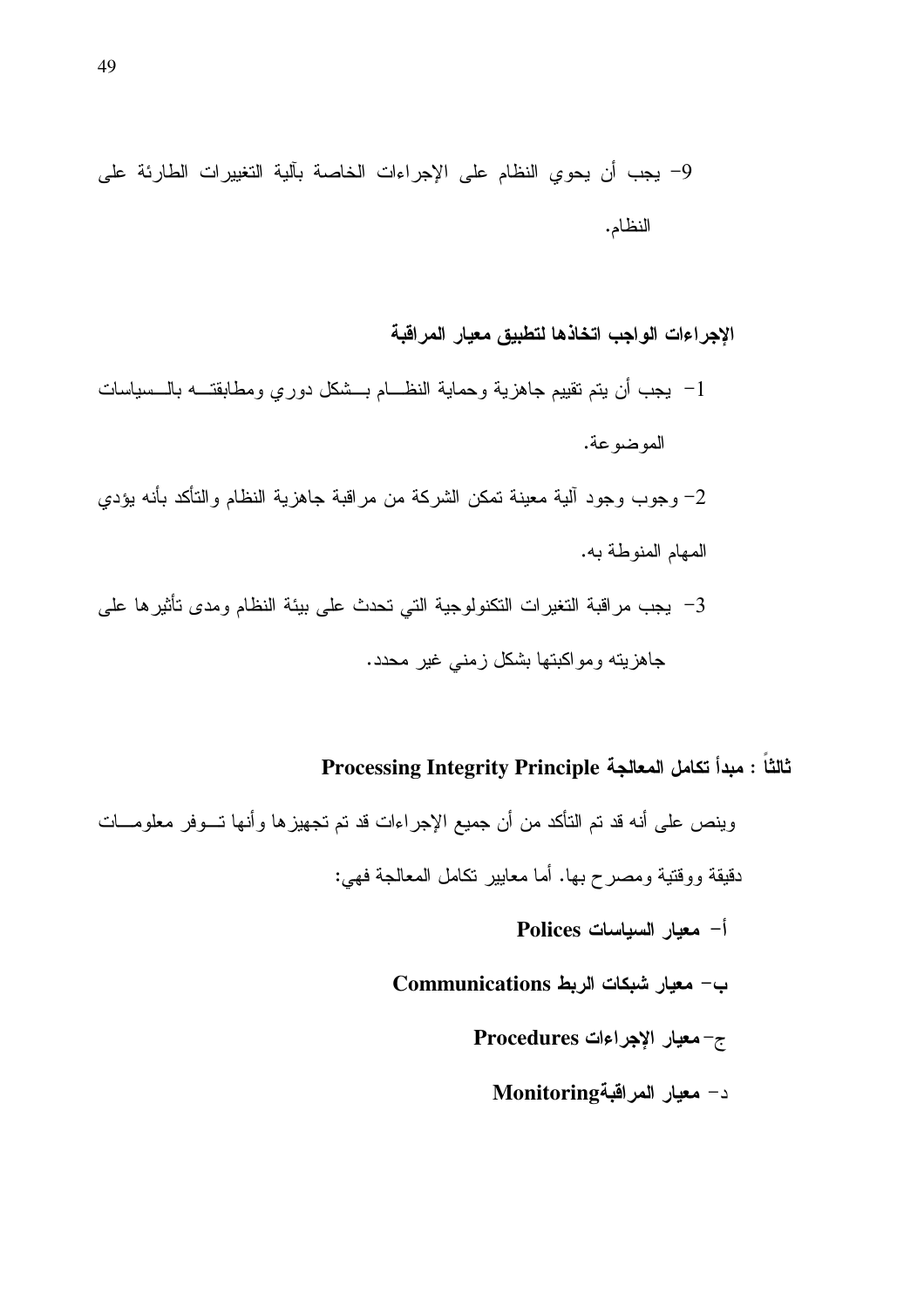#### الإجراءات الواجب اتخاذها لتطبيق معيار السياسات:

- 1. أن يتم إنشاء السياسات التي تحدد سلامة ونكامل عمليات نظام الحمايــــة والمــــصـادقة عليها وتقييمها بشكل دوري من قبل أشخاص معينين أو مجموعة محددة.
- 2. بجب أن تحتوي عملية تأمين سلامة وتكامل عمليات النظام وفقا لــسياسات حمايـــة النظام كالتالي:
	- نعريف ونوثيق مفهوم نأمين سلامة ونكامل عمليات النظـــام المتماشــــية مــــع سياسات الحماية للمستخدمين. – شرح آلية وصلاحية الدخول للنظام. – منع دخول غير المصرح لهم إلى النظام. – تعريف ألية إدخال مستخدمين جدد ومنع اســـتخدام مـــستخدمين لا يــــراد لمهـــم الاستمرار باستخدام النظام. – تحديد المسؤولين عن نأمين سلامة ونكامل عمليات النظام. – تحديد المسؤولين عن صيانة وتحديث النظام. – تحديد الآلية المتبعة في حل أي مشكلة تعترض عملية تأمين ســــلامة وتكامــــل

عمليات النظام.

– مراقبة إمكانيات النظام في تلبية حاجات الزبائن المتعددة.

3. أن يتم تعيين مسؤولين عن وضع سياسات نامين ســــلامة وتكامـــل عمليـــات النظـــام واستبدالهم بشكل دوري.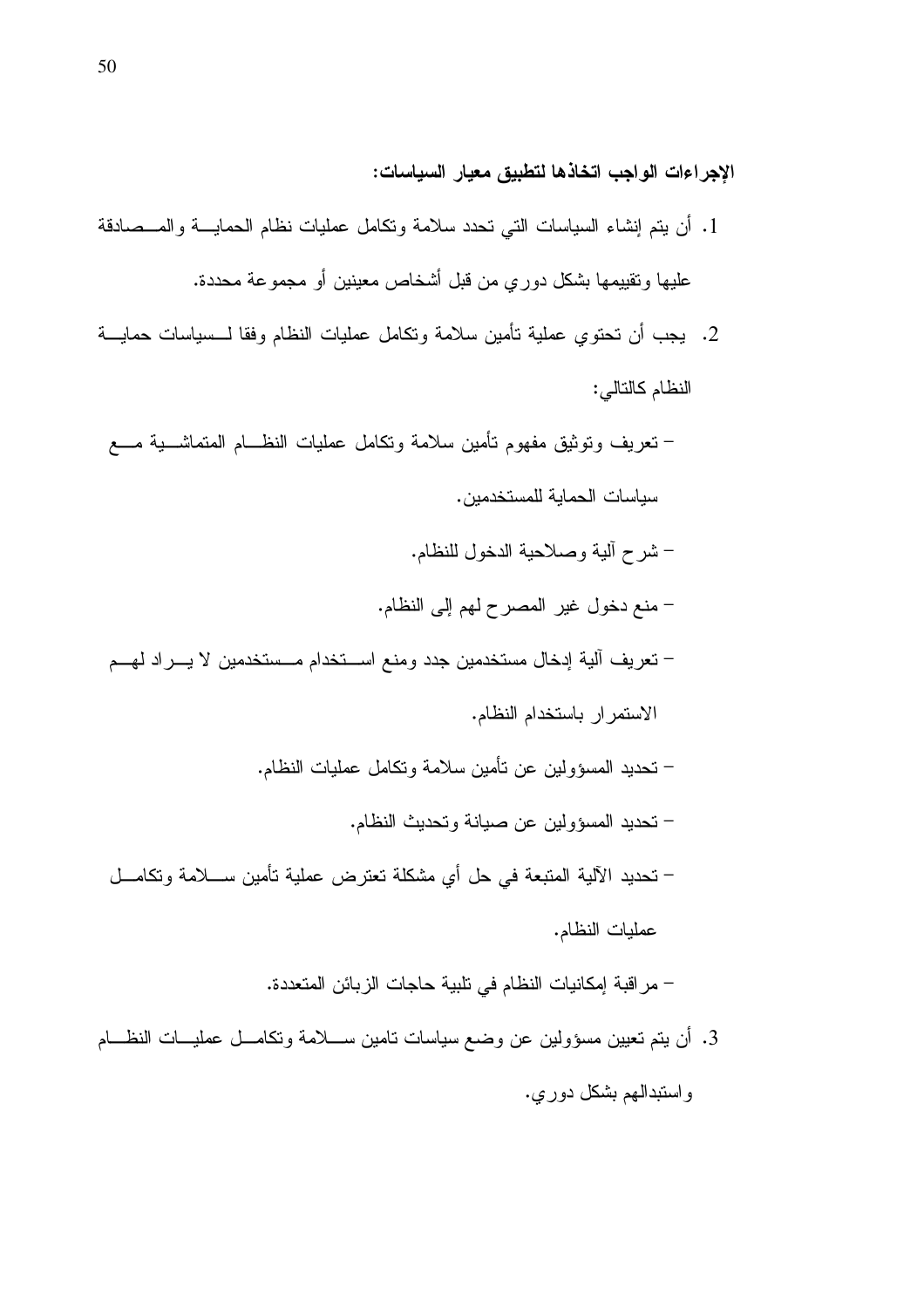الإجراءات الواجب اتخاذها لتطبيق معيار الربط:

– معلومات نفصيلية عن البضائـــع أو الخدمات التي نزودها عبـــر الـــشبكة متضمنة:

- 1- حالة البضاعة (جديدة أم مستعملة). وصف دقيق للبضاعة.  $-2$ 3- مصدر المنشأ.
- الشروط والمصطلحات الخاصة بتجارتها الإلكترونيّة متضمنة: 1- تحديد الوقت اللازم لإتمام العملية ومكان ووقت التسليم. 2- تحديد الوقت اللازم لإبلاغ العميل بناتج الرد على طلب شرائه. 3– تحديد آلية التسليم. 4– تحديد شروط الدفع. 5- تحديد آلية خصم المبالغ على العميل. - تحديد ألية إلغاء العملية $\hbox{--}$ 7- تحديد سياسات الإرجاع. – السياسات الموضوعة لتأمين سلامة وتكامل العملية. 2– أن نكون نعهدات الشركة بعملية نأمين سلامة ونكامـــل العمليـــات والمرتبطـــة بسياسات حماية نظامها واضحة ومفصلة للمستخدمين.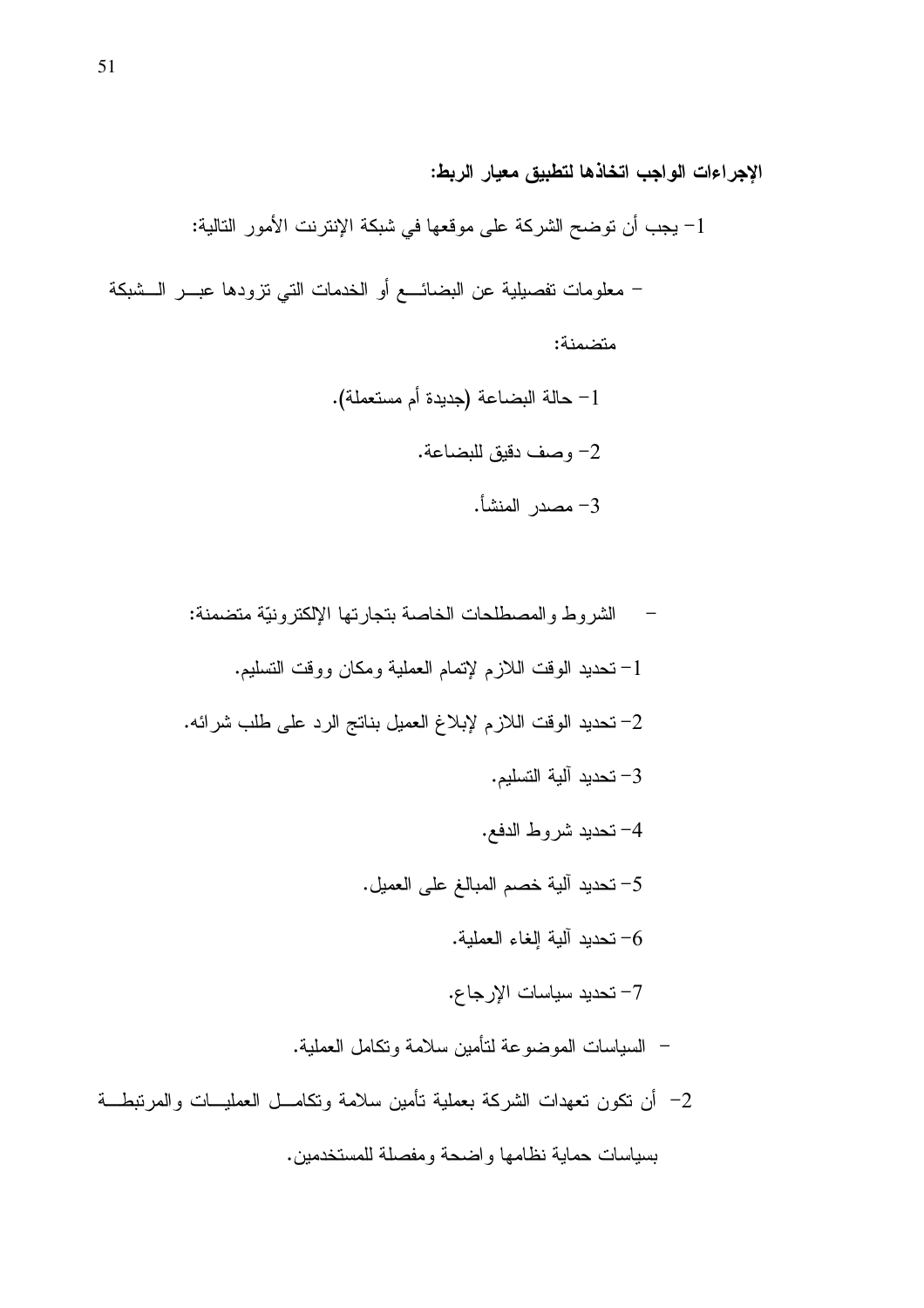- 3– جعل فريق الشبكات مسؤولاً بشكل مباشر عن نتفيذ وتفعيل سياسات سلامة ونكامل عمليات النظام ضمن نوجيهات مسؤول المعلومات.
- 4– يجب ربط آلية التبليغ عن حدوث أخطاء في عمليات النظام مباشرة مع المصر ح لمهم بالتعامل ومعالجة ناك الأخطاء.
- 5- يجب وصل التغيرات التي تحدث على ألية سلامة وتكامل عمليات النظام بين كل من الإدارة والمستخدم.

الإجراءات الواجب اتخاذها لتطبيق معيار الإجراءات:

1- يجب أن يتضمن نظام التجارة الإلكترونيّة الإجراءات التالية:

– آلبة لفحص صحة كل عملبة طلب شر اء واكتمالها.

– ألية تأكيد وصول رد إيجابي بتمـــام العملية من قبل الزبون قبل نتفيذها.

- 2 للتأكد من تمام ودقة وسلامة العمليات التي نتم من خلال نظام التجارة الإلكترونيّ الخاص بالشركة فلا بد من توفر آليات معينة نؤمن كلا من:
	- شحن البضاعة وفقا للمواصفات التي تم الاتفاق عليها وبالوقت المحدد للزبون. – تسليم الرسائل الواردة الخاصة بالعملية للعنوان الإلكترونسيّ الخـــاص بالجهـــة المعنية في الشركة.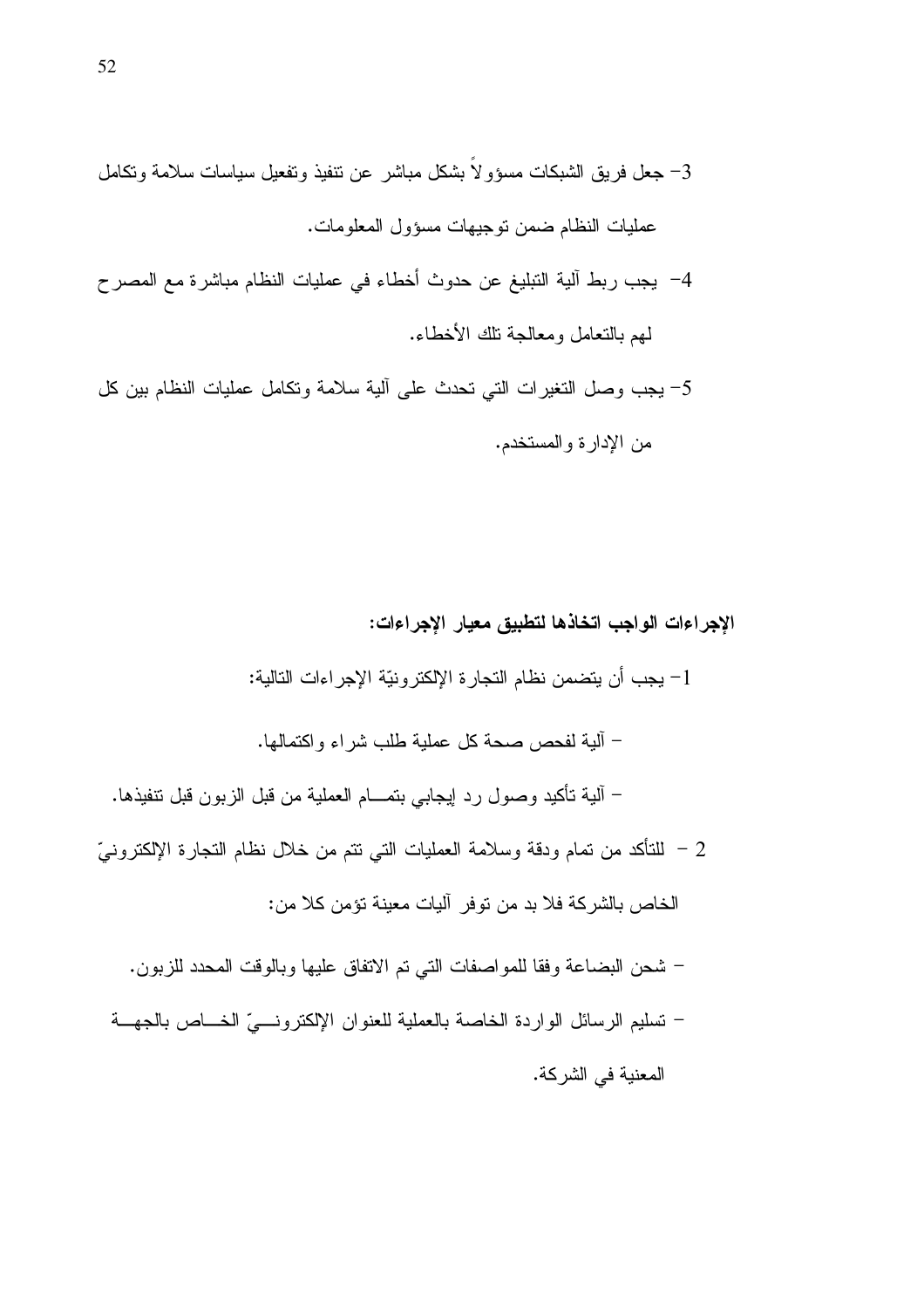- تسليم الرسائل الصادرة ومن خلال مزود خدمة الإنترنت إلى عنـــوان الزبـــون الصحيح. – وصول نأكيد على صحة العملية من الزبون قبل مواصلة باقي الإجراءات. 3– بهدف تأكيد مخرجات نظام التجارة الإلكترونيّة فإنه يجــب أن يحــوى نظـــام التجـــارة الإلكترونيّة على أليات نؤمّن التالي: إظهار أسعار البيع على موقعها وجعلها نتأقلم أليا مع النغيرات الني نحدث عليها.  $\overline{\phantom{0}}$ فوترة الطلبات وفقا للسعر والفترة التي تم بها الطلب.  $\overline{\phantom{0}}$ – تعديل الأخطاء المحتمل ورودها خلال اِتمام عملية تجهيز الفواتير . 4– لا بد من وجود إجراءات خاصة تساعد الشركة على نتبـــع بيانــــات العمليـــة وتخـــزين المعلومات الخاصة بها. 5– يجب أن يحوي نظام التجارة الإكتروني إجراءات منطقية كالتالي: – التسجيل والسماح لمستخدمين جدد. – تعريف شروط المستخدم الجديد. – تحديد آلية تغيير أو تحديث معلومات المستخدم.
	- نحديد ألية شروط السماح بالدخول إلىي النظام.
		- تحديد صلاحيات المستخدمين.
		- خطر الدخول لبيانات غير خاضعة للتعديل.
	- خطر الدخول إلى مناطق النظام الحساسة مثل أرقام التشغيل السرية الرئيسية وأنظمة الحمابة.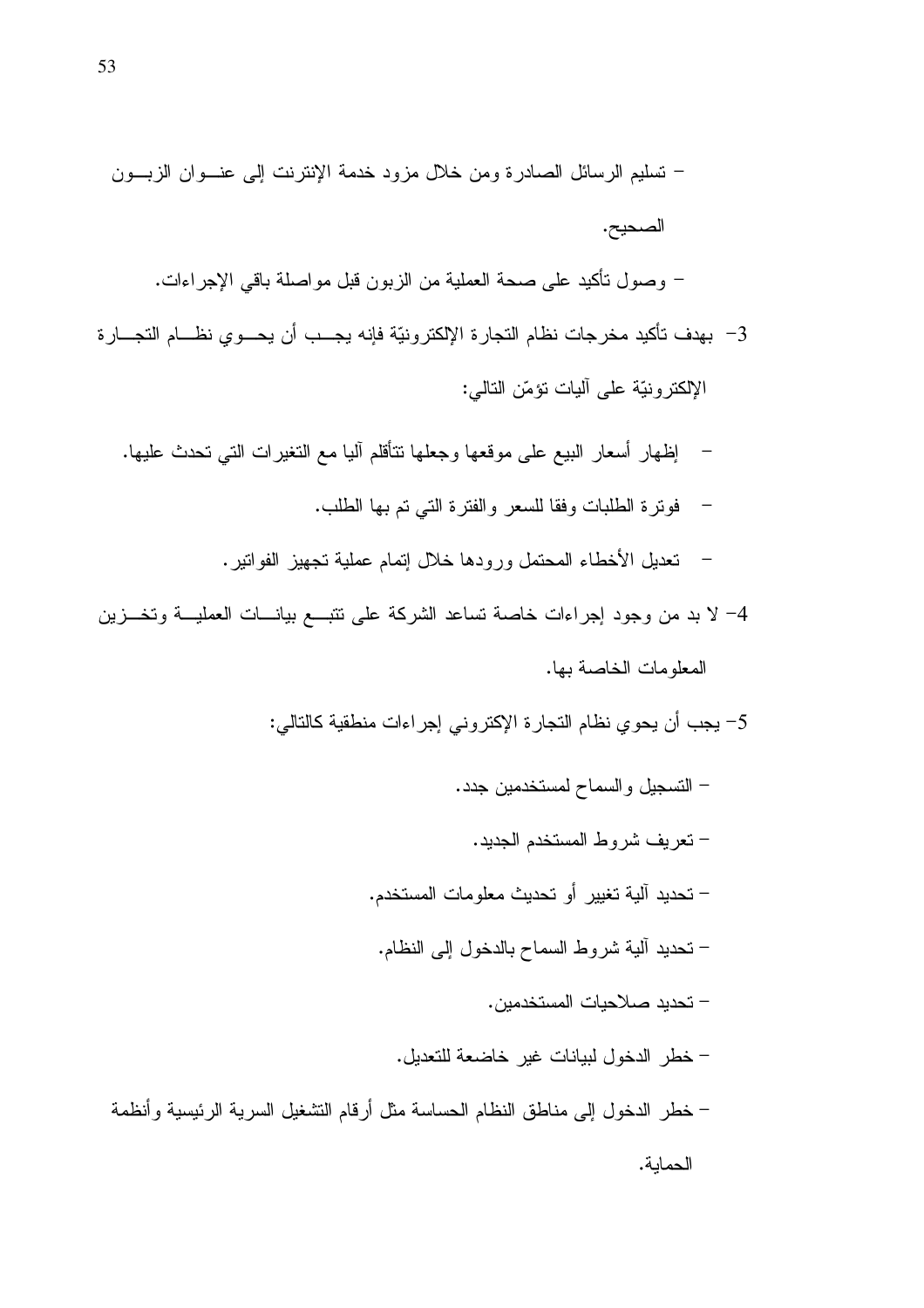- 6– يجب أن يحوي النظام إجراءات فعلية وملموسة نحدد ألية الحد من وصول غير المصرح له إلى القطع والأجزاء الخاصة بمنع الاختر اقات Firewalls والتسي نتسشأ بواســـطتها التعليمات.
- 7- يجب أن يحوي النظام إجراءات حماية تحد من الدخول المنطقي غير المصرح لــــه إلــــى مناطق النظام المنطقية من خلال نظام التجارة الإلكترونيّ.
	- 8– يجب أن يحوي النظام أليات تمنع دخول الفيروسات والبرامج غير المصرح لمها.
- 9– يجب أن يحوي النظام تقنيات تكنولوجية تحمي بيانات المدخلات التي تستم خــــلال إتمــــام العمليات على الشبكة.
- 10- يجب أن يحوي النظام الإجراءات الخاصة بآلية تحديد المسؤوليات المناطة بالأشــخاص المسؤولين عن نظام التجـــار ة الإلكتر ونبيّ.
- 11– يجب أن يحوى النظام إجراءات تحدد المصرح لهم بفحص وتوثيـــق التغييـــرات التــــى تستحدث على عمليات النجارة الإلكتر ونيّة.
	- 12– يجب أن يحوى النظام الإجراءات الخاصة بآلية التغييرات الطارئة على النظام.
- 13- يجب أن يحوي النظام الإجراءات الخاصة بكل من عملية التــصميم للنظــام والتملــك والتفعيل وألية إدارة البنية التحتية وبرامج الحماية وبسشكل يتماشـــي مـــع الـــسياسات الموضوعة والخاصة بنظام النجار ة الإلكتر ونبّة.

الإجراءات الواجب اتخاذها لتطبيق معيارالمراقبة: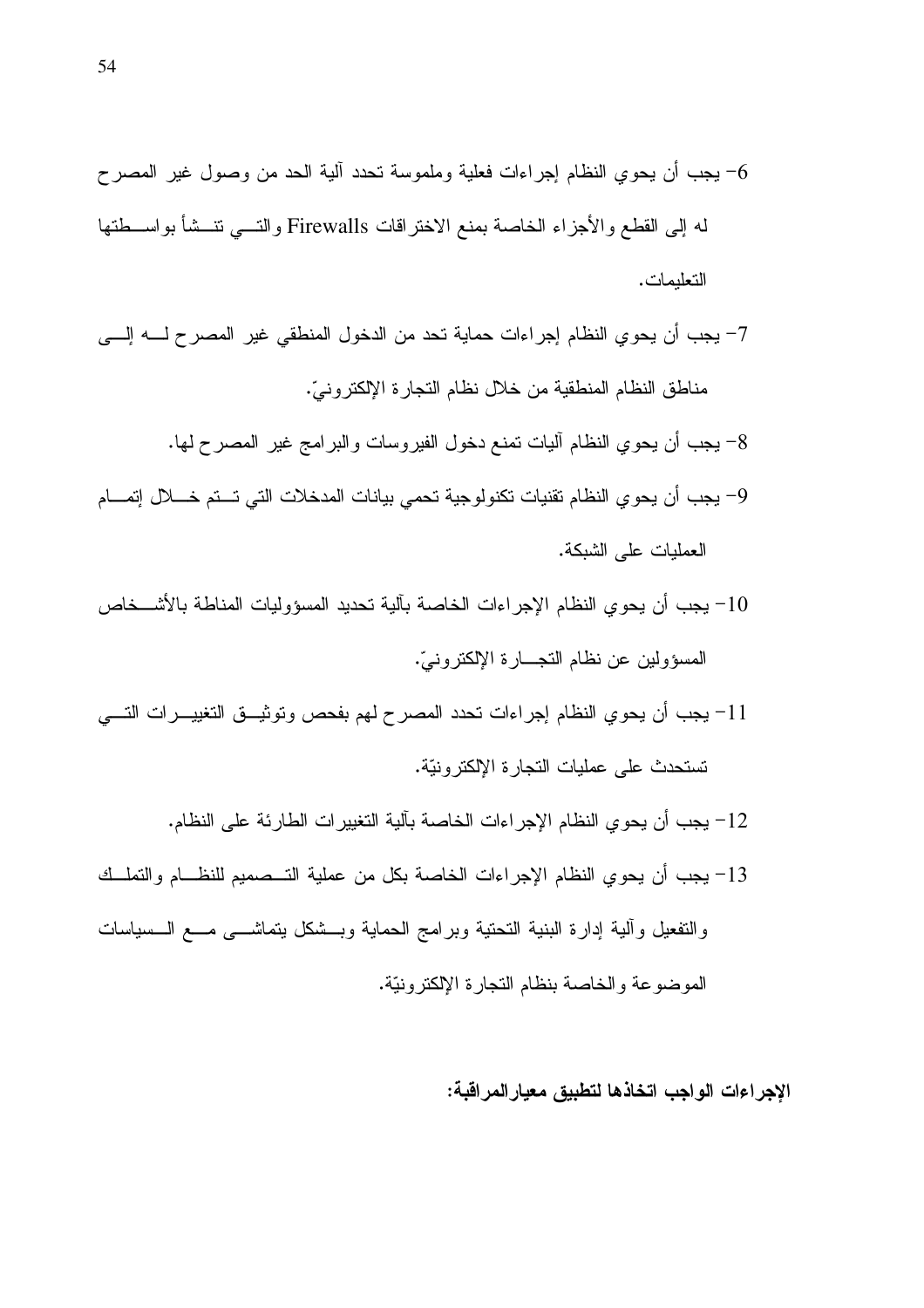- 1− يجب أن يتم نقييم إجراءات سلامة واكتمال العمليـــات وحمايـــة النظـــام بـــشكل دوري ومطابقتها بالسياسات الموضوعة.
- 2- وجوب وجود ألية معينة تمكن الشركة من مراقبة ألية سلامة واكتمال عمليـــات النظـــام و التأكد بأنها نؤدي المهام المنوطة بها.
- 3− يجب مراقبة التغيرات التكنولوجية التي تحدث على بيئة النظام ومدى تأثيرها على سلامة واكتمال العمليات ومواكبتها بشكل زمني غير محدد.

رابعا: مبدأ الخصوصية على الشبكة Online Privacy Principle وينص على أن الاستخدام والإفصاح عن جميع المعلومات التي تم الحــصول عليهـــا عبـــر النعامل بالتجارة الإلكترونية من خلال شبكة الإنترنت، بتماى مع سياسات الشرغك الموضوعة لتأمين الخصوصية للمتعاملين معها. أما معايير الخصوصية على الشبكة فهي: أ– معبار السباسات Polices

- ب- معيار شبكات الربط Communications
	- ج-معيار الإجراءات Procedures
		- د- معيار المراقبةMonitoring

وقبل النظرق للإجراءات المنعلقة بهذا المبدأ لا بد أن نوضح الشــــركة للمنعامل معهــــا مــــن خلال الإفصاح عبر موقعها الإلكترونيّ عن مفاهيم الخصوصية بالشكل التالي:

1- إشعار Notice يتضمن ما يلي: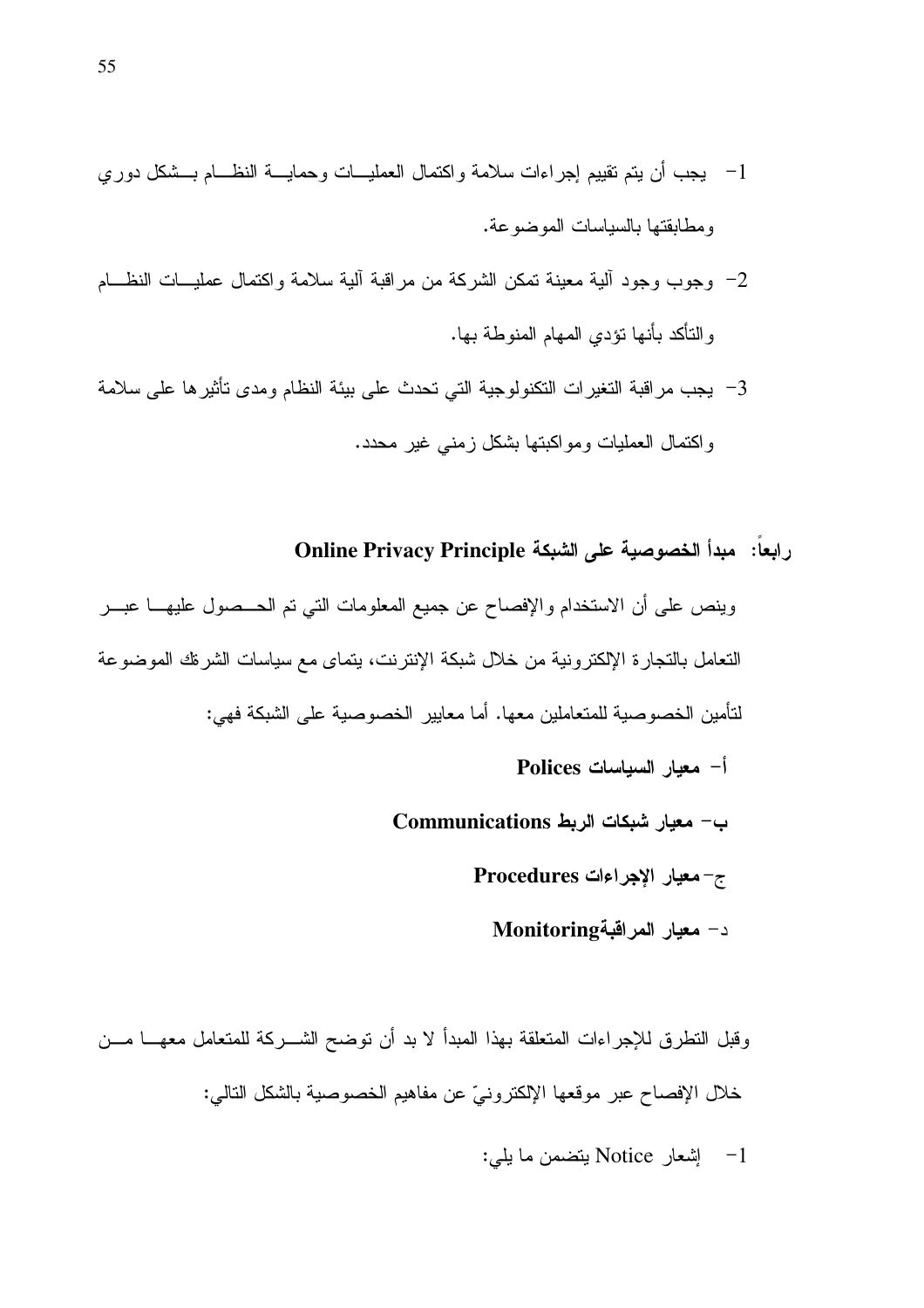الـهدف من جمع المعلومات عنه. مجال استخدام نلك المعلومات. الطريقة التي يمكن اتباعها لإعلام الشركة عن أي تغيير أو تعديل بالمعلومات. الأطر اف الأخر ي المسموح لمها بالاطلاع على نلك المعلومات. تحديد طبيعة المعلومات الإجبارية والاختيارية التي يجب تعبئتها.

- 2− الاختيار Choice يجب أن تمنح الشركة المتعامل معها حـــق الاختيـــار فيمـــا إذا أراد الإفصاح عن معلوماته الحساسة لطرف ثالث ولهدف مغاير لهدف التعامل الرئيسي.
- 3− الحماية Security يجب أن تلتزم الشركة بحماية معلومات الزبـــون مـــن الـــضياع أو الاستخدام غير المصرح له أو العبث.
- 4– نزاهة البيانات Data Integrity يجب أن تلتزم الشركة باستخدام معلومـــات الزبـــون العامة والحساسة بشكل خاص في الغرض الذي جمعت لأجله فقط.
- 5− عملية الدخول Access يجب أن نزود الشركة زبائنها بآلية دخول معينة إلى معلوماتهم العامة والحساسة بهدف تمكينهم من تغيير ها أو تعديلها.
- 6− ألية النطبيق Enforcement يجب أن نزود الشركة الإجراءات والآليات النسـي نكفـــل تطبيق سياسات حماية الخصوصية التي تعهدت بها، مع ضرورة توضيح مــصادر تلــك الآلبات بشكل صادق.

الإجراءات الواجب اتخاذها لتطبيق معيار السياسات: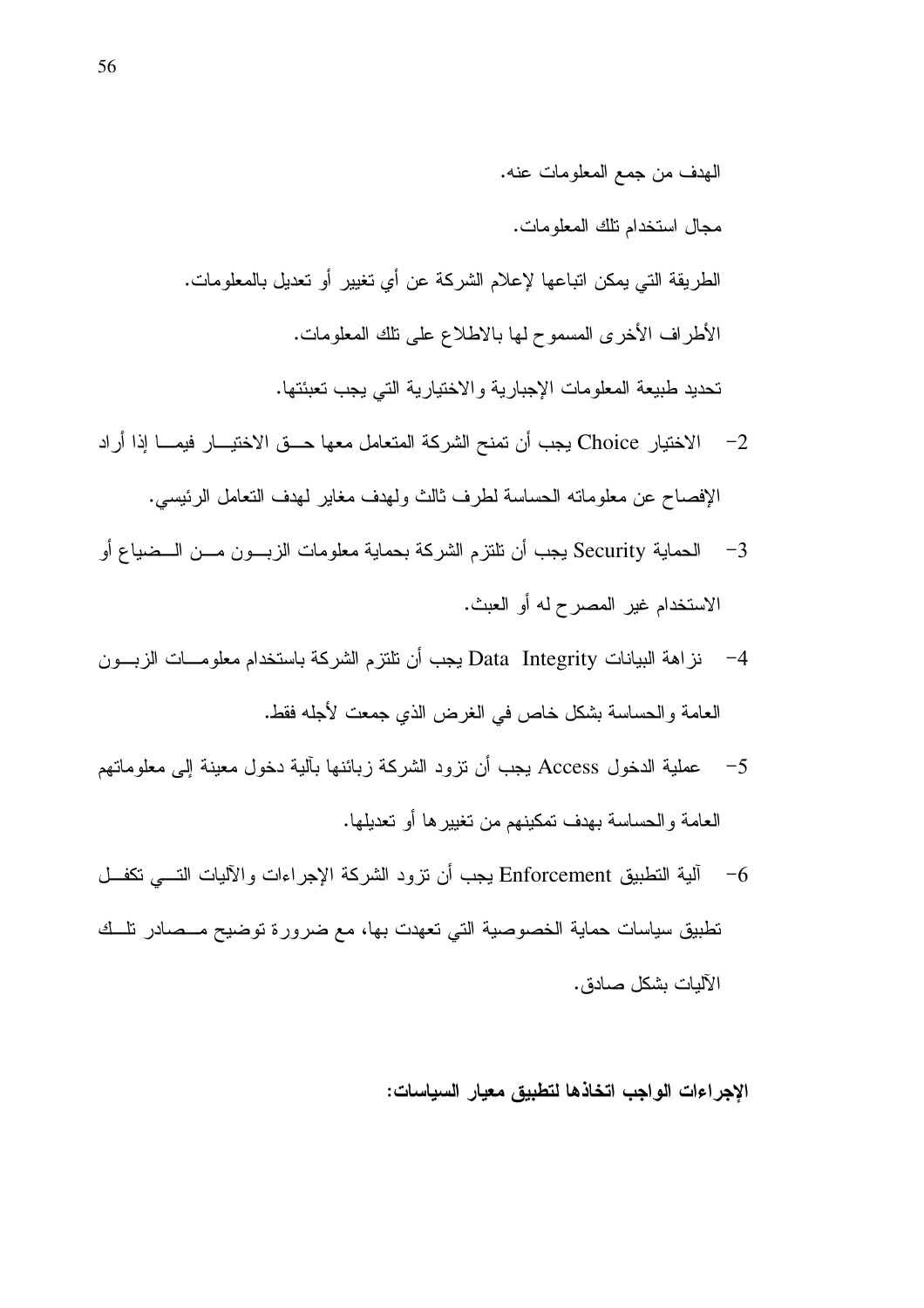- 1 أن يتم وضع السياسات التي تحدد خصوصية التعامل فسي نظــام الحماية والمصادقة عليها ونقييمها بشكل دورى من قبـــل أشـــخاص معبنين أو مجموعة محددة.
- 2– يجب أن نحتوي عملية نأمين الخصوصية ووفقا لسياسات حماية النظام ما يلي:
- تعريف وتوثيق مفهوم الخــصوصية المتماشـــية مـــع سياســـات الحمايـــة للمستخدمين.
- شرح ألية وصلاحية الدخول للنظام. – منع دخول غير المصرح لهم إلى النظام. – تعريف ألية إدخال مستخدمين جدد ومنع استخدام مستخدمين لا يــــراد لمهـــم
	- الاستمرار باستخدام النظام.
	- تحديد المسؤولين عن تأمين خصوصية التعامل.
	- تحديد المسؤولين عن صيانة وتحديث النظام.
	- تحديد الآلية المتبعة في حل أي مشكلة تعترض عملية الخصوصية.
		- مراقبة إمكانيات النظام في تلبية حاجات الزبائن المتعددة.
- نزويد الزبائن بالإشعارات الضرورية التبي نوضح جميع الأمـــور المتعلقـــة بأهداف الحصول على المعلومات الخاصة بهم.
	- إعطاء الزبائن حق الاختيار بتزويد بعض المعلومات غير الضرورية. السماح للزبائن بالدخول إلى المناطق الخاصة بهم بهدف تمكينهم من تغيير أو تعديل المعلومات الخاصة بهم.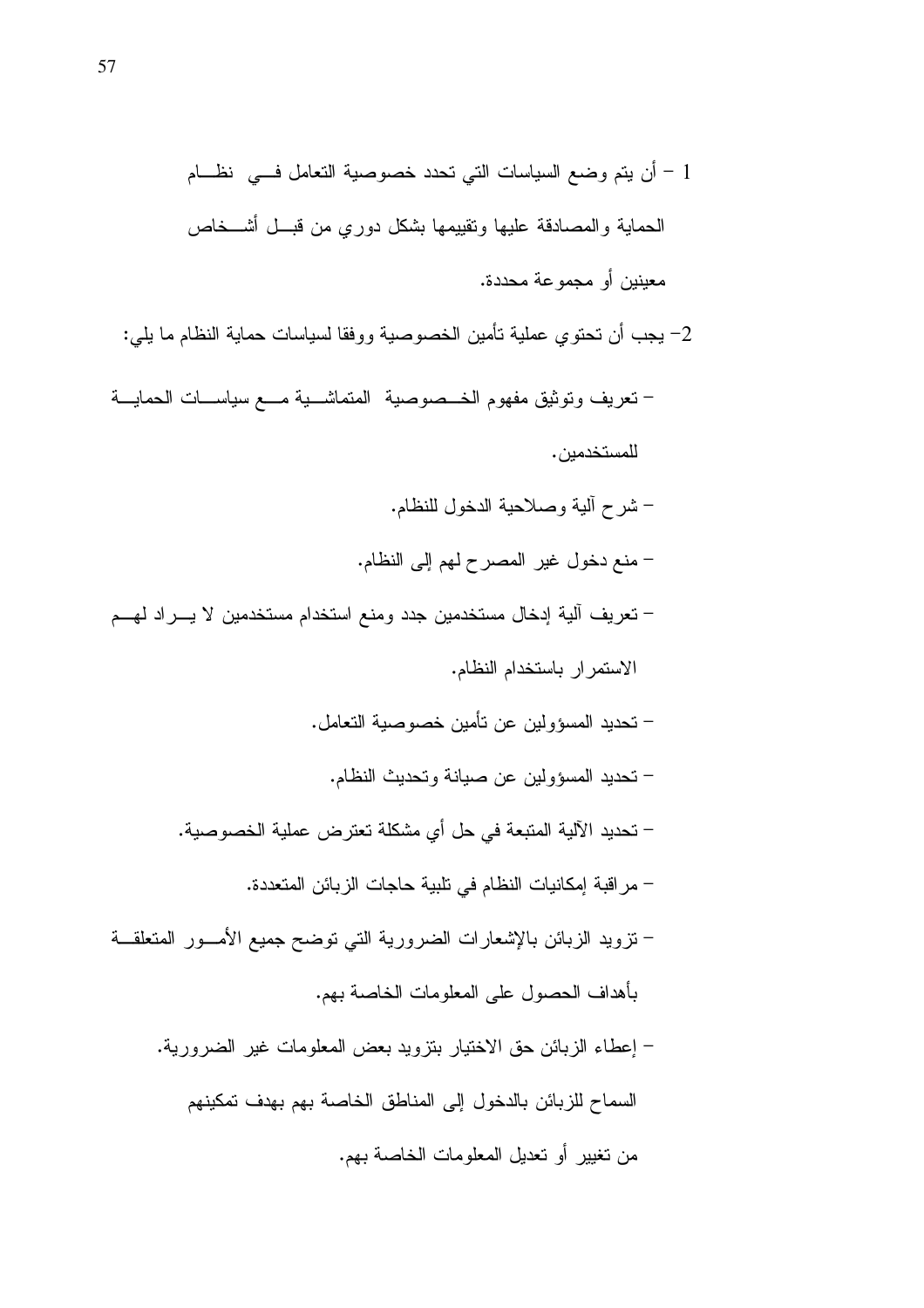3–أن يتم تعيين مسؤولين عن وضع سياسات تأمين خــصوصية التعامـــل واستبدالهم بشكل دوري.

الإجراءات الواجب اتخاذها لتطبيق معيار شبكات الربط:

- 1– ضرورة أن توضح الشركة آلية شبكة ربط نظام تجارتها الإلكترونيّ. 2– يجب أن تفصح الشركة عن سياسات تأمين الخصوصية كالتالي:
- طبيعة ونوع المعلومات النبي يجب أن يزودها بها الزبون ومدى استخدامها من قبل طرف ثالث مثل: أطراف وسبطة بتأمين عمليات الدفع. أطراف نسويقية أخرى.
- الخيارات المطروحة أمام الزبائن بمدى إمكانية السماح للشركة بتداول المعلومات الخاصة بهم.
	- المعلومات الضرورية والحساسة التي لا يمكن للعملية أن نتم من دونها.
		- آلية طلب إعادة عرض نلك المعلومات للزبون قبل تفعيل الطلب بها.
- 3– ضرورة إعلام الزبون بوجود رموز رقمية Cookies تستطيع تتبع معلوماتـــه وكيفية إمكانية إيقاف تفعيلها لكى يضمن عدم تتبع الآخرين للبيانات الخاصسة به.
- 4– يجب ربط آلية التبليغ عن اختراقات نظام الخصوصية مباشرة مع المصرح لهم بالنعامل ومعالجة الاختر اقات.
- 5- يجب أن تكون عملية الإفصاح عن سياسات الخصوصية مرتبطة مع حاجـــات الز بائن.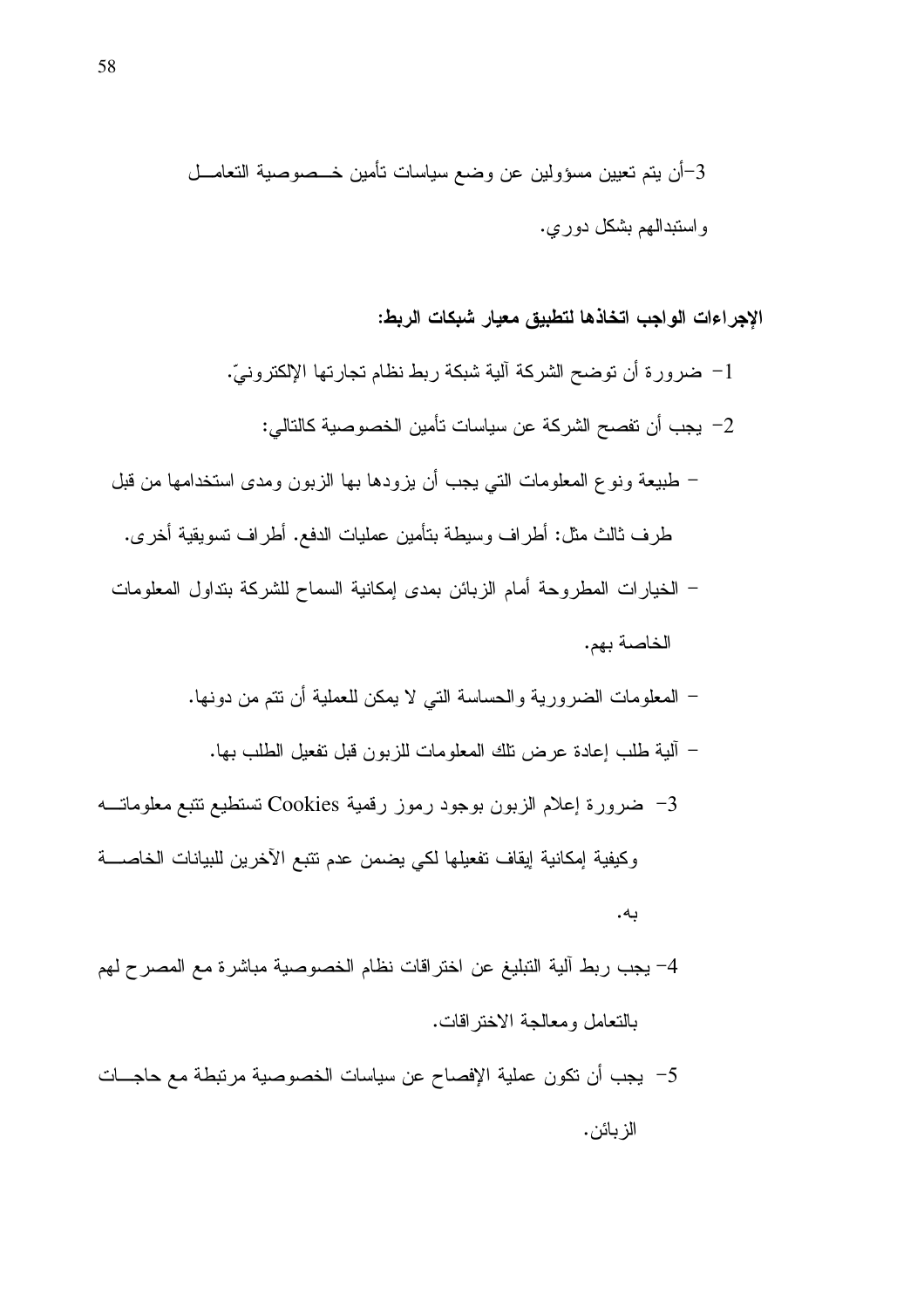الإجراءات الواجب اتخاذها لتطبيق معيار الإجراءات:

- 1– يجب أن يعلم الزبون بالإجراءات التي نتم بالإفصاح عن بياناته الخاصــــة للأطر اف الأخر ي الضرور بة لإتمام العملبة.
- 2– يجب أن يعلم الزبون بالإجراءات المتبعة باستخدام البيانات الخاصــــة بــــه وكيفية تدر جها.
- صالحة للاستخدام.
- 4- يجب أن نبرم الشركة اتفاقيات مع الأطراف الأخرى التي يتم اطلاعهـــا على معلومات الزبائن تحدد بها النزامات الخصوصية من قبلها.
- 5– ضرورة الحصول على موافقة الزبون قبل عملية نحميل أية برامج خاصة بآلية إنمـــام العمليات على جهاز ه.
	- 6- يجب أن يحوي نظام النجارة الإلكترونيّ علــي الإجــراءات المنطقيــة كالتالي: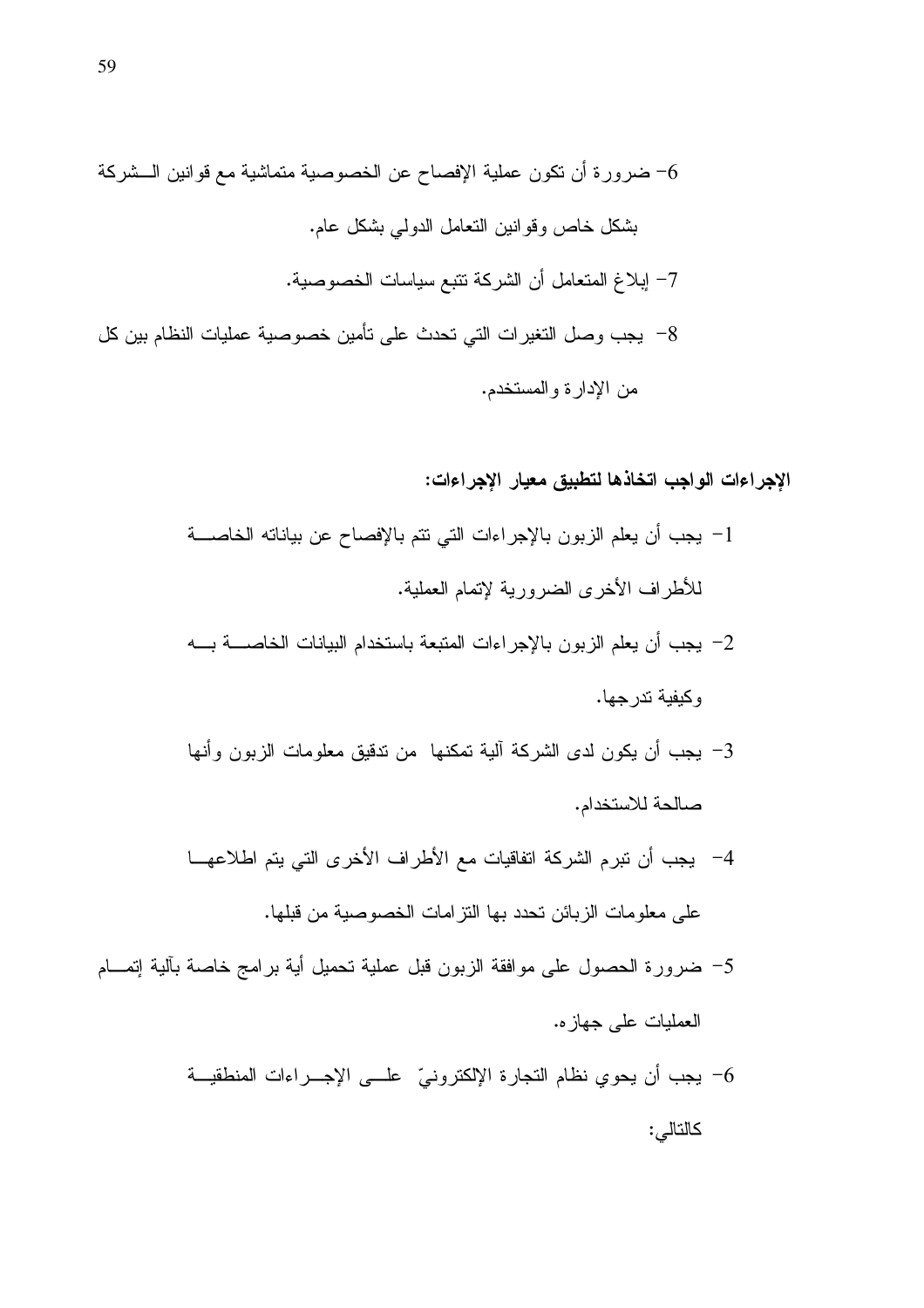1- التسجيل والسماح لمستخدمين جدد. تعريف شروط المستخدم الجديد.  $-2$ 3– تحديد آلية تغيير أو تحديث معلومات المستخدم. 4– تحديد ألية شروط السماح بالدخـــول إلىي النظام. 5– تحديد صلاحيات المستخدمين. خذر الدخول إلى مناطق بيانات الزبائن الحساسة لغير الموظفين المصرح لهــم  $-6$ 

ىذلك.

- 7– يجب أن يحوي النظام إجراءات فعلية وملموسة نحدد ألية الحـــد مـــن وصــــول غيـــر المصرح له إلى القطع والأجزاء الخاصة بمنع الاخترافـــات Firewalls التــــى تتـــشأ بو اسطنها التعليمات.
	- 8- يجب أن يحوي النظام إجراءات حماية تحد من الدخول المنطقــى لغيـــر المصرح له إلى مناطق حماية نظام التجار ة الإلكتر ونيِّ المنطقية.
	- 9- يجب أن يحوى النظام آليات تمنع دخـــول الفيروســــات والبـــــرامج غيــــر المصر ح لها.
	- 10– يجب أن يحوي النظام تقنيات تكنولوجية تحمى بيانات الزبائن التي تـــتم خلال إتمام العمليات على الشبكة.
	- 11- يجب أن يحوي النظام إجراءات خاصة بآلية تحديد المسؤوليات المناطـة بالأشخاص المسؤولين عن نظام الخصوصبة.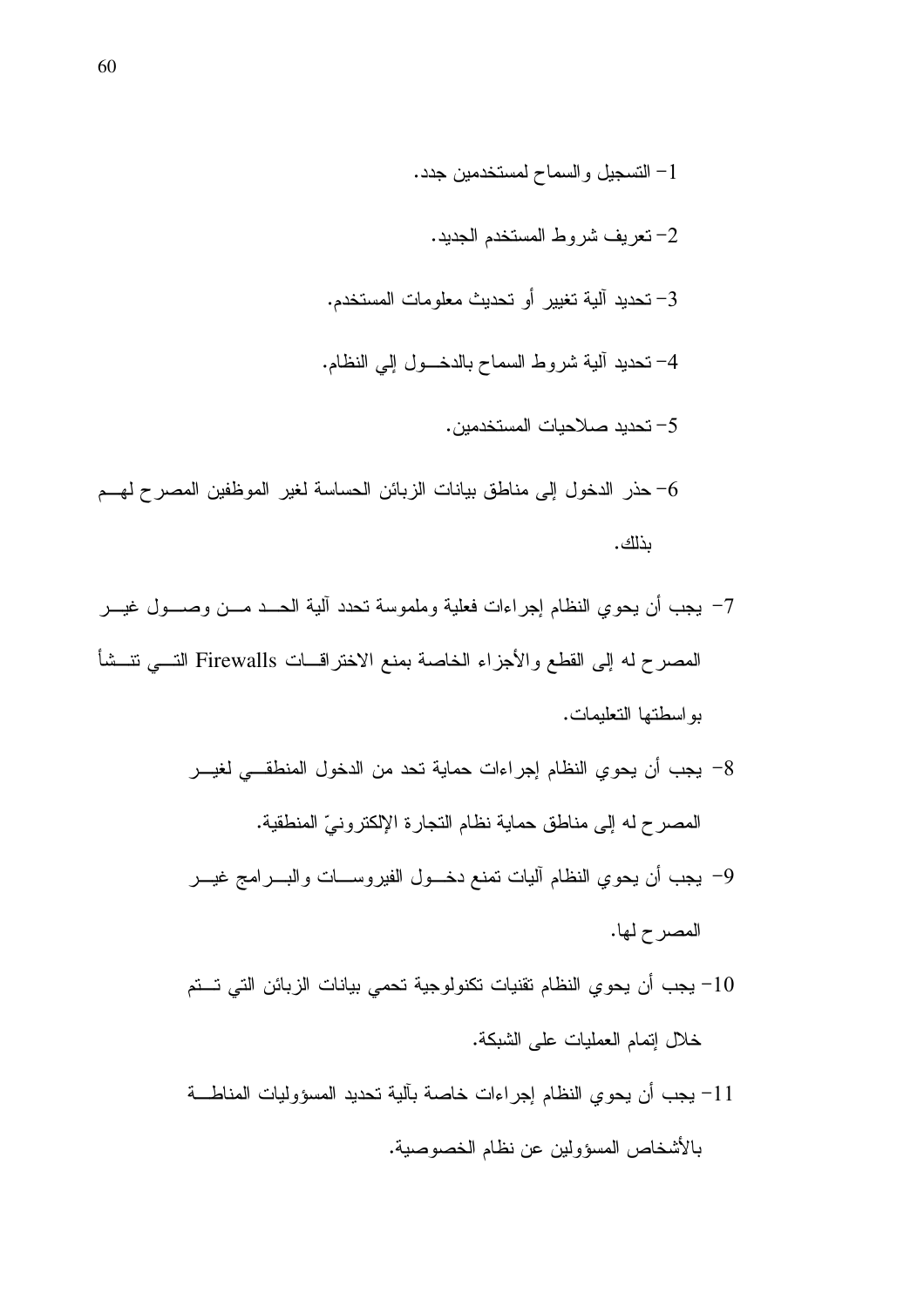- 13– يجب أن يحوى النظام الإجراءات الخاصة بآلية التغييرات الطارئة علـــي النظام.
- 14– يجب أن يحوي النظام الإجراءات الخاصة بكل من عملية التصميم للنظام والنملك والنفعيل وألية إدارة البنية النحنية وبرامج الحماية بشكل يتماشـــي مع السياسات الموضوعة والخاصة بنظام الخصوصية.

الإجراءات الواجب اتخاذها لتطبيق معيار المراقبة:

- 1– يجب أن يتم تقييم ألية تأمين الخصوصية وحماية النظام بشكل دوري ومطابقتها بالسباسات الموضوعة.
- 2– وجوب وجود إجراءات معينة تمكن الشركة من مراقبة آلية الخصوصية والتأكد بأنها نؤدى المهام المناطة بها.
- 3– يجب مر اقبة التغير ات التكنولوجية التي تحدث على بيئة النظام ومدى تأثير هـــا على موضوع الخصوصية ومواكبتها بشكل زمني غير محدد.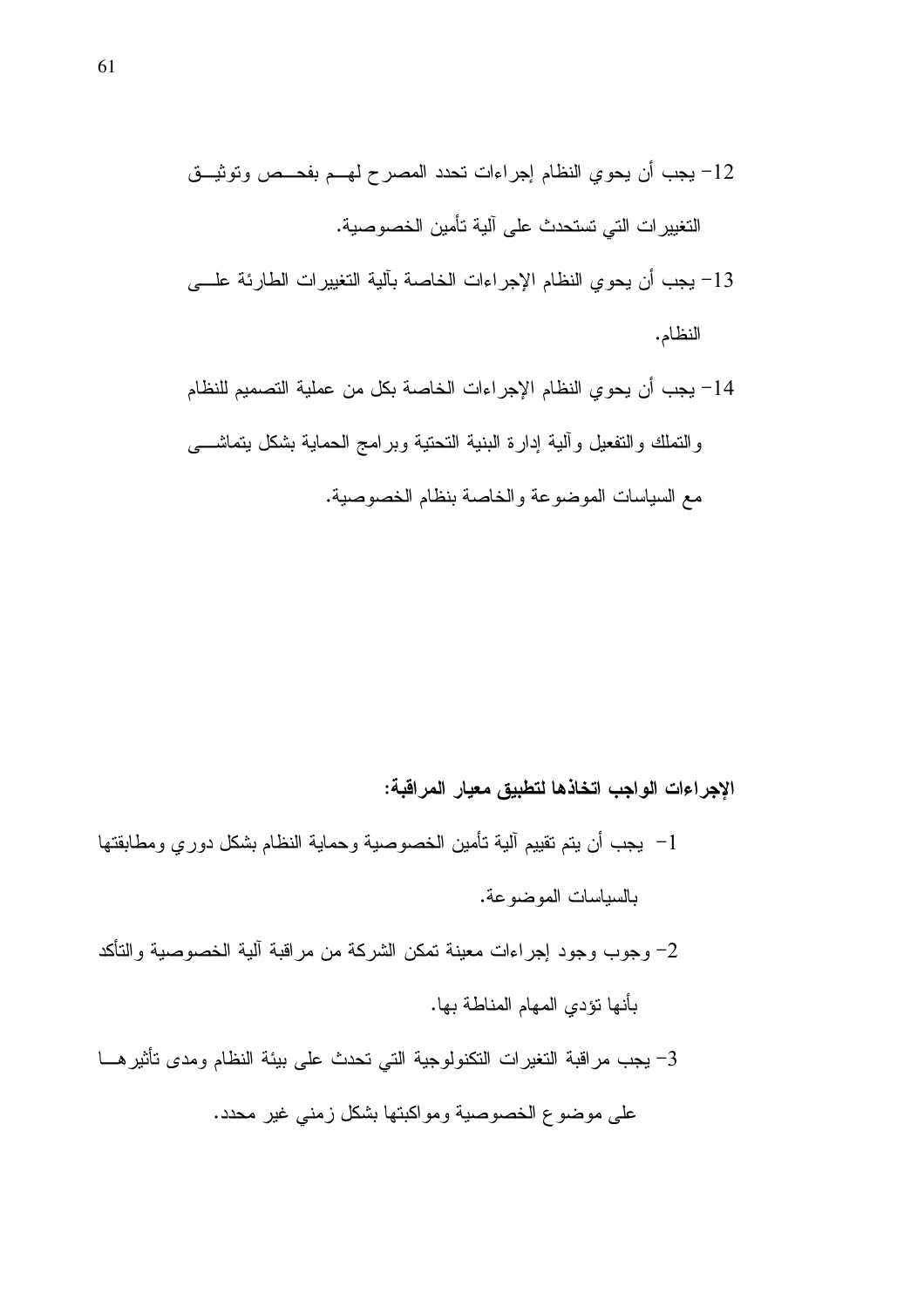# خامساً: مبدأ السرية Confidentiality Principle

وينص على أن سرية جميع المعلومات، نتماشى مع سياسات الشركة الموضـــوعة لتـــأمين سرية المعلومات. أما معايير نكامل المعالجة فهي:

أ- معيار السياسات Polices

ب- معيار شبكات الربط Communications

ج-معيار الإجراءات Procedures

د- معيار المراقبةMonitoring

وقبل التطرق للإجراءات المتعلقة بهذا المبدأ لا بد أن نعدد المعلومات التي تصنف بأنها سرية:

Transaction Details تفصيلات العمليات العمليات

- 2- المخططات الهندسية (المواصفات) Engineering Drawings
	- Business Plans الخطط النجارية
	- 4- المعلومات المصرفية Banking Information
	- 5- أسعار العرض أو القبول Bid or Asked Prices
		- 6- فوائم التسعير Price Lists
		- 7− الوثائق القانونية Legal Documents
	- 8- قوائم الزبائن والعملاء Client/Customer Lists
	- 9- إيرادات الصناعة و العملاء Revenue Client/Industry
- أية بيانات معلومات أخرى تصنفها الشركة ضمن المعلومات السرية. $10$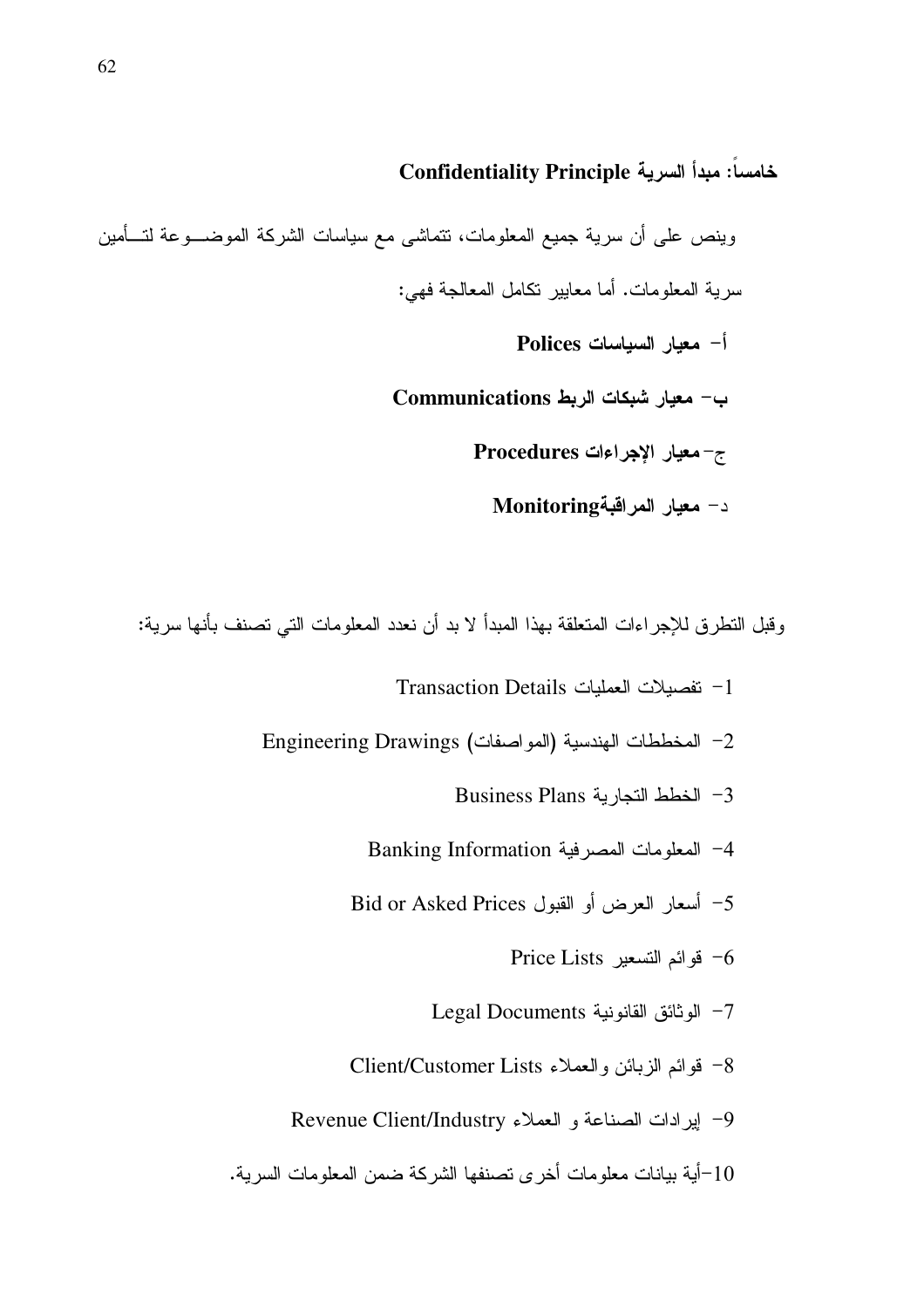الإجراءات الواجب اتخاذها لتطبيق معيار السياسات:

- 1– أن يتم إنشاء السياسات التي تحدد ألية حماية سرية المعلومات والمـــصادقة عليهـــا ونقييمها بشكل دوري من قبل أشخاص معينين أو مجموعة محددة.
- 2– يجب أن نحوي سياسات الحفاظ سرية المعلومات ووفقا لسياسات حماية النظام ما يلى:
- تعريف وتوثيق مفهوم سرية المعلومات. – شرح ألية وصلاحية الدخول لنظام المعلومات السرية. – منع دخول غير المصرح لهم إلى النظام. – تعريف آلية إدخال مستخدمين جدد ومنع استخدام مستخدمين لا يــــراد لهــــم الاستمرار باستخدام النظام. – تحديد المسؤولين عن تأمين آلية سرية المعلومات. – تحديد المسؤولين عن صيانة وتحديث النظام. تحديد الآلية المتبعة في حل أي مشكلة تعترض عملية الحفاظ علـــي ســـرية

المعلو مات.

3− أن يتم نعيين مسؤولين عن وضع سياسات نأمين سرية المعلومات واستبدالهم بشكل دوري.

الإجراءات الواجب اتخاذها لتطبيق معيار شبكات الربط: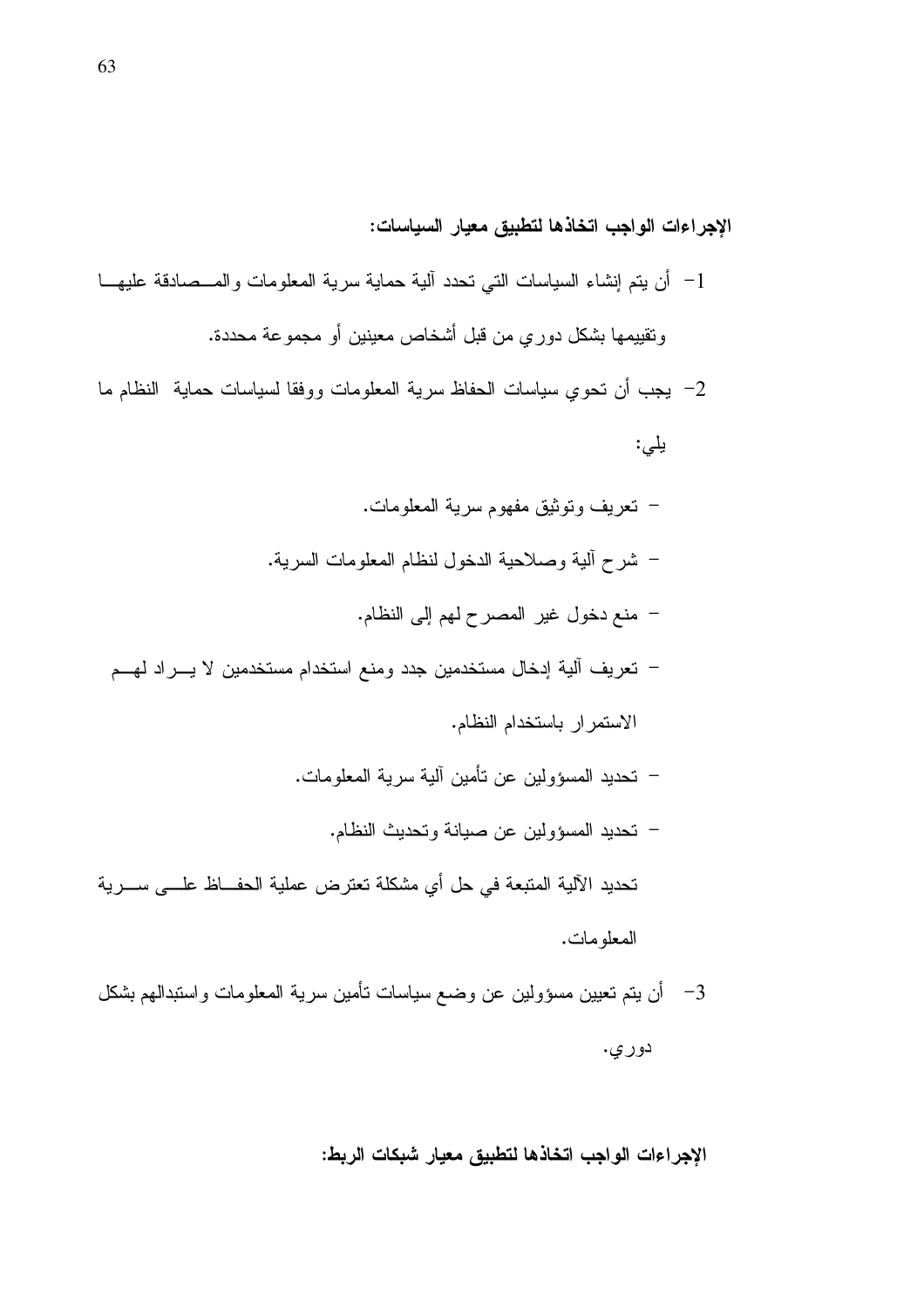– ضرورة تماشي سياسات حماية سرية المعلومات مع القوانين المعمول بها.

- 3− يجب ربط ألية التبليغ عن اختراقات نظام حماية سرية المعلومـــات مباشــــرة مــــع المصرح لهم بالتعامل ومعالجة الاختراقات.
- 4- يجب وصل التغيرات التي تحدث على تأمين حماية سرية المعلومات بين كل مـــن الإدارة والمستخدم.

الإجراءات الواجب اتخاذها لتطبيق معيار الإجراءات: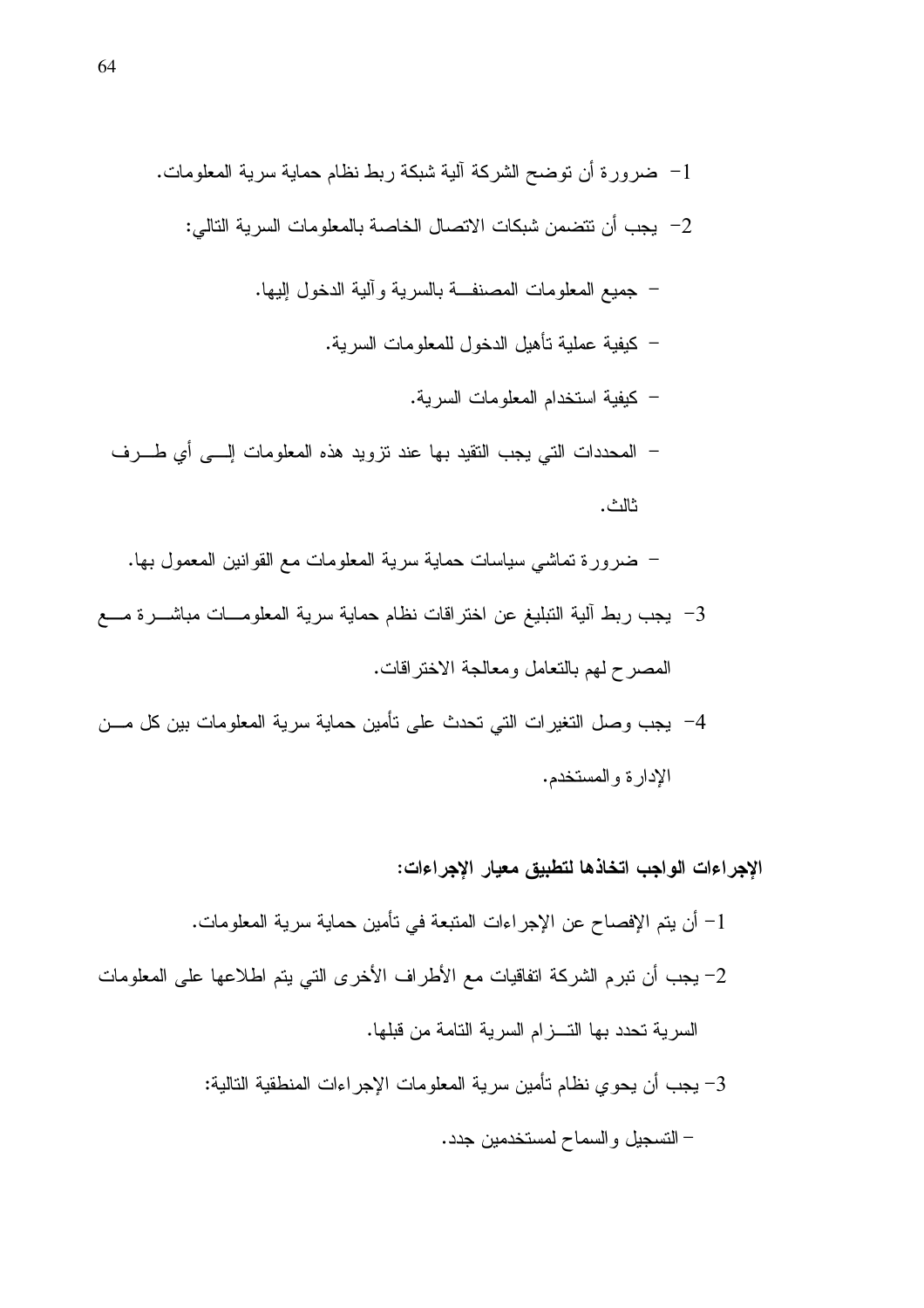- –تعريف شروط المستخدم الجديد. -تحديد آلية تغيير أو تحديث معلومات المستخدم. – تحديد آلية شر وط السماح بالدخول إلى النظام. – تحديد صلاحيات المستخدمين. – حذر الدخول إلى البيانات السرية لغير الموظفين المصرح لهم بذلك.
- 4– يجب أن يحوي النظام إجراءات فعلية وملموسة نحدد ألية الحـــد مـــن وصــــول غيـــر المصرح له إلى القطع والأجزاء الخاصة بمنع الاخترافـــات Firewalls التــــي تتـــشأ بو اسطتها التعليمات.
- 5– يجب أن يحوى النظام إجراءات حماية تحد من الدخول المنطقي غير المصرح له إلـــي مناطق حماية نظام سرية المعلومات المنطقية.
	- يجب أن يحوى النظام آليات تمنع دخول الفير وسات والبر امج غير المصرح لها.  $\sim$
	- 7– يجب أن يحوي النظام تقنيات تكنولوجية تحمي البيانات السرية من الضياع أو النلف.
- 8– يجب أن يحوى النظام الإجراءات الخاصة بآلية تحديد المسؤوليات المناطة بالأشخاص المسؤولين عن نظام نأمين سرية المعلومات.
- 9– يجب أن يحوى النظام إجراءات تحدد المصرح لهم بفحص وتوثيق التغييـــرات التــــي تستحدث على آلبة تأمين حماية سر بة المعلومات.
	- 10 يجب أن يحوى النظام الإجراءات الخاصة بآلية التغييرات الطارئة على النظام.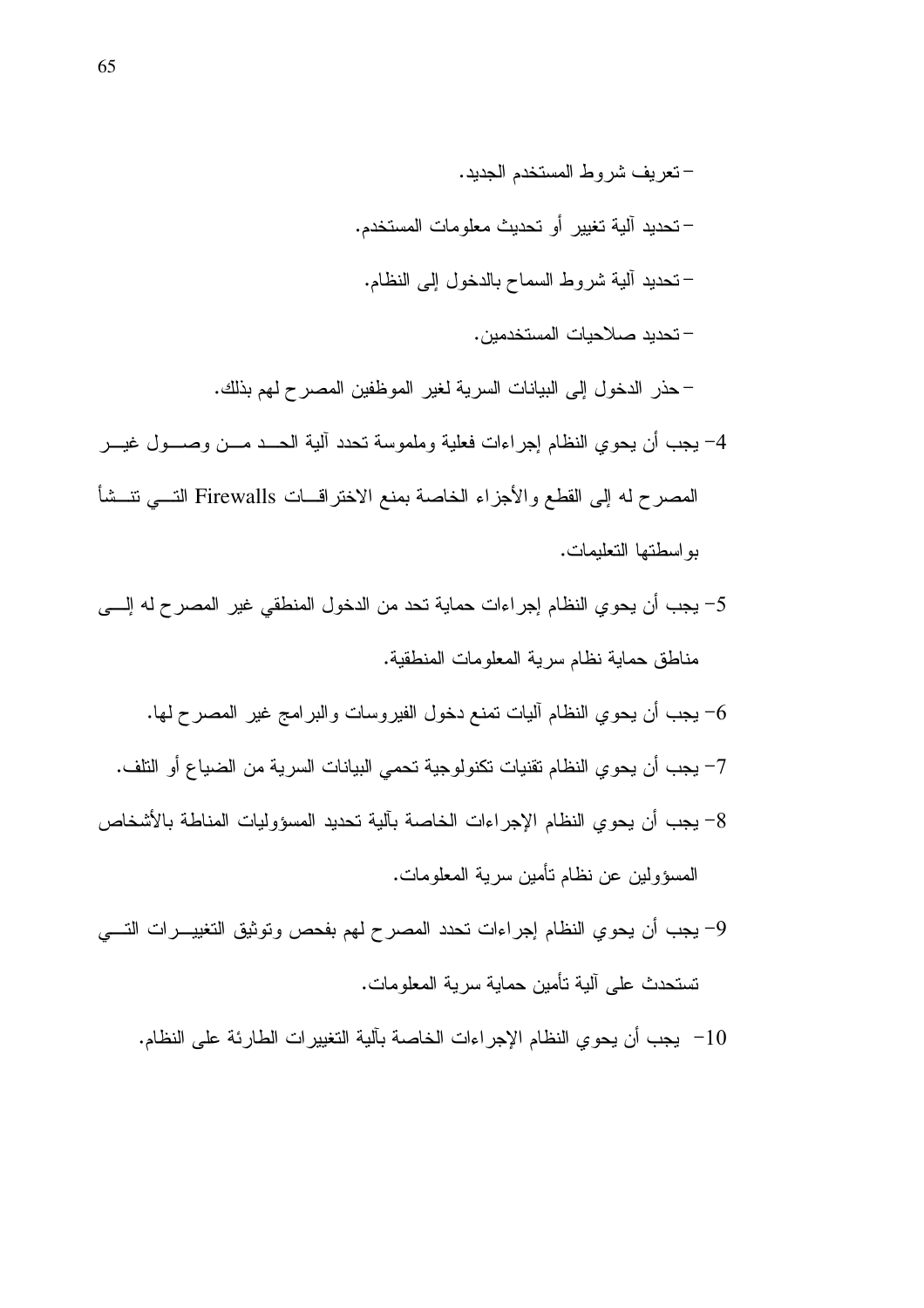الإجراءات الواجب اتخاذها لتطبيق معيار المراقبة:

- 1– يجب أن يتم تقييم آلية تأمين سرية المعلومـــات وحمايــــة النظــــام بـــشكل دوري ومطابقتها بالسياسات الموضوعة.
- 2– وجوب وجود آلية معينة تمكن الشركة من مر اقبة عملية تأمين سرية المعلومـــات والتأكد بأنها نؤدي المهام المناطة بها.
- 3− يجب مراقبة التغيرات التكنولوجية التي تحدث على بيئة النظام ومــدى نأثيرهـــا على موضوع سرية المعلومات ومواكبتها بشكل زمني غير محدد.
	- 4–2 ثانياً: الدر اسات السابقة 1-4-2 الدر اسات العربية

أولاً: دراسة (دحدوح،1999) بعنوان "أثر استخدام الحاسوب في معايير المراجعة المقبولة عموماً". هدفت هذه الدراسة إلى إلقاء الضوء على أنواع معايير المراجعة المقبولة قبولاً عاماً والتعريف بمدى نأثير استخدام الحاسوب في معالجة البيانات المحاسبيّة في هذه المعايير وقد استندت الدراسة بشكل كامل، وبأسلوب وصفى على كثير من الكتب والدراسات السابقة المتعلقة بالموضوع. وقد قامت الدراسة بتناول وشرح المفاهيم النالية: أو لاً: أثر استخدام الحاسوب في المعابير الشخصية.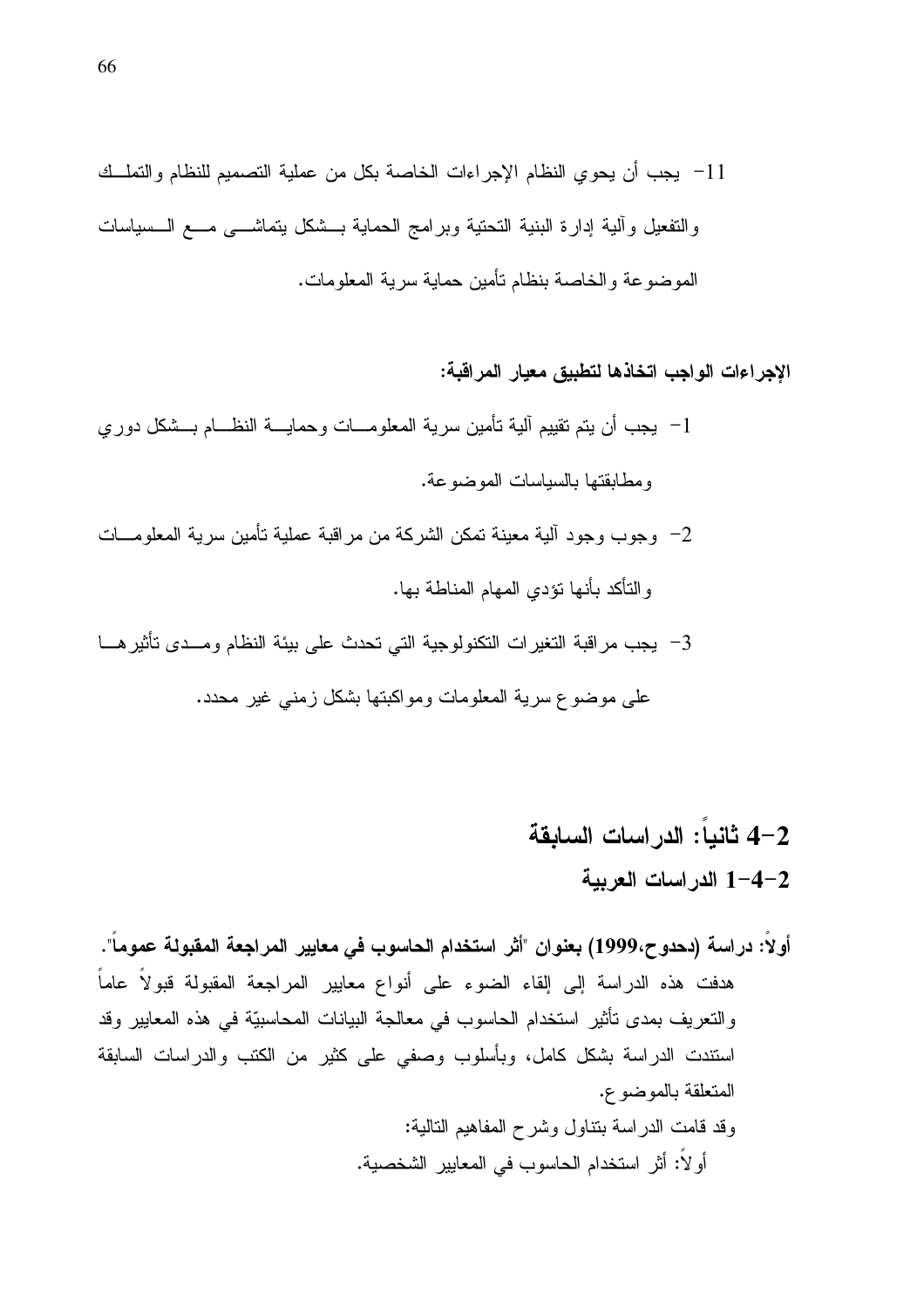- 5. أدى استخدامه إلى نغير أسلوب جمع أدلة الإثبات الملائمة والك غياب المسار المرئي لعمليات التشغيل للبيانات المحاسبيّة.
	- 6. بقاء معيار بذل العناية المهنية كما هو.
- 7. لم نتأثَّر معايير إعداد النقرير، وبقي النقرير أداة نوصيل رأي المراجع في عدالة القوائم المالية.
- ثانياً: دراسة القشَّى (2003)، "مدى فاعلية نظم المعلومات المحاسبيّة في تحقيق الأمان والتوكيدية والموثوقية في ظل التجارة الإلكترونيّة".

هدفت هذه الدراسة من خلال أسلوبها الوصفى إلى النعرف على المشاكل النبي نواجه أنظمة المعلومات المحاسبيّة في ظل استخدام التجارة الإلكترونيّة ومحاولة الوصول إلى نموذج مقترح بربط بين نظام المعلومات المحاسبيّة والنجارة الإلكترونيّة، وذلك من خلال استناد الدراسة على بنود المشروع الأمريكيّ الكنديّ المشترك.

لقد سعت هذه الدراسة إلى النعمق والنعرف على النجارة الإلكترونيّة وتوضيح العلاقة الوثيقة بينها وبين مهنتي المحاسبة والتدقيق ، وكيفية تأثرهما وتأثيرهما بالبيئة التجارية الجديدة، وإظهار المشاكل المرافقة لها، ومحاولة الوصول إلى نموذج ربط مقترح بين نظام الشركة المحاسبيِّ وموقعها الإلكتر ونيِّ على شبكة الإنتر نت؛ وذلك لحل المشاكل المر افقة لها.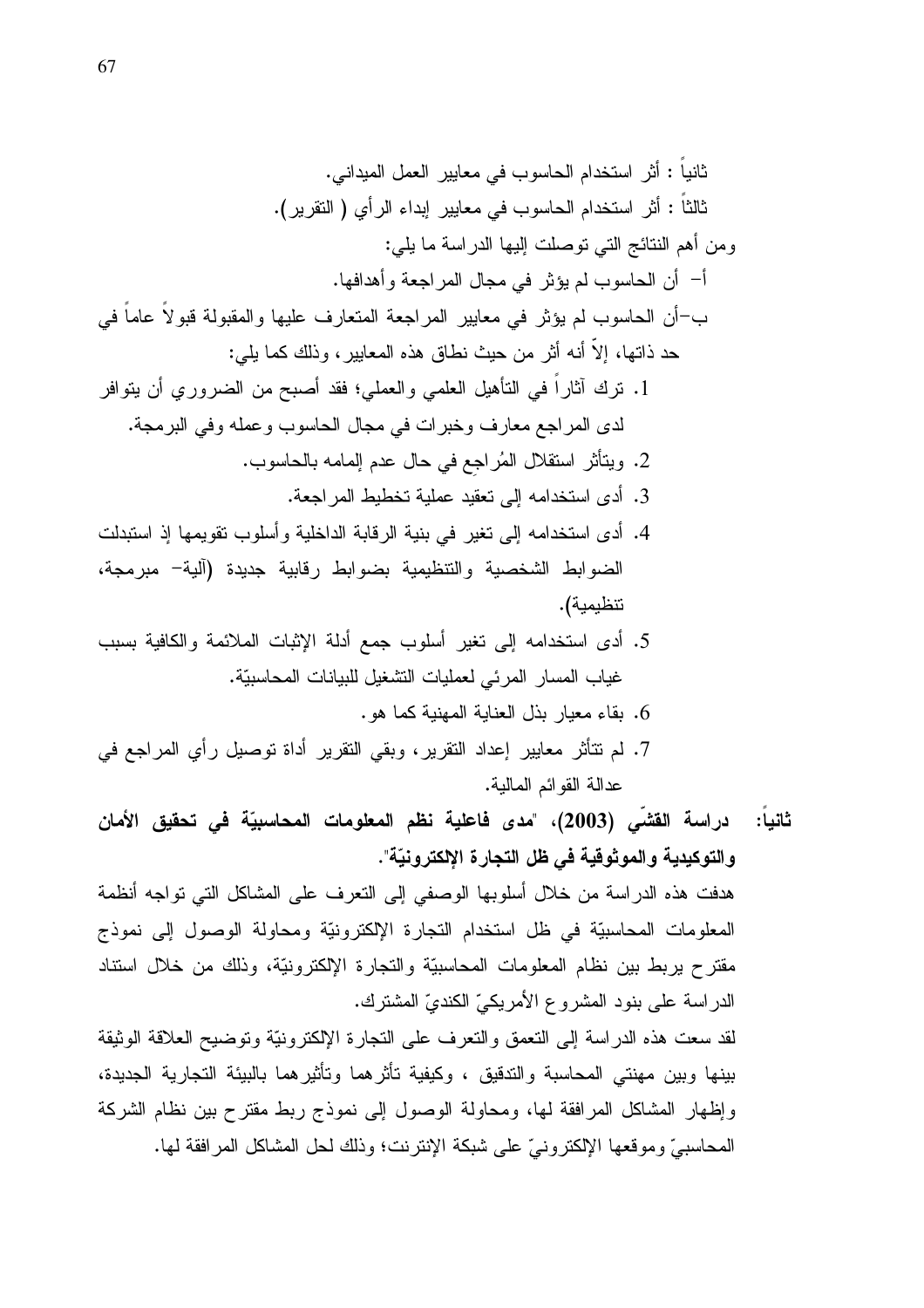# ومن أهم النتائج التي نوصلت إليها الدراسة ما يلي: 1– أَثْرِت التجارة الإلكترونيّة كتقنية متطورة جدا في جميع المجالات المهنية بشكل عام، وفي مهنتي المحاسبة والندفيق بشكل خاص.

- 2– نعمل النجارة الإلكترونيّة في بيئة فريدة من نوعها بحيث إن جميع العمليات التي نتم من خلالها هي عمليات غير ملموسة الطابع تفتقد لآلية التوثيق في أغلب مراحلها.
- 3– ساهمت الطبيعة غير الملموسة للتجارة الإلكترونيّة وغياب التوثيق لعملياتها بشكل مباشر في إيجاد مشكلتين رئيستين واجهتا مهنتي المحاسبة والتدقيق بمكن تلخيصهما بالآتي:

– ألية النحقق والاعتراف بالإيراد المتولد من عمليات النجارة الإلكترونيّة.

– ألية تخصيص الضرائب على مبيعات وإيرادات عمليات التجارة الإلكترونيّة.

- 4– نتبهت بعض هيئات المحاسبة والندقيق لمشاكل النجارة الإلكترونيّة وضرورة نأهيل منتسببها بالتقنبات الفنبة؛ لمواجهة الببئة والمشاكل الجدبدة المرافقة للتجارة الالكتر ونبّة.
- 5– لم تستطع نظرية المحاسبة بشكلها الحالي معالجة آلية التحقق والاعتراف بالإيرادات المنولدة عبر عمليات النجار ة الإلكتر ونبّة.
- يمكن حل الكثير من المشاكل المرافقة للتجارة الإلكترونيّة بشكل عام ، ومشكلتي  $-6$ الاعتراف بالإيراد والتخصيص الضريبي بشكل خاص ، إذا تمكنا من توفير سياسات وإجراءات عملية تساهم في تحقيق الأمان والموثوقية والتوكيدية لمخرجات النظام المحاسبيِّ المتعامل بالتجارة الإلكترونيّة. إن نوفير كل من الأمان والموثوقية والتوكيدية لا يمكن تحقيقه إلا من خلال إنشاء

ونطوير نظام ربط بين نظام الشركة المحاسبيّ وموقعها الإلكترونيّ على شبكة الإنترنت ، وذلك ضمن سياسات وإجراءات نقنية ومحاسبية تعتمدها الشركة ويتم الندقيق عليها من جهة خارجية مؤهلة محاسبياً ونكنولوجياً.

7– وقد قامت الدراسه بتصميم نموذج محاسبي مقترح وفقاً لمعايير ومبادئ المشروع الأمريكيّ الكنديّ المشترك.

ثالثا: دراسة (العميرى والمعتاز،2007) بعنوان "أثر التجارة الإلكترونيّة على تخطيط أعمال المراجعة". دراسة ميدانية على مكاتب المراجعة في المملكة العربية السعودية.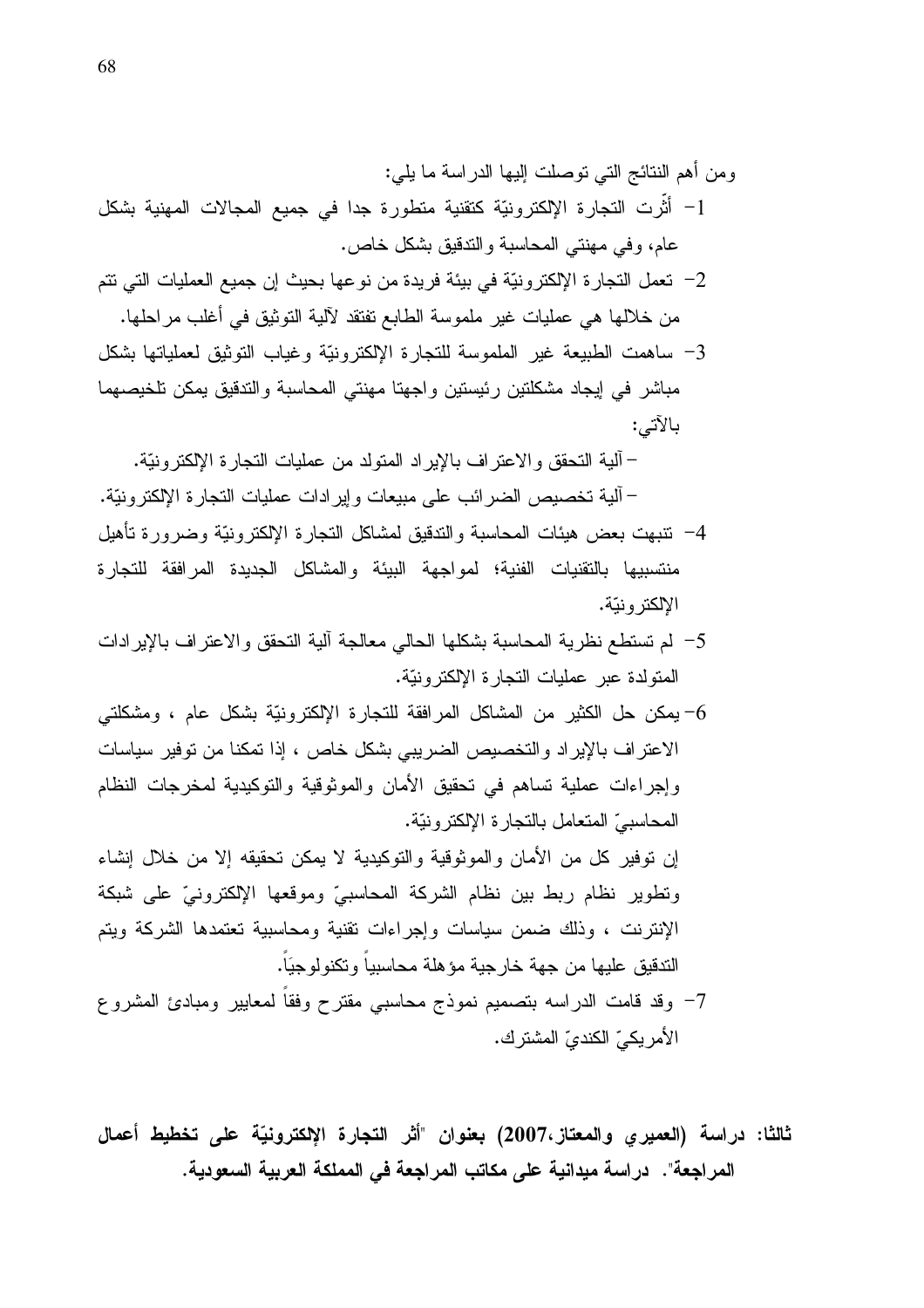هدفت هذه الدراسة الميدانية إلى التعرف على مدى تأثر تخطيط عملية المراجعة بتحول المنشآت من النظام النقليديِّ إلى نظام النجارة الإلكترونيَّة، ومدى معنوية هذا النَّاثر؛ ومدى وجود فروق معنوية (جوهرية) بين الأراء حسب الخصائص الشخصية لأفراد العينة من المراجعين المشاركين في هذه الدراسة.

علماً بأن هذه الدراسة أجريت في المملكة العربية السعودية وبلغ حجم العينة ثمانية مكاتب تدقيق رئيسة.

لقد أوضحت الدراسة أن النجارة الإلكترونيّة ظاهرة معاصرة حولت جزءاً من أداء الأعمال من الطرق التقليديَّة إلى الطرق الألية، وهذا بدوره أوجد نوعاً من الإجراءات الجديدة التي تحتاج إلىي الكثير من البحوث لكي نتأصل ونصبح مألوفة، ويتم النعامل معها بالطرق التي تجعلها أكثر فابلية وأكثر شرعية.

ومن أهم النتائج التي نوصلت إليها الدراسة ما يلي:

- أن التجارة الإلكترونيّة تؤثّرعلى بيئة الأعمال، وبالتالي على معايير المراجعة نظراً للارتباط القوى بين العمليات التجارية والمحاسبة، حيث يعتقد أن للتجارة الإلكترونيّة أثراً على معايير المحاسبة والمراجعة تؤدى إلى تغيير في النظم المحاسبيّة المستخدمة، بالإضافة إلى قضية أخرى قد نؤدي إلى زيادة أعمال المراجعة في ظل التجارة الإلكترونيَّة، حيث كان الشائع في السابق في ممارسة المراجعة أن المراجع يقوم بتتفيذ عملية المراجعة باتباع أسلوب المراجعة النهائية التي كانت نبدأ عادة عملها الرئيس بعد انتهاء السنة المالية للشركات. ولكن في ظل ظروف التجارة الإلكترونيّة فقد أصبح من الضروري اللجوء إلى المراجعة المستمرة .
- تم النركيز على تخطيط أعمال المراجعة والنجارة الإلكترونيّة كهدف رئيس، وهي تشمل ما يقوم به المراجع في المراحل الأولى من عملية النعاقد، وهي من أهم مراحل عملية المراجعة إذا ما أريد لها أن تؤدى بكفاءة مهنية واقتصادية، وكذلك لضبط الوقت المخصص والنكلفة المحددة. ويجب على المراجع فهم عميله ونوع صناعته والظروف المحيطة به، والتي يلزم فهمها من قبل جميع افراد طاقم المراجعة. ويمكن تلخيص ما سبق بأنه حصول المراجع على الفهم النام للعميل ونشاطه.

محدودية تأثير النظام الإلكترونيّ الجديد على تخطيط عملية المراجعة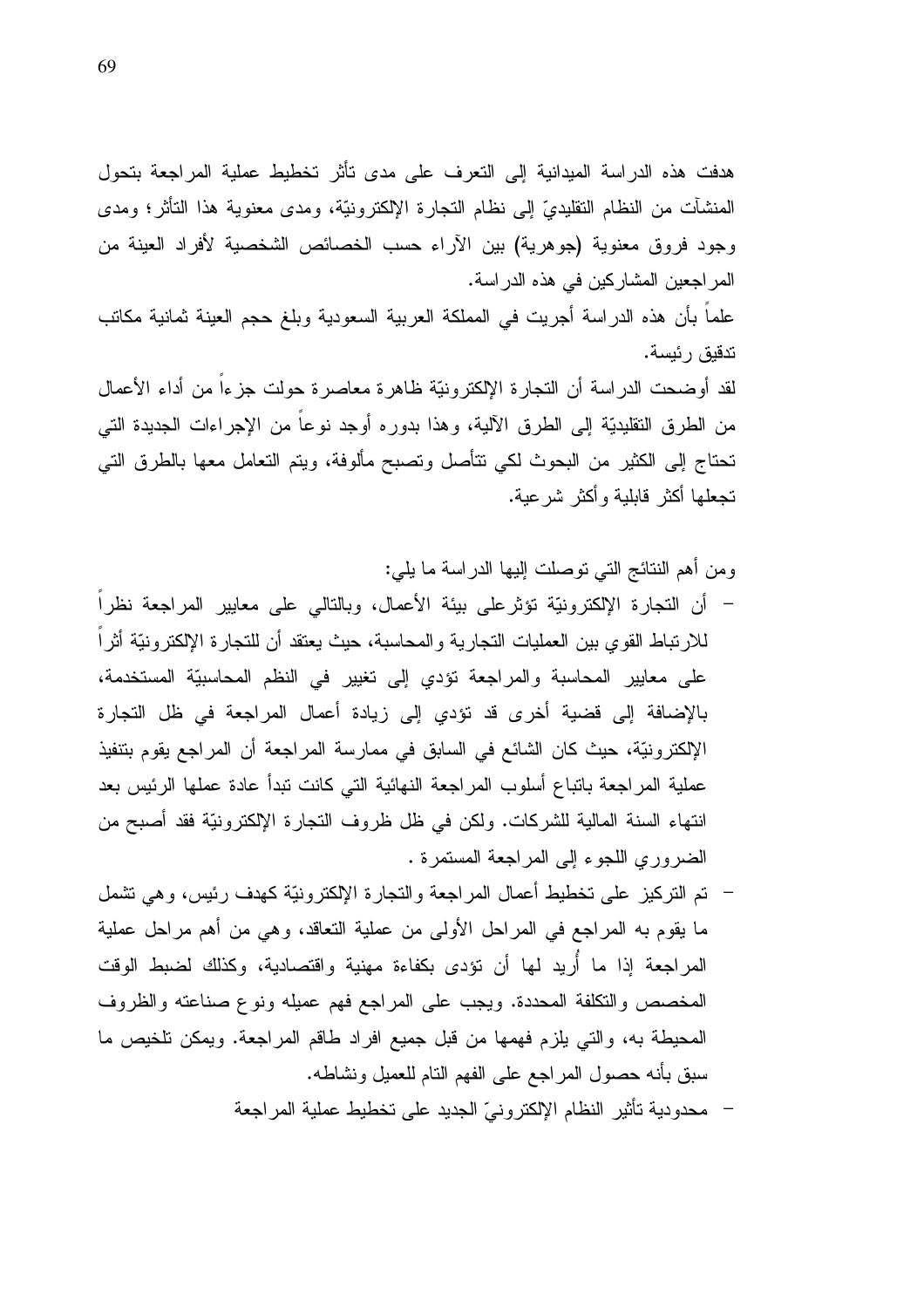– لم يكن لاختلاف الخصائص الشخصية أي تأثير على اختلاف إجابات المشاركين في البحث.

# 2–4–2 الدر اسات الأجنبية

أولاً: دراسة (Glover,and Ijiri,2000) بعثوان: Revenue Accounting" in the Age'' of E-Commerce: Exploring Its conceptual and Analytical Frameworks". هدفت هذه الدراسة الوصفية إلى الاطلاع على مبدأ الاعتراف بالإيراد جنبا إلى جنب مع الإطار النظري للمحاسبة في ظل التجارة الإلكترونيّة؛ حيث ناقشت الدراسة وبشكل معمق مبدأ التكلفة التاريخية المستخدم في ظل التجارة التقليديّة وأنه أصبح عديم الجدوى في ظل النجارة الإلكترونيّة.

ومن الجدير بالإشارة أن الدراسة قامت بمناقشة الإطار المفاهيمي للمحاسبة المصمم من قبل مجلس معايير المحاسبة المالية الأمريكيّة (FASB)، جنباً إلى جنب مع تعليمات هيئة الأوراق المالية الأمريكيّة (SEC).

- وقد خرجت الدر اسة بعدد من النتائج، يمكن تلخيص أهمها بما يلي:
- 1- هناك ضعف ملحوظ في المحاسبة النقليديّة لا يتماشى مع متطلبات التجارة الإلكترونيّة وخصوصاً في غياب معايير أو مبادئ أو مفاهيم تحدد آليات الاعتراف بالإير اد في ظل التجار ة الإلكتر ونيّة.
- 2– أن الإطار المفاهيمي بشكله الحالي قد تم تصميمه في ظل التجارة التقليديّة، ضمن عوامل متوفرة للتوثيق المستنديّ ولذا فإنه يعجز عن مسايرة عمليات النجارة الالكتر ونبّة.
- 3– بما أن معايير المحاسبة الأمريكيّة أعدت بالاستناد إلى الإطار المفاهيمي المصمم للتجار ة التقليديّة، فقد تعجز هذه المعايير عن تحقيق غاياتها في ظل عمليات القياس في النجار ة الإلكتر ونبّة.

وبِناءً على النتائج السابقة فقد أوصت الدراسة، موجهة هذه التوصية بشكل أساسي إلى مجلس معايير المحاسبة المالية الأمريكيَّة وهيئة الأوراق المالية الأمريكيِّ، بأن عليهما التماشي مع عصر التجارة الإلكترونيَّة، وذلك بإعادة النظر، بشكل جذري بكل من الإطار المفاهيمي للمحاسبة ومعايير المحاسبة؛ والنركيز بشكل أساسي على ألية الاعتراف بالإيراد في ظل بيئة تجار ية تفتقر "إلى النو ثبق المستنديّ بشكل شبه كامل.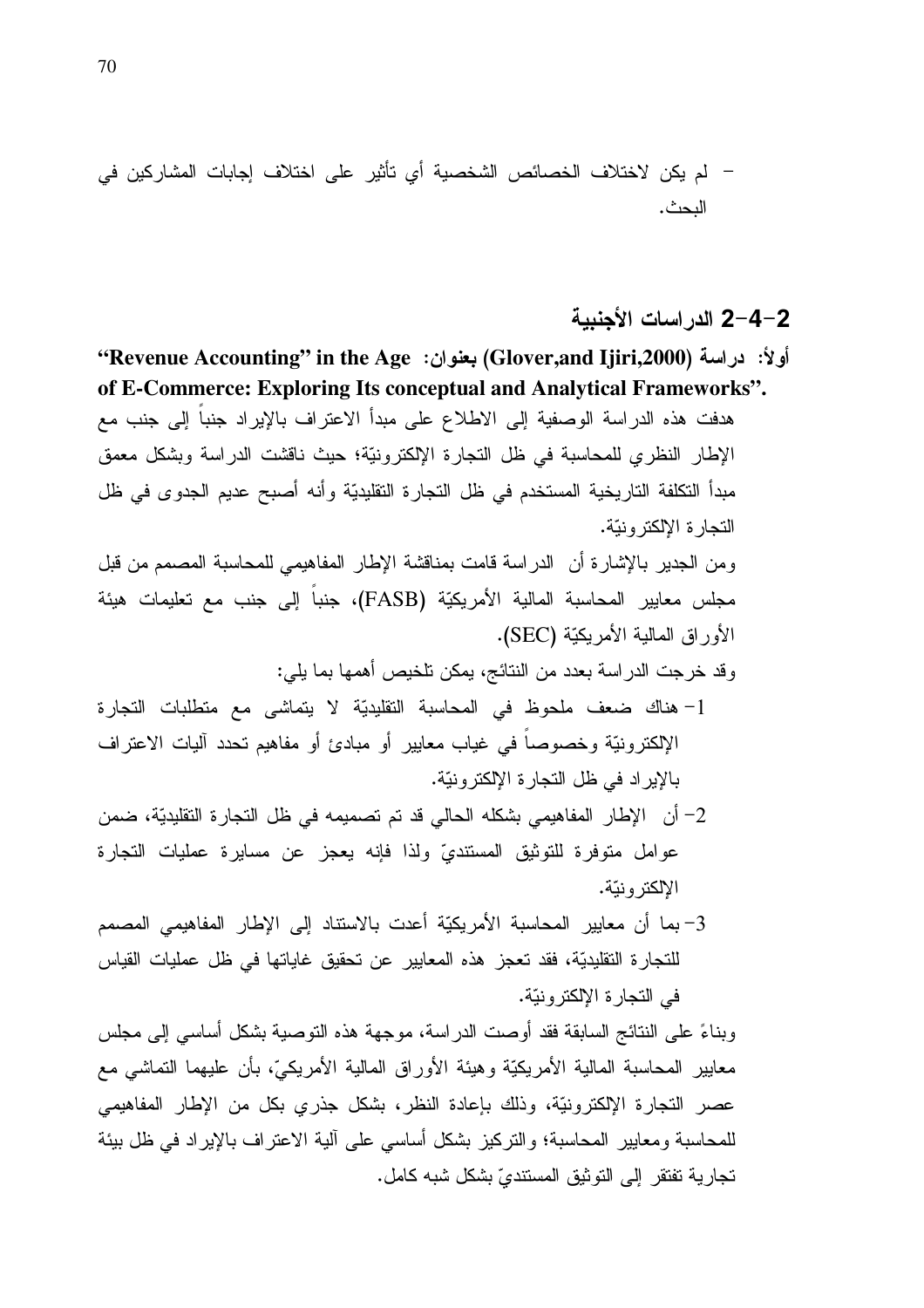# **Professionalization in" بعنوان (Gendron & Barrett, 2002) البعنوان Action: Accountants' Attempt at Building a Network of Support for the Web trust E-Commerce Seal of Assurance**"**.**

هدفت هذه الدراسة إلى تحليل المشروع الأمريكيّ الكنديّ المشترك الخاص بالخدمات التوكيدية (Web trust) ومعرفة مدى إمكانية تصميم نظام محاسبي يتماشى مع المعايير والمبادئ المنصوص عليها في ذلك المشروع، حيث قامت بمراجعة حيثيات المشروع المشترك، وكيفية نطويره جنبا إلى جنب مع معرفة ردة فعل المستهلكين لمهذا النوع من المشاريع.

وقد انتهجت الدراسة أسلوبا وصفيا بشكل كامل حيث اطلعت على اراء أصحاب المهنة في المشروع في جميع المقالات والتعليقات الموجهة من قبلهم إلى معهدي المحاسبين القانونيّين: الأمريكيّ والكنديّ.

ومن أهم التحليلات الفكرية التي قامت بها الدراسة، إلقاء الضوء على الصعوبات المتمثلة في بناء شبكة معلومات محاسبية نتماشى مع مبادئ ومعايير المشروع المشترك، كما ألقت الضوء كذلك على البنية التحتية للشركات الراغبة في استخدام هذه الخدمة.

- ومن أهم النتائج التي توصلت إليها الدراسة:
- 1- أبدت الكثير من الشركات المتعاملة بالتجارة الإلكترونيّة عدم الرغبة في الحصول على مثل هذه الخدمة نظرًا للنكلفة العالية في إعادة تصميم أنظمتها وفقا لمعايير ومبادئ المشروع الأمريكيّ الكنديّ المشترك.
- 2– أبدت بعض الشركات المتعاملة بالتجارة الإلكترونيّة تخوفها من أن هذه الخدمة الجديدة لن تساهم بشكل فاعل في تقليل مخاطر فقدان أو سرقة معلوماتها. 3– هناك نراجع ملحوظ باهتمام المحاسبين بهذا المشروع بشكل عام.

 $T$ ale of Compatible Twins! Success" بعنوان "Pathak, 2002) بعنوان  **Of E-Commerce & Information Systems/Internal Auditors**"**.**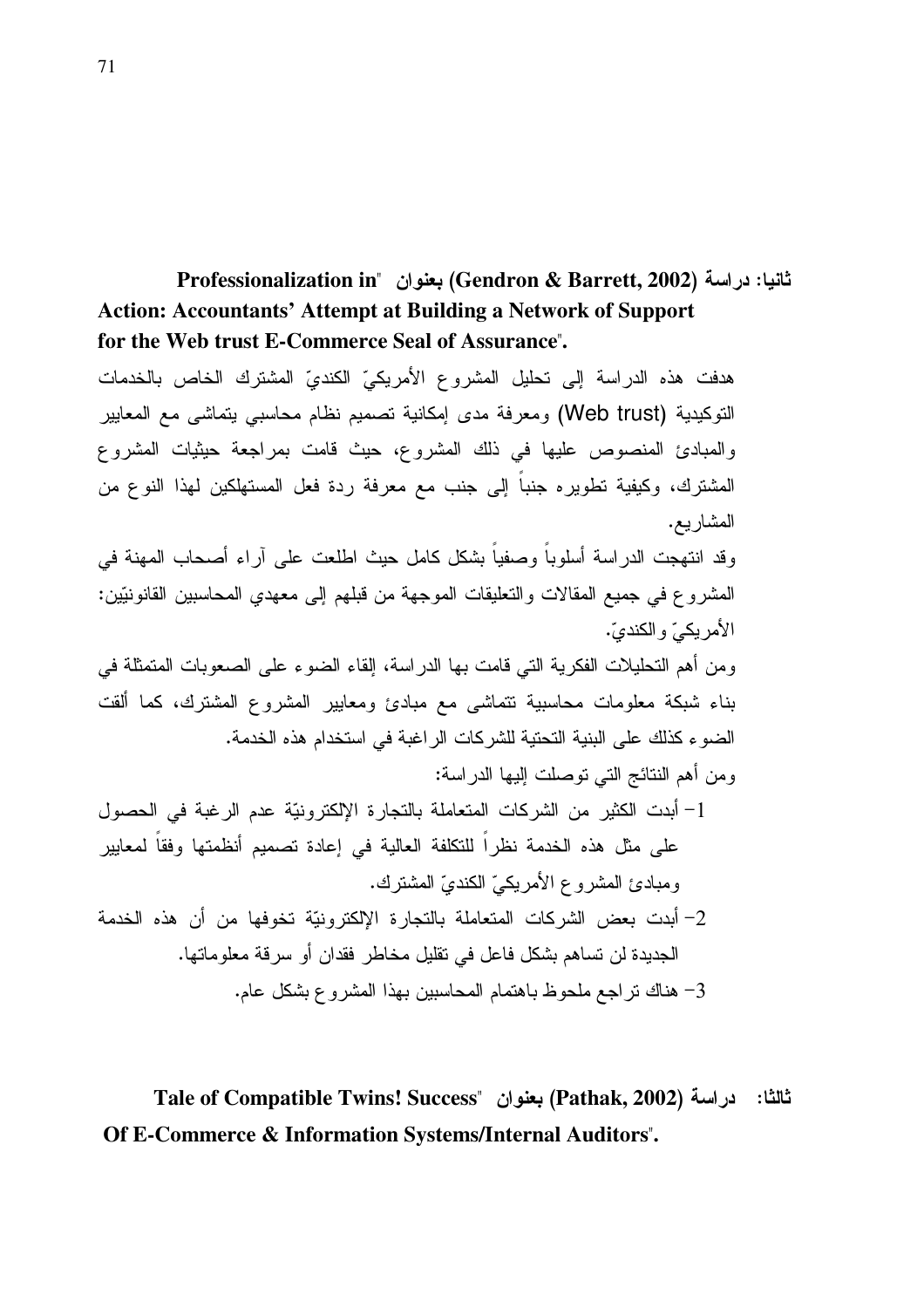هدفت هذه الدراسة التي أجريت بشكل وصفى بالاستناد على آراء باحثين آخرين في دراسات سابقة متعددة في كندا، إلى فحص دور المدقق الداخلي في نظم المعلومات المحاسبيّة في ظل النجارة الإلكترونيّة، حيث ركزت، بشكل أساسي على دور المدقق الداخلي فقط مع استبعاد دور المدفق الخارجي، من منطلق أن المدفق الداخلي هو المسؤول بشكل مباشر عن تقييم نظام الرقابة وإعطاء أية اقتر احات تحسن من أدائه.

وقد وصلت الدراسة إلى عدد من النتائج المهمة بمكن تلخيصها بما يلي:

- 1- يستطيع المدقق الداخلي أن ينجح في ندقيق هذا النوع من العمليات، وذلك بتتبع عمليات النجارة الإلكترونيّة وفقاً للأليات المتبعة في بعض مشاريع نطوير مثل هذا النوع من التجارة.
- 2– أن أي مدقق داخلي يمارس هذا النو ع من العمل يجب أن يتمتع بخصائص تكنولوجية وتقنية عالية.
- 3– أن هناك علاقةُ إيجابيةُ بين فاعلية الرقابة الداخلية من وجهة نظر المُدقَقين ونجاح عمليات التجار ة الإلكتر ونبّة.
	- 4– هناك نفهم عال من قبل الإدار ة العليا لهذا النوع من التدقيق.
- 5– أن هيئات التدقيق العالمية لها دور لا يُستهان به في تأهيل مثل هذا النوع من المُدقّقين .
- التي يتم التدقيق عليها.
- ن ابعا: در اسة (Pathak, 2003) بعنوان: A Model for Audit Engagement Planning' of E-Commerce".

هدفت هذه الدراسة من خلال المقابلة والنعاون مع بعض المُدققين المختصبين فسي النجـــارة الإلكترونيّة في كندا، إلى تحقيق هدفين رئيسين، هما: 1- إظهار العوامل والمحددات التي تؤثر على نجاح عملية تخطيط التدقيق في ظل التجار ة الإلكتر ونيّة. 2– بناء نموذج متكامل لتخطيط عملية التدقيق في ظل التجار ة الإلكتر ونبّة مستنداً على عوامل النجاح، ومتماشياً مع معايير الندفيق الدولية. ومن أهم النتائج التي توصلت إليها الدراسة، مقسمةً وفقاً لأهداف الدراسة إلى قسمين ما يلي: أ– عو امل نجاح عملية الندقيق في ظل التجار ة الإلكتر و نيّة هي: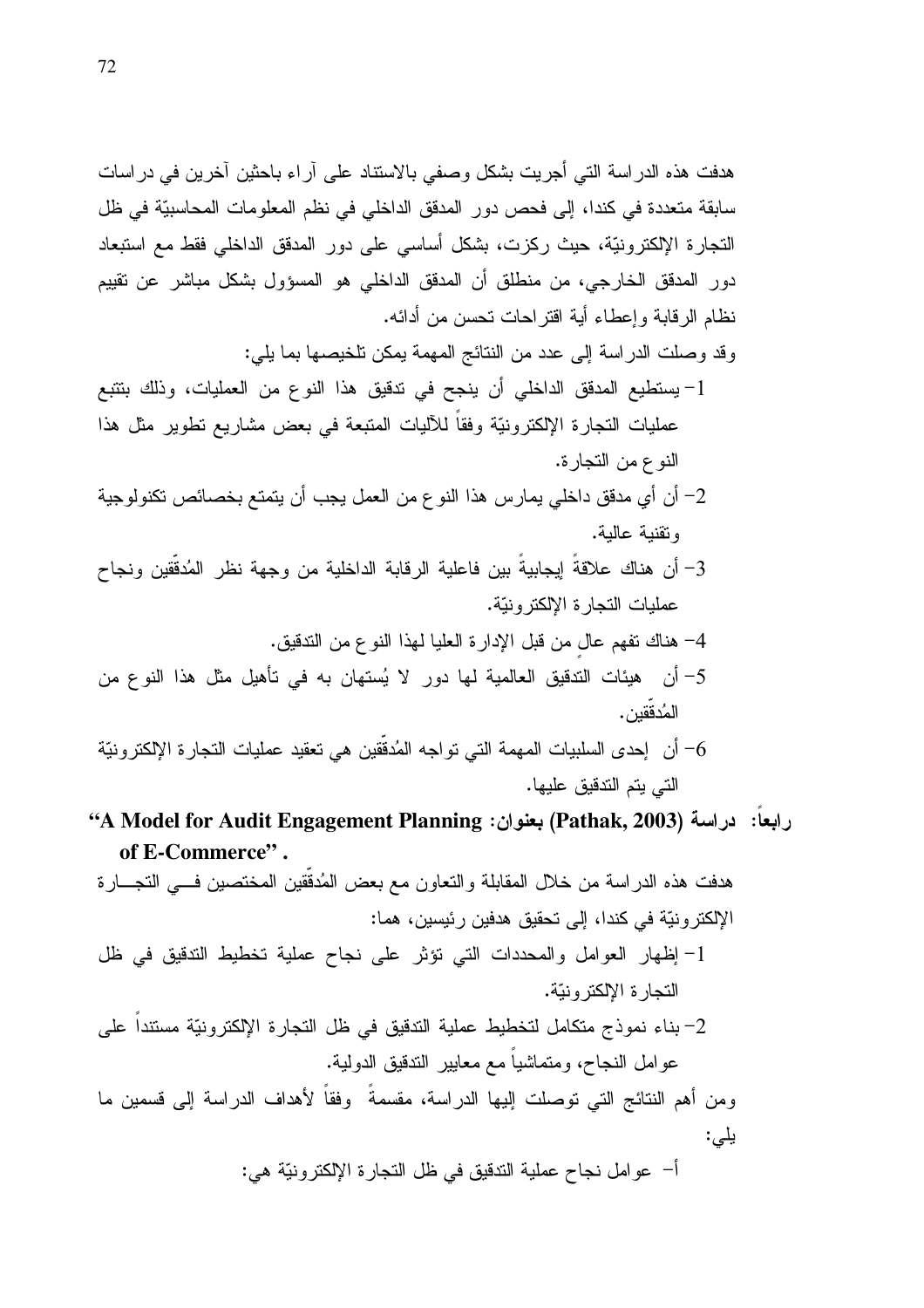.+ 
 , Q & 81 . A (
> D 
 , "9-+P IL( Q 82 . A (
> D 
 , "9-+P (  D7 83 
(  9 & A (
> D 
 + 2 D7 84 .
,

.&
 D ' , + 
  J(  85

$$
-6
$$
 توفر القدرة الناتية للمدقق على الحكم المهني المتخصص.

 2 B J( + 
 6\* 27 B, + D+ 87 .K 9 R4 " 
 34&
 "L
 6

ب– النموذج المقترح: قامت الدراسة بوضع نموذج مقترح رئيسي يوضح عملية الربط بين الية تخطيط التدقيق من خلال تجديد كل من متطلبات مراجعة النظام ومتطلبات مراجعة الشبكة ومنطلبات مراجعة قاعدة البيانات ومنطلبات مراجعة أنظمة الحماية، ومن ثم ربط جميع نلك المنطلبات في الية تخطيط ندقيق كل نوع منها من جهة و توضيح كيفية الإجراءات التي يجب أن نتبع لتحقيق ذلك مع توضيح كيفية نرابط كل من المتطلبات والتخطيط والإجراءات في تحقيق دور ة الندقيق ككل.

**"Accounting Profession and Web** :! \$ (**Al-Dyasty, 2004**) : - **Assurance Service".**

هدفت هذه الدراسة من خلال أسلوب وصفي، في جامعة المنصورة، في جمهورية مصر العربية، وبشكل أساسبي إلى:

1– معرفة الحاجة إلى خدمات التدقيق الإلكترونيّة ومعرفة طبيعة الختم الإلكترونيّ. 2–مناقشة هذا النوع من الخدمات والخروج بالنتائج.

يثمبير الباحث إلى أنه اطلع على مستجدات مهنة المحاسبة وعلاقتها بالتجارة الإلكترونيّة من خلال المشروع الأمريكيّ الكنديّ المشترك وذلك بتتبع ناريخي لنواة ذلك المشروع ولغاية وقت الدر اسة.

وقد خرجت الدراسة بعدد من النتائج يمكن تلخيصها بأن هذا النوع من الخدمات لا يزال في مراحله الأولى، والدليل على ذلك أن الدراسات السابقة المتعلقة بهذا الموضوع خرجت بعدد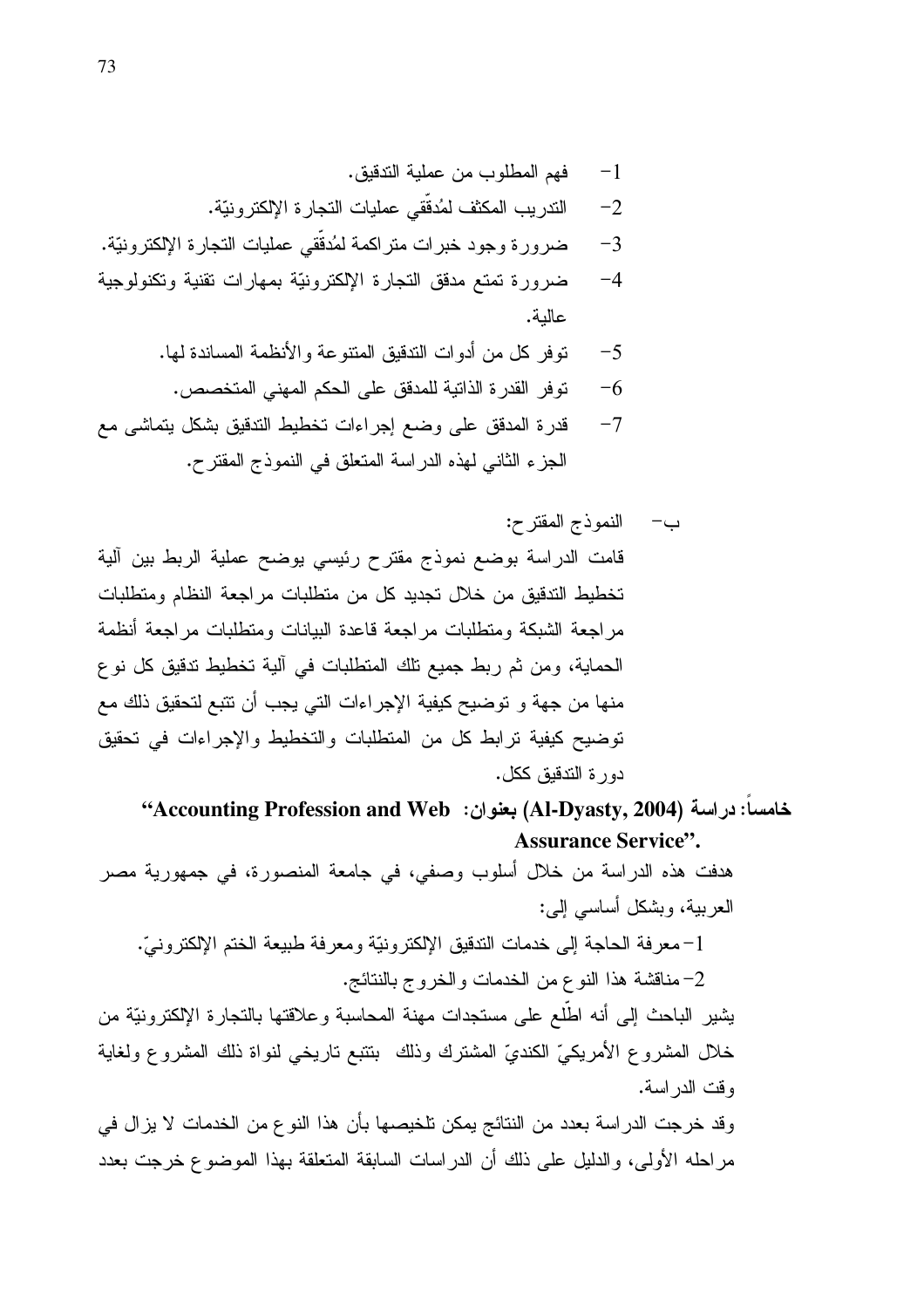,/ ( / S
 45 B
\* )7+ &M ( V% 
 . )
 A"( J( E, Z " ` W
 ) b 
 S
 45 B
\* 
 ( 9 DO
 H9 B
\* \  J( R < S 45 . &  E " : & 
 / & " B
\* <
4( 
   ' :
 < J
4 

 + .S 45  & . S D &
 J+

74

**"Audit Resource Planning Success in** : !6 \$ (**Pathak, 2006**) : - **B2B E-Commerce Engagement: An Empirical assessment of Theorized Constructs, Manifest Variables measurement and second Order Factor** .Model"

 J( + 
 9 " A (
> D 
 9 B, SC / B
\* 
 345 5 5. H :  + 
 : +C
 B, ):: . , , &' ;' \* 6\* 
 345 
 - . S
 45 JL + . A (
> D 
 J' " + 
 A (
> D 
 JC " 
  S B, 
 345 ( + . A (
> D 
 JC 
 " 
 ; (B2B) : " &: ( " 
 & V% 

 + J( (B2B) \$g
 )9 " 
 C 
 H A (
> D 
 + 
 R4 + 81 . < A;( A"( S 2 B )C5. E
C J ;4
 + ( R4 45 
 
 82 .IL( Q 
 , ( 2 ) vJ, "9 J( D(
 ]^\_ " 
 7
 & J 
 , B, R4 45 JL K \* 2 Q B
\* ) R4 J + 9 C:
 "5 34O "

الصلاحيات المطلقة للجهة الإدارية المتحكمة بموقع الشركة.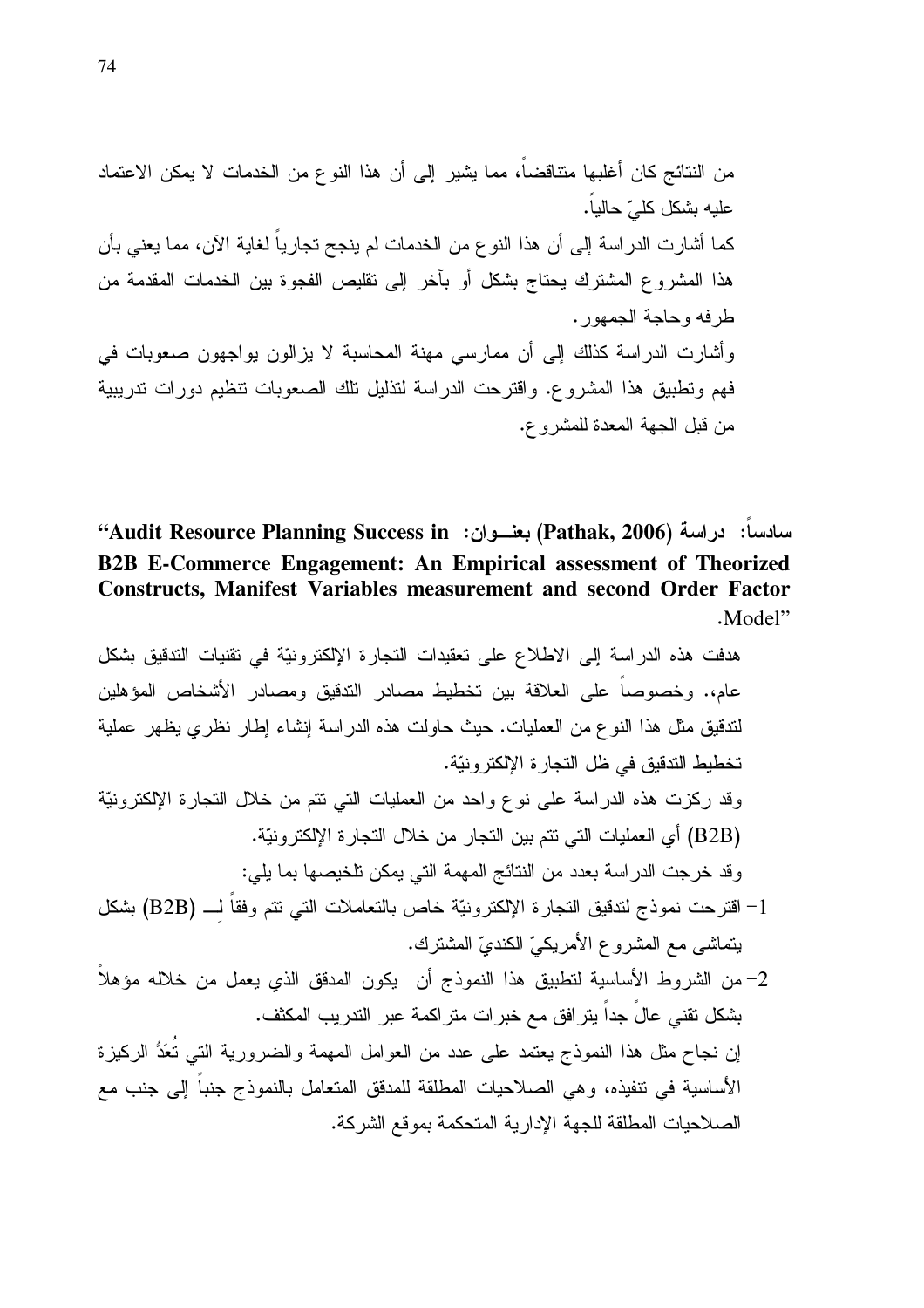سابعاً: دراسة (Pathak, 2006) بعنوان: -Empirical Assessment of Effective E-' **Commerce Audit''.** 

هدفت هذه الدراسة إلى معرفة مدى أثر بعض عوامل التدقيق الإلكترونيّ على تحديد نجاعة عملية تدقيق التجارة الإلكترونيّة، حيث قامت الدراسة بتصميم استبانة متخصصة وزعت على مُدقَّقى عمليات التجارة الإلكترونيَّة في كندا، وحوت في طياتها خمسة فروض رئيسة، مع الإشارة إلى أن أهداف الدراسة ركزت وبشكل أساسى على نوع واحد من التجارة الإلكترونيّة (B2B) وهي عملية بيع المنتجات من تاجر إلى تاجر آخر من خلال التجارة الالكتر ونتة.

ومن أهم نتائج هذه الدر اسة ما يلي:

- 1- أن هناك علاقةً إيجابيةً بين نجاح عملية تدقيق التجارة الإلكترونيّة وتحديث خبرات الإدارة المناط بها تطوير الأنظمة، بشكل يدل على أنه كلما زاد تحديث إدارة تطوير الأنظمة، نجح الندقيق الإلكتر ونيّ بشكل أكبر .
- 2– أن هناك علاقة إيجابية بين خبرات إدارة معلومات الاتصالات وخبرات إدارة التدقيق الإلكترونيِّ بحيث كلما كانت خبرة إدارة المعلومات أكبر ، زاد ذلك في نجاعة التدقيق الإلكتر ونبٍّ.
- 3- أن هناك علاقة إيجابية بين خبرات إدارة معلومات الاتصالات وقدرة المدقق الإلكترونيّ على إعطاء رأي ناجع بشكل مشابه للنتيجة السابقة.
- 4– أن هناك علاقة إيجابية بين تقنية التدقيق الإلكترونيّ وقدرة المدقق على إعطاء قرار ناجع، أي أنه كلما كان يتمتع مدقق التجارة الإلكترونيّة بخبرات متراكمة فسوف يساهم ذلك بجعل قدرته أكبرعلى إعطاء رأي ناجع بشكل مهنى.
- 5– أن هناك علاقة إيجابية بين خبرة المدقق التكنولوجية ونجاح عملية التدقيق، أي أنه كلما كان المدقق يتمتع بخبر ة تكنولوجية عالية، كان نجاح عملية التدقيق بشكل أكبر .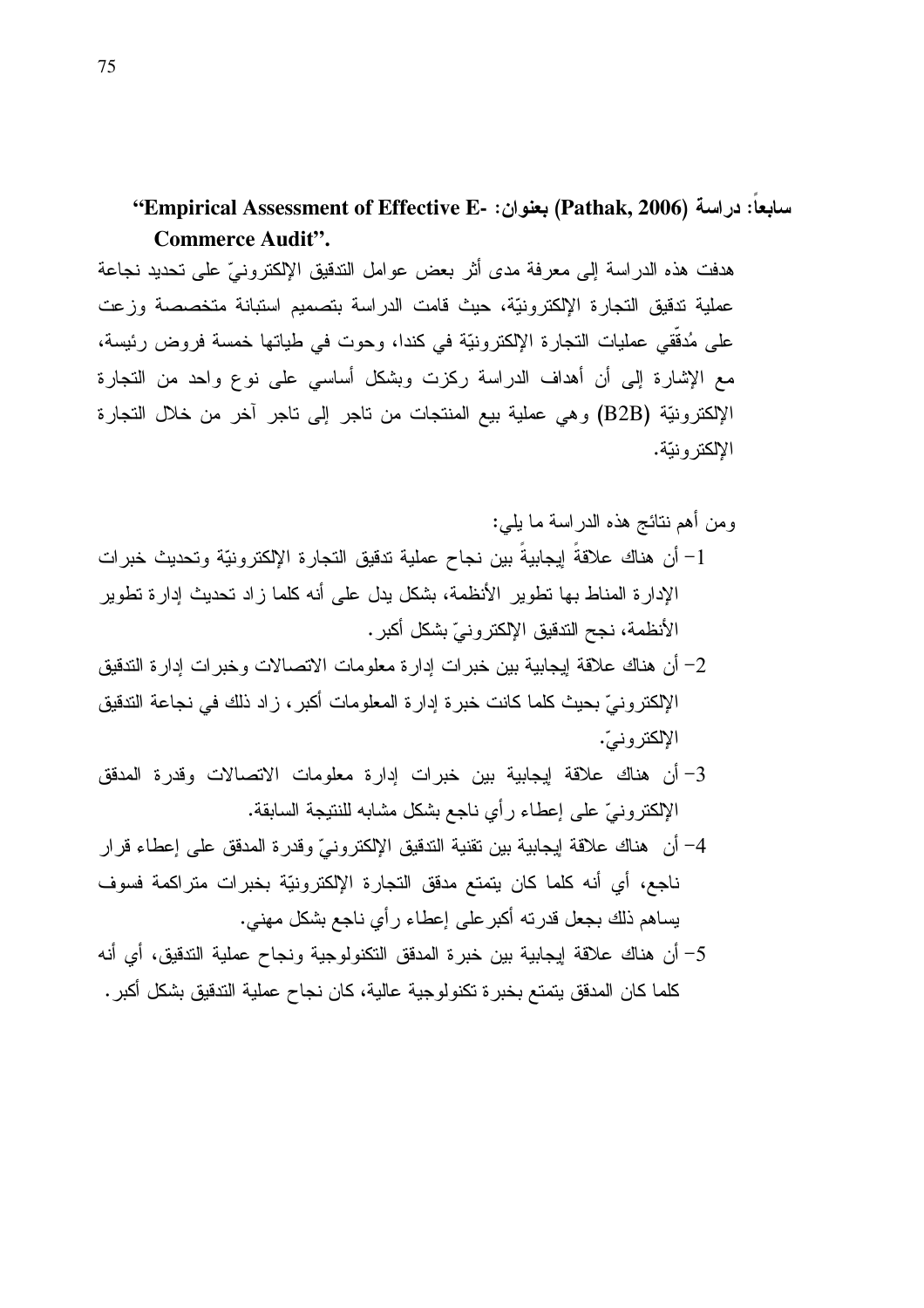#### <u>2–5 ما يميز. هذه الدراسة عن الدراسات السابقة </u>

لقد ركز أغلب الدراسات السابقة على بناء نموذج محاسبي يتماشى مع آلية التدقيق المقترحة في المشروع الأمريكيّ الكنديّ المشترك، كما ركز بعضها على بيان الصعوبات التي تواجهها الشركات في بناء نظام محاسبي يتوافق مع مبادئ ومعايير الندقيق المقترحة في المشروع المشترك، كما ركز بعضها على الاطلاع على مستجدات مهنة المحاسبة وعلاقتها بالتجارة الإلكترونية.

ما يميز هذه الدراسة بشكل جوهري عن الدراسات السابقة هو أنها تحاول معرفة مدى قدرة مدققي الحسابات الخارجيين على تدقيق حسابات الشركات الأردنية المتعاملة في التجارة الإلكترونية، وحسب علم الباحثة ولغاية إعداد هذه الدراسة لم يَجْر قياس هذه القدرة وخصوصاً بين المُدقَقين الأر دنبين.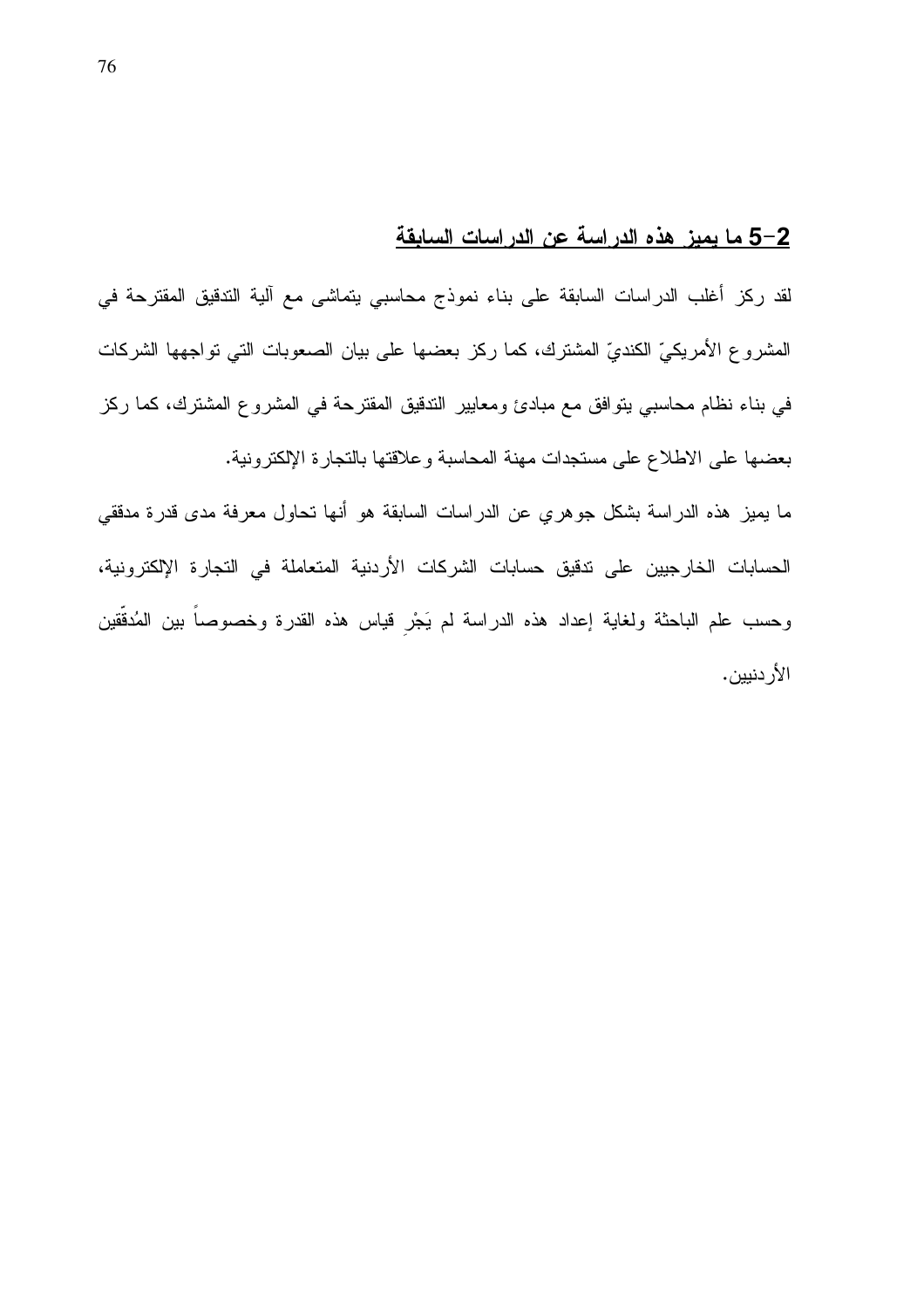# الفصل الثالث

# الطريقة والإجراءات

- $1 3$ المقدمة
- 3–2 منهجية الدراسة
- 3-3 مجتمع وعينة الدراسة
- 4-3 مصادر جمع المعلومات
	- 3-5 أداة الدراسة
	- 3–6 صدق وثبات الاداة
- 7-3 الأساليب الاحصائية المستخدمة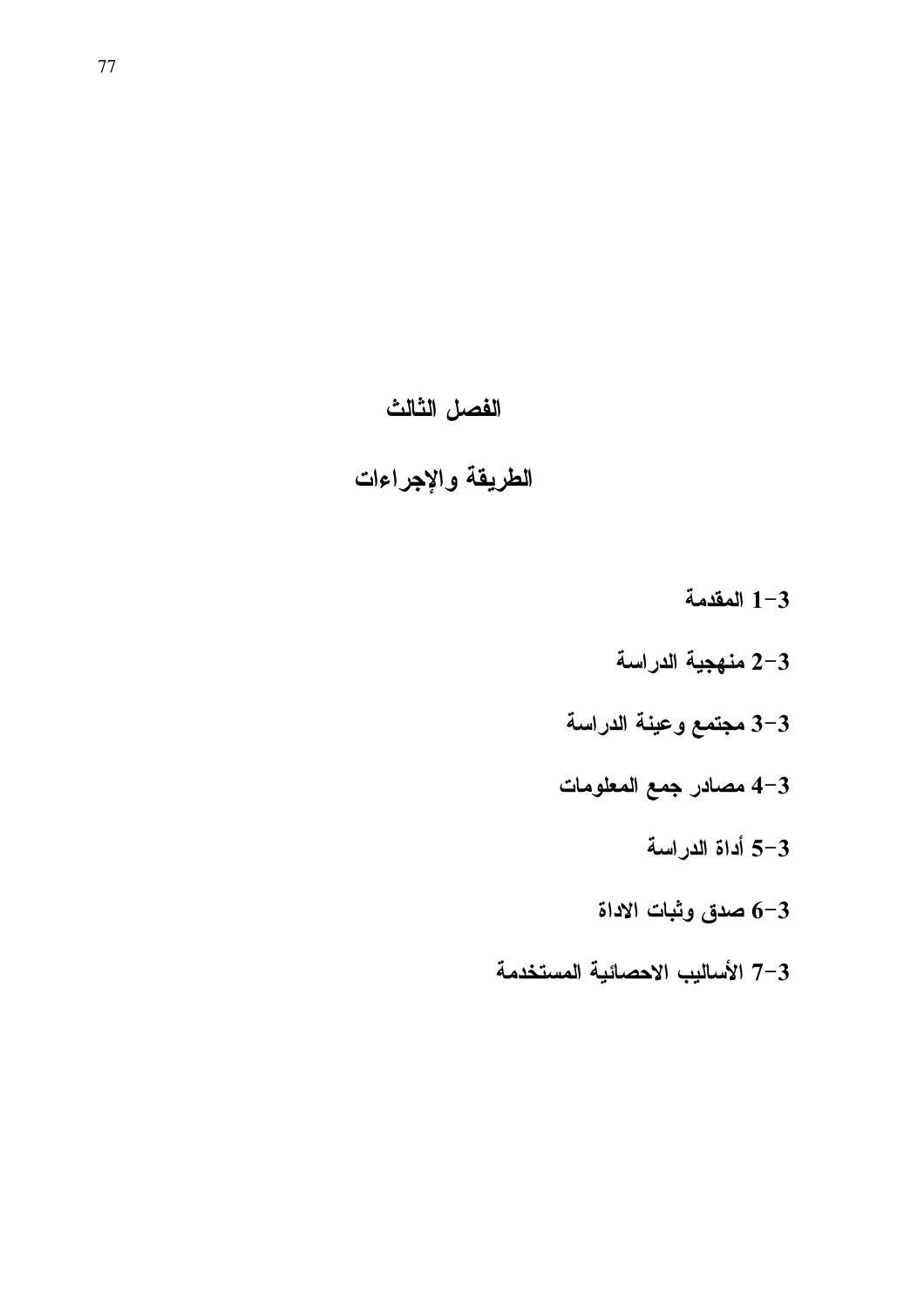#### 1-3 المقدمة

يهدف هذا الفصل إلى عرض نتائج التحليل الإحصائي الذي تم التوصل اليها من خلال أداة القياس– الاستبانة— التي تم إعدادها، حيث تم توزيعها على مُدقِّقي الحسابات الخارجيِّين في المملكة الأردنية الهاشمبة.

## 3–2 منهجية الدراسة

لقد قامت الباحثة باتباع المنهج الوصفي في عرض البيانات والمنهج التحليلي في تحليل نتائج الدراسة التي هدفت إلى معرفة مدى قدرة مدققي الحسابات الخارجيين على ندقيق حسابات الشركات الأردنية المتعاملة في التجارة الإلكترونية.

# 3–3 مجتمع وعينة الدراسة

لقد تم انتقاء عينة من مجتمع مُدقَّقي الحسابات في الأردن بعد أن تم الحصول على قائمة تفصيلية بهم من جمعية مدققي الحسابات القانونيّين الأردنيين والذين بلغ عددهم كمجتمع دراسة 482 مدقق حسابات خارجي مرخص مع العلم بأنهم ليسوا جميعاً ممارسين لمهنة التدقيق وقد تم الحصول على 30% من المجتمع كعينة دراسة حيث بلغ عددهم 145 وقد تم توزيع الاستبانة على 160مدققاً وتم استر جاع 144 استبانة.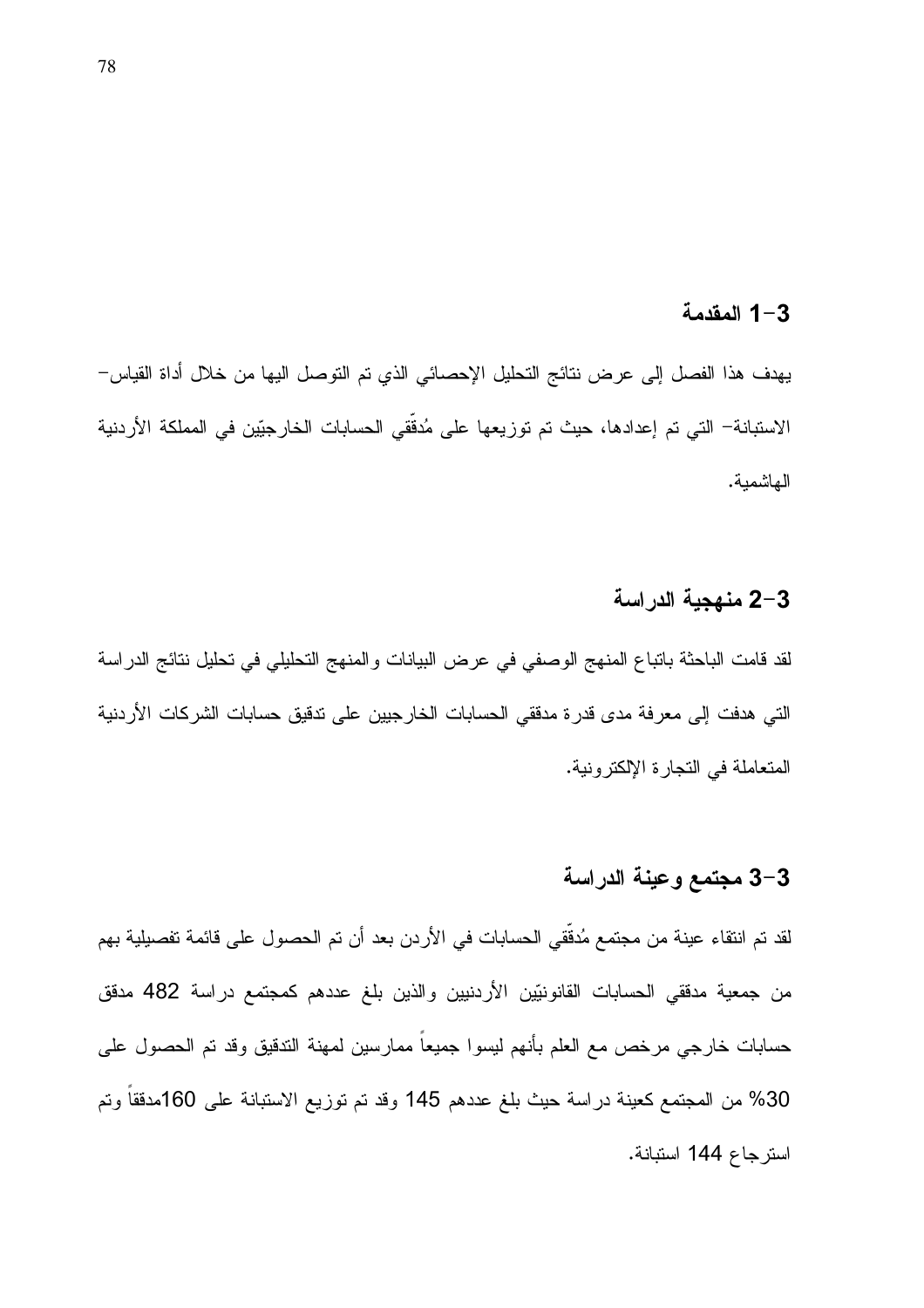# 4-3 مصادر جمع البيانات

قامت الباحثة باستخدام أسلوبين لجمع البيانات كما يلي: أو لا: البيانات الأولية:

استندت الباحثة على جمع البيانات الأولية من خلال أداة قياس (استبانة) والتي صممت استناداً إلى مبادئ ومعايير المشروع الأمريكيّ الكنديّ المشترك، ومن ثم تم توزيعها على عينة البحث من المُدقَّقين الأردنيين.

#### ثانياً: البيانات الثانوية:

لقد تم الاستناد لغايات جمع هذه البيانات بشكل أساسي على جميع ما تم الوصول إليه من كتب ودوريات ومجلات ومحركات بحث عبر الإنترنت. كما تم التركيز على جميع المتعلقات بالمشروع الأمريكيّ الكنديّ المشترك من خلال موقع معهد المحاسبين القانونيّين الأمريكيّ <u>www.aicp.org.</u> وتم الحصول على ترجمة مسودة المشروع كاملاً من دراسة القشي (2003) وذلك لعدم وجود نرجمات أخرى في منتاول يد الباحثة.

5-3 أداة الدراسة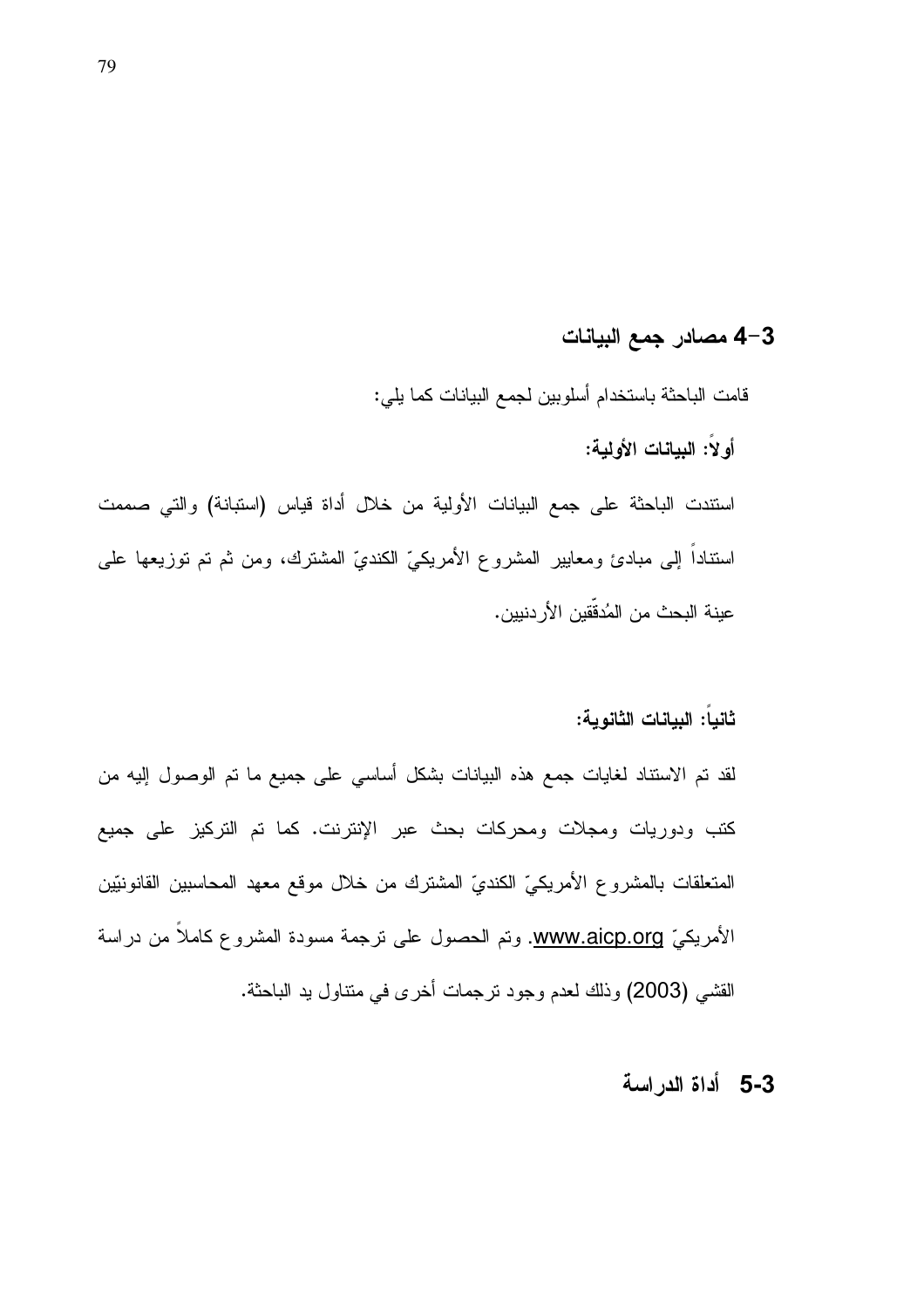لتحقيق أهداف الدراسة قامت الباحثة ببناء استبانة الدراسة مستفيدة من الأدبيات السابقة المشابهة واستشارة ذوي الخبرة والاختصاص في هذا المجال في الحقل الأكاديمي والمهنى.

وقد تكونت هذه الاستبانة من جزأين هما: **الجزء الأول:** يختص بالبيانات والمعلومات الشخصية (الديموغرافية) التي نتعلق بأفراد عينة الدراسة، حيث تضمنت هذه المعلومات ( الوظيفة الحالية، المؤهل العلمي، التخصص العلمي، سنوات الخبرة، هل يحمل شهادة مهنية، نوع هذه الشهادة، هل له اهتمام بالتجارة الإلكترونية، وما هي مصادر معلوماته).

الجزء الثاني: وقد احتوى هذا الجزء على مجموعة من الفقرات بلغ عددها (50) فقرة، حيث نعلقت الفقرات من (1−20) بالفرضية الأولى، والفقرات من (21−40) بالفرضية الثانية، والفقرات من (41–50) بالفرضية الثالثة.

#### 3-6 صدق وثبات الأداة

#### 3−6−3 صدق الأداة:

قامت الباحثة بصياغة الاستبانة بمساعدة المشرف وإرشاداته، وتم تحكيمها من خلال عرضها على عدد من المختصين\* والمهتمين بالبحث العلمي والمشهود لهم بالخبرة في مجالهم، وقد نم أخذ ملاحظاتهم حولها، حيث نم نعديل الاستبانة بناء على هذه الملاحظات إلى أن وصلت إلى صيغتها النهائية.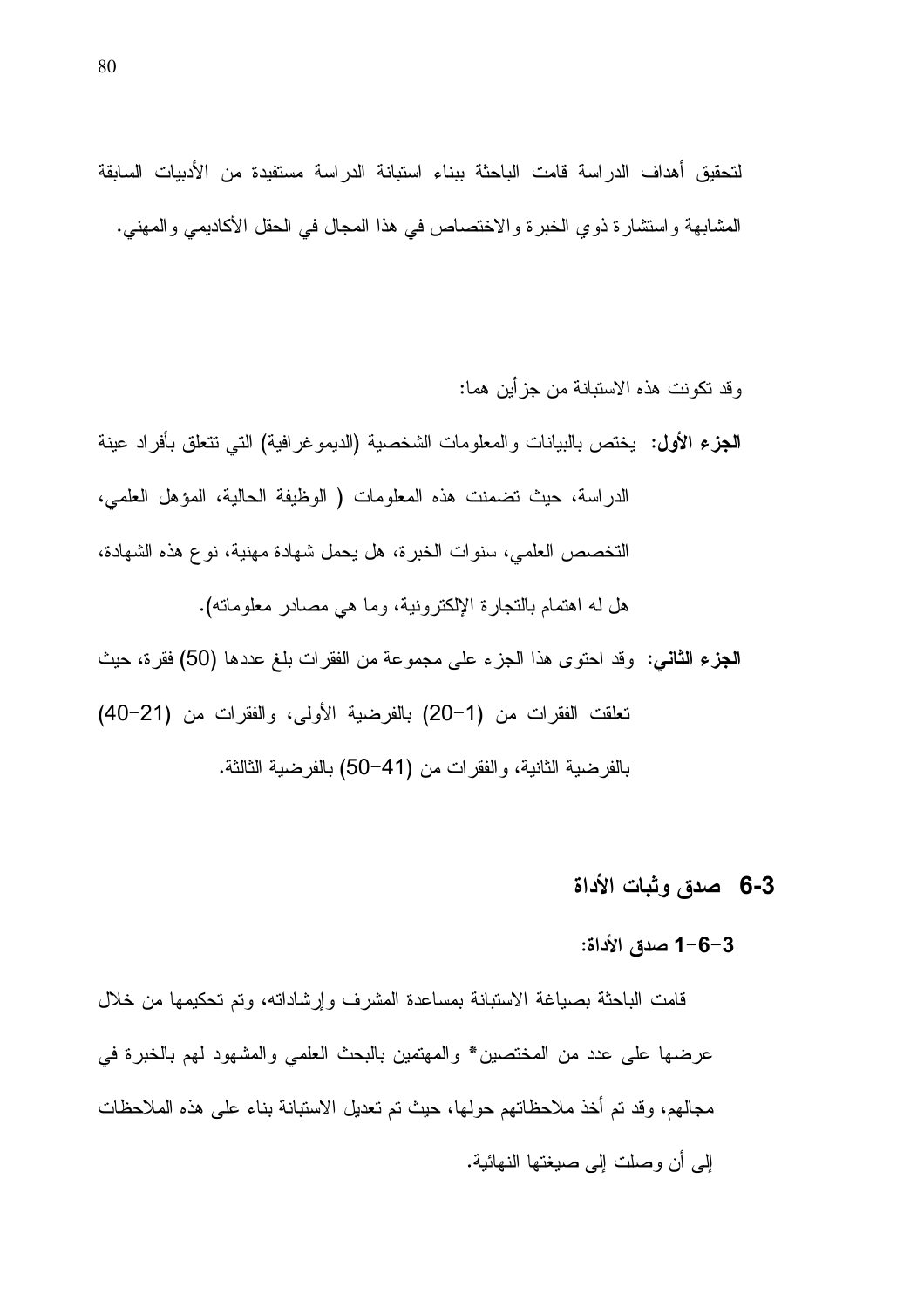\* ملحق رقم (2)

3−6−2 ثبات الأداة:

للتحقق من ثبات الأداة تم استخدام معادلة كرونباخ ألفاCronbach Alpha ، وذلك لقياس درجة المصداقية والثبات في إجابات مجتمع الدراسة على أسئلة الاستبانة، إذ يعتمد هذا الاختبار على مدى الثبات الداخلي ودرجة الاعتمادية لعبارات الاستبانة وذلك ضمن معادلة مدخلة مسبقاً إلى البرنامج الإحصائية SPSS. وقد بلغت قيمة ألفا لأفراد العينة كوحدة واحدة وللاستبانة بشكل عام (95%)، وهي نسبة ندل على مستوى عالٍ من ثبات أداة القياس (سيكاران، 2002).

# 3-7 أساليب تحليل البيانات

لبيان مدى استجابة عينة الدراسة لأسئلة أداة القياس، تم استخدام الأسلوب الوصفي الإحصائي من أجل تحليل البيانات واختبار الفرضيات، وذلك باستخدام البرنامج الإحصائي (SPSS) حيث تم استخدام الوسائل الإحصائية التالية:

- المتوسطات الحسابية
- الإنحر افات المعيارية
- اختبار (T) لعينة واحدة ( One Sample T-Test)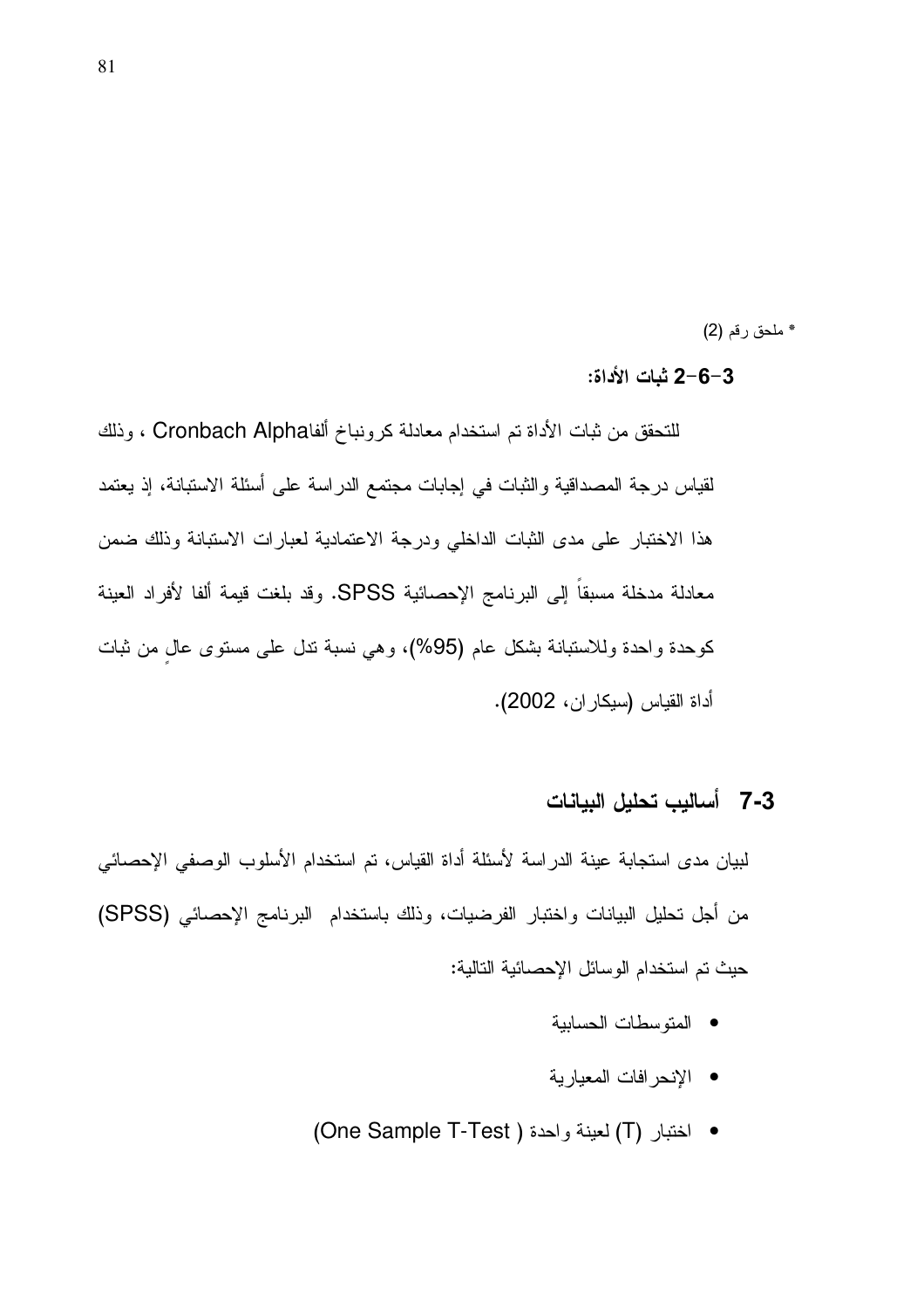الفصل الرابع

مناقشة نتائج التحليل الاحصائي واختبار الفرضيّات

- المقدمة  $1 4$
- 2-4 وصف خصائص عينة الدراسة
	- 3-4 اختبار مقياس الاستبانة
		- 4-4 عرض النتائج
		- 4–5 اختبار الفرضيّات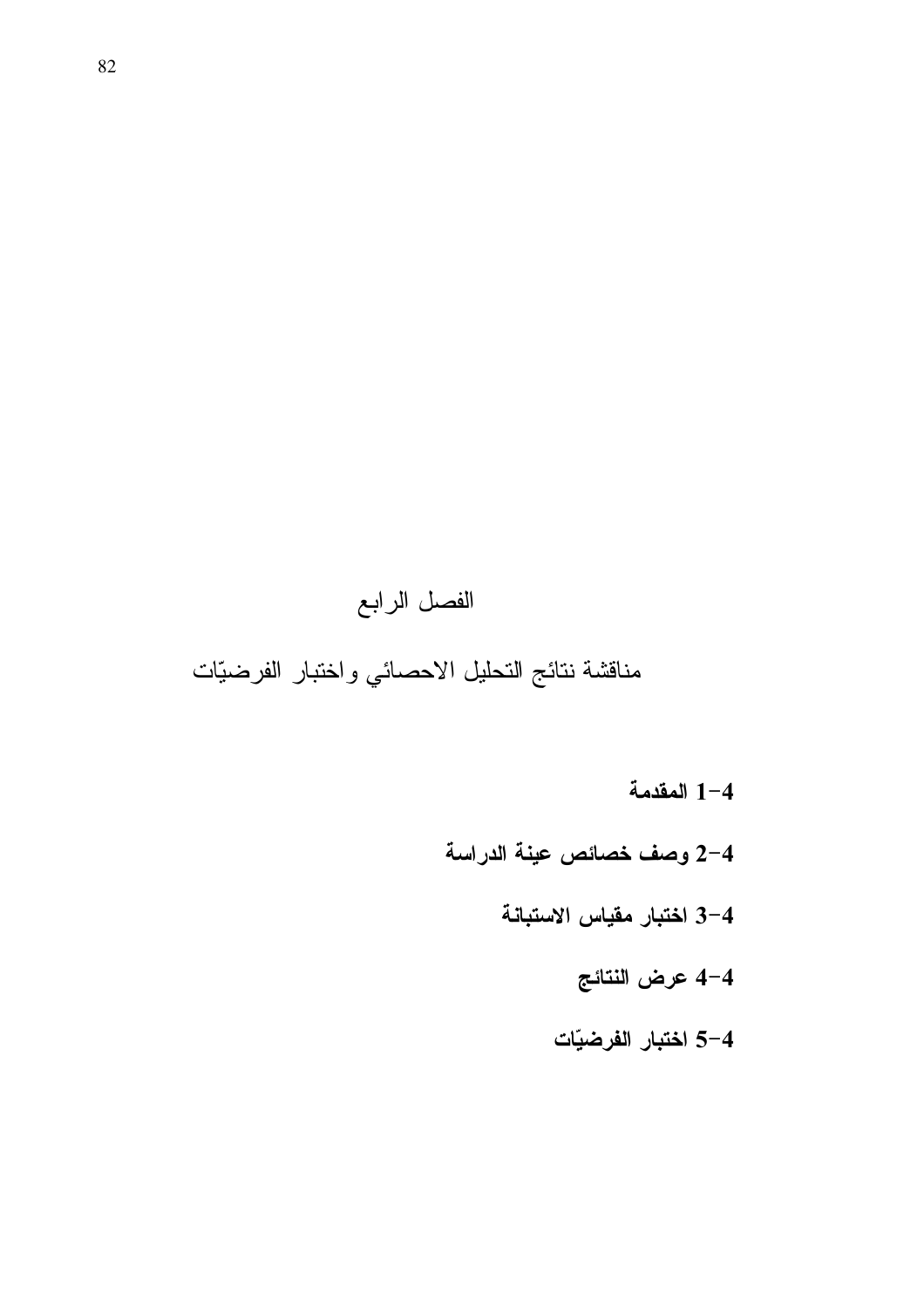#### 1-4 المقدمة

يستعرض هذا الفصل نتائج الدراسة وتحليلها طبقا للمعلومات التي تم جمعها من عينة الدراسة مـــن خلال الاستبانة، حيث قامت الباحثة باستخراج المتوسطات الحسابية والانحرافات المعيارية لإجابات أفراد مجتمع الدراسة.

# 2-4 وصف خصائص عينة الدراسة

في هذه الفقرة سيتم عرض ونحليل النتائج المتعلقة بالمعلومات الديموغرافية لأفسراد عينسة الدراسة من حيث الوظيفة الحالية، المؤهل العلمي، التخصص العلمي، سنوات الخبرة، الــشهادة المهنية، والاهتمام بالتجارة الالكترونية

#### 1-2-4 الوظيفة الحالية:

يشير الجدول رقم (2) إلى نوزيع أفراد عينة الدراسة حسب الوظيفة الحالية التي يشغلها أفر اد عينة الدر اسة.

# جدول رقم (2)

#### توزيع عينة الدراسة حسب الوظيفة الحالية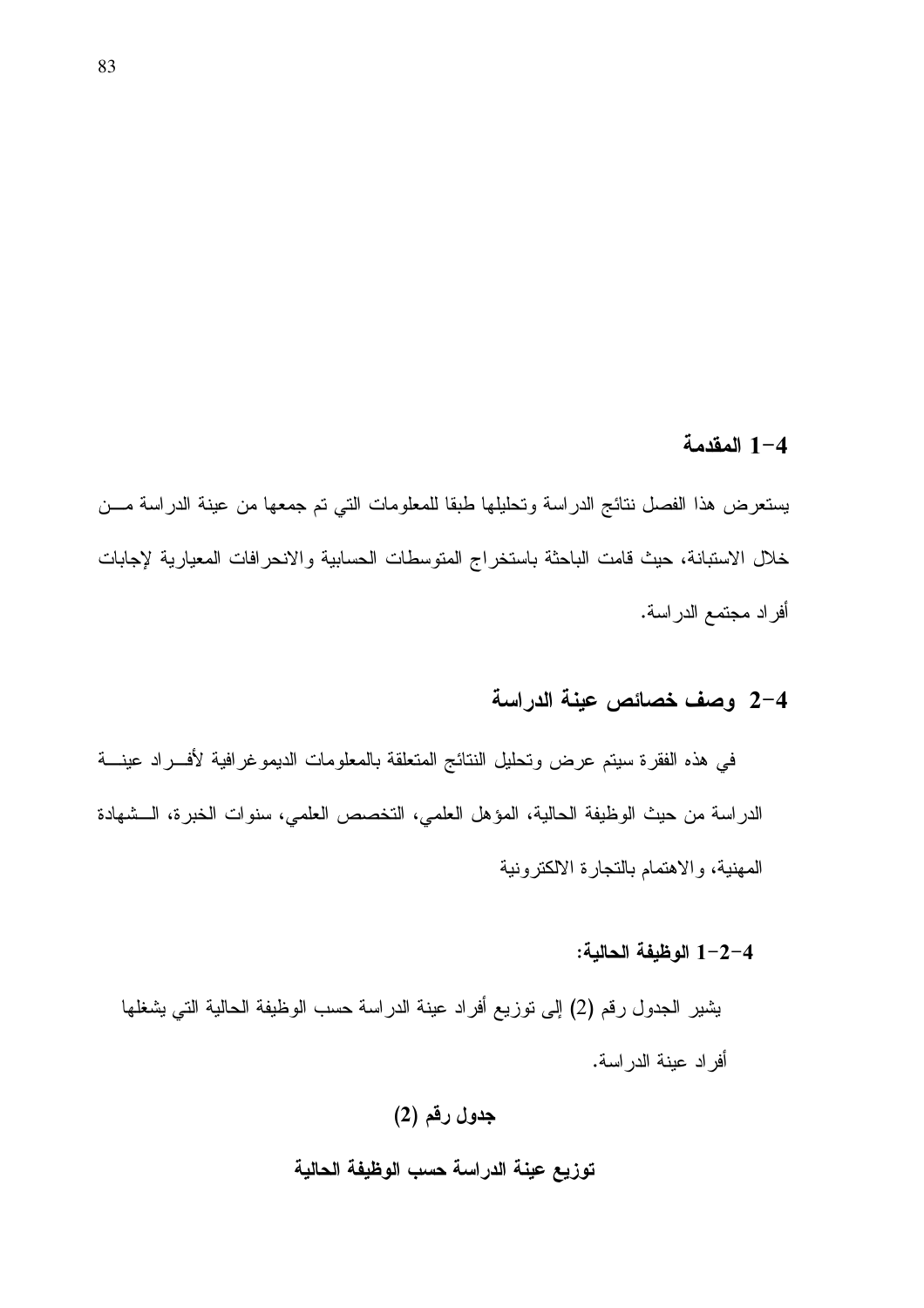| النسبة | التكرار | الوظيفة الحالية |
|--------|---------|-----------------|
| %59.0  | 85      | مدقق خارجي      |
| % 23.6 | 34      | مدقق داخلى      |
| % 4.2  | 6       | مستشارمالي      |
| % 4.2  | 6       | مدیر مالی       |
| %9.0   | 13      | اخر ی           |
| %100   | 144     | المجموع         |

يشير الجدول رقم (2) إلى أن عينة الدرراسة قد وزعت من حيث الوظيفــة الحاليـــة علــــى خمسة فئات، وكانت فئة المدققين الخارجيين هي الاكثر اذ بلغت نسبة هـــذه القئـــة (59%) بينمـــا وزعت باقي عينة الدراسة كما يلي: بلغت نسبة العاملين كمدفقين داخليين 23.6% وبلغــت نــسبة الذين يعملون كمستشارين ماليين ومدراء ماليين 4.2% لكل منهما وبلغت نسبة العاملين بوظــائف اخرى وقد تم تحديدها كمحاسبين بــ 9% ،وهكذا يتبين ان غالبية افراد عينة الدراسة يعملـــون فــــي مجال الندقيق، وهذا يشير الى إمكانية مصداقية اجابات عينة الدراسة.

#### 2-2-4 المؤهل العلمي:

يشير الجدول رقم (3) إلى نوزيع أفراد عينة الدراسة حسب المؤهل العلمي التي يحملها أفراد عينة الدر اسة.

## جدول رقم (3)

| النسبة | التكرار | المؤهل العلمى        |
|--------|---------|----------------------|
| %75    | 108     | ا بكالور <u>ب</u> وس |
| %19.4  | 28      | ماجستير              |

#### توزيع عينة الدراسة حسب المؤهل العلمي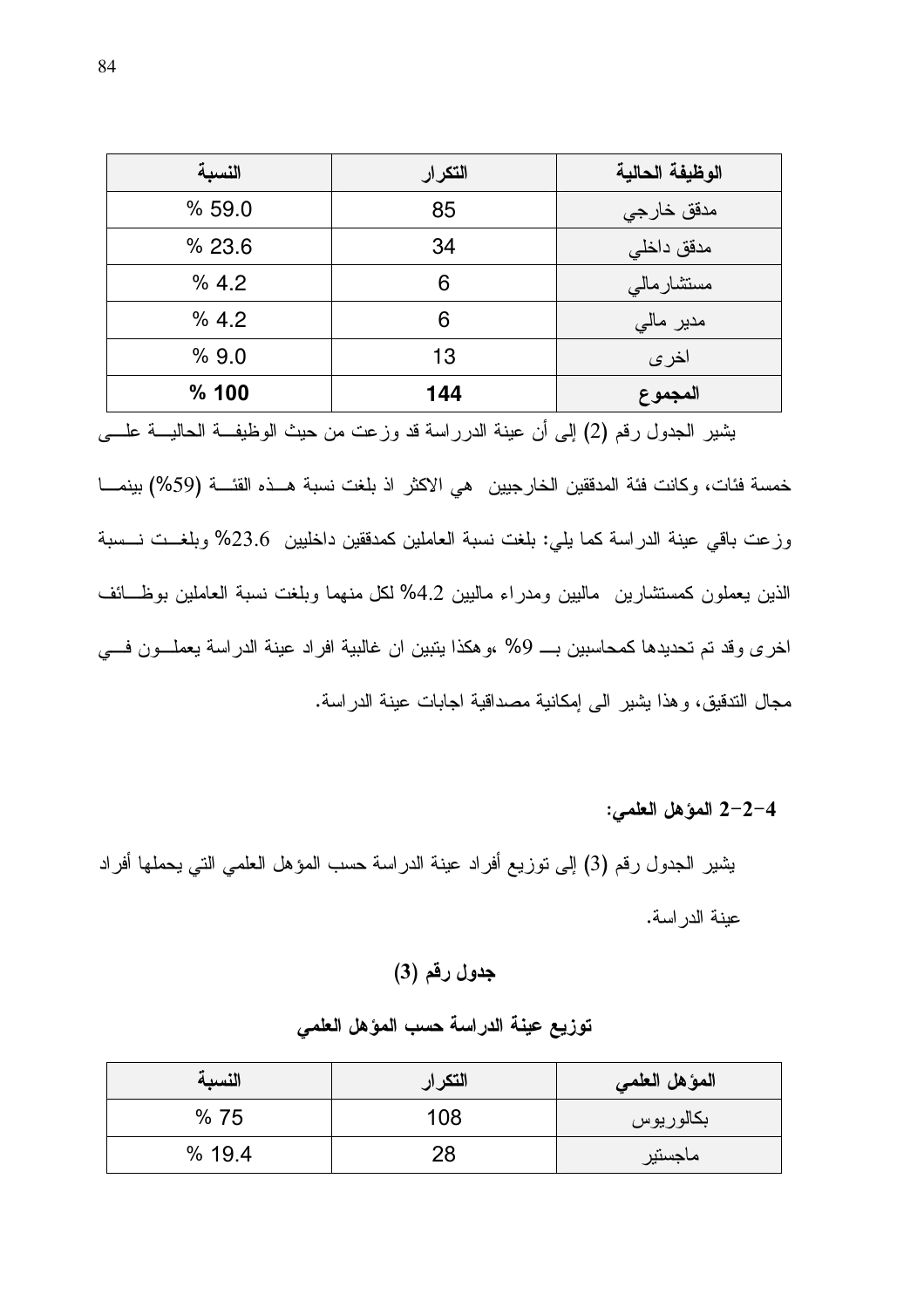| % 2.8 |     | دكتوراه |
|-------|-----|---------|
| % 2.8 |     | اخر ی   |
| %100  | 144 | المجموع |

يشير الجدول (3) الى ان عينة الدراسة تم توزيعها من حيث المؤهل العلمي إلـــى ثلاثـــة فئات، اذ بلغ عدد حملة البكالوريوس (108) أفراد، بنسبة (75%) بينما بلغ عدد حملة الماجــستير (28) فردا بنسبة (19.4%) وبلغ عدد حملة الدكتوراة (4) أفراد بنسبة (2.8%) وكذلك بلـــغ عـــدد حملة المؤهلات العلمية الاخرى(4) أفراد بنسبة (2.8%)والتي تم حصر ها بدبلوم كليـــة المجتمـــع. ويشير ذلك الى ان غالبية عينة الدراسة من الجامعيين.

# 3-2-4 التخصص العلمي:

يشير الجدول رقم (4) إلى نوزيع أفراد عينة الدراسة حسب التخصص العلمي لأفراد عينة الدر اسة.

# جدول رقم (4)

| النسبة | التكرار       | التخصص العلمى |
|--------|---------------|---------------|
| %86    | 124           | محاسبة        |
| %5.6   | 8             | ماليةومصرفية  |
| %5.6   | 8             | ادار ة        |
| % 1.4  | $\mathcal{P}$ | تمويل         |
| % 1.4  | $\mathcal{P}$ | اخر ی         |
| %100   | 144           | المجموع       |

#### توزيع عينة الدراسة حسب التخصص العلمى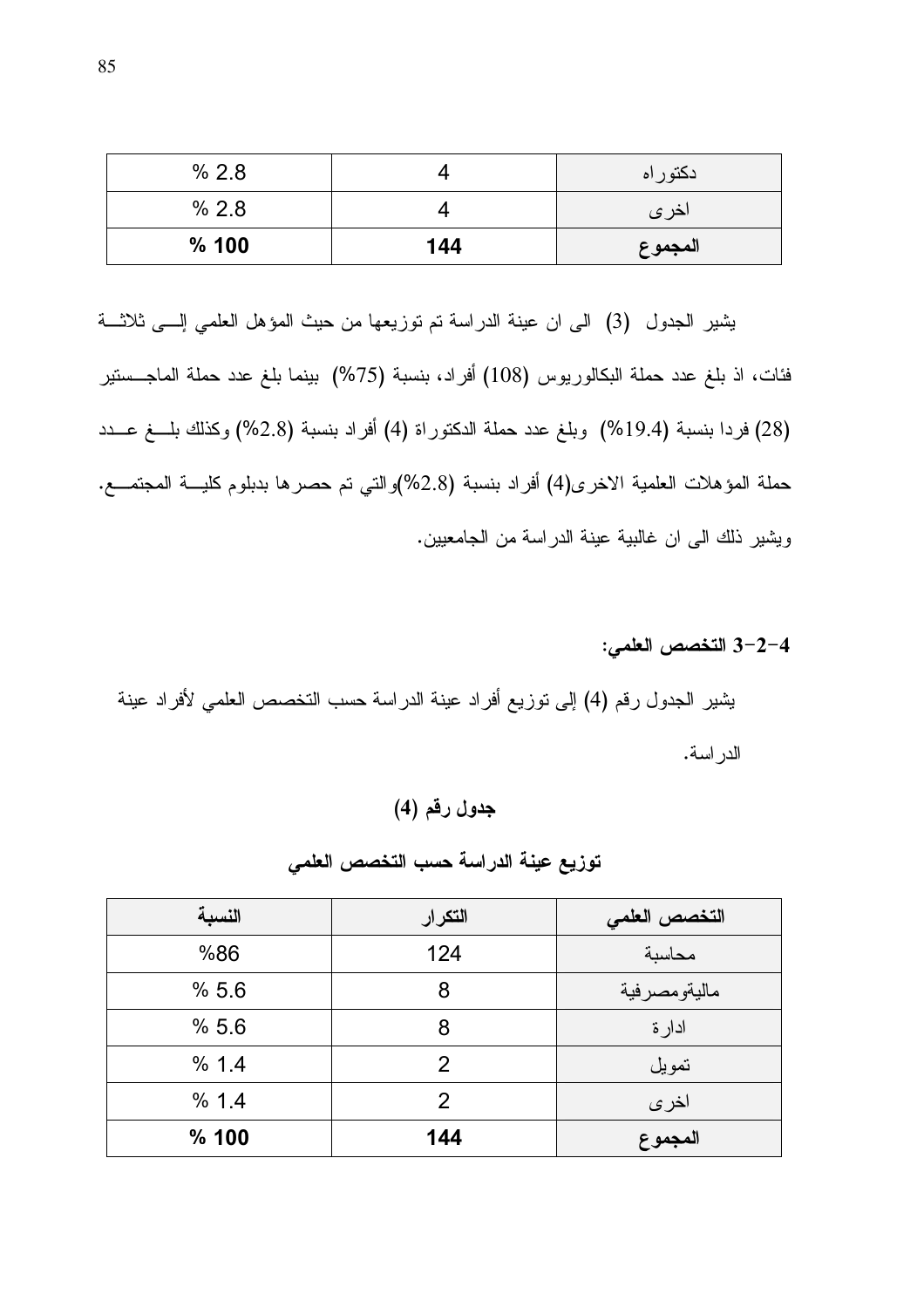نتشير النتائج الواردة في الجدول رقم (4) والمتعلقة بتوزيع عينة الدراسة حسب التخصص العلمـــي الى أن عدد المتخصصين في المحاسبة بلغ (124) فرداً و بنسبة (86%) ، وبلغ عدد المتخصـــصين في العلوم المالية والمصرفية والإدارة (8) أفراد وبنسبة (5.6%) لكل من التخصصين، في حين ان عدد المتخصصين في التمويل بلغ (2) أي بنسبة (1.4%) أما عدد الأشخاص الذين يحملون شهادات بتخصصات اخرى فقد بلغ (2) اي بنسبة (1.4%) وقد تم حصر هذا التخصص بالاقتصاد.

4-2-4 سنو ات الخبر ة:

يشير الجدول رقم (5) إلى توزيع أفراد عينة الدراسة حسب سنوات الخبرة لأفراد عينة الدر اسة.

# جدول رقم (5)

| النسبة | التكرار | سنوات الخبرة        |
|--------|---------|---------------------|
| %45.8  | 66      | اقل من خمس سنوات    |
| %16.7  | 24      | من 5 – الى 10 سنوات |
| % 37.5 | 54      | اكثر من 10 سنوات    |
| %100   | 144     | المجموع             |

توزيع عينة الدراسة حسب سنوات الخبرة

توضح البيانات الواردة في الجدول (5) أن عدد الذين نقل سنوات خبراتهم عن خمس سنوات، بلـــغ (66 ) فردا بنسبة (45.8%)، في حين أن عدد الأشخاص الذين نتر او ح سنوات الخبر ة لـــديهم مـــن (5–10 سنوات) بلغ (24) فرداً بنسبة قدرها (16.7%)، وبلغ عدد الأشخاص الذين نزيد ســنوات الخبرة لديهم عن 10 سنوات (54) فرداً بنسبة قدرها (37.5%) .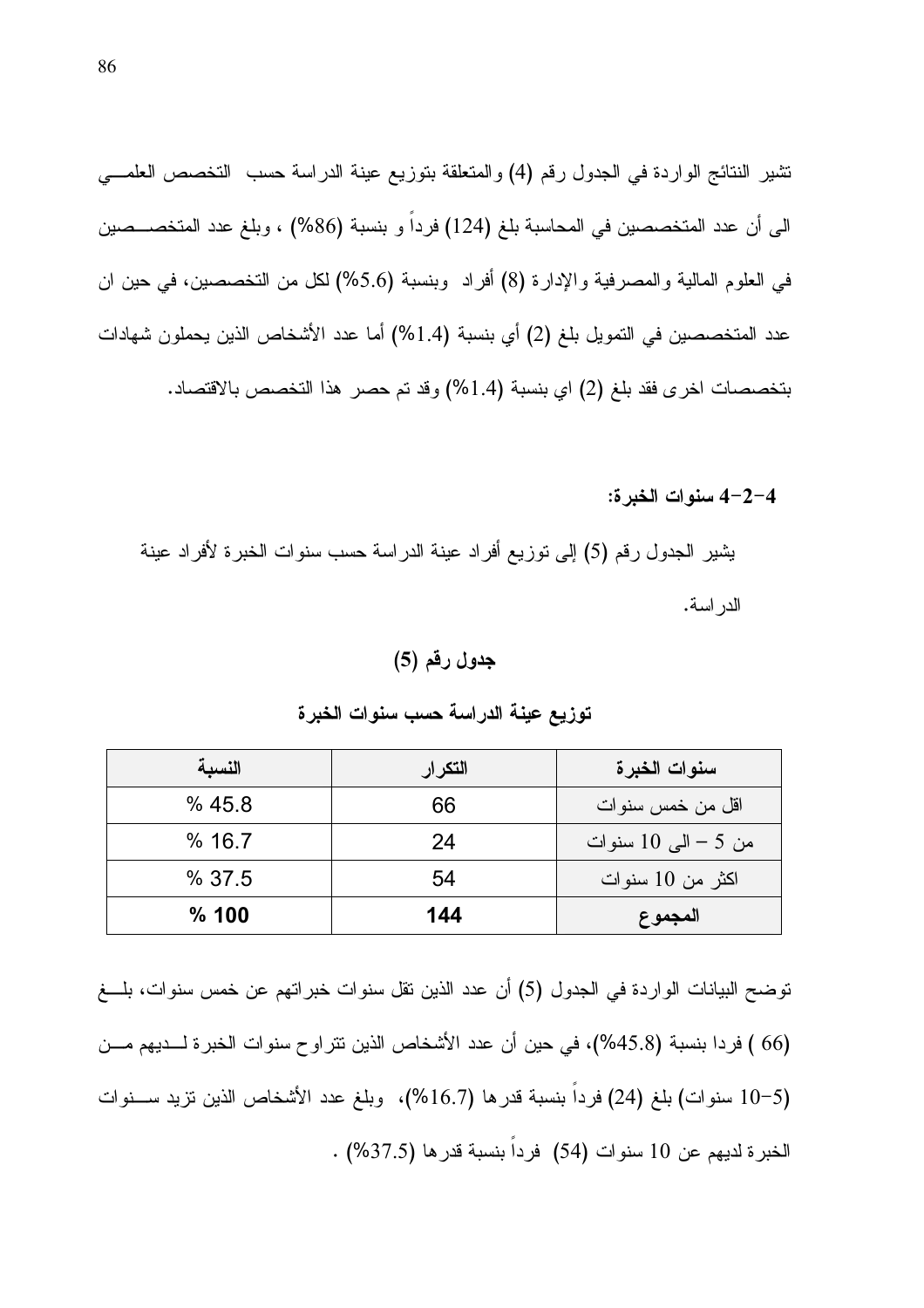الشَّهادة المهنية :  $5\hbox{--}2\hbox{--}4$ 

يشير الجدول رقم (6) إلى نوزيع أفراد عينة الدراسة حسب الشهادة المهنية الحاصل عليها أفراد عينة الدراسة.

جدول رقم (6)

توزيع عينة الدراسة حسب الشهادة المهنية

| النسبة | التكرار | شهادة مهنية |
|--------|---------|-------------|
| %94.4  | 136     | نعد         |
| %5.6   |         |             |
| %100   | 144     | المجموع     |

نشير النتائج الواردة في الجدول رقم (6) والمنعلقة بتوزيع عينة الدراسة حسب الشهادة المهنية حيث بلغ عدد الحاصلين على شهادة مهنية (136) بنسبة (94.4%)، أما الأفراد الذين لا يحملون الـــشهادة المهنية فقد اقتصر عددهم على (8) أفراد بنسبة (5.6%).

#### 6−2−4 نوع الشهادة المهنية:

يشير الجدول رقم (7) إلى نوزيع أفراد عينة الدراسة– في حال حصولهم على الشهادة المهنية– حسب نوع هذه الشهادة.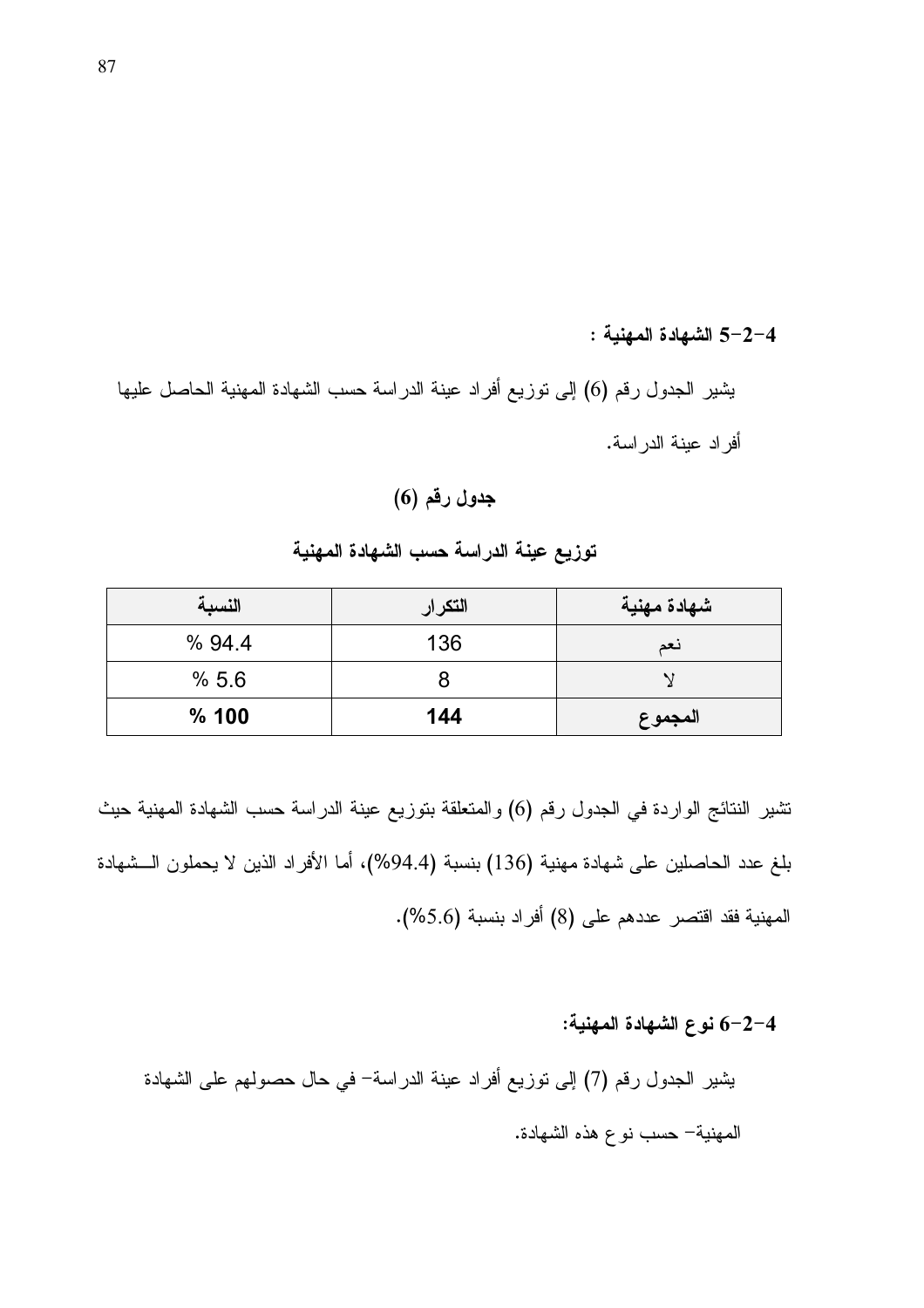|  |  | جدول رقم (7) |
|--|--|--------------|
|--|--|--------------|

#### النسبة نوع الشهادة التكرار  $%72.2$ 104 **JCPA**  $% 22.2$ **CPA** 32  $% 5.6$ 8 لا يحمل

144

توزيع عينة الدراسة حسب نوع الشهادة المهنية

تشير النتائج الواردة في الجدول رقم (7) والمتعلقة بتوزيع عينة الدراسة حسب نوع الشهادة المهنية بأن (104) افراد يحملون شهادة المحاســب القـــانوني الأردنـــي المـــرخص (JCPA) أي بنـــسبة (72.2%)، في حين كان عدد الحاصلين على شهادة محاسب قانوني مـــرخص (CPA)(32) فـــردا وبنسبة (22.2%)، أما عدد الأفراد الذين لا يحملون أي نوع من الشهادة المهنية فكان عـــددهم (8) أفراد اي بنسبة (5.6%).

#### 7-2-4 الاهتمام بالتجارة الالكترونية:

المجموع

يشير الجدول رقم (8) إلى نوزيع أفراد عينة الدراسة حسب اهتمامهم بالتجارة الإلكترونية. جدول رقم (8) توزيع عينة الدراسة حسب الاهتمام بالتجارة الإلكترونية

 $%100$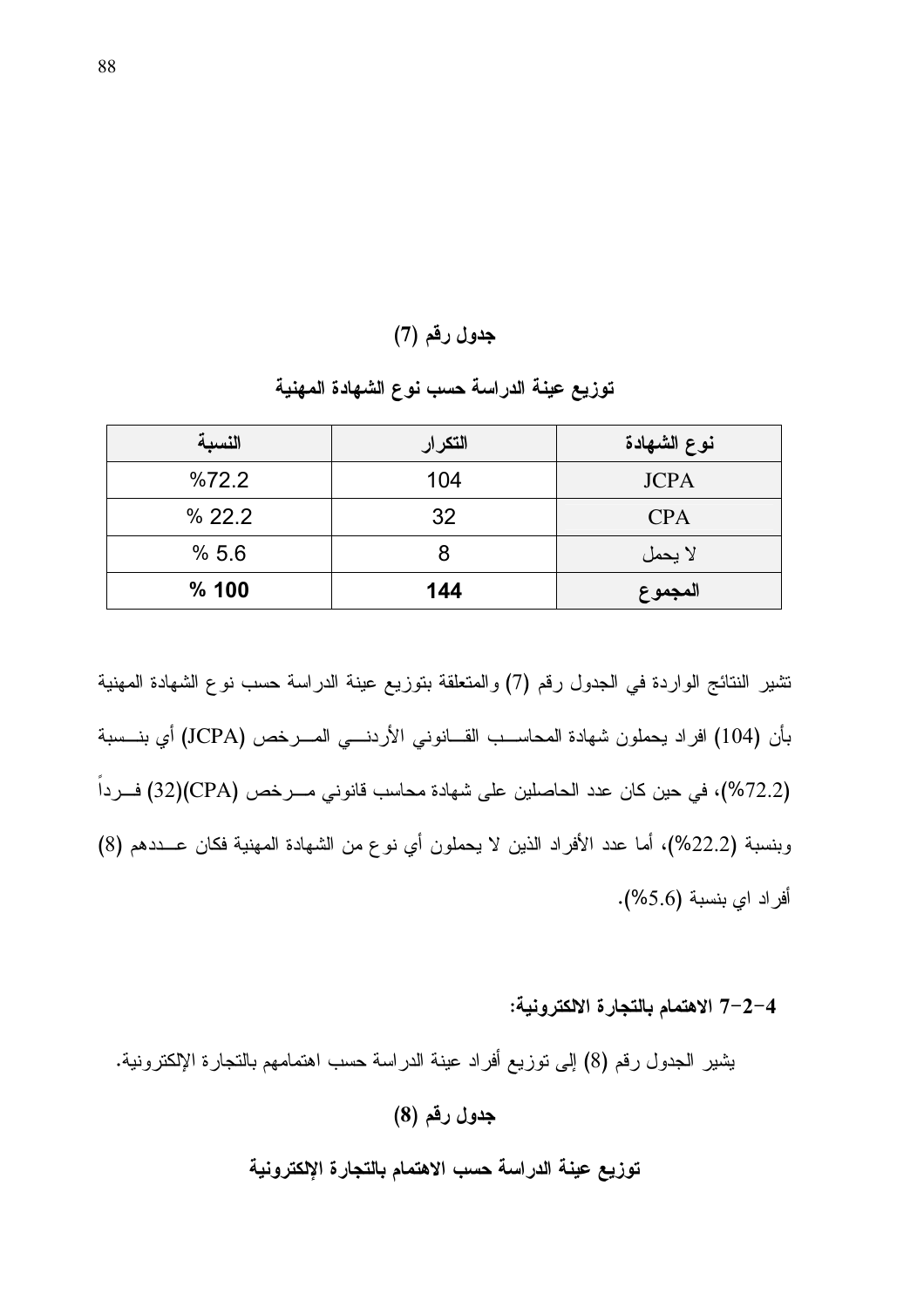| النسبة | التكرار | الاهتمام بالتجارة الالكترونية |
|--------|---------|-------------------------------|
| %43    | 62      | نحد                           |
| %57    | 82      |                               |
| %100   | 144     | المجموع                       |
|        |         |                               |

نتثمير النتائج الواردة في الجدول رقم (8) بأن عدد الأفراد المهتمين بالتجارة الإلكترونية هو (62) أي بنسبة (43%) فيما بلغ عدد الأفراد غير المهتمين بالتجارة الإلكترونيـــة (8) فـــرداً أي مــــا نـــسبته (57%)، وتعتقد الباحثة بأن هذا مؤشر سلبي نوعاً ما.

4–2–8 مصادر المعلومات بالتجارة الإلكترونية :

يشير الجدول رقم (9) إلى توزيع أفراد عينة الدراسة–في حال اهتمامهم بالتجارة الإلكترونية– ما مصادر معلوماتهم.

# جدول رقم (9)

| النسبة | التكرار | مصادر المعلومات |
|--------|---------|-----------------|
| %57    | 82      | غير مهتم        |
| %18.1  | 26      | دو ر ات         |
| %6.9   | 10      | مؤتمرات         |
| % 8.3  | 12      | ورشات عمل       |
| %9.7   | 14      | اخر ی           |
| % 100  | 144     | المجموع         |

توزيع عينة الدراسة حسب مصادر معلومات عينة الدراسة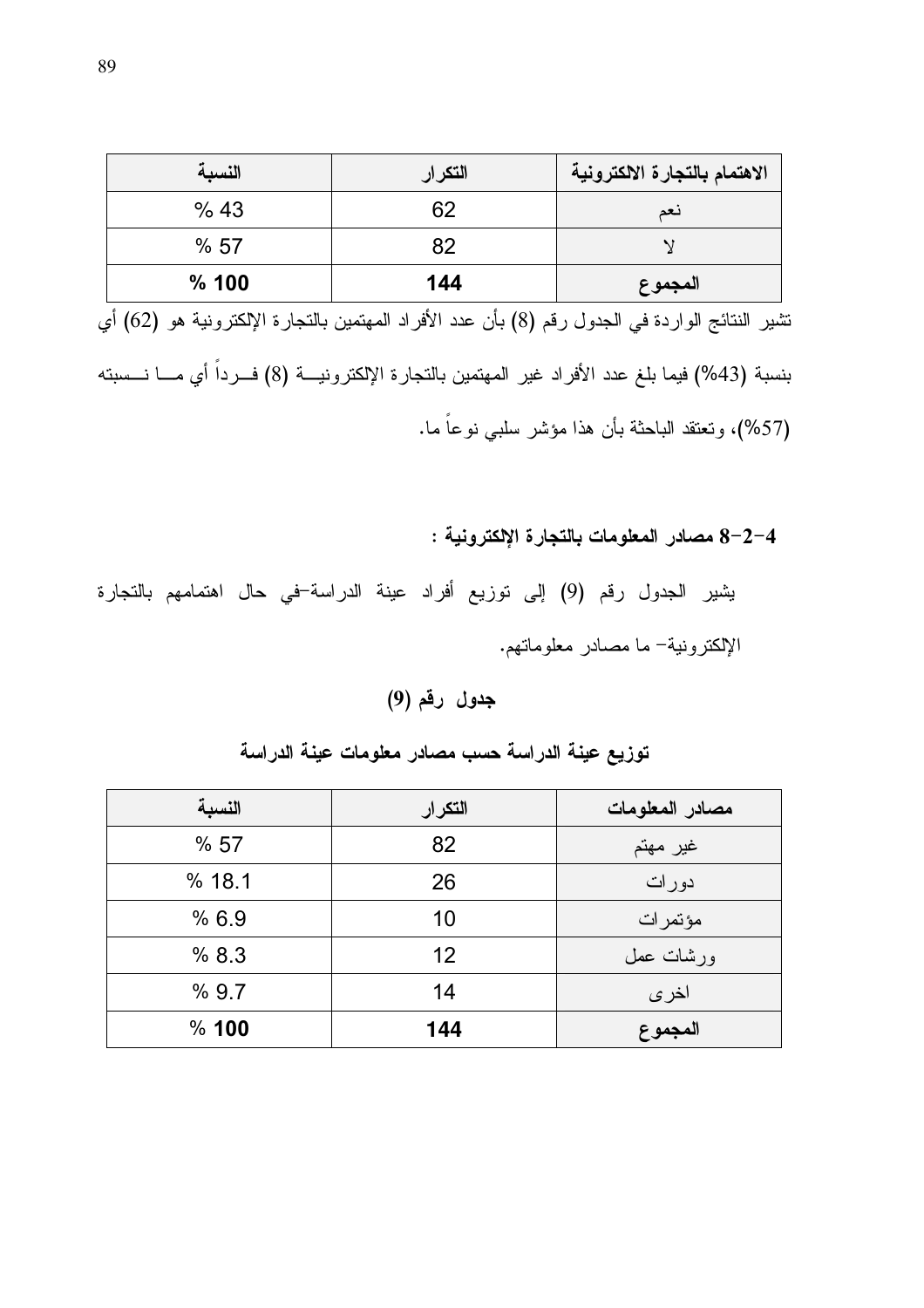نتثنير البيانات الواردة في الجدول رقم (9) أن نسبة الأفراد المهتمين بالتجارة الإلكترونيــــة والبــــالـغ عددهم (كما في الجدول رقم 7) هو (62) فرداً تم تصنيف مصادر حصولهم على المعلومـــات عـــن التجارة الإلكترونية كما يلي:

# 3-4 اختبار مقياس الاستبانة:

لقد تم اعتماد مقياس ليكرت(Likert Scale) المكون من خمس درجات لتحديد مدى قـــدرة مدققي الحسابات القانونيين الخارجيين على ندقيق الشركات المتعاملة في التجارة الالكترونية، وذلــك كما هو موضح في الجدول رقم(10)

| مقياس لتحديد مستو ىالموافقة |  |  |
|-----------------------------|--|--|
|                             |  |  |

| مستوى المقدرة | الدرجة |
|---------------|--------|
| متدنية جدأ    |        |
| متدنية        |        |
| متوسطة        |        |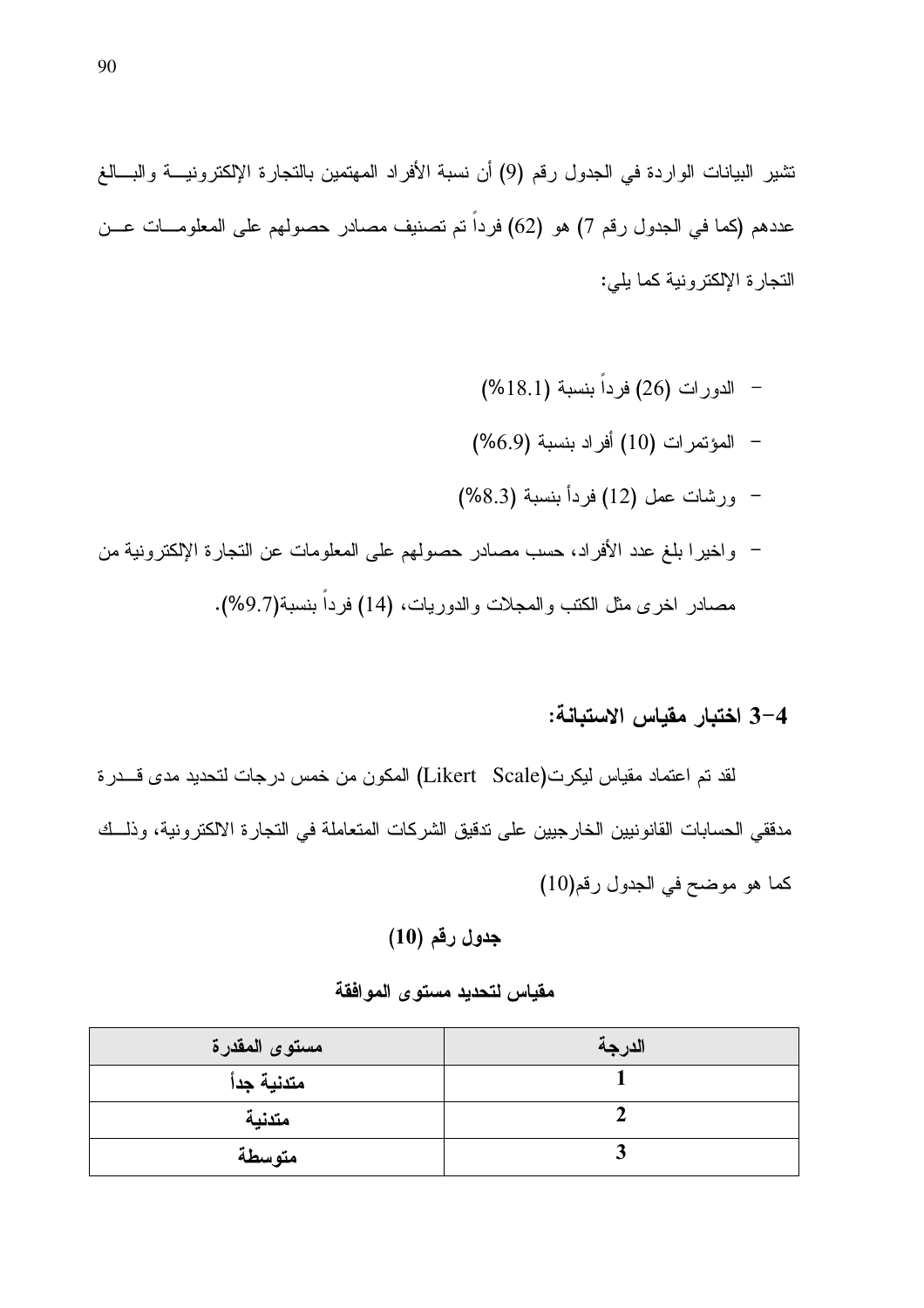| عالية     |  |
|-----------|--|
| عالية جدا |  |

كما نم وضع مقياس نرنيبي لهذه الأرقام لإعطاء الوسط الحسابي مدلولاً باستخدام المقيـــاس الترنيبي للأهمية، وذلك للاستفادة منها فيما بعد عند تحليل النتائج، وذلك كما هو موضح في الجدول رقم (11)

## جدول رقم (11)

| مستوى المقدرة | المتوسط الحسابى |
|---------------|-----------------|
| عالية جداً    | $5 - 4.5$       |
| عالبة         | $4.5 - 3.5$     |
| متوسطة        | $3.75 - 3$      |
| متدنية        | $3 - 2$         |
| متدنية جداً   | أقل من 2        |

مقياس لتحديد الأهمية النسبية للمتوسط الحسابي

# 4-4 عرض النتائج

للتعرف على مدى قدرة مدققي الحسابات الخارجيين على ندقيق حسابات الشركات الأردنية المتعاملة في النجارة الإلكترونية، وفقا للمبادئ والمعايير المنصوص عليها في المشروع الأمريكـــي الكنـــدي المشترك، وللنعرف على المعوفات التي تحول دون قدرة مدققي الحسابات الخارجين علـــي تــدقيق حسابات الشركات المتعاملة في التجارة الإلكترونية وفقاً للمشروع الأمريكي الكندي المـــشترك، تـــم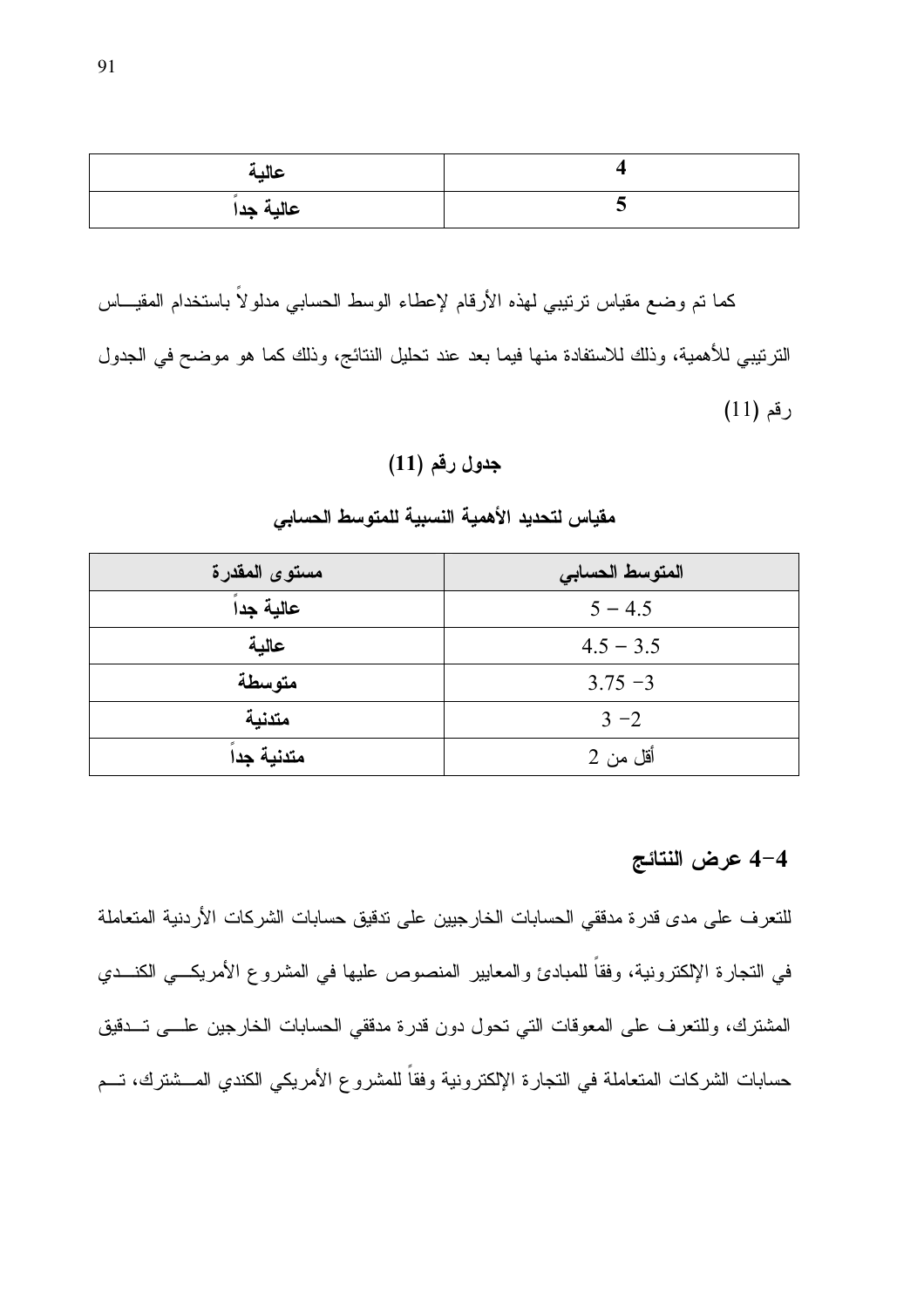نوجيه أسئلة نتعلق بمبادئ ومعايير المشروع الأمريكي الكندي المشنرك، وقد نم تـــصنيف إجابــــات أفراد العينة إلى خمسة بدائل ندرجت من عالية جداً إلى متدنية جداً

4–4–1 عرض النتائج (الفرضية الأولى):

مدى قدرة مدققى الحسابات الخارجيين على ندقيق حسابات الشركات الأردنيـــة المتعاملـــة بالنجارة الإلكترونية وفقاً للمبادئ المنصوص عليها في المشروع الأمريكي الكندى المشترك (1–الحماية، 2– نوافر النظام، 3– وتكامل المعالجة، 4– والخــصوصية علـــى الــشبكة، 5- و السر ية).

4−4−1 −1 قدر ة مدفقي الحسابات على تقييم التزام الشركة بمبدأ الحماية:

مدى قدرة مدققي الحسابات الخارجيين على ندقيق حسابات الشركات الأردنية المتعاملة في النجارة الإلكترونية وفقاً لمبدأ الحماية المنصوص عليه في المشروع الأمريكي الكندى المشترك.

## جدول رقم (12)

قدرة مدققي الحسابات على تقييم مدى التزام الشركات الأردنية المتعاملة في التجارة الإلكترونية بمتطلبات مبدأ الحمابة

| مستوى<br>المقدر ة | الترتيب | الانحراف<br>المعيارى | المتوسط<br>الحسابى | العبارة                                   | الرقم |
|-------------------|---------|----------------------|--------------------|-------------------------------------------|-------|
| عالية             |         | 0.769                | 3.90               | سياسات الشركة الخاصة بحماية نظامها المالى |       |
| متوسطة            |         | 0.954                | 3.61               | شبكات الربط الخاصة بحماية النظام          |       |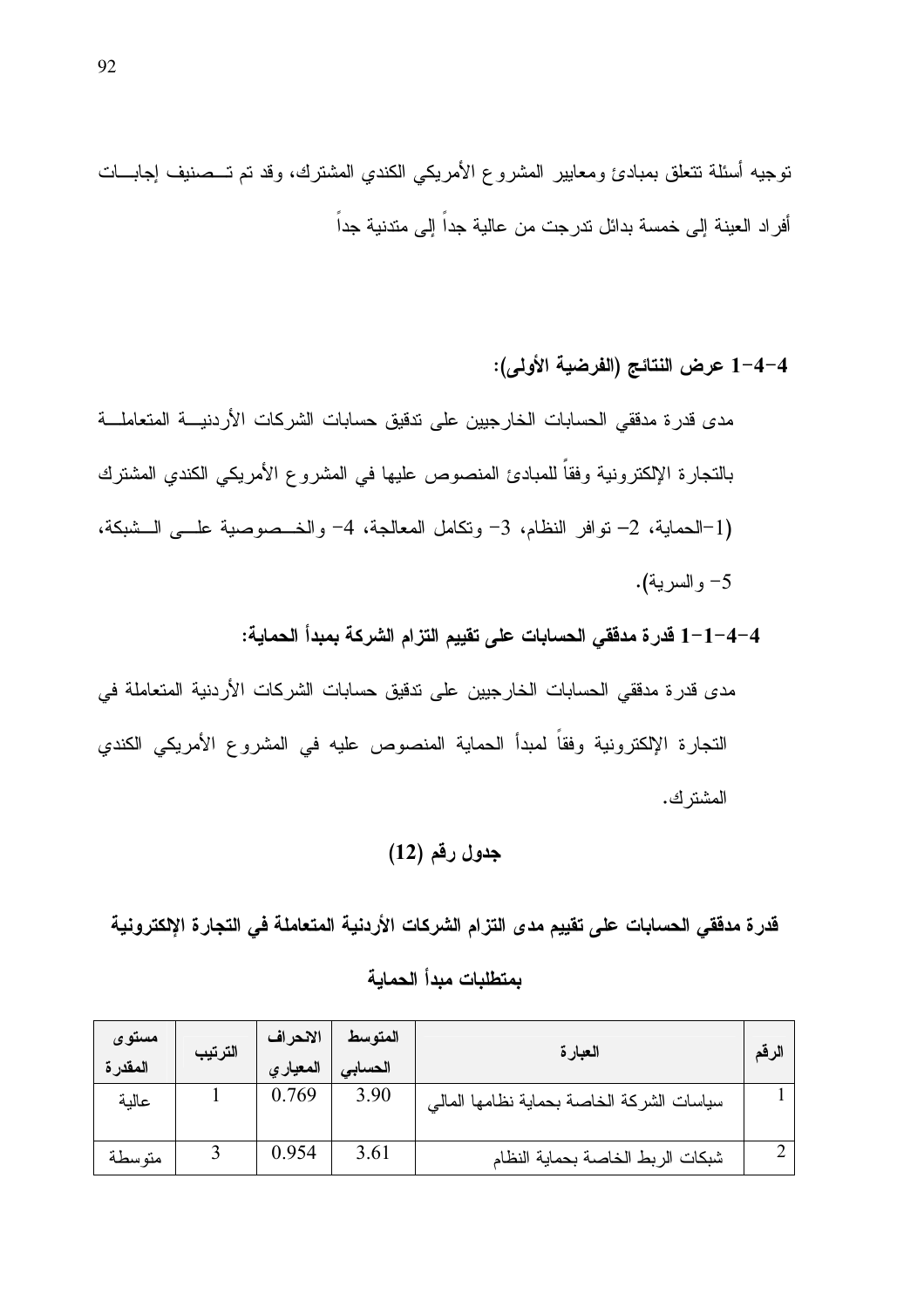| متوسطة |                | 0.807 | 3.64 | الإجراءات المتبعة لتطبيق ألية حماية النظام    |  |
|--------|----------------|-------|------|-----------------------------------------------|--|
| متوسطة | $\overline{4}$ | 0.913 | 3.57 | ألية المراقبة المتبعة لمراقبة السياسات وشبكات |  |
|        |                |       |      | الربط وإجراءات الحماية.                       |  |
|        |                | 0.736 | 3.68 | المتوسط الحسابي                               |  |

يشير الجدول رقم (12) الى ان المتوسطات الحسابية لجميع فقرات المتغير تراوحــت بـــين (3.57 – 3.90) ونَشير هذه النتائج الى ان اجابات افراد عينة الدراسة جاءت بالموافقة على جميع الفقر ات التي تقيس **قدر ة مدققي الحسابات على تقييم التز ام الشركة بمبدأ الحماية،** إذ ان هذه المتوسطات الحسابية اكبر من المتوسط الافتراضيي (3) ٌ ويتضح مـــن الجـــدول أن الفقر ة النتبي نتص على: سياسات الشركة الخاصة بحماية نظامها المالي "كانت الاكثر أهمية في الفقرات التي تقيس إدراك مبدأ الحماية، في حين كانت الفقرة التي تـــنص علـــي: آليــــة المراقبة المنبعة لمراقبة السياسات وشبكات الربط واجراءات الحماية " في المرتبة الاخيرة .

وبشكل عام فإن المنوسط العام لإجابات أسئلة هذا المتغير بلغ (3.68) والانحراف المعيساري لمها (0.736) أي أن موافقة عينة الدراسة على أسئلة هــذا المتغيـــر كانـــت متوســـطة، وأن اتجاهاتهم حيال هذا المبدأ كانت ايجابية، أي ان قدرة مدفقي الحسابات علـــي تقيـــيم التـــزام الشر كة بمبدأ الحماية متوسطة.

4–4–1–قدرة مدققي الحسابات على تقييم التزام الشركة مبدأ جاهزية النظام:

" المتوسط الافتراضي = 5+4+3+1=15=3=5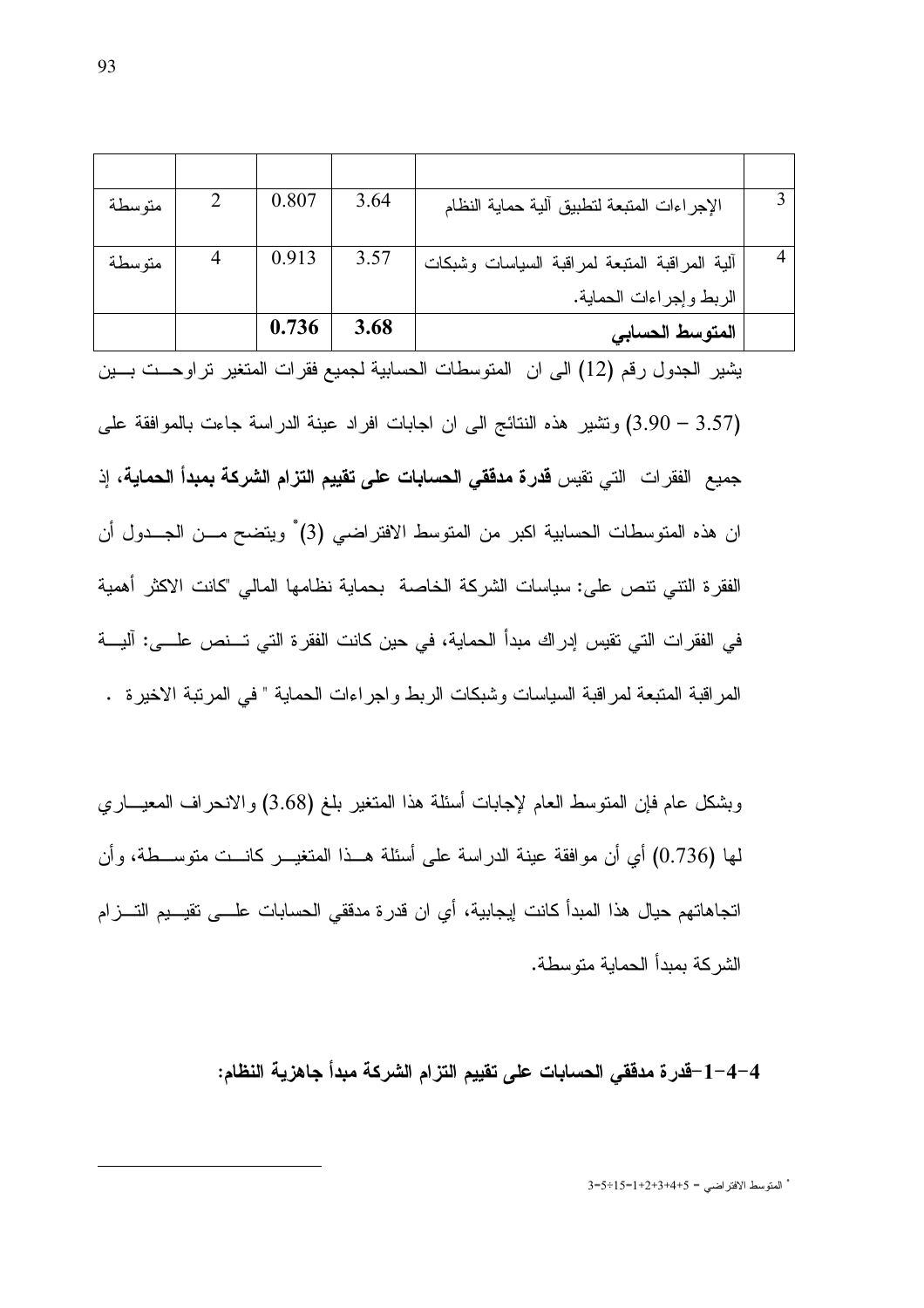مدى قدرة مدققى الحسابات الخارجيين على ندقيق حسابات الشركات الأردنية المتعاملة في النجارة الإلكترونية وفقاً لمبدأ جاهزية النظام المنصوص عليه في المشروع الأمريكي الكندى المشتر ك .

## جدول رقم (13)

قدرة مدققي الحسابات على تقييم مدى التزام الشركات الأردنية المتعاملة في التجارة الإلكترونية

| مستوى   |                | الانحراف  | المتوسط |                                                       |       |
|---------|----------------|-----------|---------|-------------------------------------------------------|-------|
| المقدرة | الترتيب        | المعيار ي | الحسابى | العبارة                                               | الرقم |
| عالية   |                | 0.752     | 3.78    | سياسات الشركة الخاصة بجاهزية نظامها المالى            | 5     |
| متوسطة  | 3              | 0.865     | 3.58    | شبكات الربط الخاصة بجعل نظامها جاهزا للعمل            | 6     |
| متوسطة  | $\overline{2}$ | 0.810     | 3.63    | الإجراءات المتبعة الكفيلة بتأكيد جاهزية نظامها المالى | 7     |
| متوسطة  | $\overline{4}$ | 0.819     | 3.47    | ألية المراقبة المتبعة لمراقبة السياسات وشبكات الربط   | 8     |
|         |                |           |         | والإجراءات<br>المساهمة في جعل<br>جاهزا<br>النظام      |       |
|         |                |           |         | للاستخدام                                             |       |
|         |                | 0.703     | 3.61    | المتوسط الحسابى                                       |       |

| بمتطلبات مبدأ جاهزية النظام |  |
|-----------------------------|--|
|-----------------------------|--|

يشير الجدول رقم (13) الى ان المتوسطات الحسابية لجميع فقرات المتغير تراوحــت بـــين

(3.47 – 3.78) ونتثمير هذه النتائج إلى ان اجابات افراد عينة الدراسة جاءت بالموافقة على جميع الفقر ات التي تقيس قدر ة مدفقي الحسابات على تقييم التزام الشركة بمبــدأ جاهزيــــة النظام ، اذ ان هذه المتوسطات الحسابية اكبر من المتوسط الافتراضـــي (3) ويتــضح مـــن الجدول أن الفقر ة التي تنص على: "سياسات الشركة الخاصة بجاهزية نظامها المالي" كانــت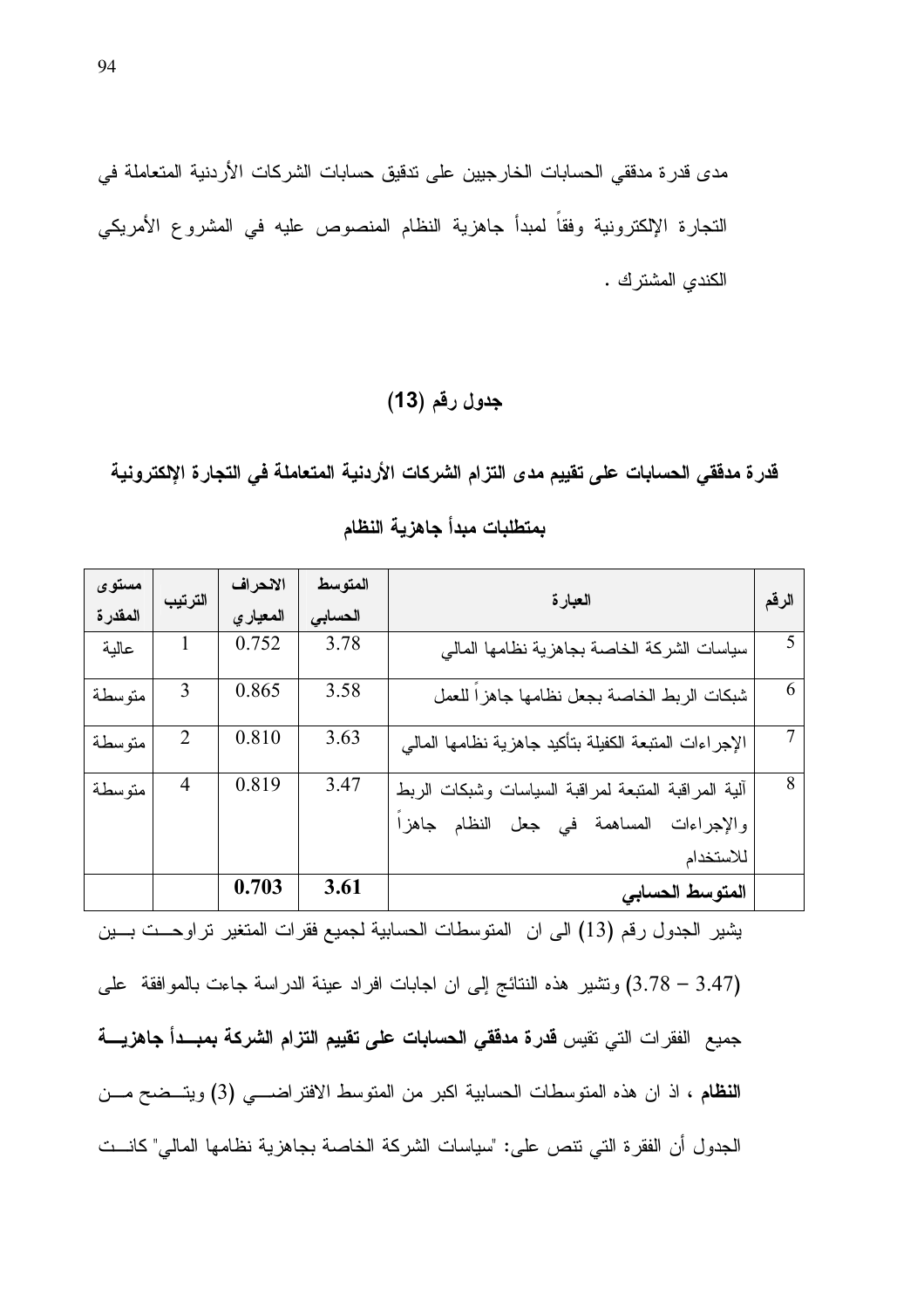الاكثر اهمية في الفقرات التي تقيس **قدرة مدققي الحسابات على تقييم التزام الشركة بمبــد**أ جاهزية النظام ، في حين كانت الفقرة التي نتص على: "آليـــة المراقبـــة المتبعـــة لمراقبـــة السياسات وشبكات الربط والاجراءات المساهمة في جعل النظام جــاهزا للاســتخدام" فـــي المرتبة الاخبر ة .

وبشكل عام فإن المتوسط العام لإجابات أسئلة هذا المتغير بلغ (3.61) والانحراف المعيـــاري لمها (0.703) أي أن موافقة عينة الدراسة على أسئلة هــذا المتغيـــر كانـــت متوســـطة، وأن اتجاهاتهم حيال هذا المتغير كانت إيجابية، أي ان قدرة مدققي الحسابات على تقيـــيم التـــزام الشر كة بمبدأ جاهز ية النظام متوسطة.

4–4–1–3 فدر ة مدفقي الحسابات على تقييم التزام الشركات بمبدأ تكامل النظام: مدى قدرة مدققي الحسابات الخارجيين على ندقيق حسابات الشركات الأردنية المتعاملة فسي النجارة الإلكترونية وفقاً لمبدأ نكامل النظام المنصوص عليه في المشروع الأمريكي الكنـــدي المشتر ك.

#### جدول رقم (14)

قدرة مدققي الحسابات على تقييم مدى التزام الشركات الأردنية المتعاملة في التجارة الإلكترونية

| مستوى   | الترتيب | الانحراف | المتوسط | العبارة                                    | الرقم |
|---------|---------|----------|---------|--------------------------------------------|-------|
| المقدرة |         | المعيارى | الحسابى |                                            |       |
| متوسطة  |         | 0.760    | 3.60    | سياسات الشركة الخاصة بالتأكيد على تكامل    | 9     |
|         |         |          |         | عمليات نظامها المالي                       |       |
| متوسطة  | 4       | 0.866    | 3.43    | شبكات الربط الخاصة بجعل نظام الشركة المالي | - 10  |
|         |         |          |         | متكامل العمليات                            |       |

#### بمتطلبات مبدأ تكامل النظام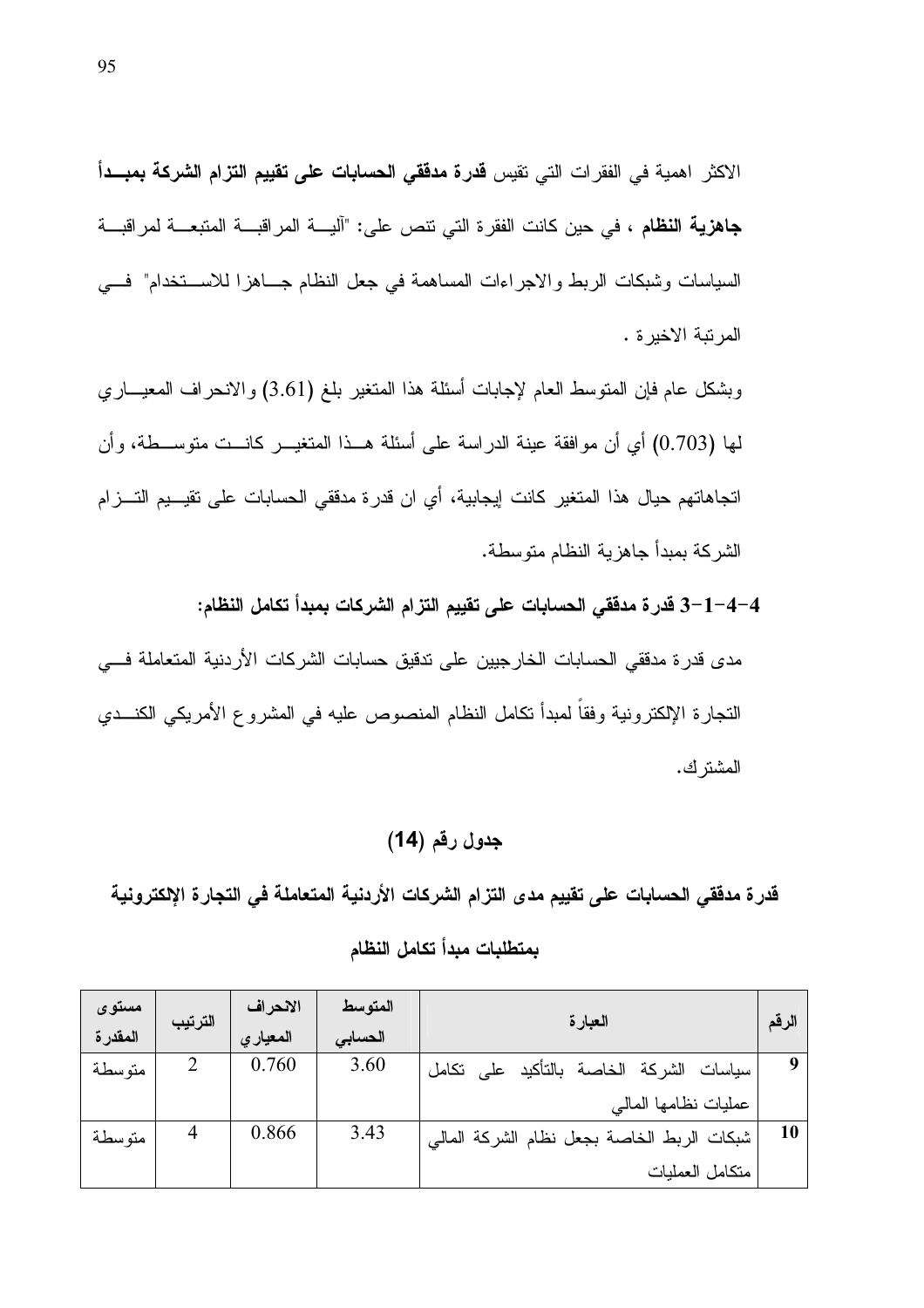| متوسطة | 0.792 | 3.63 | الإجراءات المتبعة الكفيلة بتأكيد أن عمليات النظام |           |
|--------|-------|------|---------------------------------------------------|-----------|
|        |       |      | متكاملة ومتر ابطة                                 |           |
| متوسطة | 0.707 | 3.56 | ألية المراقبة المنبعة لمراقبة السياسات وشبكات     | <b>12</b> |
|        |       |      | الربط والإجراءات الخاصة بالتأكيد على نكامل        |           |
|        |       |      | عمليات النظام.                                    |           |
|        | 0.671 | 3.55 | المتوسط الحسابي                                   |           |

يشير الجدول رقم (14) الى ان المتوسطات الحسابية لجميع فقرات المتغير تراوحت بسين (3.43 – 3.63) وتشير هذه النتائج الى ان اجابات افراد عينةالدراسة جاءت بالموافقة علـــي جميع الفقرات التي تقيس **قدرة مدققي الحسابات على تقييم التزام الشركة بمبــدأ تكامـــل** النظام، اذ ان هذه المتوسطات الحسابية أكبر من المتوسط الافتراضي (3) ويتضح من الجدول أن الفقرة التي نتص على: "الاجراءات المتبعة الكفيلة بتأكيد ان عمليـــات النظـــام متكاملـــة ومتر ابطة " كانت الاكثر اهمية في الفقر ات التي نقيس قدرة مدققي الحسابات علـــي تقيـــيم **التزام الشركة بمبدأ تكامل النظام،** في حين كانت الفقر ة التي تتص علـــي: "شـــبكات الـــربط الخاصة بجعل نظام الشركة المالي متكامل العمليات" في المرتبة الاخيرة.

وبشكل عام فإن المتوسط العام لإجابات أسئلة هذا المنغير بلغ (3.55) والانحراف المعيـــاري لمها (0.671) أي أن موافقة عينة الدراسة على أسئلة هــذا المتغيـــر كانـــت متوســـطة. وأن اتجاهاتهم حيال هذا المتغير كانت إيجابية، أي ان قدر ة مدققي الحسابات على تقيـــيم التـــزام الشر كة بمبدأ تكامل النظام متوسطة.

4–4–1–4 قدر ة مدفقي الحسابات على تقييم التزام الشركة بمبدأ الخصوصية على الشبكة: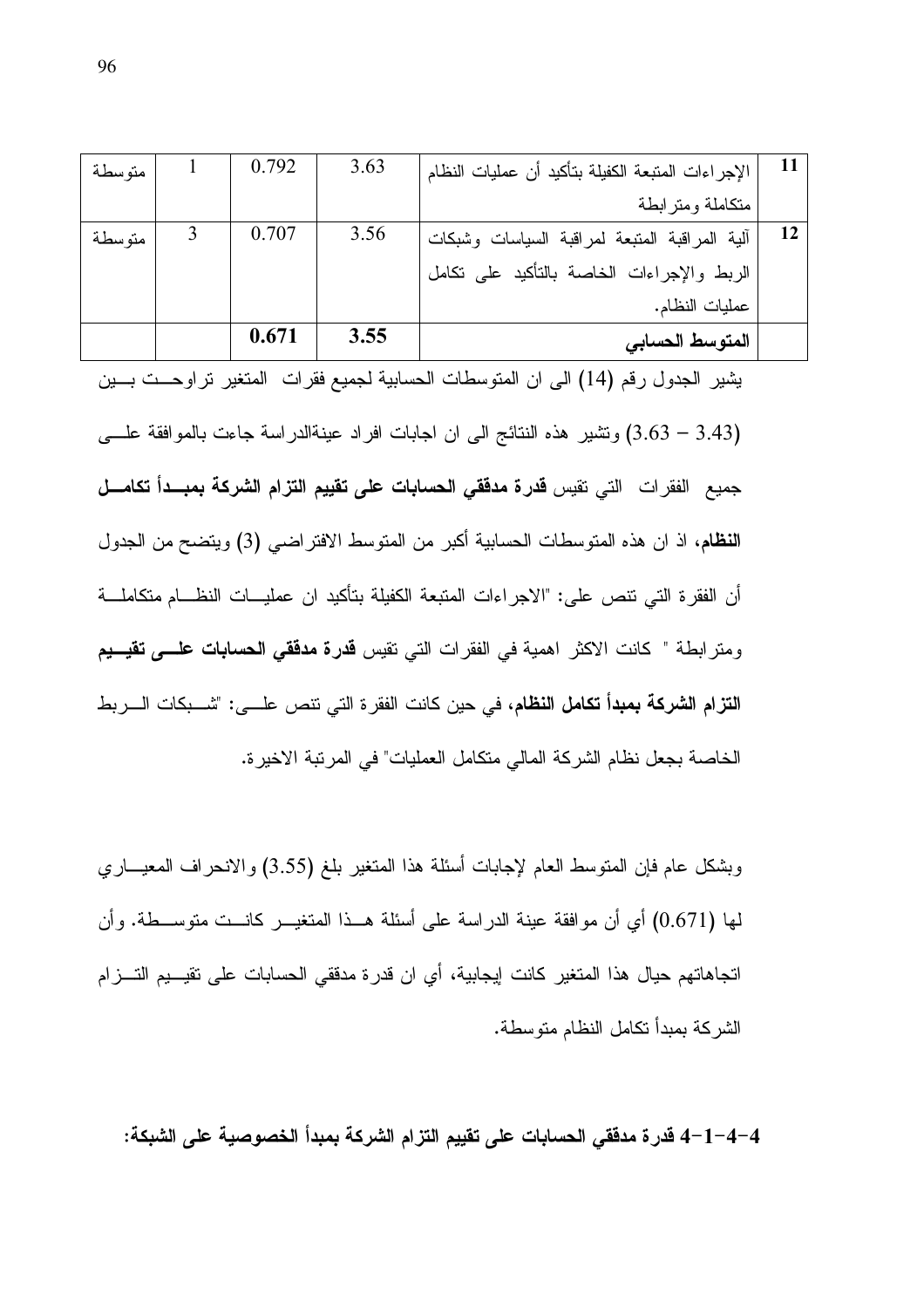مدى قدرة مدفقي الحسابات الخارجيين على ندقيق حسابات الشركات الأردنية المتعاملة فسي النجارة الإلكترونية وفقاً لمبدأ الخصوصية على الشبكة المنصوص عليـــه فـــى المـــشروع الأمريكي الكندي المشترك

## جدول رقم (15)

قدر ة مدفقي الحسابات على تقييم مدى التزام الشركات الأردنية المتعاملة في التجار ة الإلكترونية

| مستوى                                                                               |                | الانحراف  | المتوسط |                                                |       |  |  |
|-------------------------------------------------------------------------------------|----------------|-----------|---------|------------------------------------------------|-------|--|--|
| المقدرة                                                                             | الترتيب        | المعيار ي | الحسابى | العبارة                                        | الرقم |  |  |
| متوسطة                                                                              | $\mathbf{1}$   | 0.955     | 3.69    | سياسات الشركة الخاصة بتأمين خصوصية             | 13    |  |  |
|                                                                                     |                |           |         | التعامل ضمن نظامها المالي على الشبكة           |       |  |  |
|                                                                                     |                |           |         | الالكترونية                                    |       |  |  |
| متو سطة                                                                             | $\overline{4}$ | 0.832     | 3.58    | شبكات الربط التي تساهم في تأمين خصوصية         | 14    |  |  |
|                                                                                     |                |           |         | النظام والمتعاملين معه على الشبكة الإلكترونية  |       |  |  |
| متوسطة                                                                              | $\overline{2}$ | 0.845     | 3.61    | الإجراءات المتبعة الكفيلة بتأكيد خصوصية النظام | 15    |  |  |
|                                                                                     |                |           |         | والمتعاملين معه على الشبكة الإلكترونية         |       |  |  |
| متوسطة                                                                              | 3              | 0.796     | 3.60    | ألية المراقبة المتبعة لمراقبة السياسات وشبكات  | 16    |  |  |
|                                                                                     |                |           |         | الربط والإجراءات الخاصة بتأمين خصوصية          |       |  |  |
|                                                                                     |                |           |         | النظام والمتعاملين معه على الشبكة الإلكترونية  |       |  |  |
|                                                                                     |                | 0.751     | 3.62    | المتوسط الحسابي                                |       |  |  |
| يشير الجدول رقم (15) الى أن المتوسطات الحسابية لجميع فقرات المتغير نراوحـــت بـــين |                |           |         |                                                |       |  |  |

|  | بمتطلبات مبدأ الخصوصية على الشبكة |  |
|--|-----------------------------------|--|
|  |                                   |  |

(3.69 - 3.58) ونتثمير هذه النتائج الى ان اجابات افراد عينة الدراسة جاءت بالموافقة على جميع الفقرات التي تقيس قدرة مدققي الحسمابات علسى تقيسيم التسزام السشركة بمبسدأ الخصوصية على الشبكة ، اذ إن هذه المتوسطات الحسابية اكبر من المتوسط الافتراضي (3)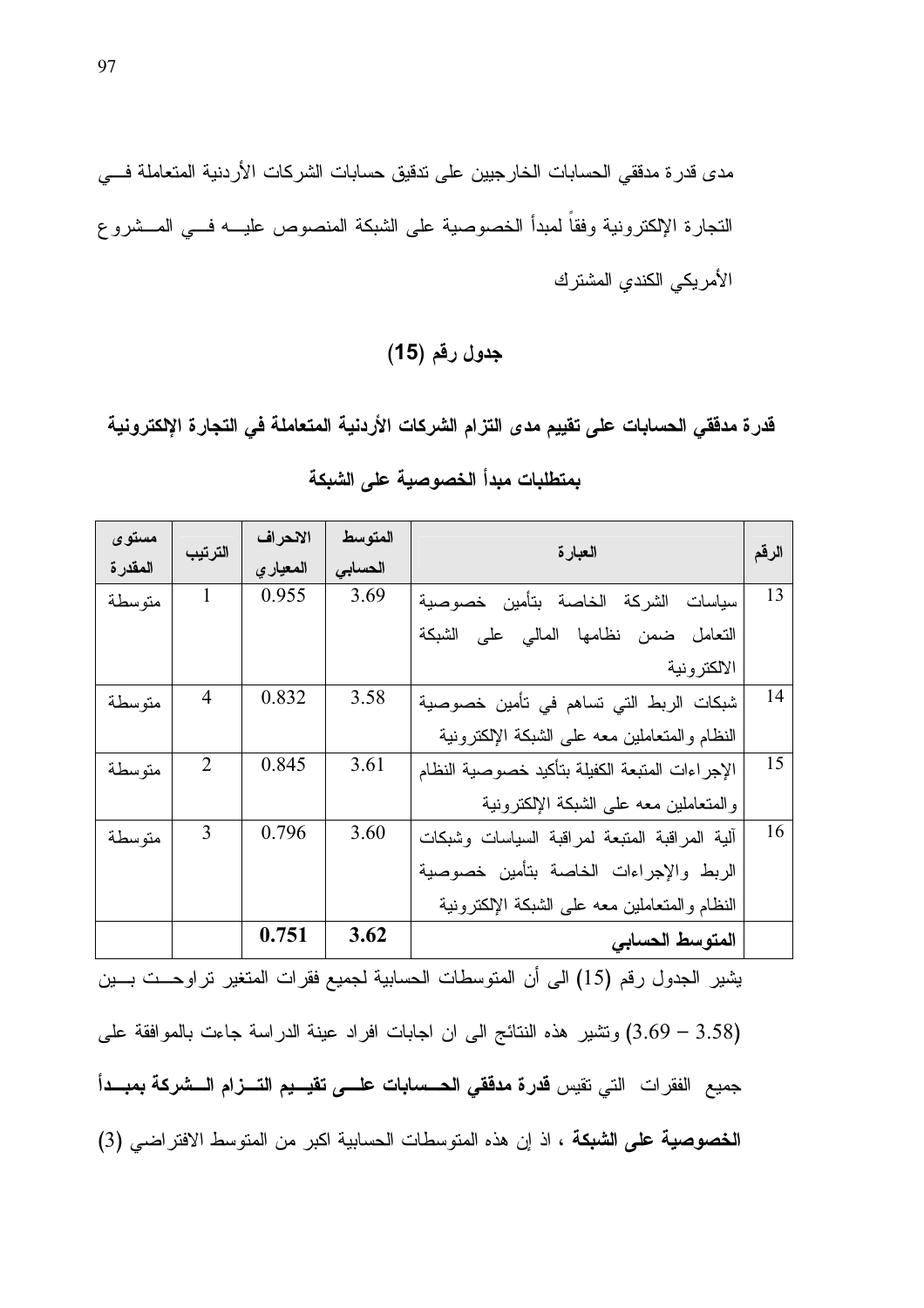ويتضح من الجدول ان الفقرة التي نتص على: "سياسات الشركة الخاصة بتأمين خصوصية التعامل ضمن نظامها المالي على الشبكة الالكترونية" كانت الأكثر اهمية في الفقرات التـــي تقيس قدرة مدفقي الحسابات على تقييم التزام الشركة بمبدأ الخصوصية على الشبكة، فــــ, حين كانت الفقر ة التي نتص على: "شبكات الربط التي تساهم في تأمين خصوصية النظـــام والمتعاملين معه على الشبكة الكترونية" في المرتبة الاخيرة.

وبشكل عام فإن المتوسط العام لإجابات أسئلة هذا المتغير بلغ (3.62) والانحراف المعيـــاري لمها (0.751) أي أن موافقة عينة الدراسة على أسئلة هــذا المتغيـــر كانـــت متوســـطة، وأن اتجاهاتهم حيال هذا المتغير كانت ايجابية، أي ان قدر ة مدققي الحسابات على تقيـــيم التـــز ام الشر كة بمبدأ الخصوصبة على الشبكة متوسطة.

4–4–1–5 قدرة مدققي الحسابات على تقييم التزام الشركة بمبدأ السرية:

مدى قدر ة مدققي الحسابات الخار جيين على ندقيق حسابات الشركات الأر دنية المتعاملة فـــي النجارة الإلكترونية وفقاً لمبدأ السرية المنصوص عليه في المـــشروع الأمريكـــي الكنـــدي المشتر ك.

#### جدول رقم (16*)*

قدرة مدققي الحسابات على تقييم مدى التزام الشركات الأردنية المتعاملة فيا لتجارة الإلكترونية

| مستوى<br>المقدرة | الترتيب | المتوسط   الانحراف | الحسابي   المعيار ي | العبار ة                                                    | الرقم |
|------------------|---------|--------------------|---------------------|-------------------------------------------------------------|-------|
| عالية            |         | 0.858              | 3.93                | سياسات الشركة الخاصة بتأمين وحماية سرية البيانات المالية    |       |
| متوسطة           |         | 0.876              | 3.71                | شبكات الربط التي تساهم في تامين حماية سرية البيانات المالية |       |

#### بمتطلبات مبدأ السرية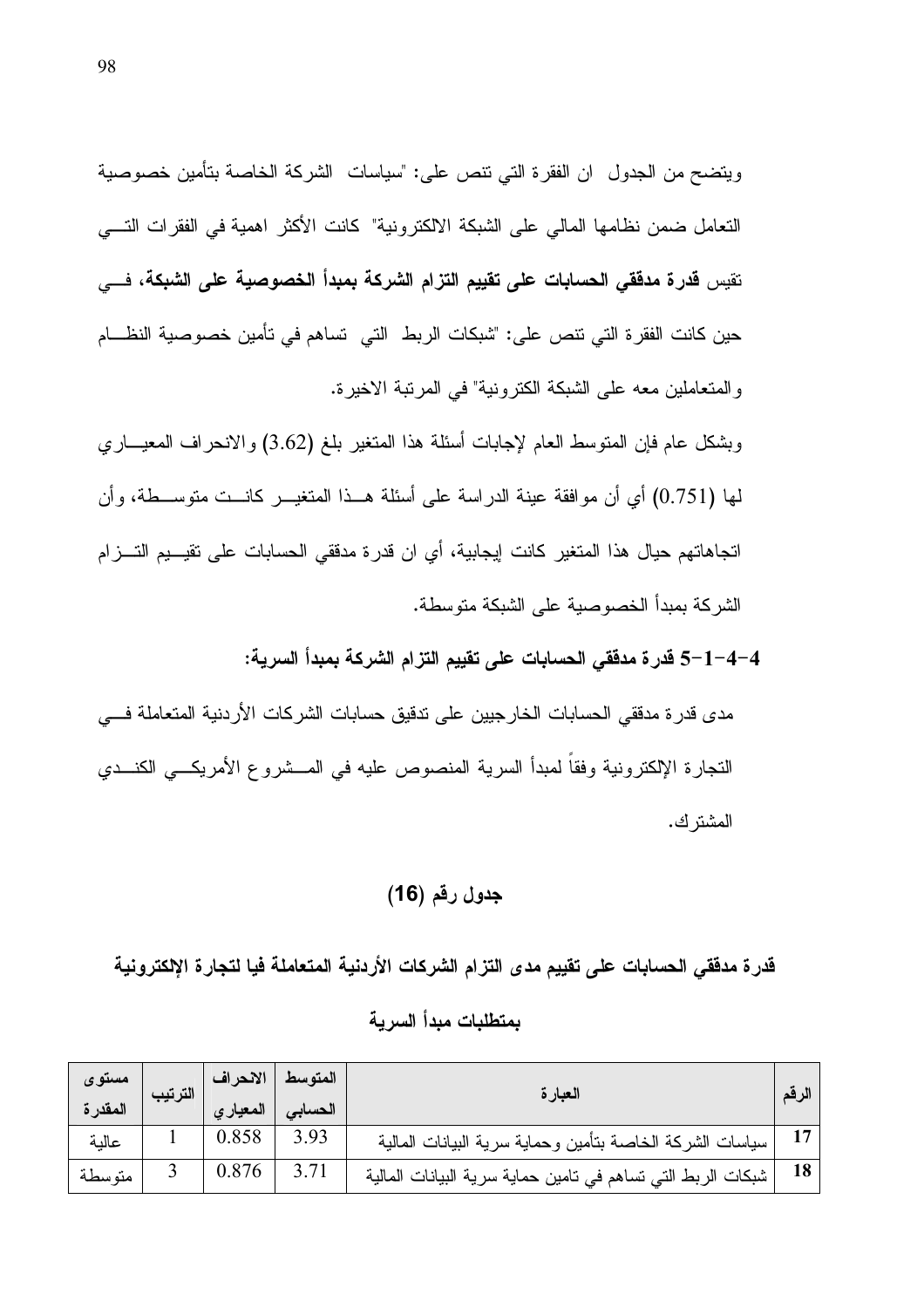|        | 0.747 | 3.75 | المتوسط العام                                                |  |
|--------|-------|------|--------------------------------------------------------------|--|
|        |       |      | والإجراءات الخاصة بتأمين حماية سرية البيانات                 |  |
| متوسطة | 0.754 | 3.64 | ألية المراقبة المتبعة لمراقبة السياسات وشبكات                |  |
| متوسطة | 0.823 |      | الإجراءات المنبعة الكفيلة بتأكيد حماية سرية البيانات المالية |  |

يشير الجدول رقم (16) الى ان المتوسطات الحسابية لجميع فقرات المتغير تراوحــت بـــين (3.64 – 3.93) وتشير هذه النتائج الى ان اجابات افراد عينة الدراسة جاءت بالموافقة على جميع الفقر ات التي تقيس **قدر ة مدققي الحسابات على تقييم التز ام الشركة بمبدأ السرية ،** اذ ان هذه المتوسطات الحسابية اكبر من المتوسط الافتراضي (3) ويتضح من الجدول ان الفقرة التي نتص على: "سياسات الشركة الخاصة بتأمين وحماية سرية البيانات الماليـــة" كانـــت الاكثر اهمية في الفقرات التي تقيس **قدرة مدققي الحسابات على تقييم التزام الشركة بمبــد**أ السرية ، في حين كانت الفقرة التي نتص على: "آلية المراقبة المتبعــــة لمراقبــــة الـــسياسات وشبكات الربط و الاجر اءات المساهمة بتأمين حماية سرية البيانات" في المرتبة الاخير ة. وبشكل عام فان المتوسط العام لإجابات أسئلة هذا المتغير بلغ (3.75) والانحراف المعيـــاري لمها (0.747) أي أن موافقة عينة الدراسة على أسئلة هذا المتغير كانت عالية وإن اتجاهـــاتهم حيال هذا المتغير كانت إيجابية، أي ان قدر ة مدققي الحسابات على تقييم التزام الشركة بمبـــدأ السرية عالية.

#### 4–4–1–6 ملخص الفرضية الأولى:

مدى قدرة مدفقي الحسابات الخارجيين على ندقيق حسابات الشركات الأردنية المتعاملة فسي النجارة الإلكترونية وفقا للمبادئ المنصوص عليها في المشروع الأمريكي الكندى المـــشترك (الحماية، وتوافُّر النظام، وتكامل المعالجة، والخصوصية على الشبكة، والسرية).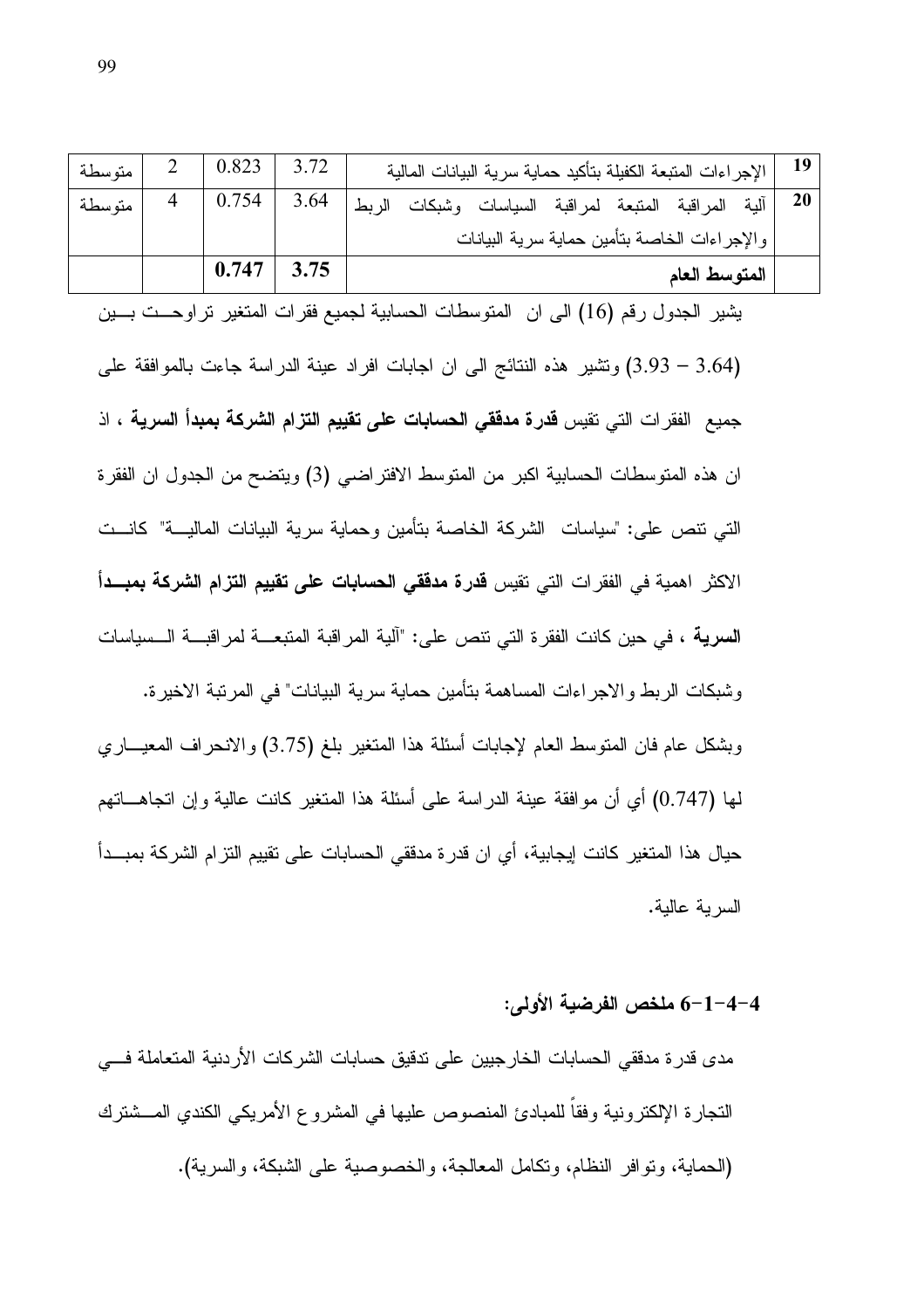### جدول رقم (17)

ملخص بالمتوسط العام لجميع المبادئ وقدرة مدفقي الحسابات على تقييم مدى التزام الشركات

| مستوى   | الترتيب        | المتوسط | المبدأ              | الجدول |
|---------|----------------|---------|---------------------|--------|
| المقدرة |                | العام   |                     |        |
| متوسطة  | $\overline{2}$ | 3.680   | الحمابة             | 12     |
| متوسطة  | 4              | 3.610   | جاهزية النظام       | 13     |
| متوسطة  | 5              | 3.550   | تكامل النظام        | 14     |
| متوسطة  | 3              | 3.620   | الخصوصية على الشبكة | 15     |
| عالبة   |                | 3.750   | السرية              | 16     |
|         |                | 3.640   | المتوسط العام       |        |

الأردنية المتعاملة في التجارة الإلكترونية بمتطلبات هذه المبادئ

يشير الجدول رقم (17) إلى إن المدققين الخارجيين يمتلكون القدرة على نقييم النزام الشركة بمبدأ السرية حيث كانت هي الأعلى في الأهمية بينما التزام الشركات بمبدأ تكامل النظام كان في الترتيب الأخير .

4–4–2 عرض النتائج (الفرضية الثانية):

مدى قدرة مدققي الحسابات الخارجيين على ندقيق حسابات الشركات الأردنية المتعاملة فسي النجارة الإلكترونية وفقاً للمعابير المنصوص عليها في المشروع الأمريكي الكندي المشترك (1- السباسات، 2- وشبكات الربط، 3- والإجر اءات، 4- والمر اقبة).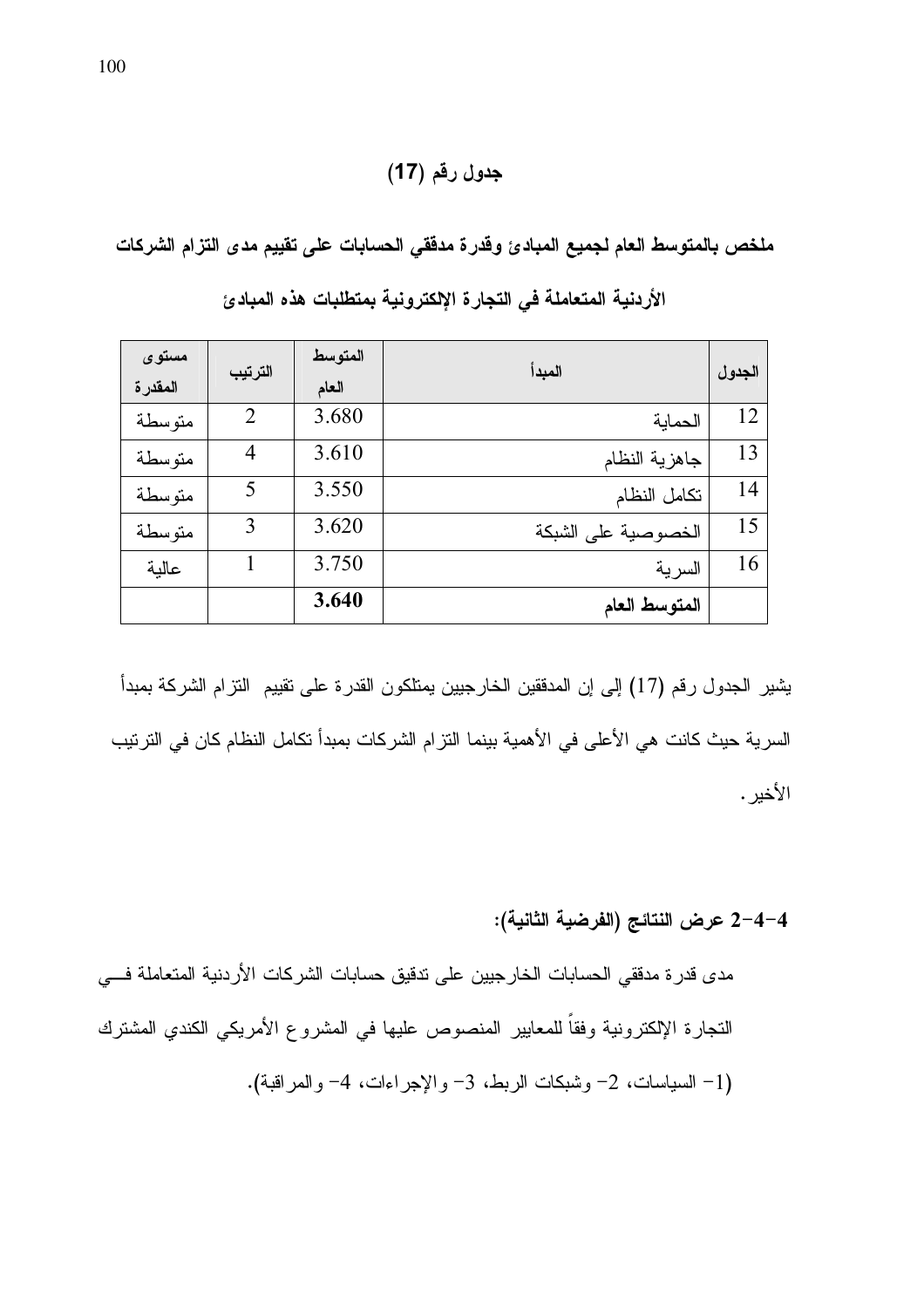4–4–2–1 قدر ة مدفقي الحسابات على تقييم التزام الشركة بمعيار السياسات:

مدى قدرة مدفقى الحسابات الخارجيين على ندقيق حسابات الشركات الأردنية المتعاملة في النجارة الإلكترونية وفقاً لمعيار السياسات المنصوص عليه في المشروع الأمريكي الكندي المشتر ك.

#### جدول رقم (18)

قدرة مدققي الحسابات على تقييم مدى التزام الشركات الأردنية المتعاملة في التجارة الإلتكرونية بمتطلبات معيار السياسات

| مستوى   | الترتيب        | الانحراف  | المتوسط | العبارة                                           | الرقم |
|---------|----------------|-----------|---------|---------------------------------------------------|-------|
| المقدرة |                | المعيار ي | الحسابى |                                                   |       |
| عالية   |                | 0.690     | 3.83    | سياسات الشركة الخاصة بتأمين حماية نظامها المالى   | 21    |
| متوسطة  | 3              | 0.720     | 3.61    | سياسات الشركة الخاصة بجعل نظامها جاهزاً للعمل     | 22    |
| متوسطة  | 4              | 0.687     | 3.56    | سياسات الشركة الخاصة بجعل نظامها متكامل بعملياته  | 23    |
| متوسطة  | 5              | 0.817     | 3.56    | سياسات الشركة الخاصة بتأمين خصوصية نظام على       | 24    |
|         |                |           |         | الشبكة الالكترونية                                |       |
| متوسطة  | $\overline{2}$ | 0.796     | 3.69    | سياسات الشركة الخاصة بتأمين سرية بياناتها المالية | 25    |
|         |                | 0.595     | 3.65    | المتوسط العام                                     |       |

يشير الجدول رقم (18) الى ان المتوسطات الحسابية لجميع فقرات المتغير تراوحــت بـــين (3.83-3.56) وتشير هذه النتائج البي ان اجابات افراد عينة الدراسة جاءت بالموافقة علـــي جميع الفقرات التي تقيس <mark>قدرة مدققي الحسابات على تقييم التز</mark>ام الشركة بمعيار السياسات، اذ ان هذه المتوسطات الحسابية اكبر من المتوسط الافتراضي (3) ويتضح مـن الجـدول ان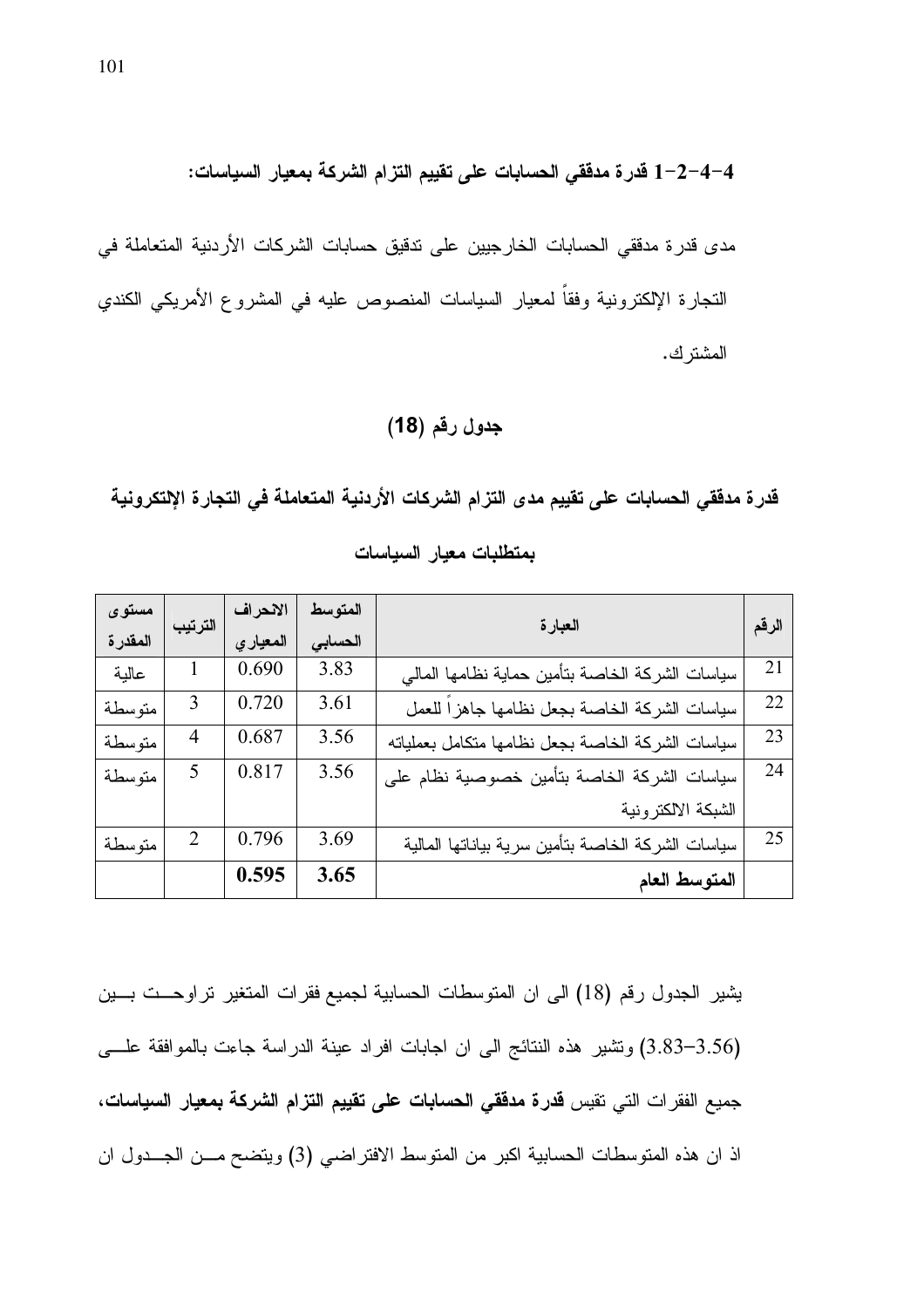الفقرة التي نتص على: "سياسات الشركة الخاصة بتأمين حماية نظامها المالي" كانت الاكثر اهمية في الفقرات التي تقيس **قدرة مدققي الحسابات على تقيــيم التــزام الــشركة بمعيــار** السياسات، في حين كانت الفقر تين اللتين تتصان على: "سياسات الــشركة الخاصـــة بجعــل نظامها متكامل بعملياته وسياسات الشركة الخاصة بتأمين خصوصية النظسام علسى السشبكة الالكترونية" في المرتبة الاخيرة.

وبشكل عام فإن المنوسط العام لإجابات أسئلة هذا المتغير بلغ (3.65) والانحراف المعيساري لمها (0.595) أي أن موافقة عينة الدر اسة على أسئلة هــذا المنغيـــر كانـــت متوســـطة وإن اتجاهاتهم حيال هذا المتغير كانت إيجابية أي ان قدرة مدققي الحسابات علـــي تقيـــيم التـــزام الشركة بمعيار السياسات منوسطة.

4–4–2 −2 قدرة مدققي الحسابات على تقييم التزام الشركة بمعيار شبكات الربط: مدى قدر ة مدققي الحسابات الخار جيين على تدقيق حسابات الشركات الأر دنيــــة المتعاملــــة فــــى النجارة الإلكترونية وفقاً لمعيار شبكات الربط المنصوص عليه في المشروع الأمريكـــي الكنـــدي المشترك.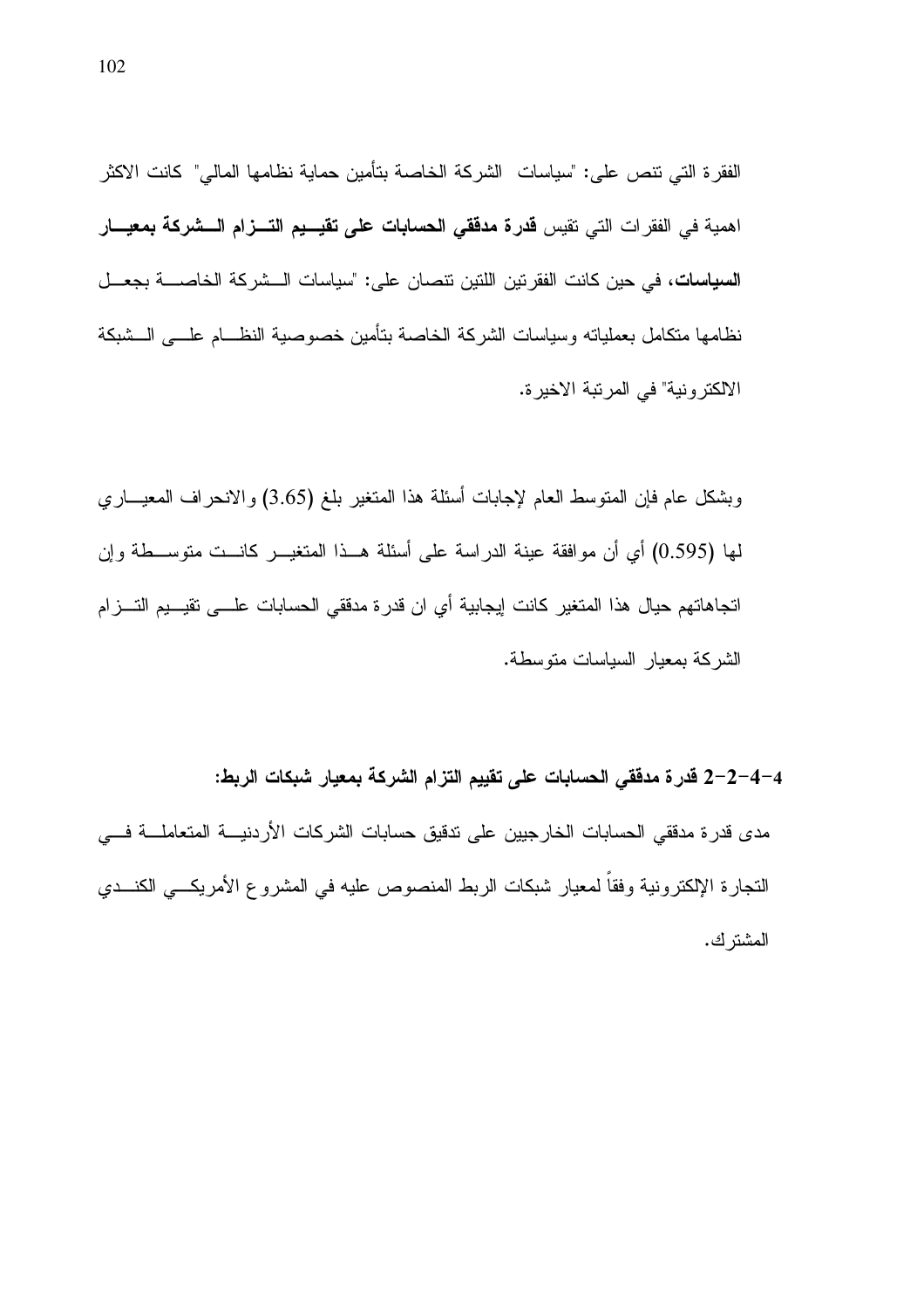قدرة مدققي الحسابات على تقييم مدى التزام الشركات الأردنية المتعاملة في التجارة الإلكترونية

| مستوى   | الترتيب        | الانحراف  | المتوسط | العبارة                                            |    |
|---------|----------------|-----------|---------|----------------------------------------------------|----|
| المقدرة |                | المعيار ي | الحسابى |                                                    |    |
| متو سطة | $\overline{2}$ | 0.819     | 3.47    | إجراءات الشركة الخاصة بتأمين حماية شبكات ربط       | 26 |
|         |                |           |         | نظامها المالى بالشبكة الالكترونية                  |    |
| متوسطة  | 3              | 0.834     | 3.44    | إجراءات الشركة الخاصة بجعل نظامها المالى جاهزا     | 27 |
|         |                |           |         | عبر شبكات ربط نظامها المالي بالشبكة<br>للعمل       |    |
|         |                |           |         | الالكتر ونية                                       |    |
| متو سطة | $\overline{4}$ | 0.810     | 3.38    | إجراءات الشركة الخاصة بجعل نظامها المالي متكامل    | 28 |
|         |                |           |         | العمليات عبر شبكات ربط نظامها المالى بالشبكة       |    |
|         |                |           |         | الالكترونية                                        |    |
| متو سطة | 5              | 0.946     | 3.33    | إجراءات الشركة الخاصة بتأمين خصوصية نظامها         | 29 |
|         |                |           |         | المالي عبر شبكات ربط نظامها المالي بالشبكة         |    |
|         |                |           |         | الالكترونية                                        |    |
| متوسطة  | 1              | 0.916     | 3.49    | إجراءات الشركة الخاصة بتأمين سرية بياناتها المالية | 30 |
|         |                |           |         | عبر شبكة ربط نظامها المالى بالشبكة الالكترونية     |    |
|         |                | 0.728     | 3.41    | المتوسط العام                                      |    |

بمتطلبات معبار شبكات الربط

يشير الجدول رقم (19) الى ان المتوسطات الحسابية لجميع فقرات المتغير تراوحــت بـــين (3.33– 3.49) ونتثمير هذه النتائج الى ان اجابات افراد عينة الدراسة جاءت بالموافقة علـــى جميع الفقرات التي تقيس قدرة مدققي الحسابات على تقييم التزام الشركة بمعيـــار شـــبكات ا**لربط** ، اذ ان هذه المتوسطات الحسابية اكبر من المتوسط الافتراضـــي (3) ويتــضـح مـــن الجدول ان الفقر ة التي تتص على: "سياسات الشركة الخاصة بتأمين سرية بياناتهـــا الماليـــة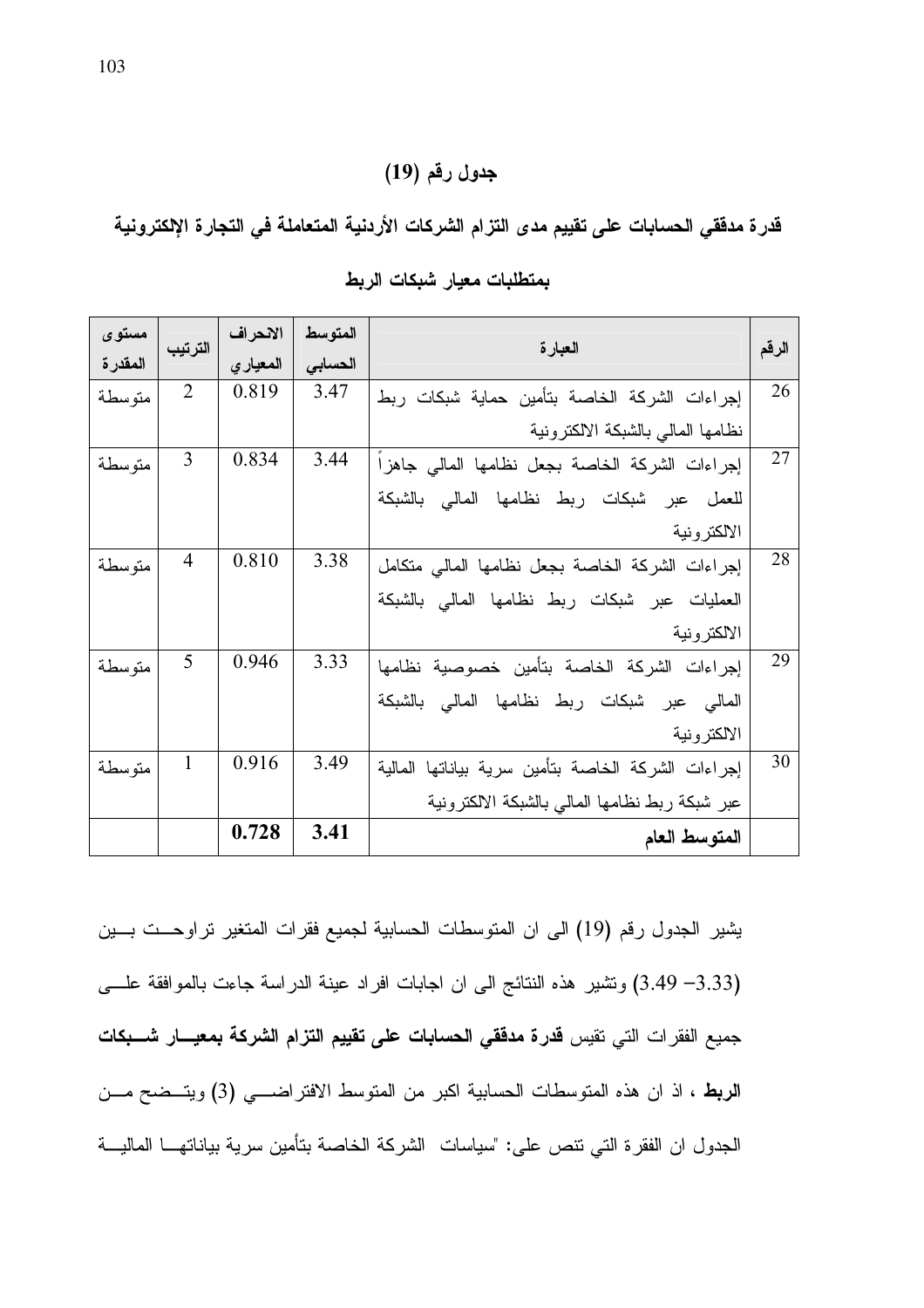عبر شبكة ربط نظامها المالي بالشبكة الالكترونية" كانت الاكثر اهمية في الفقرات التي تقيس قدرة مدققي الحسابات على تقييم التزام الشركة بمعيار شبكات السربط، في حين كانت الفقرة التي تتص على: "سياسات الشركة الخاصة بتأمين خصوصية نظامها المالي عبـــر شـــبكات ربط نظامها المالي بالشبكة الالكترونية" في المرتبة الاخيرة .

وبشكل عام فإن المتوسط العام لإجابات أسئلة هذا المتغير بلغ (3.41) والانحــــراف المعياري لها (0.728) أي أن موافقة عينة الدراسة على أسئلة هذا المتغير كانت متوســـطة، وأن اتجاهاتهم حيال هذا المتغير كانت إيجابية، أي ان قدرة مدققي الحسابات على تقييم التزام الشركة بمعيار شبكات الربط متوسطة.

4–4–3 3-2–3 قدر ة مدفقي الحسابات على تقييم التزام الشركة بمعيار الإجراءات:

مدى قدر ة مدققي الحسابات الخار جيين على تدقيق حسابات الشركات الأر دنية المتعاملـــة في التجارة الإلكترونية وفقاً لمعيار الإجراءات المنصوص عليه في المشروع الأمريكـــي الكندي المشترك.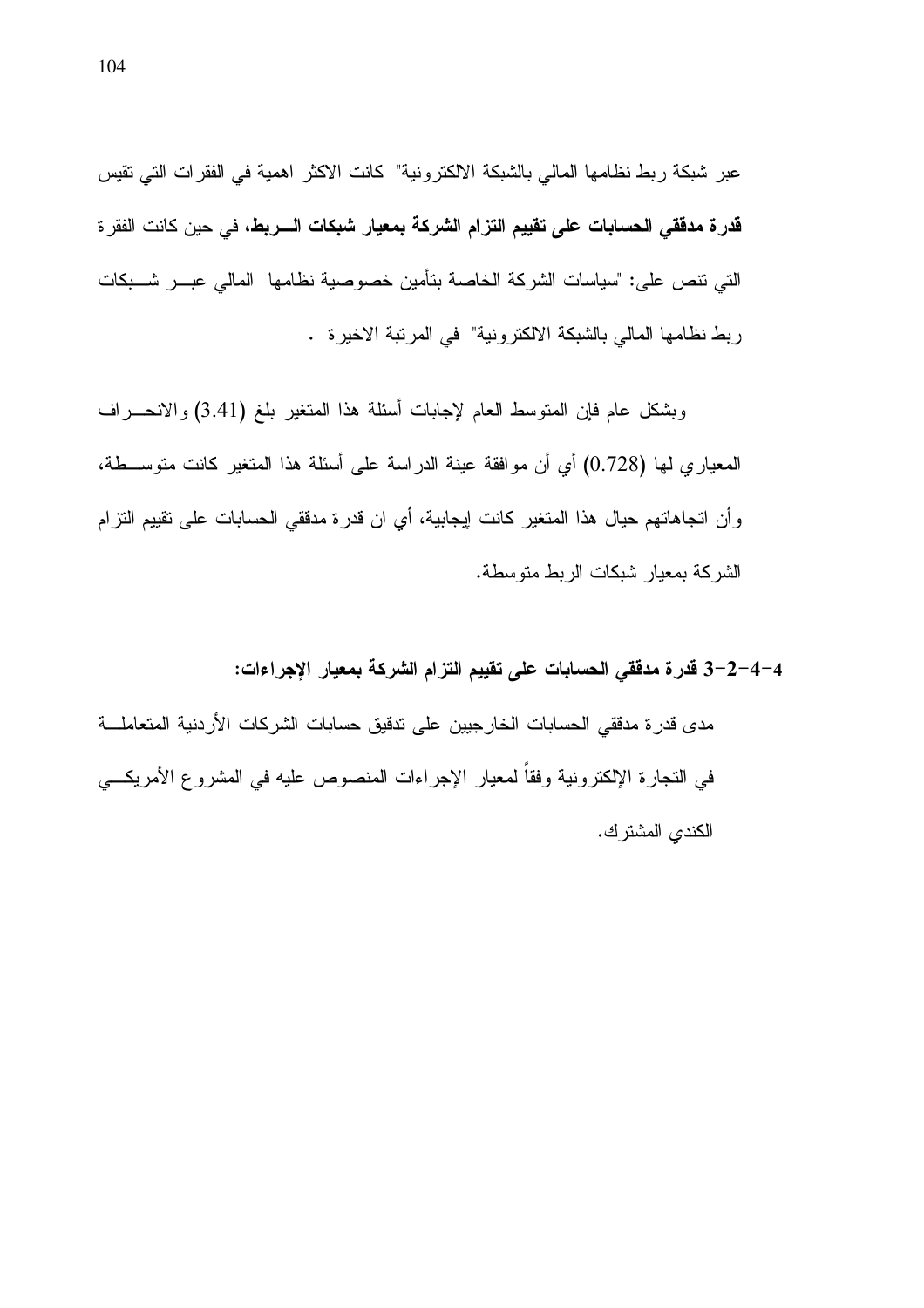قدرة مدفقي الحسابات على تقييم مدى التزام الشركات الأردنية المتعاملة في التجارة الإلكترونية

| مستوى   | الترتيب        | الانحراف | المتوسط | العبارة                                        |       |
|---------|----------------|----------|---------|------------------------------------------------|-------|
| المقدرة |                | المعياري | الحسابى |                                                | الرقم |
| متوسطة  | $\overline{4}$ | 0.675    | 3.64    | إجراءات الشركة الخاصة بدورة عمليات حماية       | 31    |
|         |                |          |         | نظامها المالية                                 |       |
| متوسطة  | 3              | 0.690    | 3.67    | إجراءات الشركة الخاصة بدورة جعل نظامها         | 32    |
|         |                |          |         | المالي جاهزا للعمل                             |       |
| متوسطة  | 5              | 0.722    | 3.60    | إجراءات الشركة الخاصة بدورة نكامل عمليات       | 33    |
|         |                |          |         | نظامها المالي                                  |       |
| متوسطة  | 1              | 0.752    | 3.72    | الخاصة<br>الشركة<br>إجر اءات<br>تأمين<br>بدورة | 34    |
|         |                |          |         | خصوصية نظامها المالي                           |       |
| متوسطة  | $\overline{2}$ | 0.830    | 3.69    | إجراءات الشركة الخاصة بدورة نأمين سرية         | 35    |
|         |                |          |         | بياناتها المالية                               |       |
|         |                | 0.598    | 3.66    | المتوسط العام                                  |       |

بمتطلبات معيار الاجراءات

يشير الجدول رقم (20) الى أن المتوسطات الحسابية لجميع فقرات المتغير نراوحــت بـــين (3.60 - 3.72) وتشير هذه النتائج الى ان اجابات افراد عينة الدراسة جاءت بالموافقة على جميع الفقرات التي تقيس قدرة مدققي الحسسابات علسى تقيسيم التسزام السشركة بمعيسار الاجراءات، اذ ان هذه المتوسطات الحسابية اكبر من المتوسط الافتراضي (3) ويتضح مـــن الجدول أن الفقرة التي نتص على: "سياسات الشركة الخاصة بـــدورة تـــأمين خـــصوصية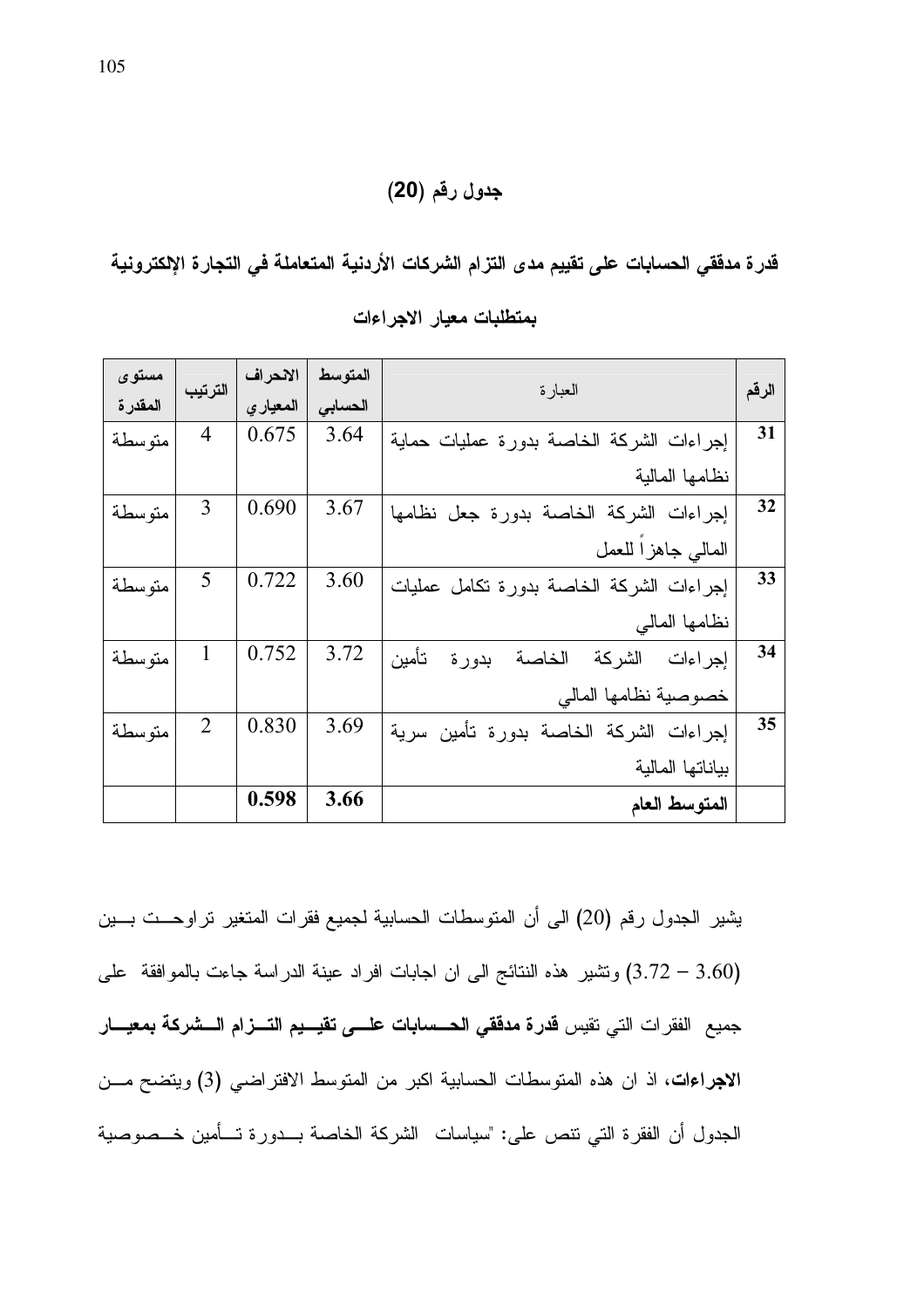نظامها المالي" كانت الاكثر اهمية في الفقرات التي تقيس **قدرة مدققي الحسابات على تقييم** ا**لتزام الشركة بمعيار الاجراءات**، في حين كانت الفقر ة التي نتص على: "سياســـات الـــشركة الخاصة بدورة تكامل عمليات نظامها المالي" في المرتبة الاخيرة .

وبشكل عام فإن المنوسط العام لإجابات أسئلة هذا المتغير بلغ (3.66) والانحراف المعيساري لمها (0.598) أي أن موافقة عينة الدراسة على أسئلة هــذا المتغيـــر كانـــت متوســـطة وإن اتجاهاتهم حيال هذا المتغير كانت إيجابية أي قدرة مدققي الحسابات على تقييم التزام الشركة بمعيار الاجر اءات متوسطة.

4–4–2–4 قدرة مدفقي الحسابات على تقييم التزام الشركة بمعيار المراقبة:

مدى قدر ة مدققي الحسابات الخار جيين على ندقيق حسابات الشركات الأر دنية المتعاملـــة في التجارة الإلكترونية وفقاً لمعيار المراقبة المنصوص عليه في المـــشروع الأمريكـــي الكندى المشترك.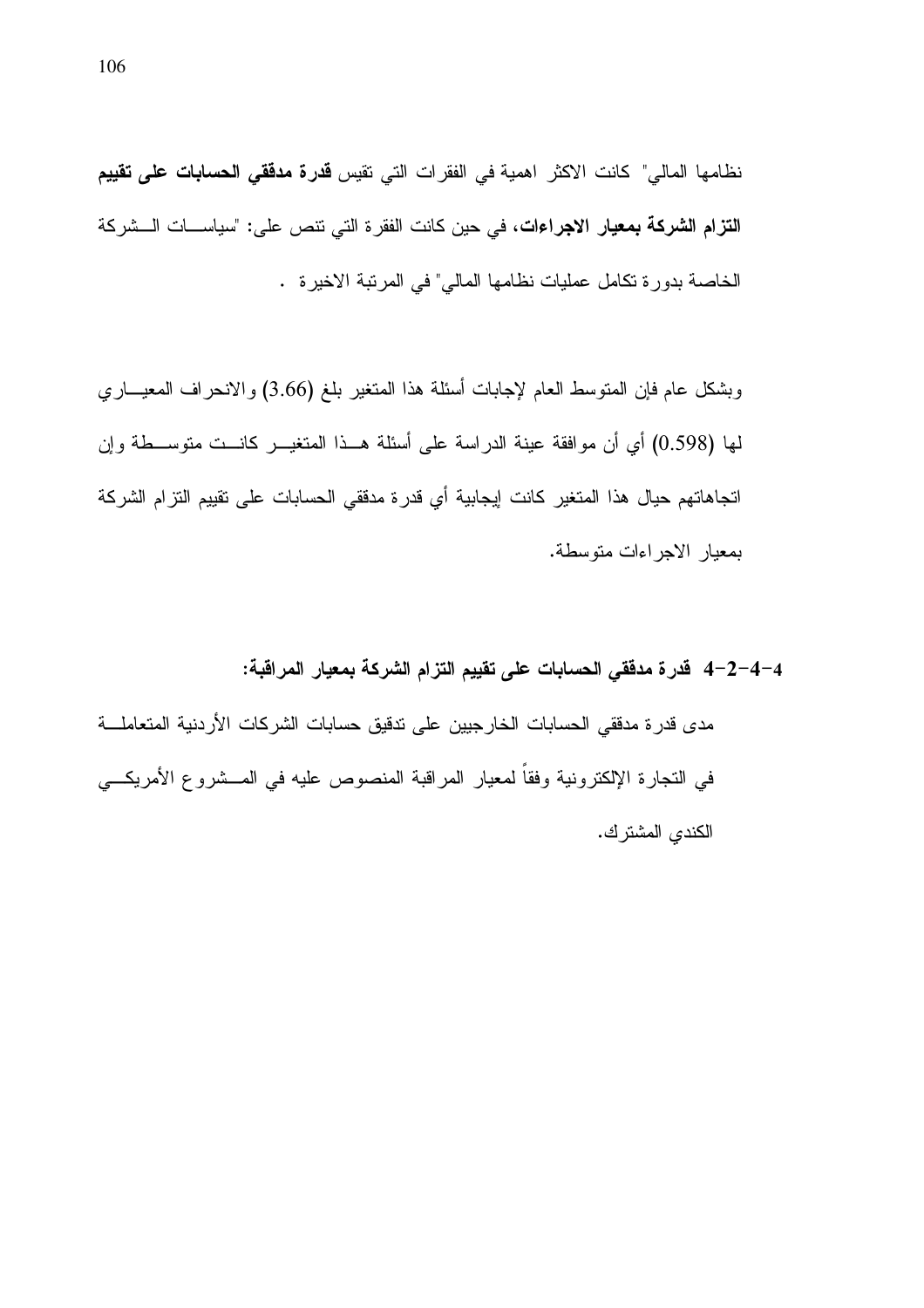قدر ة مدققي الحسابات على تقييم مدى التزام الشركات الأردنية المتعاملة في التجار ة الالكتر ونية

| مستوى   | الترتيب        | الانحراف  | المتوسط | العبارة                                              |       |
|---------|----------------|-----------|---------|------------------------------------------------------|-------|
| المقدرة |                | المعيار ي | الحسابى |                                                      | الرقم |
| عالية   | $\overline{2}$ | 0.716     | 3.82    | إجراءات الشركة الخاصة بمراقبة حماية النظام وفاعليتها | 36    |
|         |                |           |         |                                                      |       |
| متوسطة  | 3              | 0.718     | 3.71    | إجراءات الشركة الخاصة بمراقبة ألية جاهزية النظام     | 37    |
|         |                |           |         | وفاعليتها                                            |       |
| متوسطة  | $\overline{4}$ | 0.693     | 3.65    | إجراءات الشركة الخاصة بمراقبة ألية تكامل عمليات      | 38    |
|         |                |           |         | النظام وفاعليتها                                     |       |
| متوسطة  | 5              | 0.800     | 3.56    | إجراءات الشركة الخاصة بمراقبة ألية تامين خصوصية      | 39    |
|         |                |           |         | النظام وفاعليتها                                     |       |
| عالية   | 1              | 0.885     | 3.83    | آلية تأمين سرية<br>الخاصة بمراقبة<br>إجراءات الشركة  | 40    |
|         |                |           |         | البيانات المالية وفاعليتها.                          |       |
|         |                | 0.650     | 3.71    | المتوسط العام                                        |       |

بمتطلبات معيار المراقبة

يشير الجدول رقم (21) الى ان المتوسطات الحسابية لجميع فقرات المتغير تراوحــت بـــين (3.56 – 3.83) ونتشير هذه النتائج الى ان إجابات افراد عينة الدراسة جاءت بالموافقة على جميع الفقرات التي تقيس متغير **قدرة مــدققي الحــسابات علـــى تقيـــيم التـــزام الــــشركة** بمعيارالمراقبة، إذ أن هذه المتوسطات الحسابية اكبر من المتوسط الافتراضي (3) ويتــضح من الجدول ان الفقرة التي نتص على: "سياسات الشركة الخاصة بمراقبة ألية تأمين سرية البيانات المالية وفاعليتها " كانت الاكثر اهمية في الفقرات التي تقيس **قدرة مدققي الحسابات**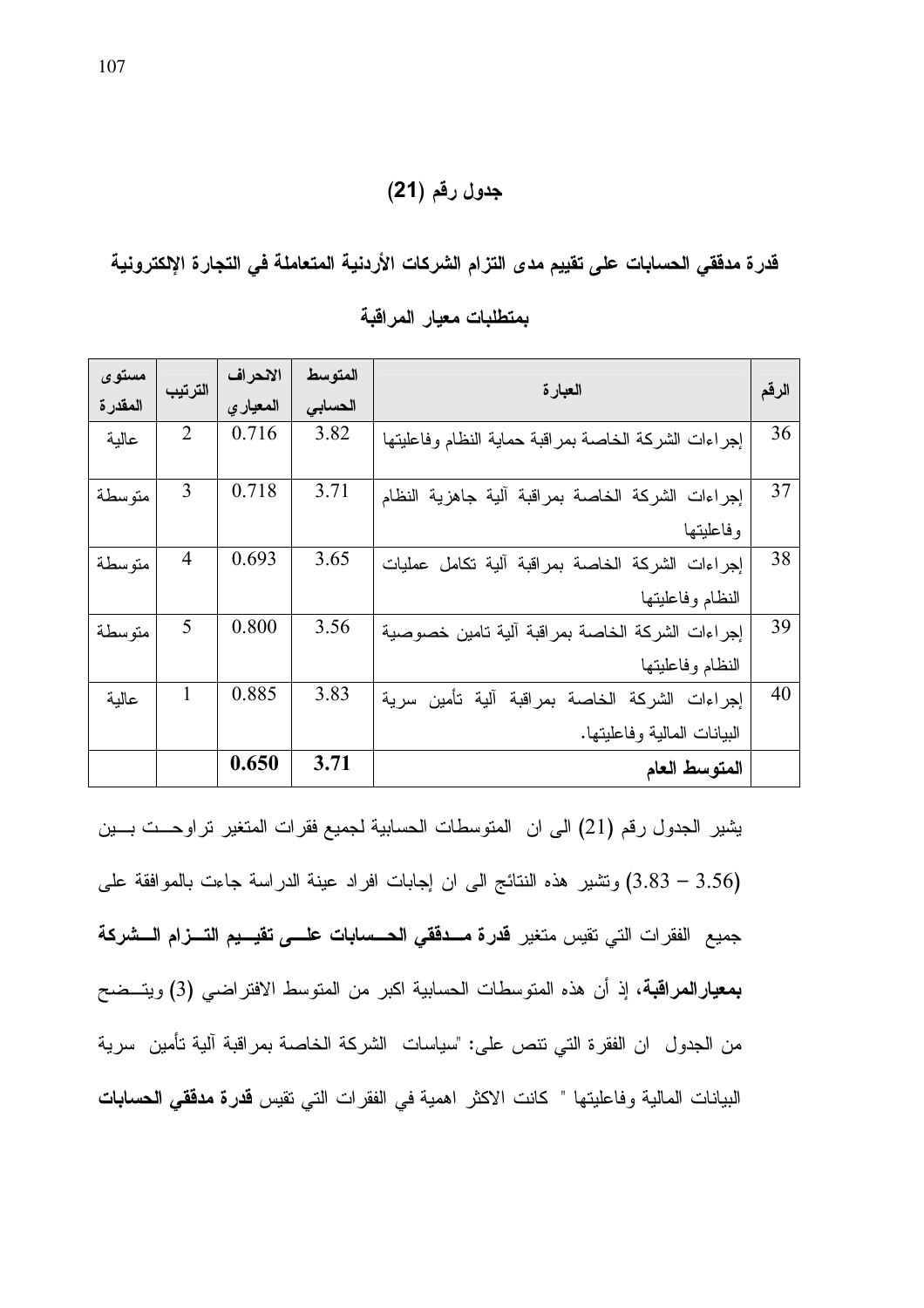4–4–1–5 ملخص الفرضية الثانية:

ملخص بالمتوسط العام لجميع المعايير وقدرة مدفقي الحسابات على تقييم مدى التزام الشركات

| مستوى   |                | المتوسط | المبدأ        | الجدول |
|---------|----------------|---------|---------------|--------|
| المقدرة | الترتيب        | العام   |               |        |
| متوسطة  | 3              | 3.650   | السياسات      | 18     |
| متوسطة  | 4              | 3.410   | شبكات الربط   | 19     |
| متوسطة  | $\overline{2}$ | 3.660   | الإجراءات     | 20     |
| متوسطة  |                | 3.710   | المر اقبة     | 21     |
|         |                | 3.610   | المتوسط العام |        |

الأردنية المتعاملة في التجارة الإلكترونية بمتطلبات هذه المعايير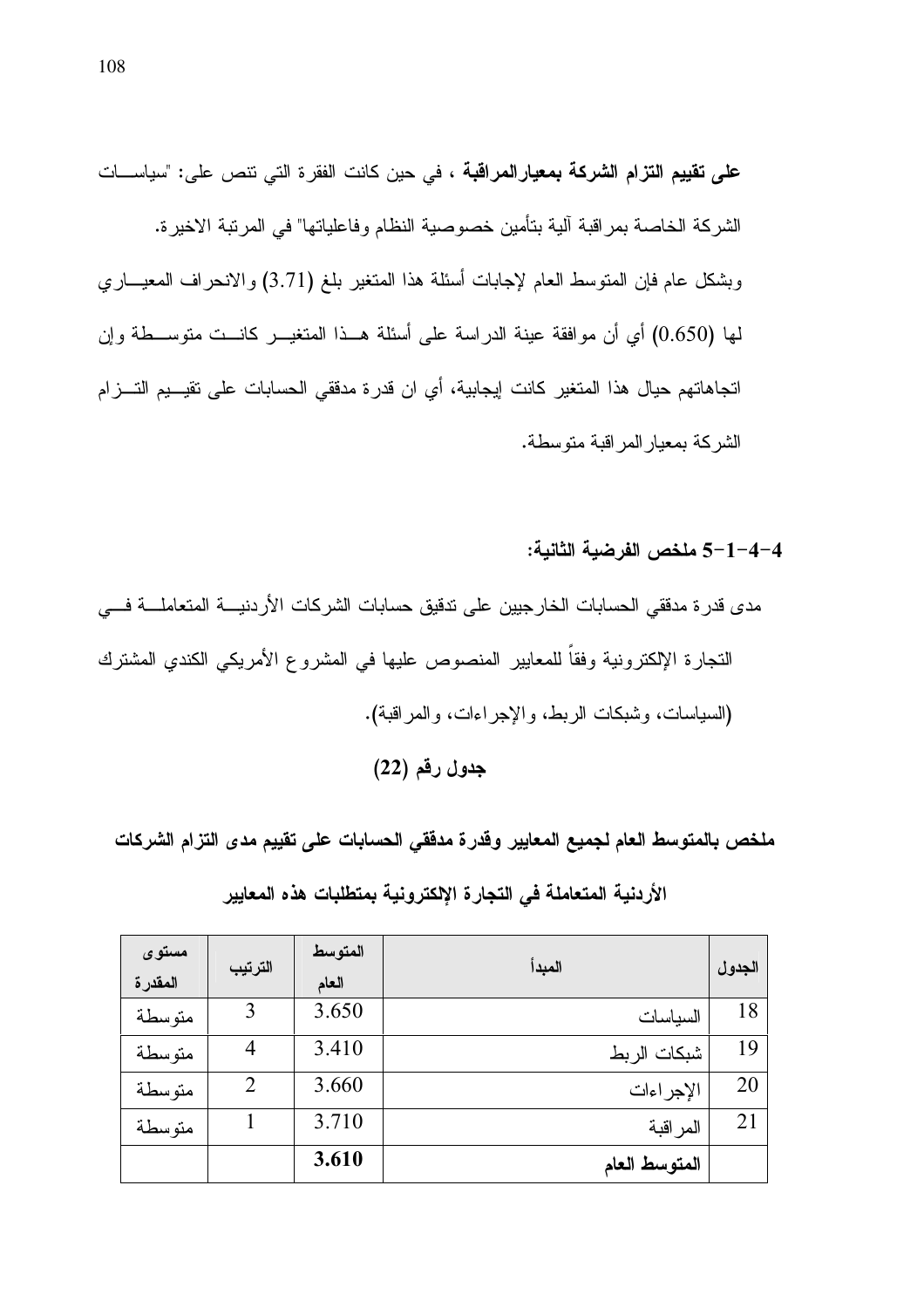يشير الجدول رقم (22) إلى إن المدققين الخارجيين يمتلكون القدرة على نقييم التزام الشركات بمعيار المر اقبة حيث كان الأعلى في الأهمية بينما النزام الشركات بمعيار شبكات الربط كان في النرنيب الأخبر .

4–4–3 عرض النتائج (الفرضية الثالثة):

المعوقات التي قد تحول دون قدرة مدققي الحسباات الخارجيّين على ندقيق حسابات الشركات الأردنية المتعاملة في التجارة الإلكترونية وفقاً للمشروع الأمريكي الكندي المشترك.

جدول رقم (23)

المعوفات التي تحول دون قدرة مدفقي الحسابات الخارجيين على تدقيق حسابات الشركات الأردنية

| مستوى    | الترتيب        | الانحراف  | المتوسط | العبارة                                                  |    |
|----------|----------------|-----------|---------|----------------------------------------------------------|----|
| المقدر ة |                | المعيار ي | الحسابى |                                                          |    |
| متوسطة   | 1              | 1.049     | 3.64    | غياب التوثيق المستندي في عمليات التجارة الالكترونية      | 41 |
| متوسطة   | 6              | 0.798     | 3.42    | تعقيد عمليات التجارة الالكترونية                         | 42 |
| متوسطة   | 5              | 0.915     | 3.46    | قلة الخبرة في هذا المجال                                 | 43 |
| متوسطة   | $\overline{4}$ | 0.916     | 3.47    | حداثة استخدام التجارة الالكترونية في الأردن              | 44 |
| متوسطة   | $\overline{2}$ | 0.909     | 3.61    | مخاطر التدقيق المرافقة لهذا النوع من التدقيق             | 45 |
| متوسطة   | 10             | 0.869     | 3.26    | صعوبة الموائمة بين سياسات الشركة وألية النطبيق والمراقبة | 46 |
|          |                |           |         | لتلك السياسات                                            |    |
| متوسطة   | 3              | 0.909     | 3.61    | عدم وجود دورات أو ورشات عمل متخصصة بهذا الموضوع          | 47 |
| متوسطة   | 9              | 0.953     | 3.29    | تدني أجر عملية التدقيق بشكل عام                          | 48 |
| متوسطة   | $\overline{7}$ | 0.865     | 3.42    | كلفة عملية تدقيق هذا النوع من التجارة                    | 49 |
| متوسطة   | 8              | 0.842     | 3.37    | التطور النكنولوجي المتسارع                               | 50 |
|          |                | 0.596     | 3.47    | المنوسط العام                                            |    |

المتعاملة في التجارة الإلكترونية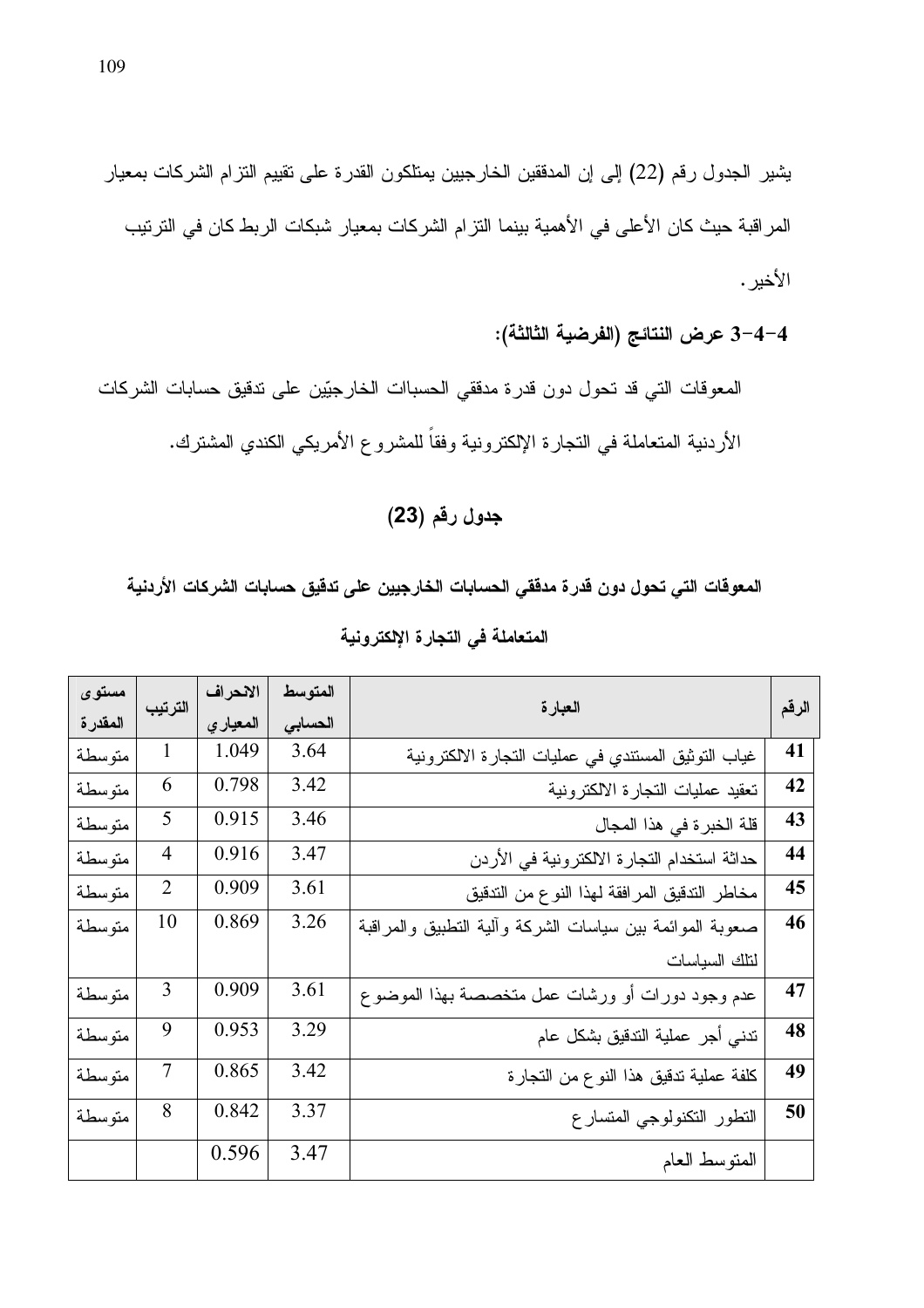يشير الجدول رقم (23) الى ان المتوسطات الحسابية لجميع فقرات التي نقـــيس متغيـــر العــــائق تراوحت بين (3.26 – 3.64) وتشير هذه النتائج الى ان اجابات افراد عينــــة الدراســــة جــــاءت بالموافقة على جميع الفقرات التي تقيس العوائق، ويتضح من الجدول ان الفقرة التي تنص على: "غياب التوثيق المستندي في عمليات التجارة الالكترونية" كانت الاكثر اهمية، في حين جاءت الفقرة التبي نتص على: "صعوبة المواءمة بين سياسات الشركة وألية التطبيق والمراقبة لنلَّــك الـــسياسات بشكل عام" في المرتبة الاخيرة.

وفي الإجمالي فإن المنوسط العام لإجابات أسئلة هــذا المتغيـــر بلـــغ (3.47) والانحــــراف المعياري لـها (0.596) أي أن موافقة عينة الدراسة علـي أسئلة هــذا المنغيـــر كانـــت عاليـــة، وأن اتجاهاتهم حيال هذا المتغير كانت إيجابية أي ان هناك عوائق تحد من قدر اتهم على تدقيق حـــسابات الشركة المتعاملة بالتجارة الالكترونية وفقاً لمبادىء ومعايير المشروع الامريكي الكندى المشترك.

#### 4–5 اختبار الفرضيات

تتركز مهمة هذه الفقرة حول مدى قبول أو رفض فرضيات الدراسة مـــن خــــلال اســـتخدام اختبار T-test ، وفيما يلي النتائج التي تم التوصل اليها:

#### 4–5–1 اختبار الفرضية الأولى

ا**لفرضية الأولى:** لا يمتلك مُدفقو الحسابات الخارجيّون القدرة على ندفيق حسابات الشركات الأردنية المتعاملة في النجارة الإلكترونيَّة وفقًا للمبادئ المنصوص عليها فسي المسشروع الأمريكيّ الكنديّ المـــشترك (الـحمايـــة، وتـــوفر النظــــام، وتكامـــل المعالـجـــة، والخصوصية على الشبكة، والسرية).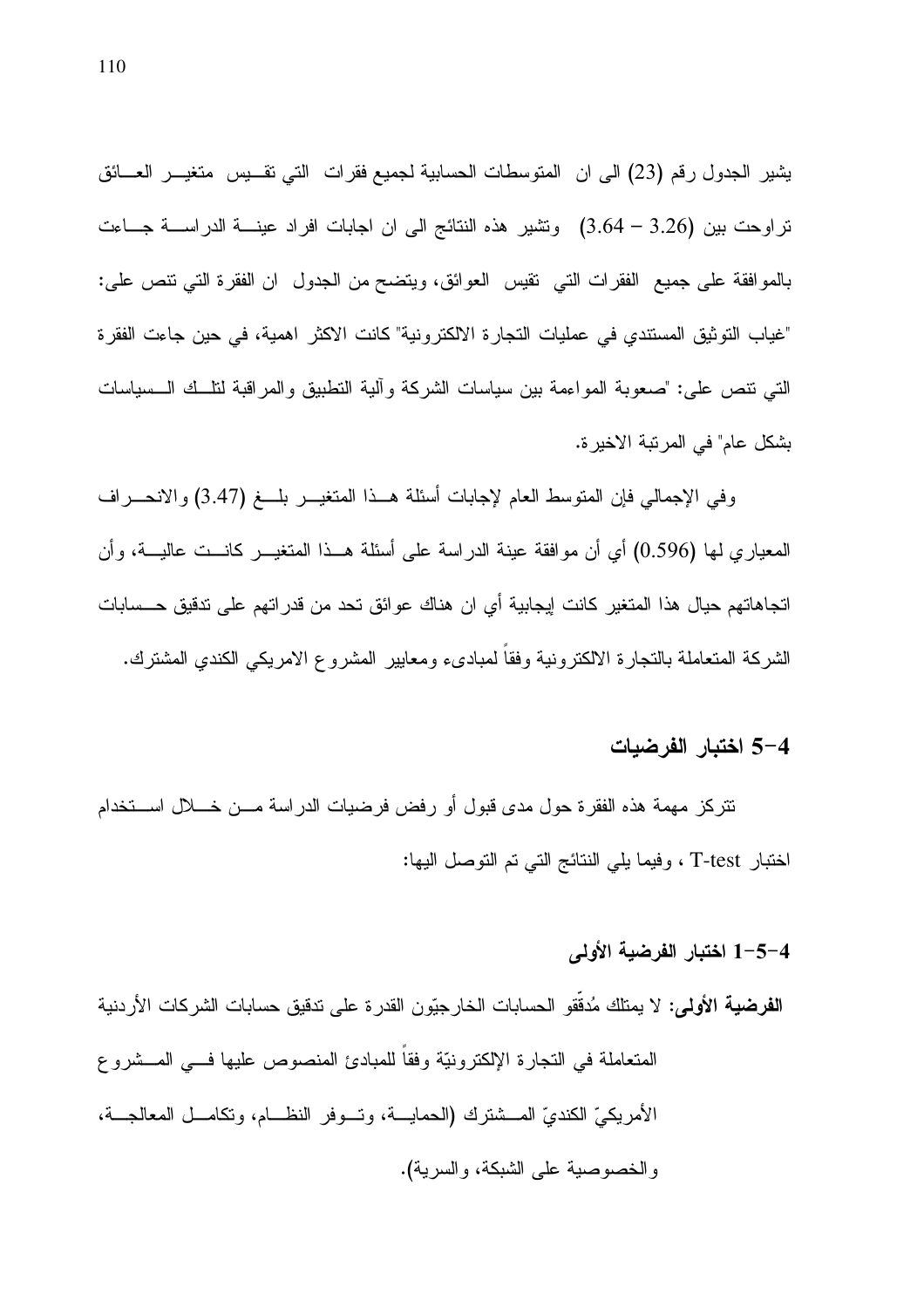#### جدول (24)

اختبار السؤال الرئيس الاول

| المتوسط الحسابي | T معنوية | T الجدولية | المحسوبة $\mathbf T$ | نتيجة الفرضية العدمية |
|-----------------|----------|------------|----------------------|-----------------------|
| 3.64            | 0.000    | 1.9771     | 12.796               | رفض                   |

لقد تم استخدام اختبار T-test وتشير نتائج الجدول إلى ان قيمة (T المحسوبة) اكبـــر مـــن قيمـــة (Tالجدولية ) تحت مستوىالدلالة ( 0.05) وبما ان قاعدة القرار نتص على: قبول الفرضية العدمية ( Tالجدولية ) ، ورفض الفرضية العدمية (HO) اذا كانت قيمة (T المحسوبة) اكبر من قيمـــة (Tالجدولية ) ، وبسنالك فإننسا نسرفض الفرضسية العدمية(HO) و نقبــل الفرضسية البديلــة (H1 )أي ان مدفقي الحسابات الخارجيّين قادرون على تدقيق حسابات الشركات المتعاملـــــة فــــي التجارة الإلكترونية وفقاً للمبادئ المنصوص عليها في المـــشروع الأمريكـــيّ الكنـــديّ المـــشترك (الحماية، وتوفِّر النظام، وتكامل المعالجة، والخصوصية على الشبكة، والسرية).

4–5–2 اختبار الفرضية الثانية:

ا**لفرضية الثانية:** لا يمتلك مُدقّقو الحسابات الخارجيّون القدرة على تدقيق حسابات الشركات الأردنية المتعاملة في النجارة الإلكترونيّة وفقاً للمعايير المنصوص عليها في المشروع الأمريكيّ الكنديّ المشنرك (السياسات، وشبكات الربط، والإجراءات، و المر اقبة).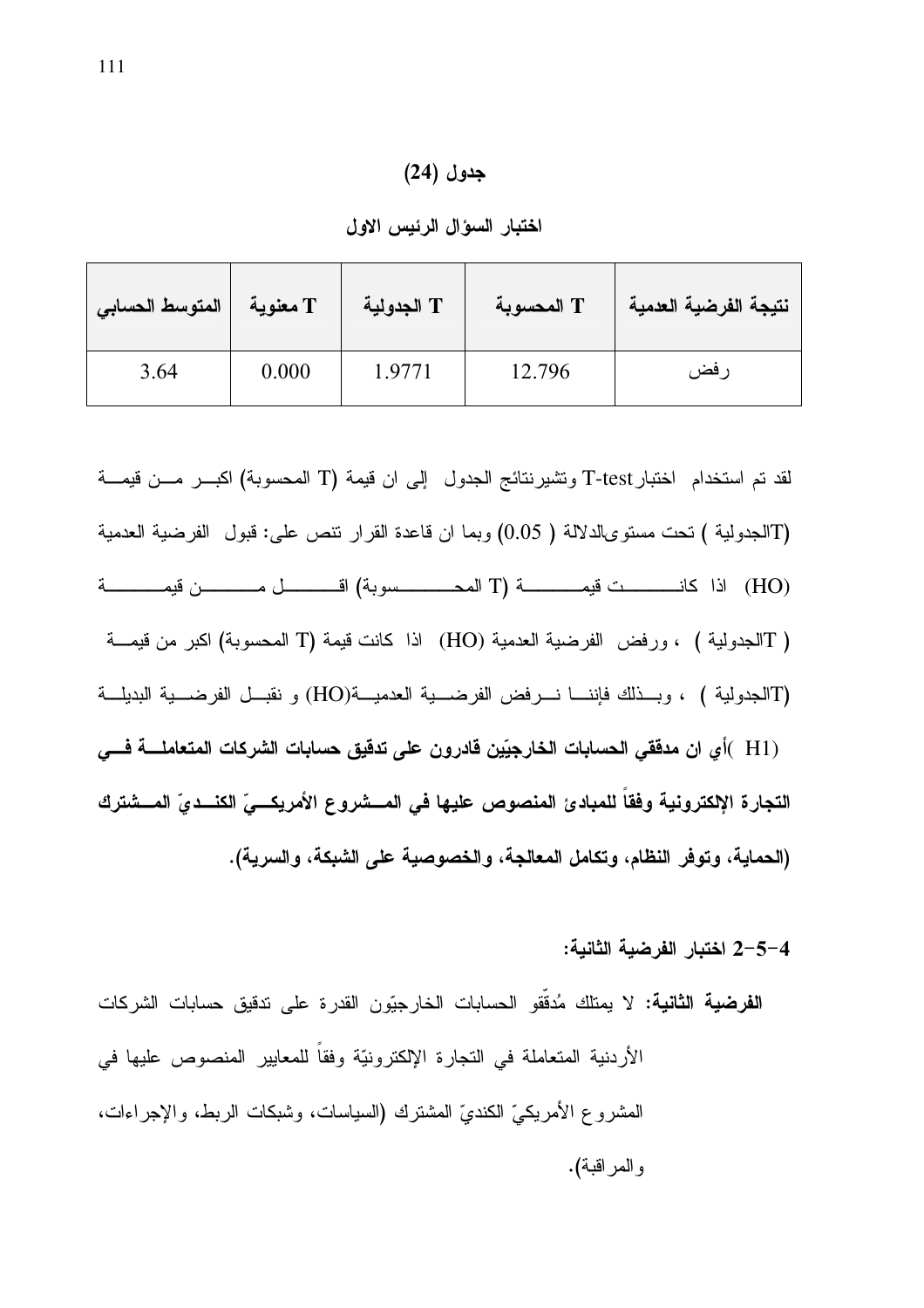# جدول (25)

نتائج اختبار السؤال الرئيسى الثانى

| المتوسط الحسابي | معنويةT | T الجدولية | T المحسوبة | نتيجة الفرضية العدمية                                                                            |
|-----------------|---------|------------|------------|--------------------------------------------------------------------------------------------------|
| $3.61$ 0.000    |         | 1.9771     | 13.415     | رفض                                                                                              |
|                 |         |            |            | لقد نم استخدام  اختبار  T-test ونشيرنتائج الجدول  إلى ان قيمة (T المحسوبة) اكبـــر مـــن قيمـــة |
|                 |         |            |            | (Tالجدولية ) نحت مستوى الدلالة (0.05) وبما ان قاعدة القرار نتص على: قبول  الفرضية العدمية        |
|                 |         |            |            |                                                                                                  |
|                 |         |            |            | ( Tالجدولية)، ورفض  الفرضية العدمية (HO) اذا كانت قيمة (T المعــــسوبة) اكبـــر مـــن قيمـــة    |
|                 |         |            |            | (Tالجدولية)، وبسنالك فإننسا نسرفض الفرضسية العدميسة(HO) و نقبــل الفرضسية البديلـــة             |
|                 |         |            |            | (H1)  أي ان مدفقي الحسابات الخارجيّين قادرين على تدقيق حسابات الشركات المتعاملـــــة فـــي       |
|                 |         |            |            | التجارة الإلكترونية وفقاً للمعايير المنصوص عليه في المـــشروع الأمريكـــيّ الكنـــديّ المـــشترك |
|                 |         |            |            | (السياسات، وشبكات الربط، والإجراءات، والمراقبة).                                                 |

4–5–3 اختبار الفرضية الثالثة:

ا**لفرضية الثالثة:** لا يوجد معوقات أمام مُدقّقي الحسابات الخارجيّين تحول دون قدرتهم على تدقيق حسابات الشركات الأردنية المتعاملة في التجارة الإلكترونيّة وفقاً للمشروع الأمريكيّ الكنديّ المشترك.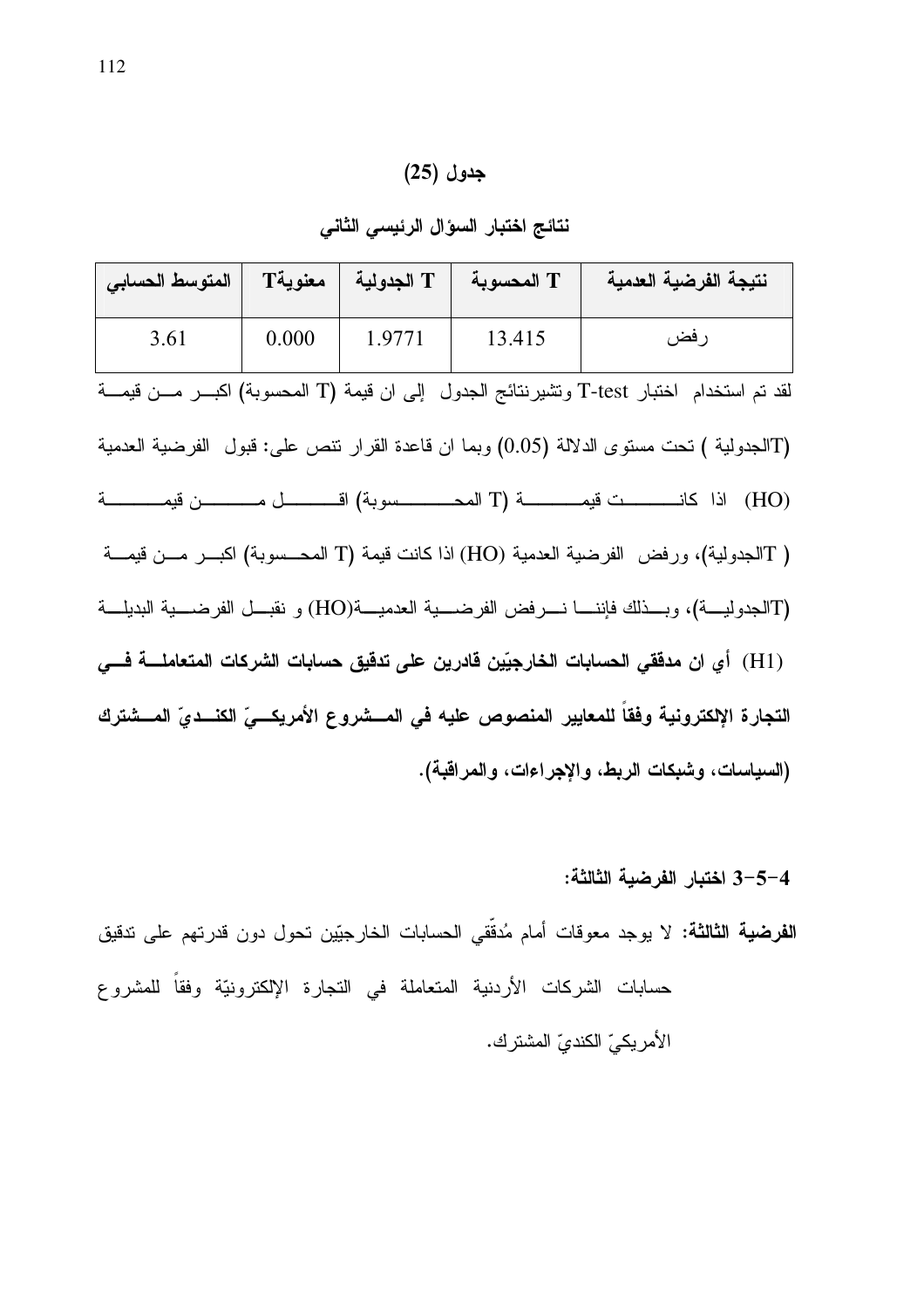#### جدول (26)

نتائج اختبار السؤال الرئيسي الثالث

| المتوسط الحسابي |       | T الجدولية   معنويةT | المحسوبة $\mathbf T$ | نتيجة الفرضية العدمية |
|-----------------|-------|----------------------|----------------------|-----------------------|
| 3.472           | 0.000 | 1.9771               | 9.507                | رفض                   |

لقد نم استخدام اختبار T-test وتشير نتائج الجدول إلى ان قيمة (T المحسوبة) اكبر مــن قيمــة (Tالجدولية ) تحت مستوىالدلالة ( 0.05) وبما ان قاعدة القرار نتص على: قبول الفرضية العدمية (Tالجدولية)، ورفض الفرضية العدمية (HO) اذا كانت قيمة (T المحــسوبة) اكبـــر مـــن قيمـــة (Tالجدولية)، وبسناك فإننسا نسرفض الفرضسية العدميسة(HO) و نقبسل الفرضسية البديلة (H1) أي يوجد معوقات أمام مدققي الحسابات الخارجيين تحول دون قدرتهم على تدقيق حسابات الشركات الأردنية المتعاملة في التجارة الإلكترونية وفقاً للمشروع الأمريكيّ الكنديّ المشترك.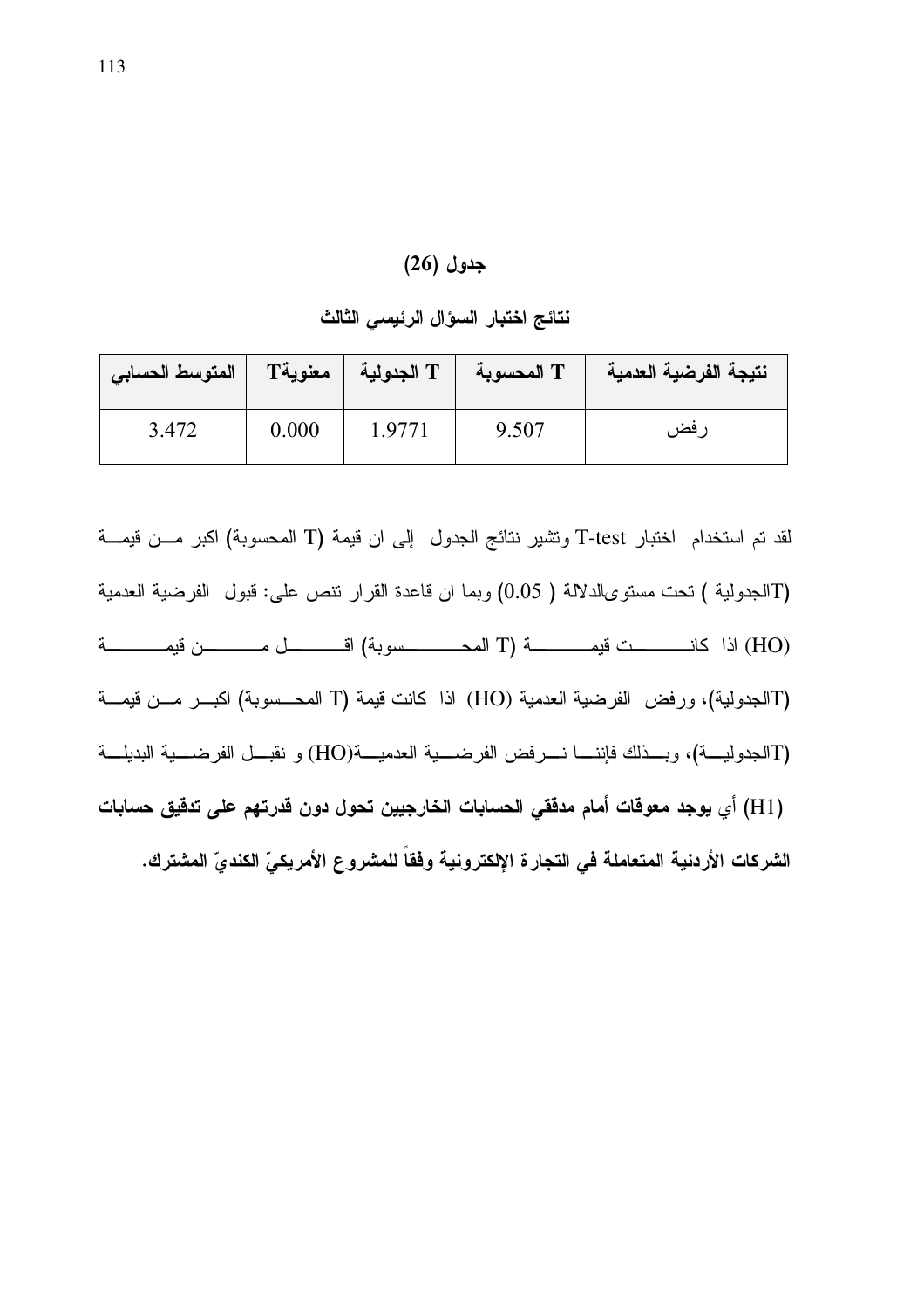الفصل الخامس

النتائج  $1\text{--}5$ 

2-5 التوصيات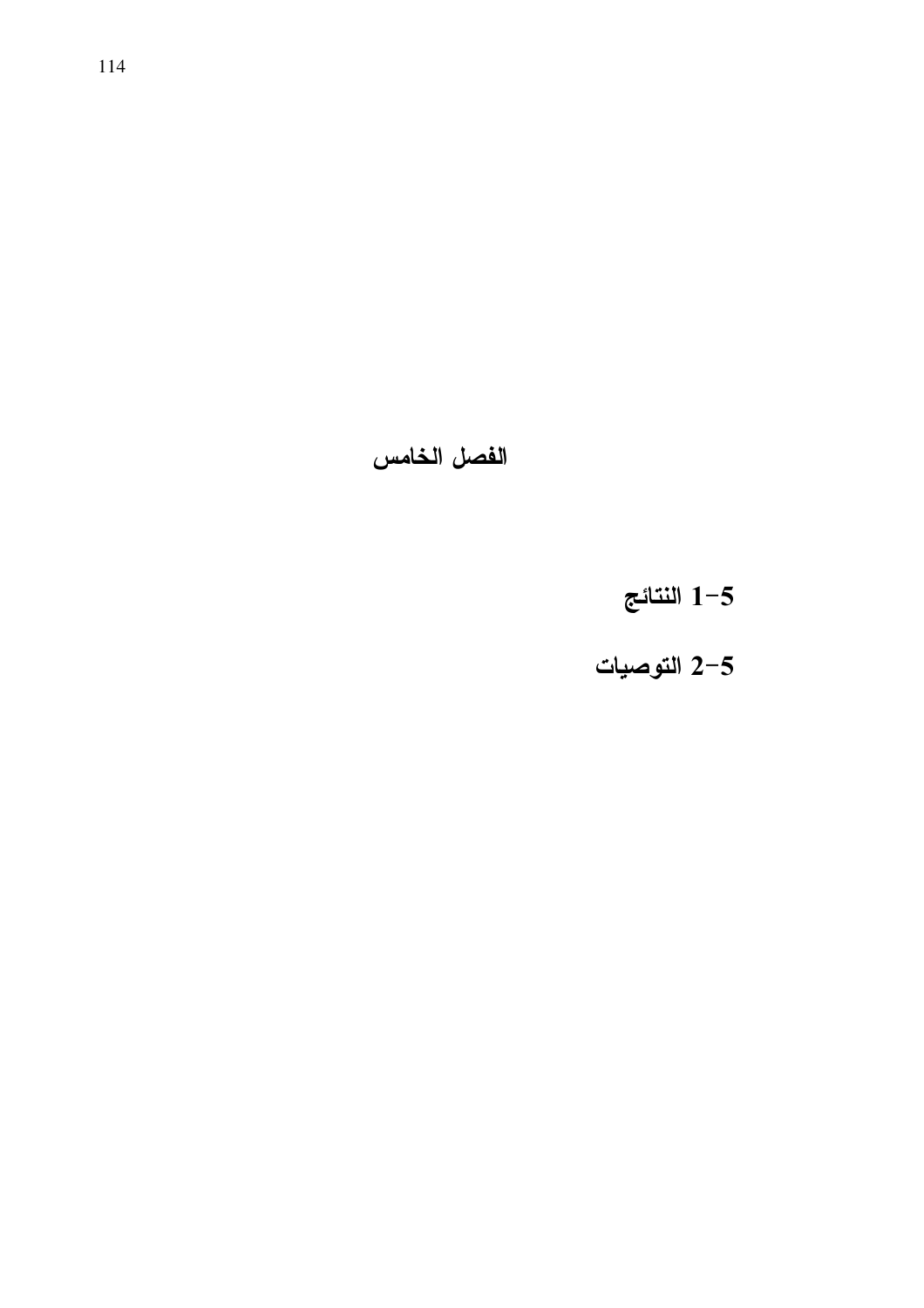# 5-1 النتائج

بعد أن تم الانتهاء من الدراسة بعون الله، فإنه يمكن نقسيم نتائجها إلى نوعين رئيسيين كالتالي:

أولاً: نتائج عامة:

بعد أن قامت الباحثة بالاطلاع على المشروع الأمريكي الكندي المشترك فإنها تعتقد بأن أهم النتائج التي خرجت بها ما يلي:

- 1. أضـاف هذا المشروع إلـى كل من مـهنتـى المـحاسبة والندقيق بـعداً نكنولوجياً متطوراً لم يكن موجود سابقاً قبل التجارة الإلكترونية.
- 2. ظهور مبادئ ومعايير نكنولوجية نعمل جنباً إلى جنب مع مبادئ ومعايير المحاسبة المتعارف علبها.
- 3. هناك صعوبة ملحوظة في الالنزام بهذا المشروع سواء من قبل الشركات المتعاملة بالتجارة الإلكترونية أو من قبل المدققين على نلك الشركات، وهذه الحقيقة تم استخلاصها من جميع الدراسات السابقة التي حاولت إما إنشاء نموذج لتطبيق المشروع أو إنشاء نموذج لندقيق عمليات النجارة الإلكترونية وفقا لنفس المشروع.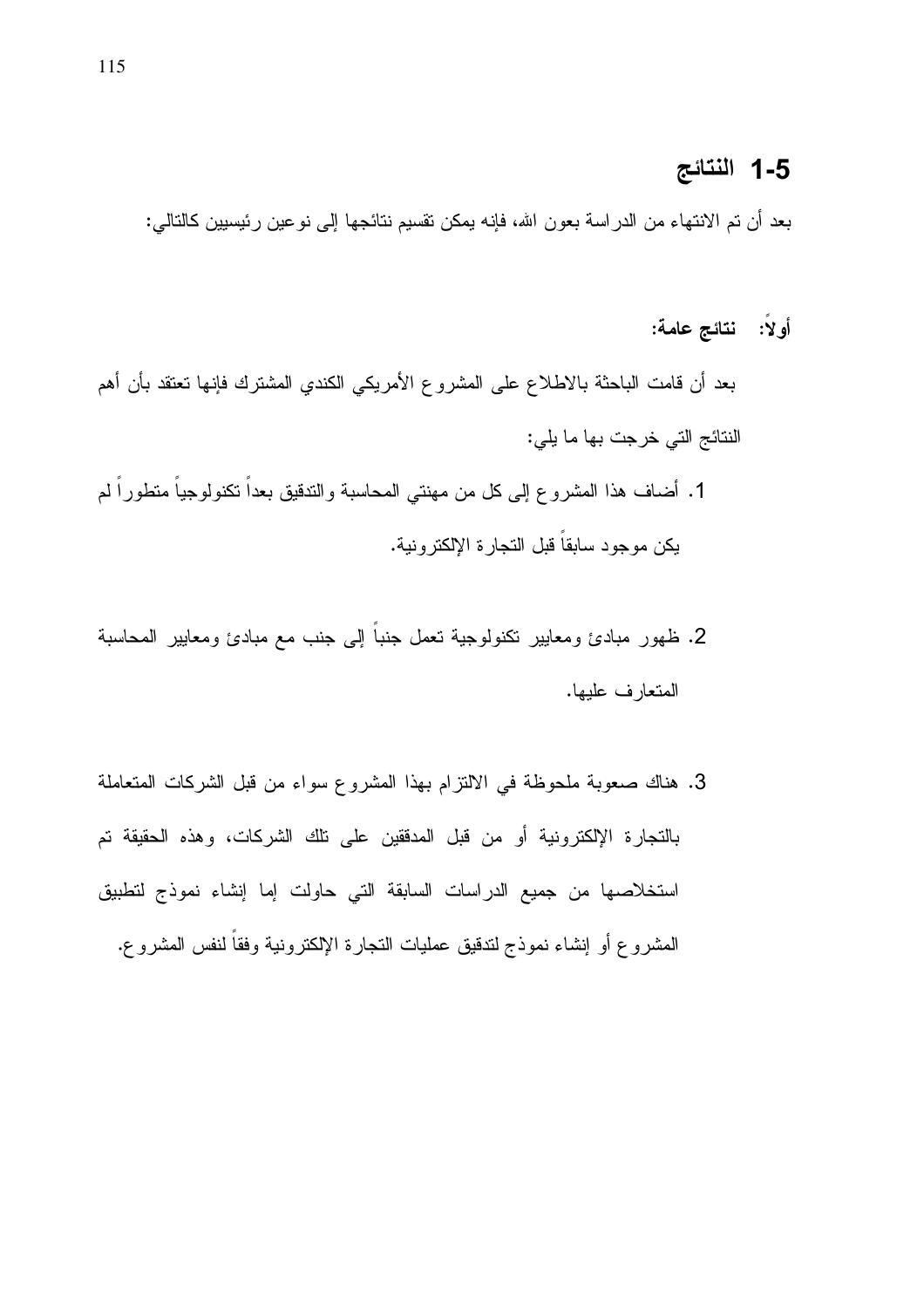ثانياً: نتائج الجانب العلمى:

بعد أن قامت الباحثة بتحليل فرضيات الدراسة فقد توصلت إلى عدد من النتائج يمكن تلخيصها في ما يلي:

- 1. رغم أن عينة الدراسة عينة متخصصة، وذات مهنية عالية، ويحمل أغلب أفرادها الشهادات المهنية؛ إلا أن 57% منهم لا يبدون أي اهتمام بعمليات التجارة الإلكترونية ولا يتعدى اهتماماتهم في هذا المعبال، المعلومات العامة.
- 2. بالنسبة للفئة المهتمة بالتجارة الإلكترونية من عينة الدراسة، فقد أشارت النتائج إلى أن معظمهم يستقون معلوماتهم عن النجارة الإلكترونية من خلال خضوعهم لدورات متخصصة.
- 3. وجد أن عينة الدراسة تمتلك القدرة على تدقيق حسابات الشركات المتعاملة في النجارة الإلكترونية وفقاً للمبادئ المنصوص عليها في المشروع الأمريكي الكندي المشترك بدرجة(3.64) واحتل مبدأ السرية أعلى مستويات القدرة بينما احتل مبدأ تكامل النظام أدنى مستويات القدرة.
- 4. وجد أن عينة الدراسة تمتلك القدرة على تدقيق حسابات الشركات المتعاملة في النجارة الإلكترونية وفقا للمعابير المنصوص عليها في المشروع الأمريكي الكندي المشترك بدرجة(3.61) واحتل معيار المراقبة أعلى مستويات الإدراك بينما احتل معيار شبكات الربط أدنبي مستويات النظام.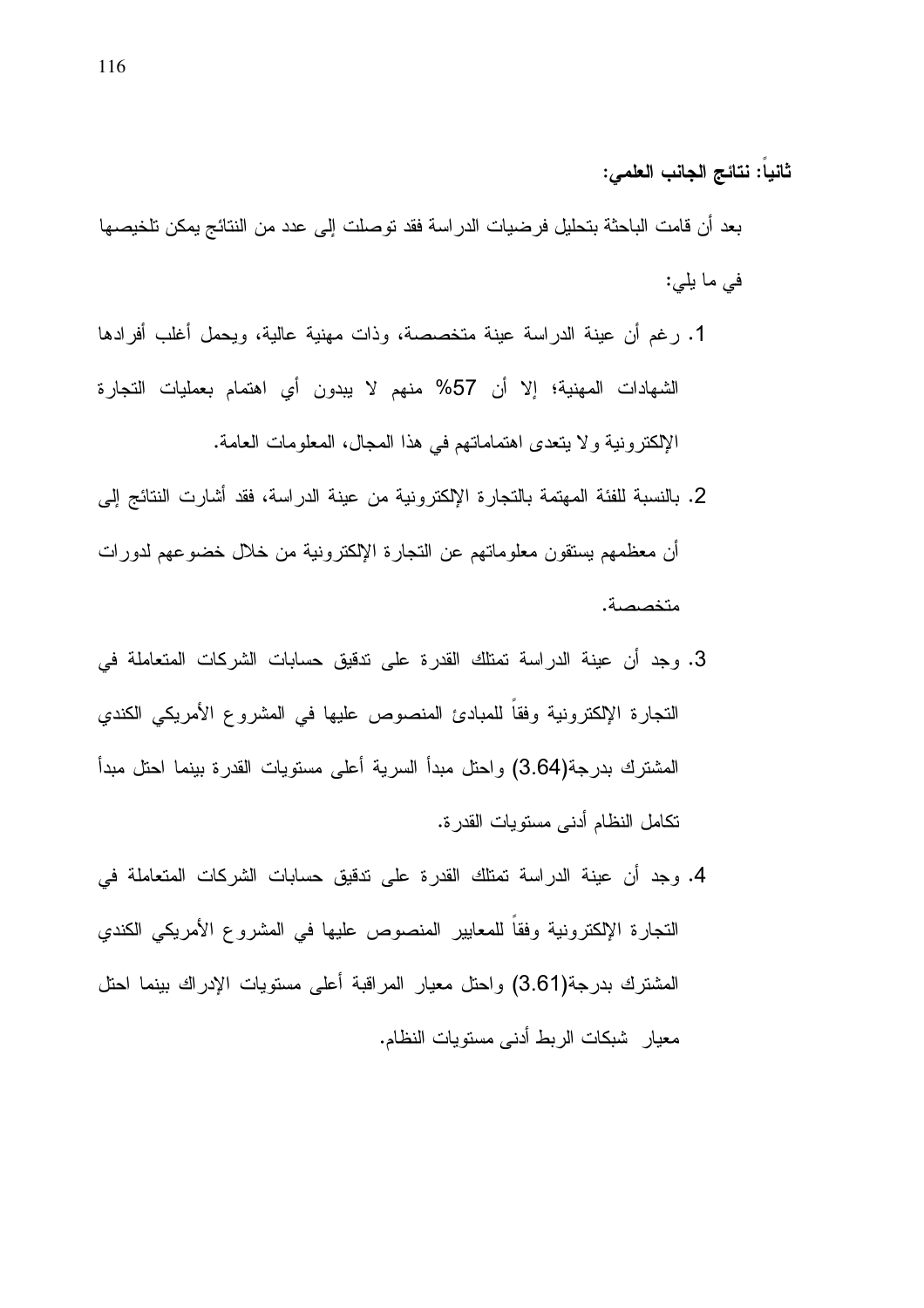5. انفقت عينة الدراسة أن هناك عدد من المعوفات قد تحول دون إدراكهم لعملية تدقيق حسابات الشركات الأردنية المتعاملة بالتجارة الإلكترونية وفقاً للمشروع الأمريكي الكندي المشترك وكان من أهم هذه المعوقات: أ– غياب النوثيق المستندى في أغلب عمليات التجارة الإلكترونية. ب–مخاطر الندقيق المرافقة لهذا النوع من الندقيق. ج– عدم وجود دورات أو ورشات عمل متخصصة حول هذا الموضوع. د– حداثة استخدام التجارة الإلكترونية في الأردن. ه– قلة الخبر ة بشكل عام في هذا المجال. و – الكلفة العالية لندقيق هذا النوع من الخدمات. ز – عدم وجود تشريعات فانونيين للتجارة الإلكترونية. ح– عدم وجود تشريعات مهنية كافية لتحكم الندقيق الإلكتروني.

# 2-5 التوصيات

نوصبي الباحثة وبالاستناد على النتائج التي نم النوصل إليها إلى ما يلي:

1. أن نقوم جمعية مدققي الحسابات القانونيين الأردنيين باحتضان المشروع الأمريكي الكندي المشترك وأن يصار إلى تكوين لجنة مختصة من المدققين نتاط بها مهام ترجمة ذلك المشروع ودراسته وتوضيح بنوده بشكل فاعل ومختصر، ومحاولة تعديله ليتوافق ويتماشى مع بيئة التجار: الإلكترونية في الأردن.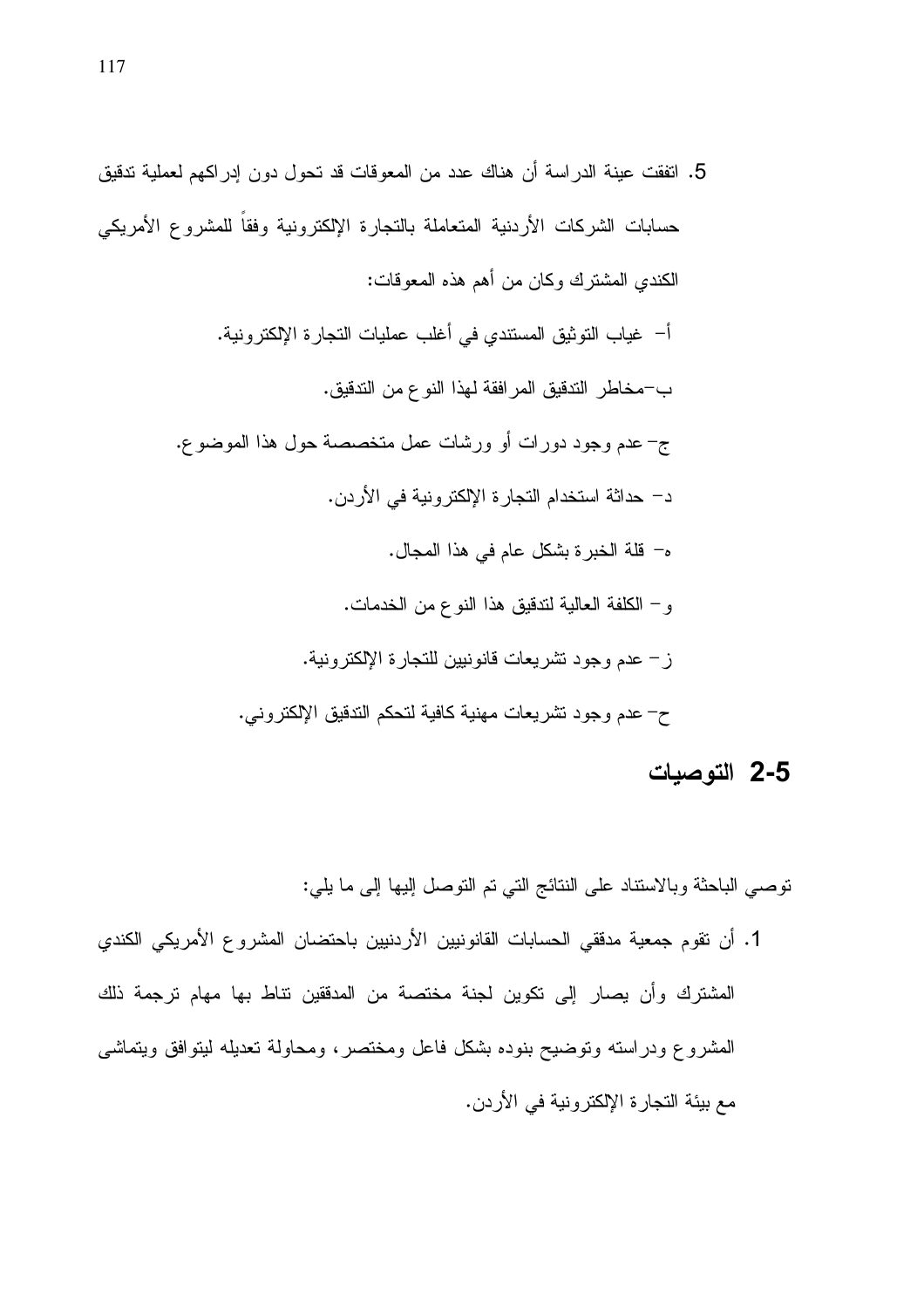- 2. أن يصار إلى عقد دورات متخصصة أو ورشات عمل من قبل جمعية مدققي الحسابات القانونيين الأردنيين على أن يتم عقد هذه الدورات من قبل أشخاص متخصصين في هذا المشر و ع، و أن تكون شر طاً ضمن الساعات الندر بيبة المنصوص عليها في نظام الجمعية.
- 3. أن يصـار إلى إيجاد آلية مشتركة من قبل جميع مكاتب التدقيق في الأردن نتاط بها مهمة تأهيل المدققين تكنولوجياً؛ وتعتقد الباحثة أن هذه الآلية بمكن أن تكون بفرض رسوم دورية على مكاتب التدقيق تُستغل في إنشاء مركز متخصص نتاط به مهمة تطوير مهارات المدققين في كل المو اضبع المتطور ة تكنو لوجيا بما فيها عمليات التجار ة الإلكتر ونية.
- 4. أن يصار إلى عقد ندوات لتوعية كل من الشركات التجارية ومكاتب التدقيق بأهمية التعامل بالنجارة الإلكترونية، وما يعود ذلك عليهم بعوائد ضخمة رغم المخاطر العديدة الني أصبح ممكناً السيطرة عليها وبشكل أفضل من السابق.
- 5. أن يصار إلى تحديث برامج الجامعات بشكل موازى لهذا النطور حيث تعد الجامعات هي البنية التحتية الأولية لأي مهنة بما فيها مهنة المحاسبة والتدقيق.
- 6. أن يتم الاستناد على هذه الدراسة المتواضعة كمرجع حول المشروع الأمريكي الكندي المشترك والمعوفات التي تواجه المدققين في القدرة على فهم بنوده لعمل دراسات مستقبلية التي قد تشمل تحليل البنية التحتية لكل من الشركات التجارية في الأردن لبيان قدرتها على النعامل بالنجارة الإلكترونية من جهة ومكاتب الندفيق لبيان كفاءة بنيتها النحتية لندفيق عمليات الشر كات من جهة أخر ي.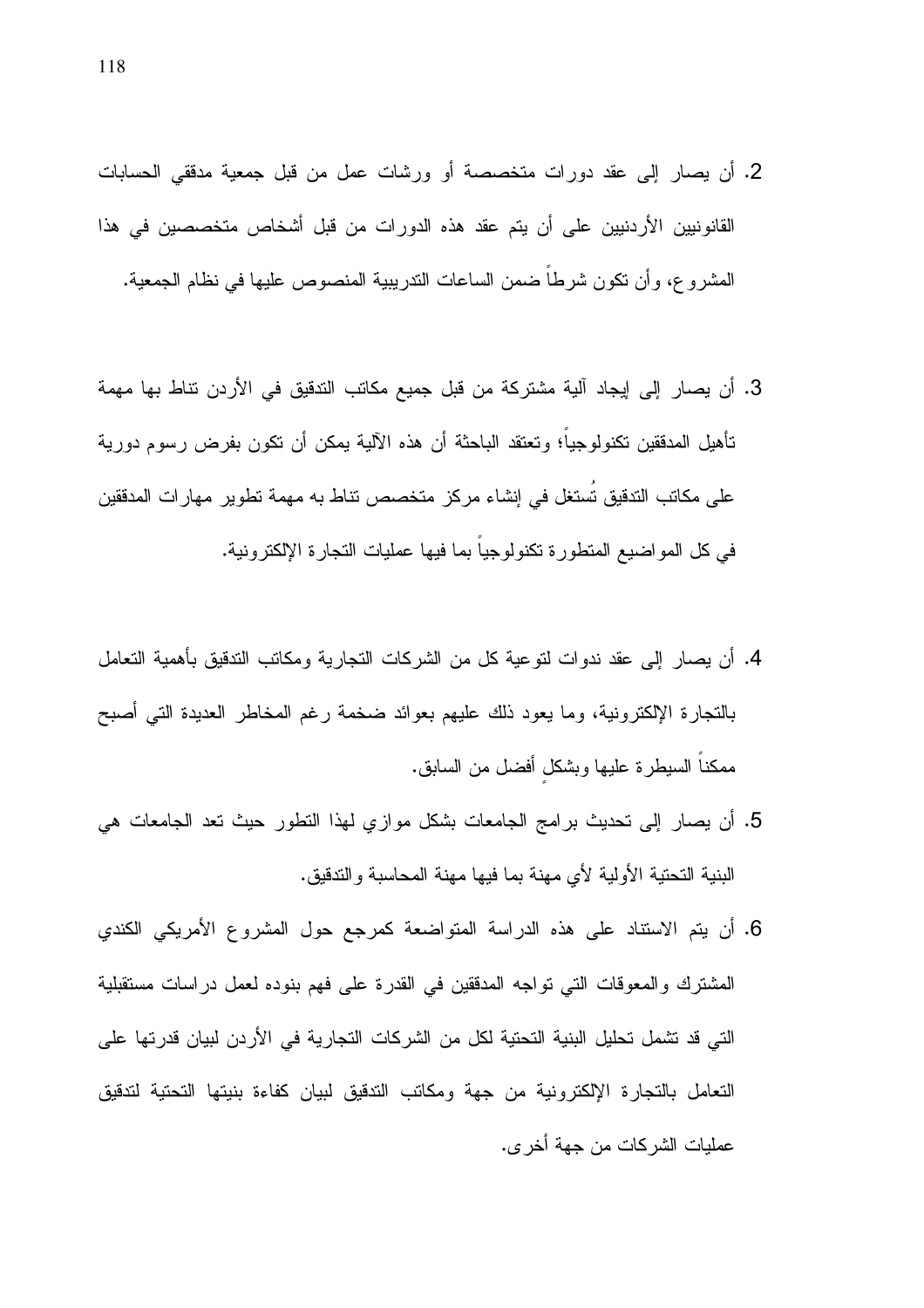## المراجع

## أولاً: المراجع العربية:

- 1. أبو فارة، يوسف، (2002). ا**ستراتيجية التجارة الإلكترونيّة. (**ب ن)، جامعة الخليل.
- 2. بلقاسم، زايري، دلوباشي علي، (2002). "طبيعة التجارة الإلكترونيّة وتطبيقاتها المتعددة"، المؤتمر العلمي السنوي الثاني لتكنولوجيا المعلومات ودورها في التنمية الاقتصادية، أيار، كلية الاقتصاد والعلوم الإدارية ، جامعة الزيتونة- عمان ــ الأردن.
- 3. التميمي، هادي، (2006). م**دخل إلى التدقيق من الناحية النظرية والعملية.** ط3، عمان، دار وائل للنشر والتوزيع
- 4. جمعة، أحمد حلمي، (2005). ا**لمدخل إلى التدقيق الحديث. ط**2، عمان، دار صفاء للنشر والتوزيع
- دحدوح، حسين، (1999)، "أثر استخدام الحاسوب في معايير المراجعة المقبولة عموماً"  $.5$ مجلة اربد للبحوث العلمية، المجلد (2)، العدد (1).
- سرايا، محمد السيد، (2007)، أ**صول وقواعد المراجعة والتدقيق الشامل.** ط1،  $.6$ الإسكندر ية، المكتب الجامعي الحديث.
- 7. الصيرفي، محمد، (2005). ا**لتجارة الإلكترونيّة.** ط1، الاسكندرية، مؤسسة حورس الدولية للنشر والتوزيع
- عبدالله، خالد أمين، (2004). علم تدقيق الحسابات: الناحية العملية. ط2، عمان، دار وائل  $.8$ للنشر والنوزيع
- العميري، محمد فواز، إحسان صالح المعتاز، (2007)، "أثر التجارة الإلكترونيّة على .9 تخطيط أعمال المراجعة"، دراسة ميدانية على مكاتب المراجعة في المملكة العربية السعودية، مجلة جامعة الملك عبد العزيز، الاقتصاد والإدارة، مجلد 21 عدد 2 ص 151- $.182$
- 10. القشّي، ظاهر شاهر،(2003). مدى فاعلية نظم المعلومات المحاسبيّة في تحقيق الأمان وا**لتوكيدية والموثوقية ف***ي* **ظل التجارة الإلكترونيّة،** (اطروحة دكتوراه غير منشورة)، جامعة عمان العربية للدر اسات العليا، عمان، الأردن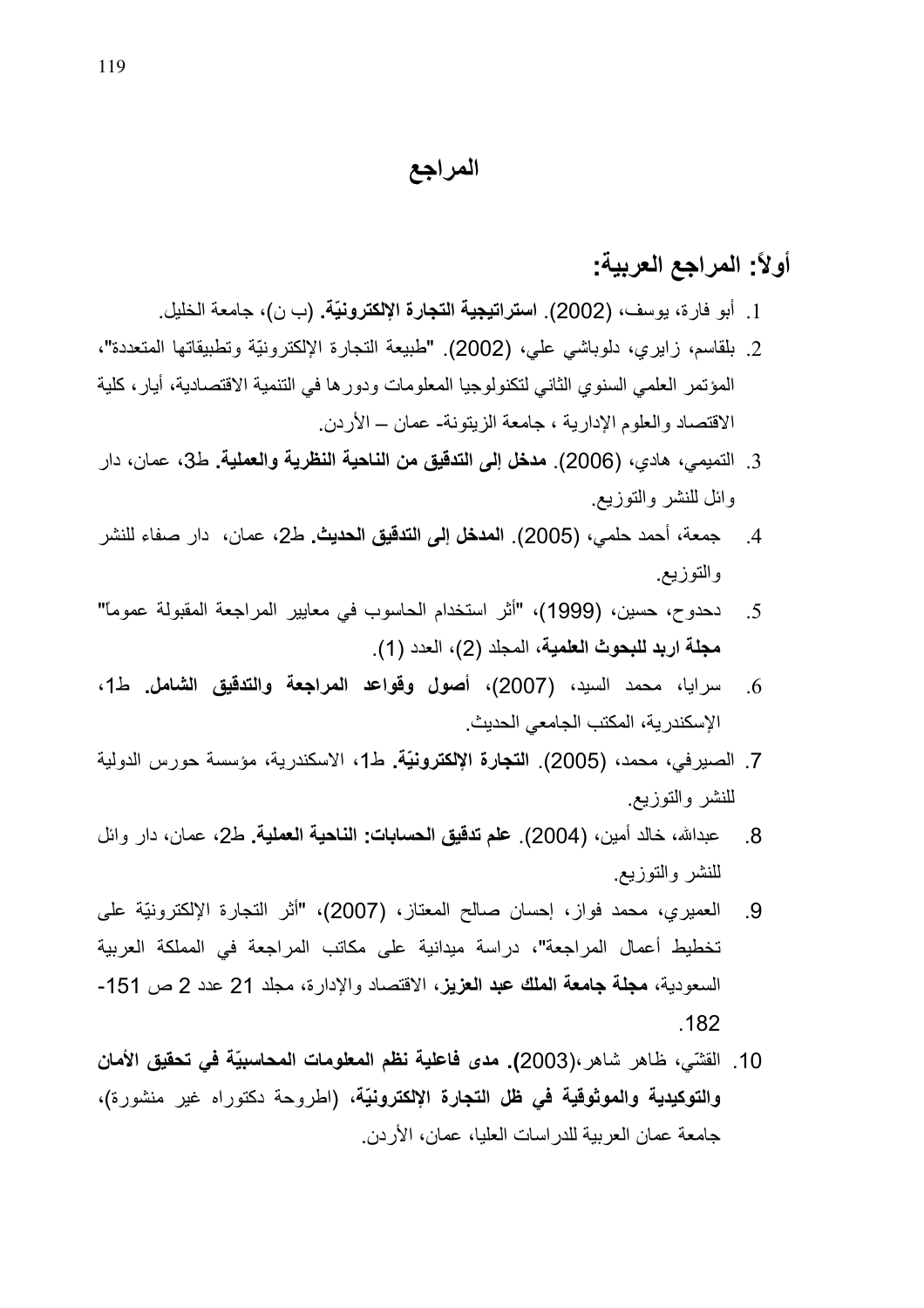- 11. المطار نة، غسان فلاح، (2006). تدقيق الحسابات المعاصر الناحية النظرية. عمان، دار المسيرة للنشر والتوزيع
- 12. المطالقة، محمد فواز، (2008). ا**لوجيز في عقود التجارة الإلكترونيّة.** ط1، الإصدار الثاني، عمان، دار الثقافة للنشر والتوزيع.

# ثانياً: المراجع الإنجليزية<u>:</u>

- 1. ARENS, A. A., Randal J. E & Mark S. B. (2005), *"Auditing and Assurance Services"*, (10<sup>th</sup> Ed,). New Jersey: Pearson Education, Inc. Prentice Hall.
- 2. Exposure Draft, AICPA/CICA, (2002) *"Trust Services Principles and Criteria, Incorporating Systrust and Webtrust"*, Version 1.0, American Institute of Certified Public Accountants, Inc. online available: (www.aicpa.org).
- 3. *International Seal Usage Guide*,(2004), American Institute of Certified Public Accountants Inc., and Canadian Institute of Chartered Accountants, online available: (www.aicpa.org)
- 4. Kenneth C.L & Traver C.G. (2001), "*E-commerce"*, USA: Eyewire.
- 5. Turban, E., King, D., Lee, J.& Viehland, D., (2004), *"Electronic Commerce A managerial Perspective"*,New Jersey: Pearson Education, Inc., Upper Saddle River.

# ثالثاً: المراجع الإلكترونية:

6. El-Dyasty, Mohamed M., (2004), "*Accounting Profession and Web assurance Service*", Paper No. 484282, online available: (www.ssrn.com).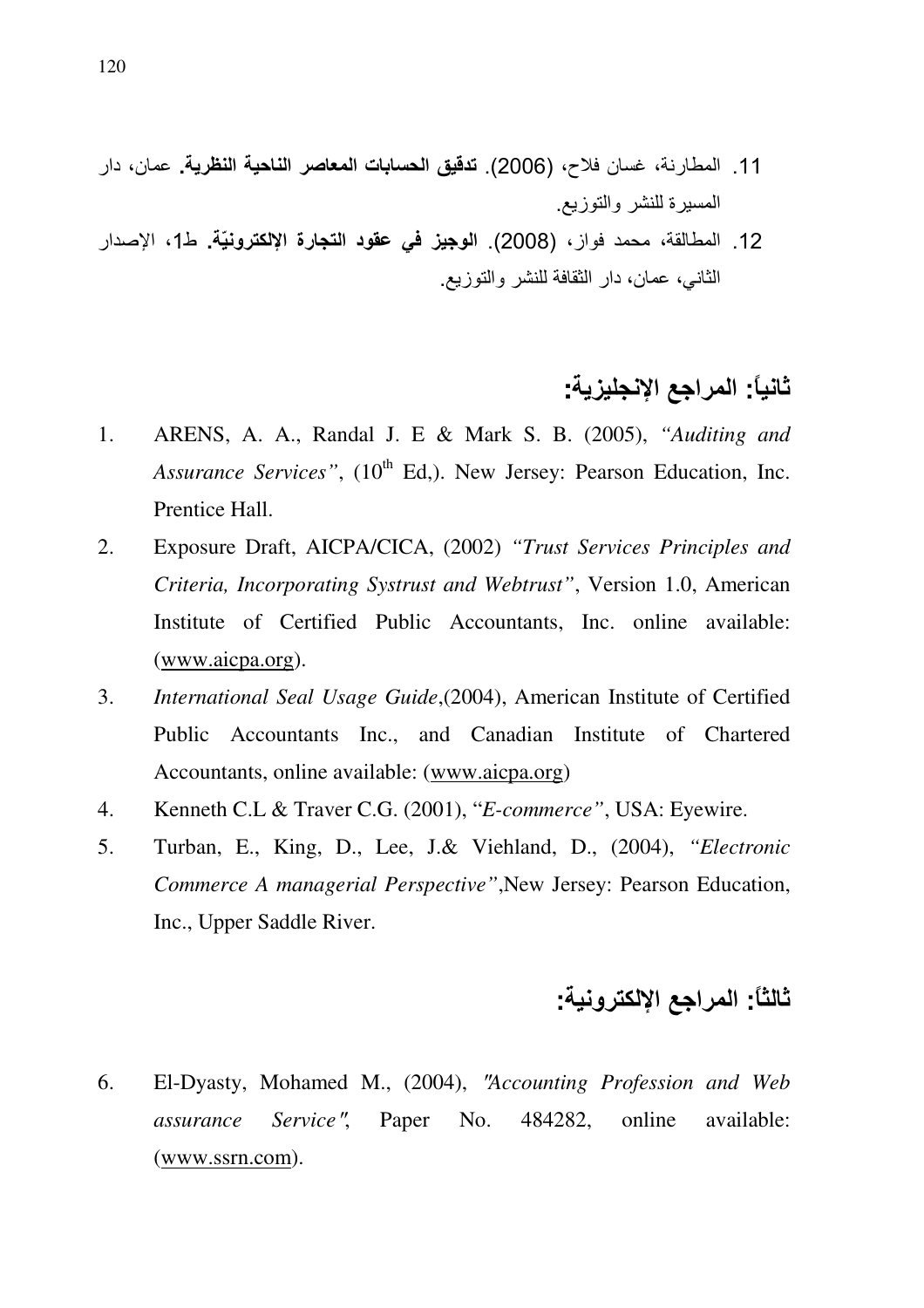- 7. Gendron, Yves, and Michael Barrett (2002), *"Professionalization in Action: Accountant's Attempt at Building a Network of Support for the Webtrust E-Commerce Seal of Assurance"*, Paper No. 304879 online available: (www.ssrn.com).
- 8. Glover, Jonathan C., Yuji Ijiri, (2000), *"Revenue Accounting in the Age of E-Commerce: Exploring Its Conceptual and Analytical Frameworks"*, Paper No. 228163, online available: (www.ssrn.com).
- 9. Pathak, Jagdish, (2002), *"A Tale of Compatible Twins! Success of E-Commerce & Information Systems/ internal Auditors*", Paper No. 373761 online available: (www.ssrn.com).
- 10. Pathak, Jagdish, (2003), *"A Model for Audit Engagement Planning of E-Commerce"*, Paper No. 373763 online available: (www.ssrn.com).
- 11. Pathak, Jagdish, (2006), *"Empirical Assessment of Effective E-Commerce Audit Judgment"*, Paper No. 977851, online available: (www.ssrn.com).
- 12. Pathak, Jagdish, (2006), *"Audit Resource Planning Success in B2B E-Commerce Engagement: An Empirical Assessment of Theorized Constructs, Manifest Variables Measurement and Second Order Factor Model"*, Paper No. 899040, online available: (www.ssrn.com).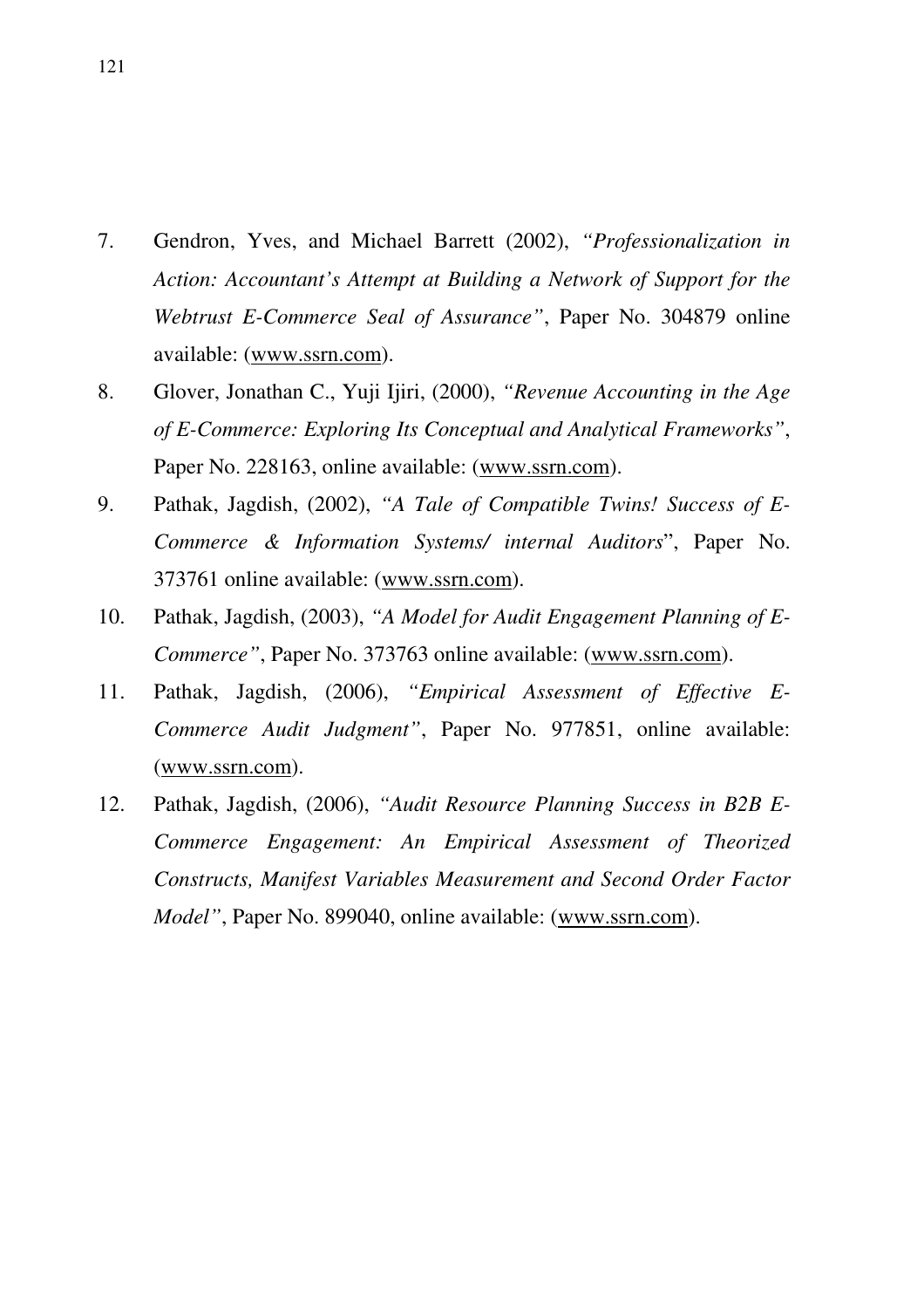الملحقات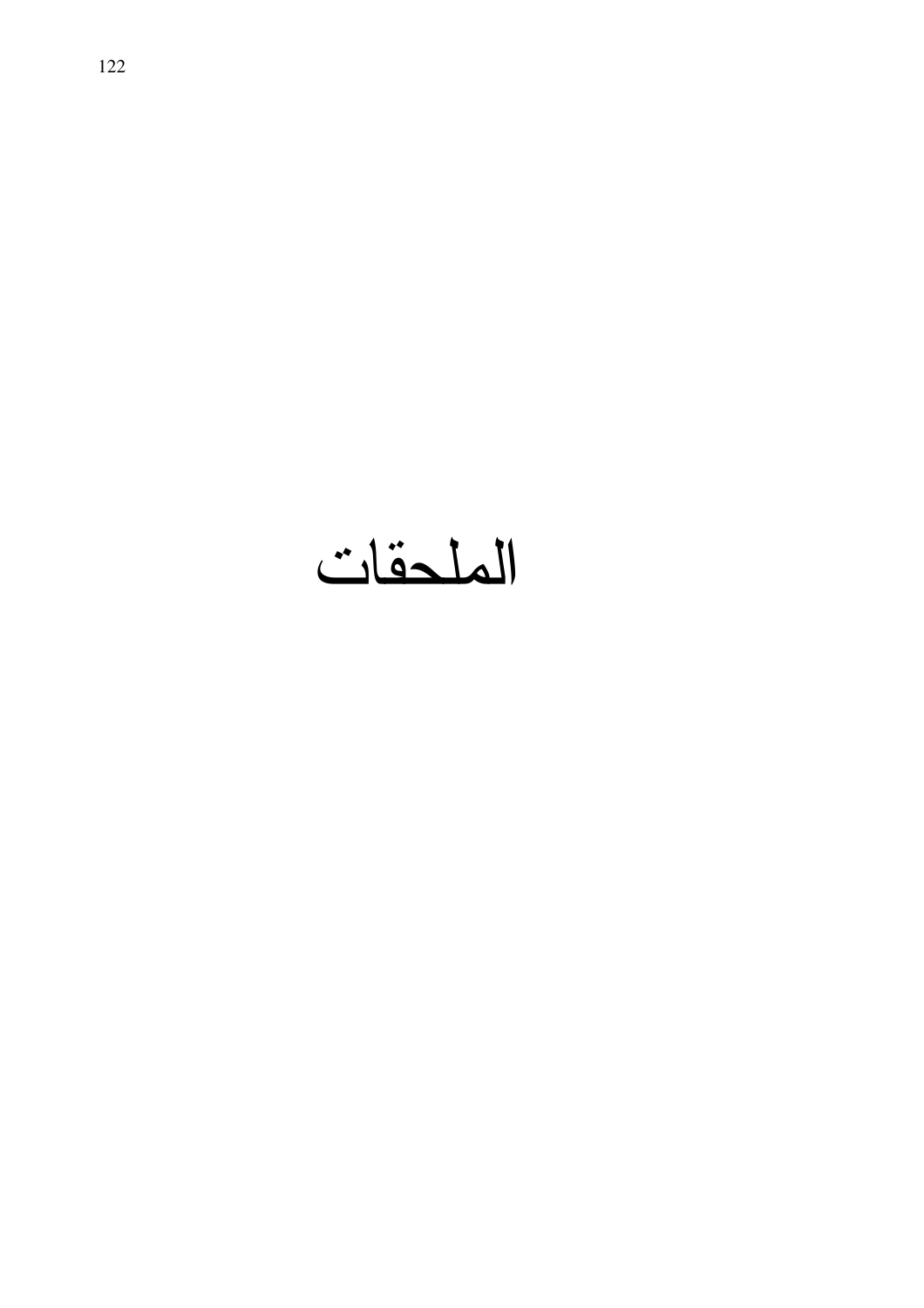## ملحق رقم (1) استبانة الدراسة

# 

كلبة الأعمال قسم المحاسبة/ برنامج الماجستير

تقوم الباحثة بإجراء دراسة استكمالاً لمتطلبات شهادة الماجستير بعنوان "مدى قدرة مُــدقّقى الحسابات الخارجيِّين على تدفيق حسابات الشركات الاردنية المتعاملة في التجارة الإلكترونيَّة".

ونظراً لما نتمعون به من خبرة ومهنية في مجال الندقيق الخارجي وبحكم موقعكم الـــوظيفي المتعلق بموضوع الرسالة فإن الباحثة نرجوكم بالتلطف والاطلاع على فقرات هذه الاستبانة بعنايـــة وإجابة جميع اسئلتها بموضوعية ومهنية عالية.

ونؤكد الباحثة لكم بأن جميع المعلومات التي سيتم جمعها ستعامل بسرية نامة وسوف تستخدم لأغراض البحث العلمي فقط.

> الناحثة ريم خالد مطاحن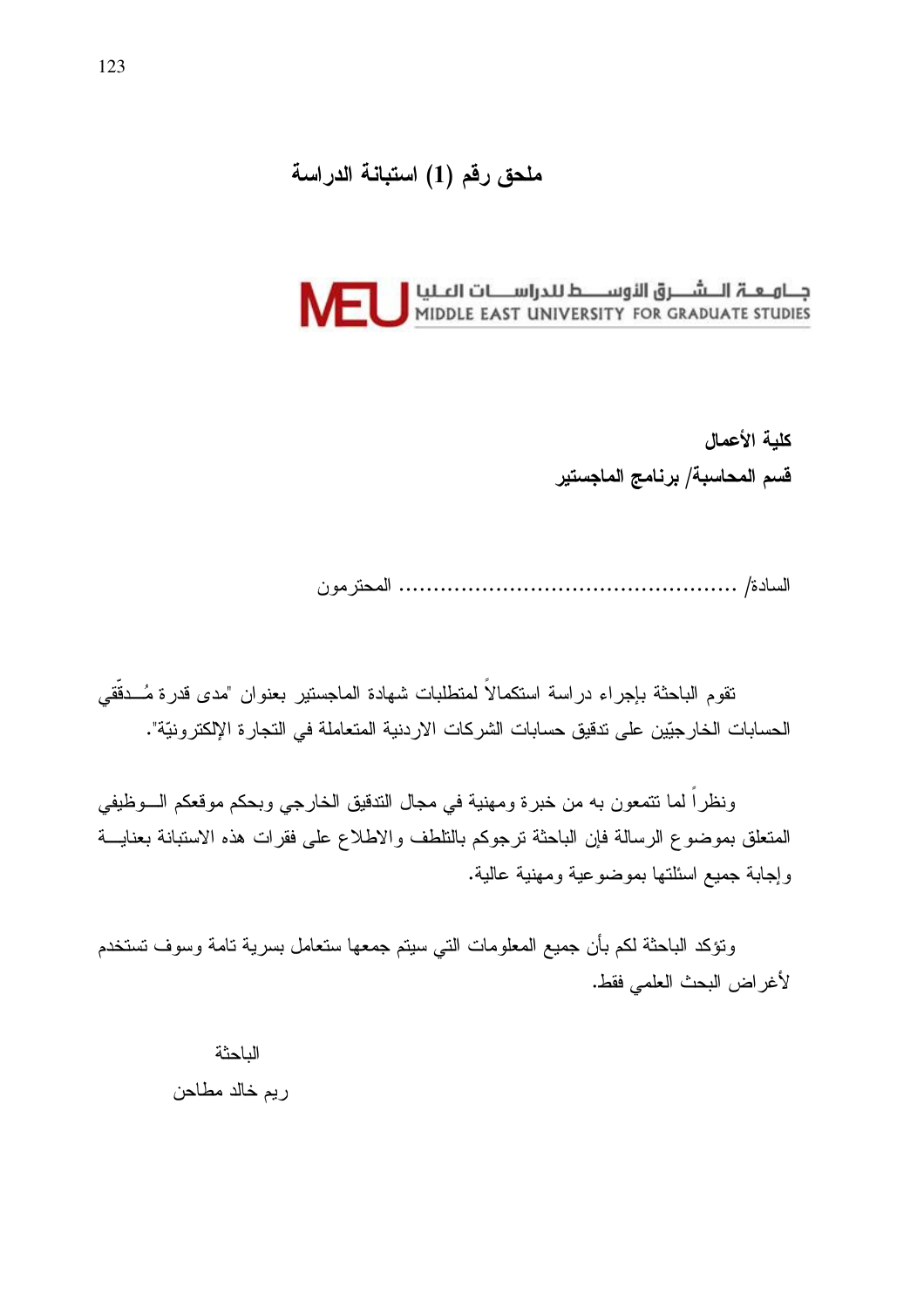الجزء الأول: البيانات الديموغرافية يرجى النكرم بوضع إشارة (×) أمام الإجابة المناسبة. 1– الو ظبفة الحالبة: □ مستشار مال*ی* مدقق داخلى $\Box$ □ مدقق خار جي ∏ أخرى (تذكر)..................... مدیر مال*ی* – 2– المؤهل العلمي: ماجستير $\Box$ بكالوريوس  $\Box$ □دكتوراه 3– التخصص العلمي علوم مالية ومصرفية  $\Box$  إدارة  $\Box$ ├ محاسبة □ أخرى (تذكر)...................... □ تمو پل 4– سنو ات الخبر ۃ  $\Box$  أقل من خمس سنوات  $\Box$  من 5 إلى 10 سنوات  $\Box$  أكثر من 10 سنوات  $\Box$ 5– هل تحمل شهادة مهنبة  $Y \Box$ نعم $\Box$ 7– هل لديكم اهتمام بالتجارة الإلكترونيّة  $Y \Box$ نعم $\Box$ 8– في حالة الإجابة على السؤال السابق (بنعم)، فما هي مصـادر معلوماتكم □ مؤتمرات  $\Box$  دورات □ ورشات عمل □ أخرى .......................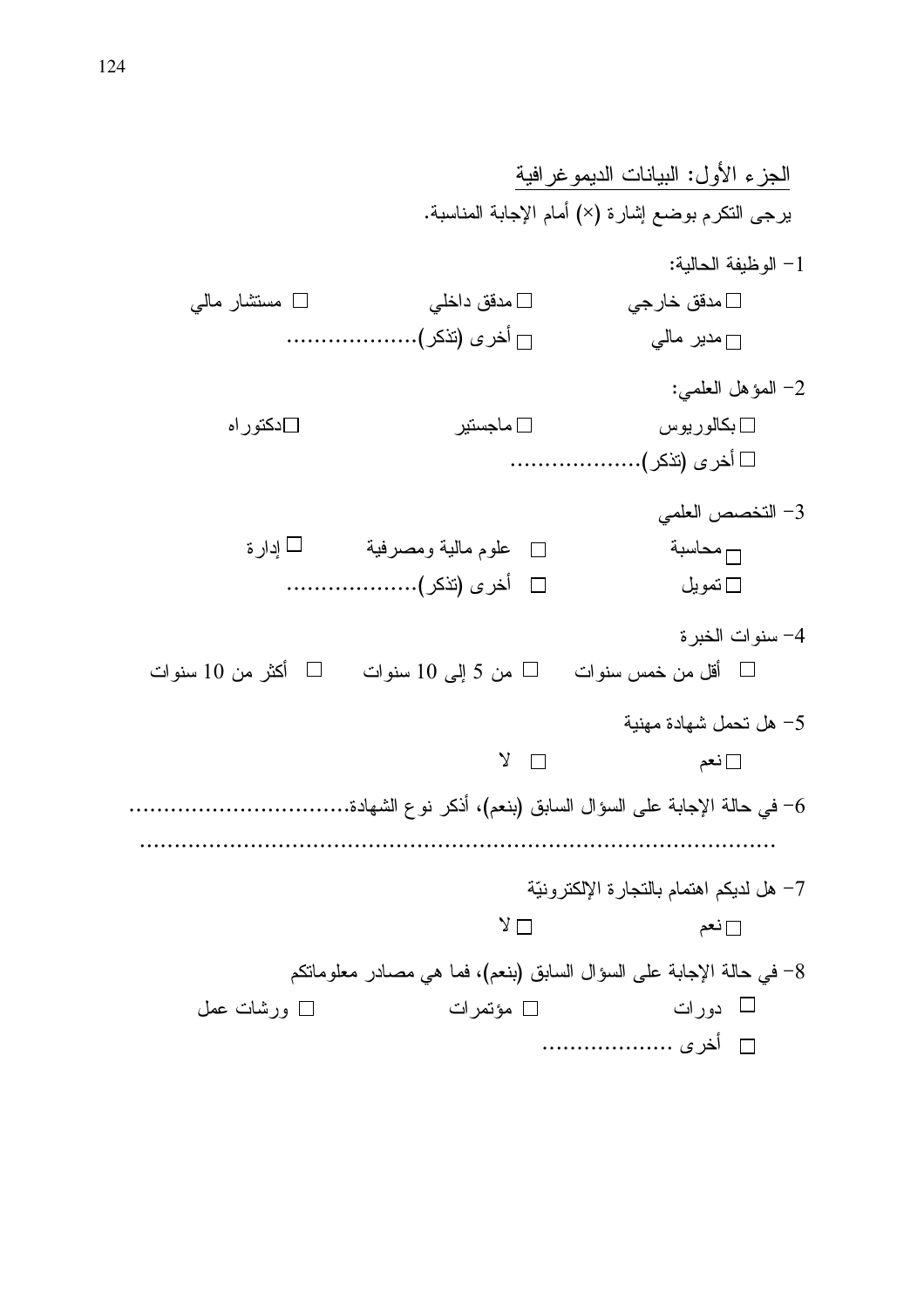الجزء الثاني: الخاص بالفرضيّات

مقدمة:

لقد قام كل من معهد لمحاسبين القانونيّين الأمريكيّ (AICPA) ومعهد المحاسبين القانونيّين الكنديّ (CICA) بإنشاء مشروع مشترك لتدقيق الشركات المتعاملة في التجارة الإلكترونيّة ( Web Trust)، وقد ضم هذا المشروع ضمن فقرانه مبادئ ومعايير لندقيق نلك الشركات. لقد صممت هذه الاستبانة وفق لتلك المبادئ والمعابير التي بمكن تلخيصها بالتالي: أولا : الممبادئ: 1– مبدأ الحماية (Security): وينص على أن يكون النظام محمياً من الاختراقات غير المـــصر ح بها. 2– مبدأ جاهزية النظام (Availability): وينص على أن النظام جاهزاً للعمل وفقـــاً للــــسياسات الموضوع. 3– مبداً نكامل المعالجة (Processing Integrity): وينص على أنه قد نم النأكد من أن جميـــع الإجراءات قد تم تجهيزها وأنها توفر معلومات دقيقة ووقتية مصرحاً بها. 4- مبدأ الخصوصية على الشبكة (Online Privacy): وينص على أن الاستخدام والإفصاح عن جميع المعلومات التي تم الحصول عليها عبر النعامل بالنجارة الإلكترونيّة من خــــلال شــــبكة الإنترنت، يتماشى مع سياسات الشركة الموضوع تلتأمين الخصوصية المتعاملين معها. 5– مبدأ السرية (Confidentiality): وينص على أن سرية جميع المعلومـــات، نتماشــــي مــــع سباسات الشركة الموضوعة لتأمين سربة المعلومات. ثانيا : المعايير : 1- معيار السياسات (Policies): وينص على أنه يجب على الشركة ربسط سياســـاتها المعلنـــة

- بالمستخدمين المرخصين.
- 2- معيار شبكات الربط (Communications) وينص بأنه بجب على الشركة ربسط سياســـاتها المعلنة بالمستخدمين المر خصين.
- 3– معيار الإجراءات (Procedures) وينص على أنه يجب على الشركة اتباع الإجراءات اللازمة التي تؤ هلها لتحقيق أهدافها المتماشية مع أهدافها المعلنة.
- 4– معبار المر اقبة (Monitoring): وبنص على أنه بجب على الشركة مر اقبة نظامهـــا بحـــذر ؛ وذلك لاتخاذ الإجراء اللازم عند الضرورة للتماشي مع سياساتها المعلنة.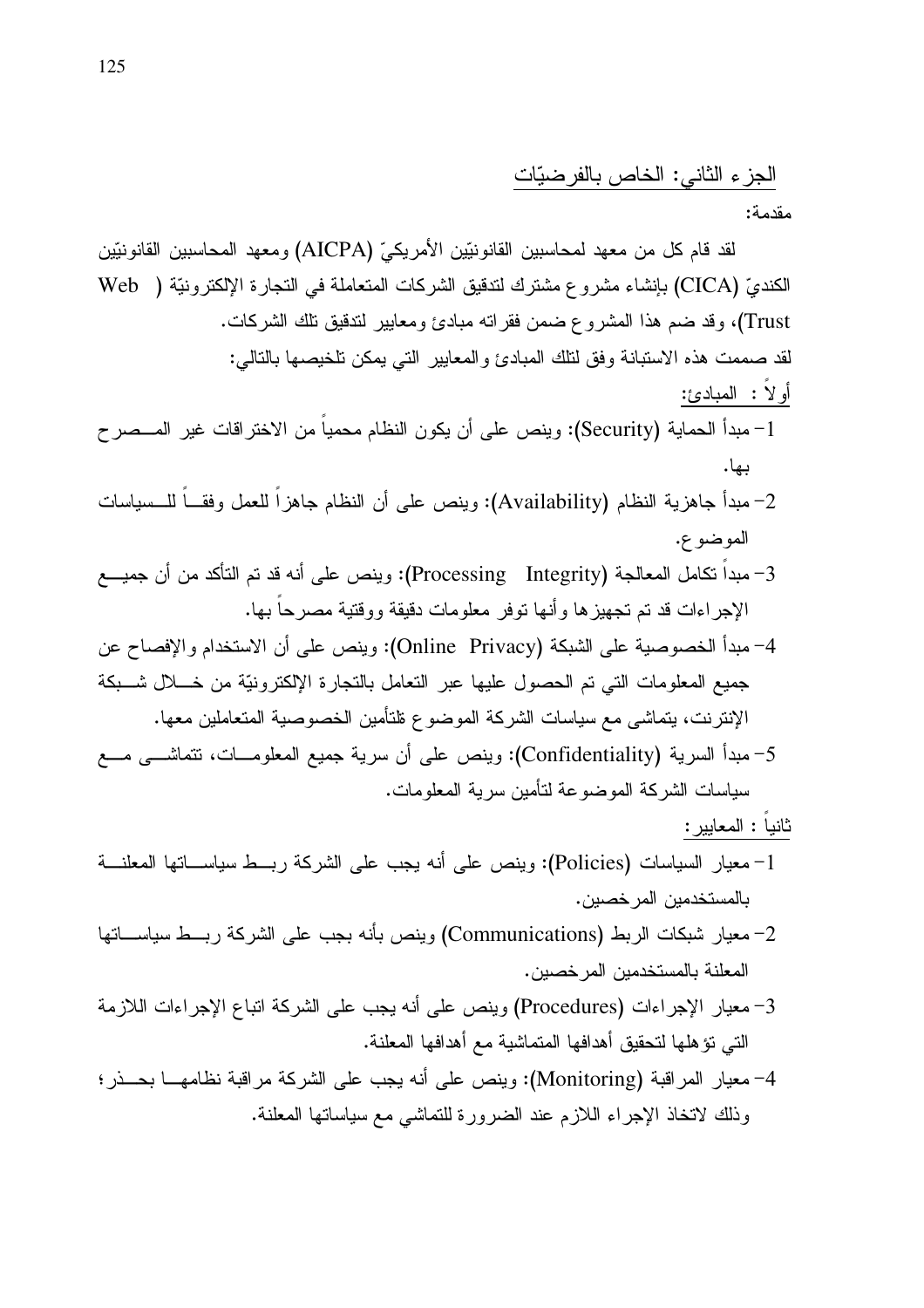السؤال الأول:

في حالة أنكم ستقومون مستقبلاً بتدقيق النظام المحاسبي إحدى الشركات المتعاملة في التجارة الإلكترونيّة، فما مدى قدرتكم على ندقيق الفقرات النالية المتبعة من قبل الشركة التي تقومون بالتدقيق عليها.

|                                                                   | درجة القدرة |       |             |                 |        |  |
|-------------------------------------------------------------------|-------------|-------|-------------|-----------------|--------|--|
| الفقرات                                                           | عالية       | عالية | متوسطة ا    | متدنية          | متدنية |  |
| أولاً: التزام الشركة بمبدأ الحماية Security                       | جدا         |       |             |                 | جدا    |  |
| سياسات الشركة الخاصة بحماية نظامها المالى                         |             |       |             |                 |        |  |
| شبكات الربط الخاصة بحماية النظام                                  |             |       |             |                 |        |  |
| الإجراءات المتبعة لتطبيق ألية حماية النظام                        |             |       |             |                 |        |  |
| ألية المراقبة المنبعة لمراقبة السياسات وشبكات الربط               |             |       |             |                 |        |  |
| وإجراءات الحماية.                                                 |             |       |             |                 |        |  |
|                                                                   |             |       | درجة القدرة |                 |        |  |
| الفقرات                                                           | عالية       | عالية | متوسطة      | متدنية          | متدنية |  |
| ثانيا: التزام الشركة بمبدأ جاهزية النظام Availability             | جدا         |       |             |                 | جدا    |  |
| سياسات الشركة الخاصة بجاهزية نظامها المالى                        |             |       |             |                 |        |  |
| شبكات الربط الخاصة بجعل نظامها جاهزا للعمل                        |             |       |             |                 |        |  |
| الإجراءات المتبعة الكفيلة بتأكيد جاهزية نظامها المالى             |             |       |             |                 |        |  |
| ألية المراقبة المتبعة لمراقبة السياسات وشبكات الربط               |             |       |             |                 |        |  |
| والإجراءات المساهمة في جعل النظام جاهزا للاستخدام                 |             |       |             |                 |        |  |
|                                                                   |             |       | درجة القدرة |                 |        |  |
| الفقرات                                                           | عالية       | عالية | متوسطة      | متدنية   متدنية |        |  |
| ثالثا: التزام الشركة بمبدأ تكامل النظام Processing Integrity      | جدا         |       |             |                 | جدا    |  |
| سياسات الشركة الخاصة بالتأكيد على تكامل عمليات                    |             |       |             |                 |        |  |
| نظامها المالي                                                     |             |       |             |                 |        |  |
| شبكات الربط الخاصة بجعل نظام الشركة المالي متكامل<br>.10          |             |       |             |                 |        |  |
| العمليات                                                          |             |       |             |                 |        |  |
| الإجراءات المتبعة الكفيلة بتأكيد أن عمليات النظام                 |             |       |             |                 |        |  |
| متكاملة ومترابطة                                                  |             |       |             |                 |        |  |
| ألية المراقبة المتبعة لمراقبة السياسات وشبكات الربط<br>$\cdot$ 12 |             |       |             |                 |        |  |
| والإجراءات الخاصة بالتأكيد علىى نكامل عمليات النظام.              |             |       |             |                 |        |  |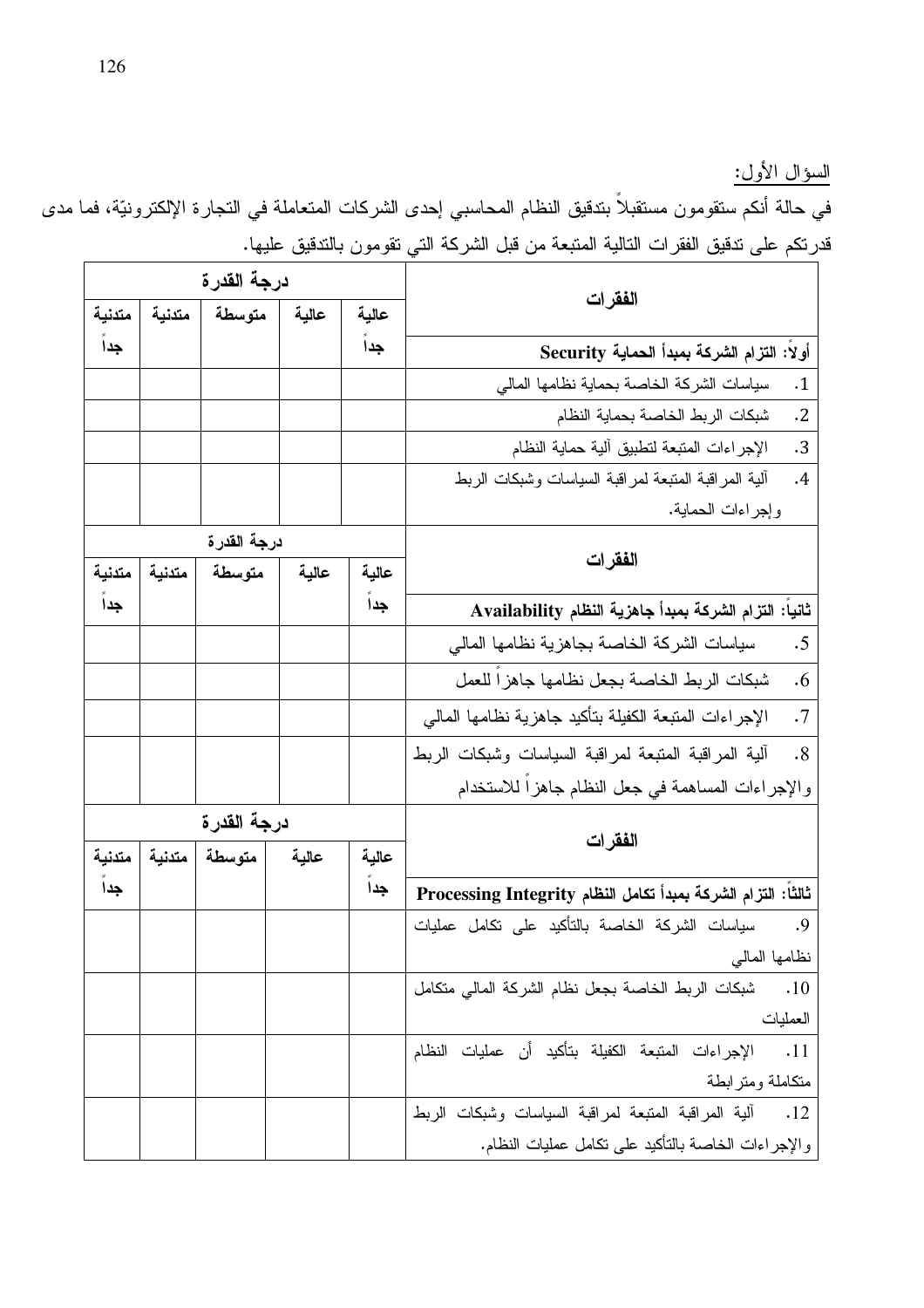|        |        | درجة القدرة     |       |       |                                                              |
|--------|--------|-----------------|-------|-------|--------------------------------------------------------------|
| متدنية |        | متوسطة   متدنية | عالية | عالية | الفقرات                                                      |
| جداً   |        |                 |       | جدأ   |                                                              |
|        |        |                 |       |       | رابعا: التزام الشركة بمبدأ الخصوصية علــــى الـــشبكة Online |
|        |        |                 |       |       | Privacy                                                      |
|        |        |                 |       |       | سياسات الشركة الخاصة بتأمين خصوصية التعامل ضمن<br>.13        |
|        |        |                 |       |       | نظامها المالي على الشبكة الإلكترونيّة                        |
|        |        |                 |       |       | 14.     شبكات الربط التي تساهم في تأمين خصوصية النظام        |
|        |        |                 |       |       | والمنعاملين معه على الشبكة الإلكترونيّة                      |
|        |        |                 |       |       | 15. الإجراءات المتبعة الكفيلة بتأكيد خصوصية النظام           |
|        |        |                 |       |       | والمنعاملين معه على الشبكة الإلكترونيّة                      |
|        |        |                 |       |       |                                                              |
|        |        |                 |       |       | والإجراءات الخاصة بتأمين خصوصية النظام والمتعاملين معه       |
|        |        |                 |       |       | على الشبكة الإلكترونيّة                                      |
|        |        | درجة القدرة     |       |       |                                                              |
| متدنية | متدنية | متوسطة          | عالية | عالية | الفقرات                                                      |
| جدا    |        |                 |       | جدا   |                                                              |
|        |        |                 |       |       | خامسا: التزام الشركة بمبدأ السرية Confidentiality            |
|        |        |                 |       |       | سياسات الشركة الخاصة بتأمين وحماية سرية البيانات<br>.17      |
|        |        |                 |       |       | المالية                                                      |
|        |        |                 |       |       | .18<br>شبكات الربط التي تساهم في تامين حماية سرية البيانات   |
|        |        |                 |       |       | المالية                                                      |
|        |        |                 |       |       | الإجراءات المتبعة الكفيلة بتأكيد حماية سرية البيانات<br>.19  |
|        |        |                 |       |       | المالية                                                      |
|        |        |                 |       |       | آلية المراقبة المتبعة لمراقبة السياسات وشبكات الربط<br>.20   |
|        |        |                 |       |       |                                                              |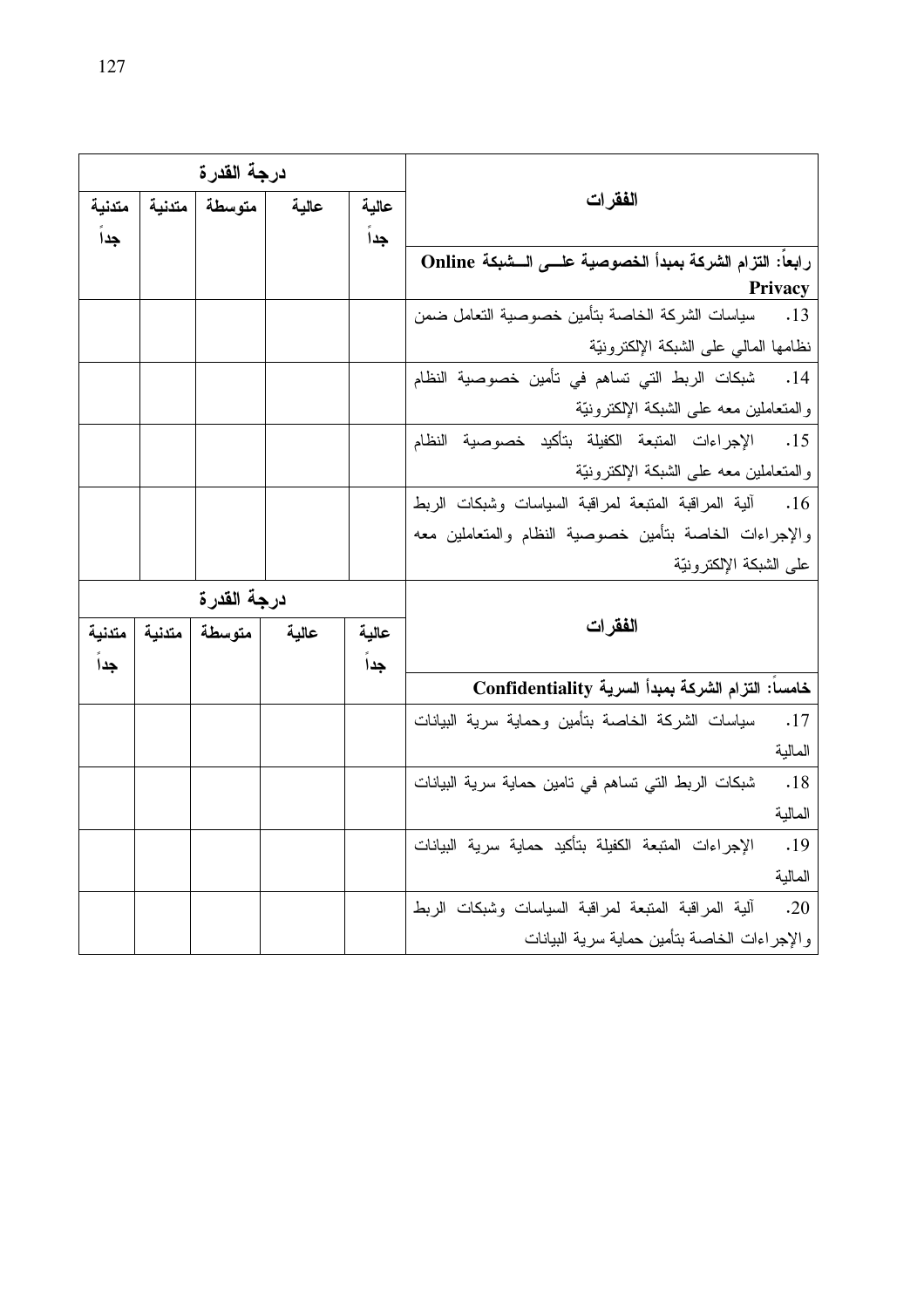السؤال الثاني: في حالة أنكم ستقومون مستقبلاً بتدقيق نظام إحدى الشركات المتعاملة في التجارة الإلكترونيّة، فمـــا هي مدى قدرتكم على ندقيق الفقرات النالية المتبعة من قبل الشركة التي تقومون بالتدقيق عليها.

|               |        | درجة القدرة           |       |              |                                                             |
|---------------|--------|-----------------------|-------|--------------|-------------------------------------------------------------|
| متدنبة<br>جدا | متدنبة | متوسطة                | عالية | عالية<br>جدا | الفقرات                                                     |
|               |        |                       |       |              | أولا: التزام الشركة بمعيارالسياسات Policies                 |
|               |        |                       |       |              | 21. سياسات الشركة الخاصة بتأمين حماية نظامها المالي         |
|               |        |                       |       |              | 22. سياسات الشركة الخاصة بجعل نظامها جاهزا للعمل            |
|               |        |                       |       |              | 23. سياسات الشركة الخاصة بجعل نظامها متكامل بعملياته        |
|               |        |                       |       |              | 24. سياسات الشركة الخاصة بتأمين خصوصية نظام على الشبكة      |
|               |        |                       |       |              | الإلكتر ونيّة                                               |
|               |        |                       |       |              | 25. سياسات الشركة الخاصة بتأمين سرية بياناتها المالية       |
| متدنية        | متدنية | درجة القدرة<br>متوسطة | عالية | عالية        | الفقرات                                                     |
| جدا           |        |                       |       | جدا          | ثانيا: التزام الشركة بمعيار شبكات الربط                     |
|               |        |                       |       |              | <b>Communications</b>                                       |
|               |        |                       |       |              | 26. إجراءات الشركة الخاصة بتأمين حماية شبكات ربط نظامها     |
|               |        |                       |       |              | المالى بالشبكة الإلكترونيّة                                 |
|               |        |                       |       |              | 27. إجراءات الشركة الخاصة بجعل نظامها المالي جاهزا للعمل    |
|               |        |                       |       |              | عبر شبكات ربط نظامها المالى بالشبكة الإلكترونيّة            |
|               |        |                       |       |              | 28. إجراءات الشركة الخاصة بجعل نظامها المالي متكامل         |
|               |        |                       |       |              | العمليات عبر شبكات ربط نظامها المالي بالشبكة الإلكترونيّة   |
|               |        |                       |       |              |                                                             |
|               |        |                       |       |              | 29. إجراءات الشركة الخاصة بتأمين خصوصية نظامها المالي       |
|               |        |                       |       |              | عبر شبكات ربط نظامها المالى بالشبكة الإلكترونيّة            |
|               |        |                       |       |              | إجراءات الشركة الخاصة بتأمين سرية بياناتها المالية عبر شبكة |
|               |        |                       |       |              | ربط نظامها المالي بالشبكة الإلكترونيّة.                     |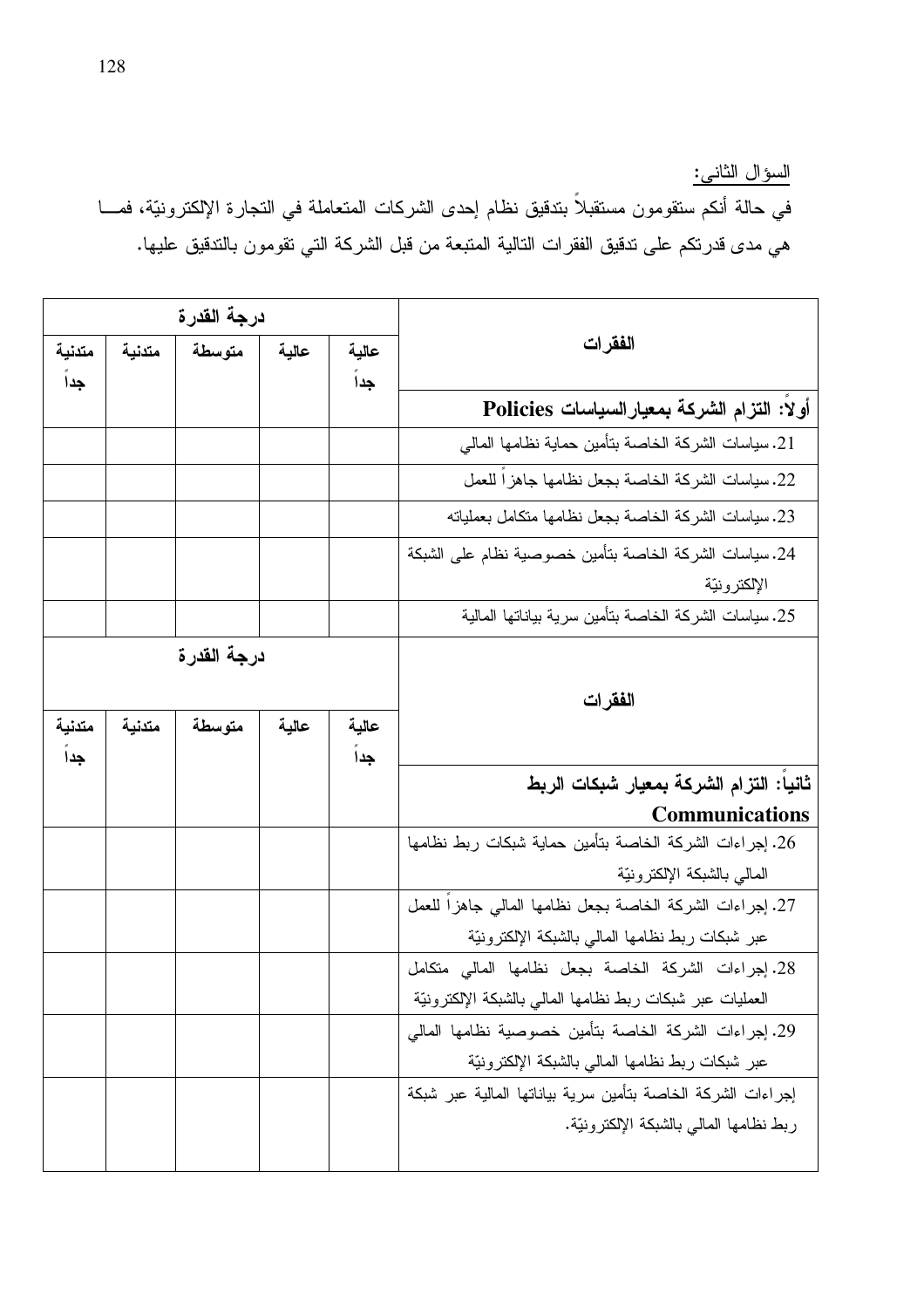|        |        | درجة القدرة |       |       |                                                             |
|--------|--------|-------------|-------|-------|-------------------------------------------------------------|
| متدنية | متدنية | متوسطة      | عالية | عالية | الفقرات                                                     |
| جدا    |        |             |       | جدا   |                                                             |
|        |        |             |       |       | ثالثا: التزام الشركة بمعيار الإجراءات Procedures            |
|        |        |             |       |       | 30. إجراءات الشركة الخاصة بدورة عمليات حماية نظامها         |
|        |        |             |       |       | المالية                                                     |
|        |        |             |       |       | 31. إجراءات الشركة الخاصة بدورة جعل نظامها المالي جاهزا     |
|        |        |             |       |       | للعمل                                                       |
|        |        |             |       |       | 32. إجراءات الشركة الخاصة بدورة نكامل عمليات نظامها         |
|        |        |             |       |       | المالي                                                      |
|        |        |             |       |       | 33. إجراءات الشركة الخاصة بدورة تأمين خصوصية نظامها         |
|        |        |             |       |       | المالي                                                      |
|        |        |             |       |       | 34. إجراءات الشركة الخاصة بدورة تأمين سرية بياناتها المالية |
|        |        |             |       |       |                                                             |
|        |        | درجة القدرة |       |       |                                                             |
| متدنية | متدنية | متوسطة      | عالية | عالية | الفقرات                                                     |
| جدا    |        |             |       | جدا   |                                                             |
|        |        |             |       |       | رابعا: التزام الشركة بمعيار المراقبة Monitoring             |
|        |        |             |       |       | 35. إجراءات الشركة الخاصة بمراقبة حماية النظام وفاعليتها    |
|        |        |             |       |       | 36. إجراءات الشركة الخاصة بمراقبة ألية جاهزية النظام        |
|        |        |             |       |       | وفاعليتها                                                   |
|        |        |             |       |       | 37. إجراءات الشركة الخاصة بمراقبة ألية تكامل عمليات النظام  |
|        |        |             |       |       | وفاعليتها                                                   |
|        |        |             |       |       | 38. إجراءات الشركة الخاصة بمراقبة ألية تامين خصوصية         |
|        |        |             |       |       | النظام وفاعليتها                                            |
|        |        |             |       |       | 39. إجراءات الشركة الخاصة بمراقبة آلية تأمين سرية البيانات  |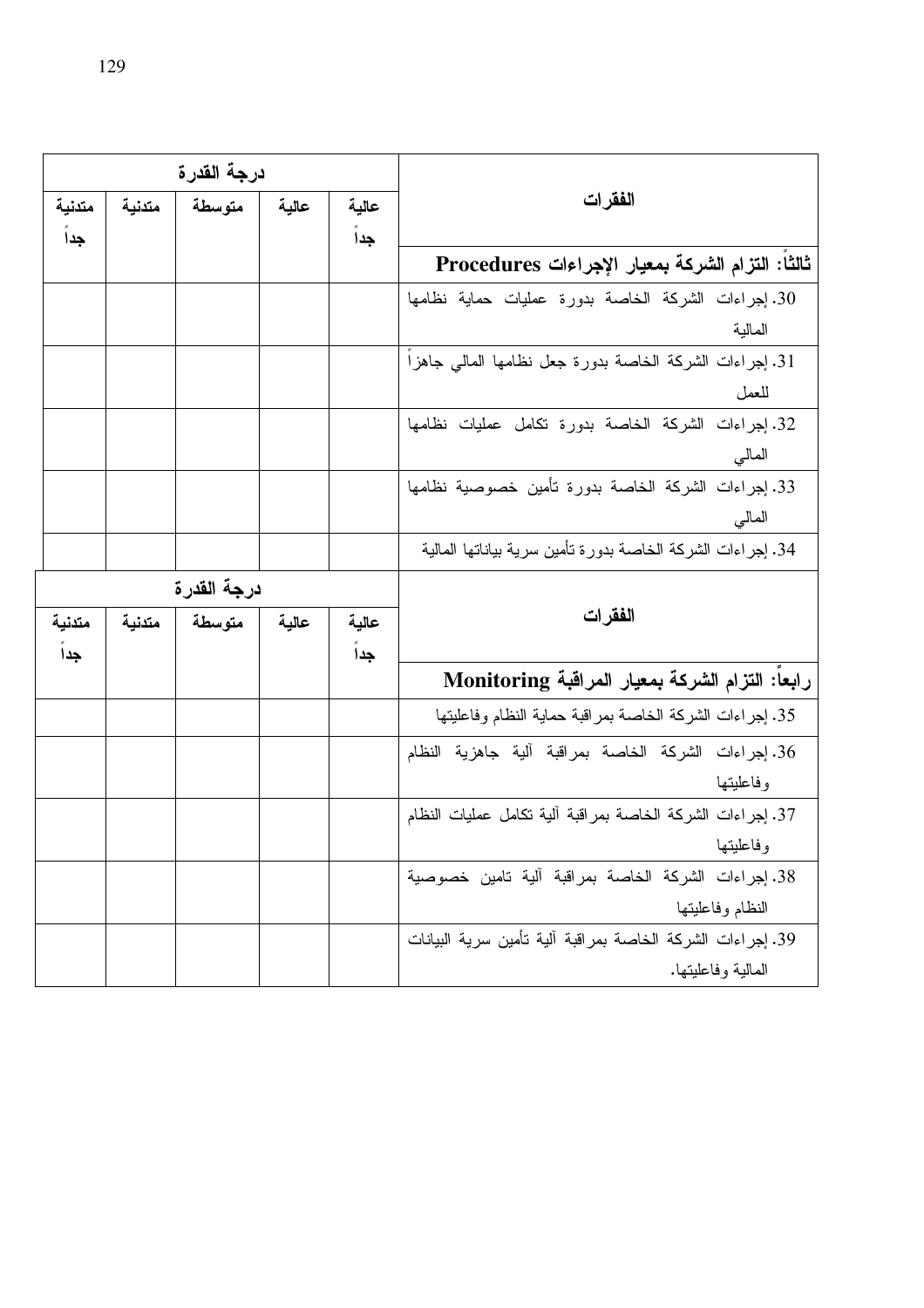السؤال الثالث

ما مدى مساهمة البنود النالية في أن نكون عائقاً أمام قدرتكم في ندقيق حسابات الشركات المتعاملـــة في التجارة الإلكترونيّة وفقاً لمبادئ ومعايير المشروع الأمريكيّ الكنديّ المشترك الخاصــــة بتـــدقيق التجارة الإلكترونيّة؟

|        |        | درجة القدرة |       |       |                                                              |
|--------|--------|-------------|-------|-------|--------------------------------------------------------------|
| متدنية | متدنية | متوسطة      | عالية | عالية | الفقرات                                                      |
| جدا    |        |             |       | جدا   |                                                              |
|        |        |             |       |       | 40. غياب النوثيق المستنديّ في عمليات التجارة الإلكترونيّة    |
|        |        |             |       |       | 41. نعقيد عمليات النجارة الإلكترونيّة                        |
|        |        |             |       |       | 42. قلة الخبرة في هذا المجال                                 |
|        |        |             |       |       | 43. حداثة استخدام التجارة الإلكترونيّة في الأردن             |
|        |        |             |       |       | 44. مخاطر الندقيق المرافقة لهذا النوع من الندقيق             |
|        |        |             |       |       | 45. صعوبة الموائمة بين سياسات الشركة وألية النطبيق والمراقبة |
|        |        |             |       |       | لتلك السياسات                                                |
|        |        |             |       |       | 46. عدم وجود دورات أو ورشات عمل متخصصة بهنذا                 |
|        |        |             |       |       | الموضوع                                                      |
|        |        |             |       |       | 47. ندني أجر عملية الندفيق بشكل عام                          |
|        |        |             |       |       | 48. كلفة عملية تدقيق هذا النوع من التجارة                    |
|        |        |             |       |       | 49. النطور النكنولوجي المنسار ع                              |

في حالة وجود اي معوقات اخرى، أو اي مقترحات ارجو ذكرها بالاسفل:

ونقبلوا فائق الشكر والاحترام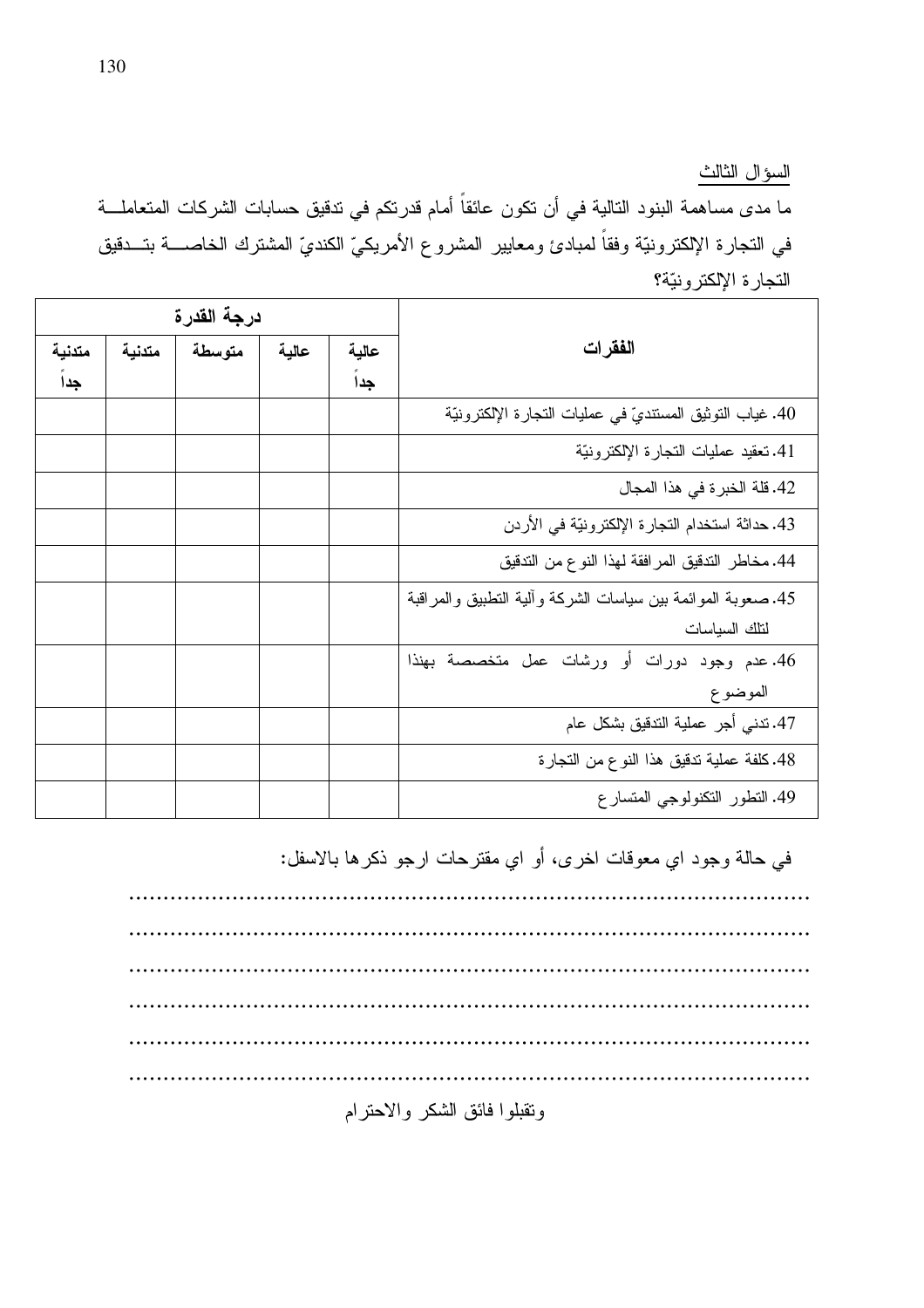# الملحق رقم (2) أسماء محكمى الاستبانة

جامعة الشرق الأوسط للدراسات العليا الاستاذ الدكتور عبد الناصر نور جامعة الشرق الأوسط للدراسات العليا الدكتور عبد الستار الكبي*سي* جامعة الشرق الأوسط للدراسات العليا الدكتور أسامة جعارة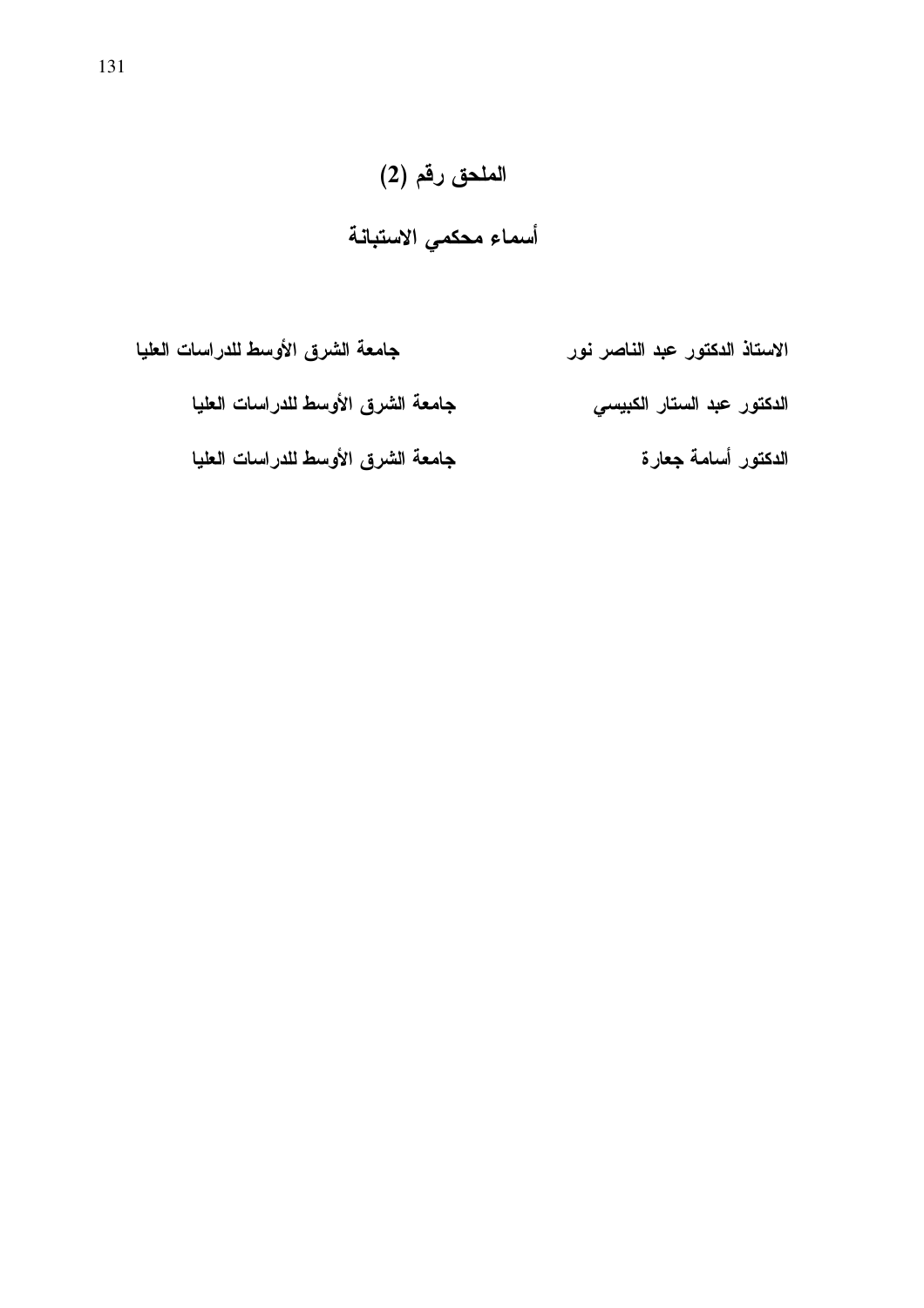

### Frequencies

**Statistics** 

|         | اله ظنفة | المؤ هل | التخصص | الخبر ة | الشهادة المهنية | نو ع الشهادة | الاهتماء بالتحار ة<br>الالكترونية | المعله مات<br>مصىادر |
|---------|----------|---------|--------|---------|-----------------|--------------|-----------------------------------|----------------------|
| Valid   | 144      | 144     | 144    | 144     | 144             | 144          | 144                               | 144                  |
| Missing |          |         |        |         |                 |              | ν                                 |                      |

### Frequency Table

|       | الوظيفة |           |       |                      |                       |  |  |  |  |  |
|-------|---------|-----------|-------|----------------------|-----------------------|--|--|--|--|--|
|       |         | Frequency |       | Percent Valid Percer | Cumulative<br>Percent |  |  |  |  |  |
| Valid |         | 85        | 59.0  | 59.0                 | 59.0                  |  |  |  |  |  |
|       |         | 34        | 23.6  | 23.6                 | 63.9                  |  |  |  |  |  |
|       |         | 6         | 4.2   | 4.2                  | 68.1                  |  |  |  |  |  |
|       |         | 6         | 4.2   | 4.2                  | 72.2                  |  |  |  |  |  |
|       |         | 13        | 9.0   | 9.0                  | 100.0                 |  |  |  |  |  |
|       | Total   | 144       | 100.0 | 100.0                |                       |  |  |  |  |  |

| Valid | Frequency      | Percent | <b>Valid Percent</b> | Cumulative<br>Percent |
|-------|----------------|---------|----------------------|-----------------------|
|       | 108            | 75      | 75                   | 75                    |
| 2     | 28             | 19.4    | 19.4                 | 94.4                  |
| 3     | 4              | 2.8     | 2.8                  | 97.2                  |
|       | $\overline{4}$ | 2.8     | 2.8                  | 100.0                 |
| tal   | 144            | 100.0   | 100.0                |                       |
|       |                |         |                      |                       |

المؤهل

جدول رقم (3)

جدول رقم (4)

3ول ر (**2** )

|       |       | Frequency | Percent | <b>Valid Percent</b> | Cumulative<br>Percent |
|-------|-------|-----------|---------|----------------------|-----------------------|
| Valid |       | 124       | 86      | 86                   | 86                    |
|       | 2     | 8         | 5.6     | 5.6                  | 91.7                  |
|       | 3     | 8         | 5.6     | 5.6                  | 97.2                  |
|       | 4     | 2         | 1.4     | 1.4                  | 98.6                  |
|       |       | 2         | 1.4     | 1.4                  | 100.0                 |
|       | Total | 144       | 100.0   | 100.0                |                       |

التخصص

132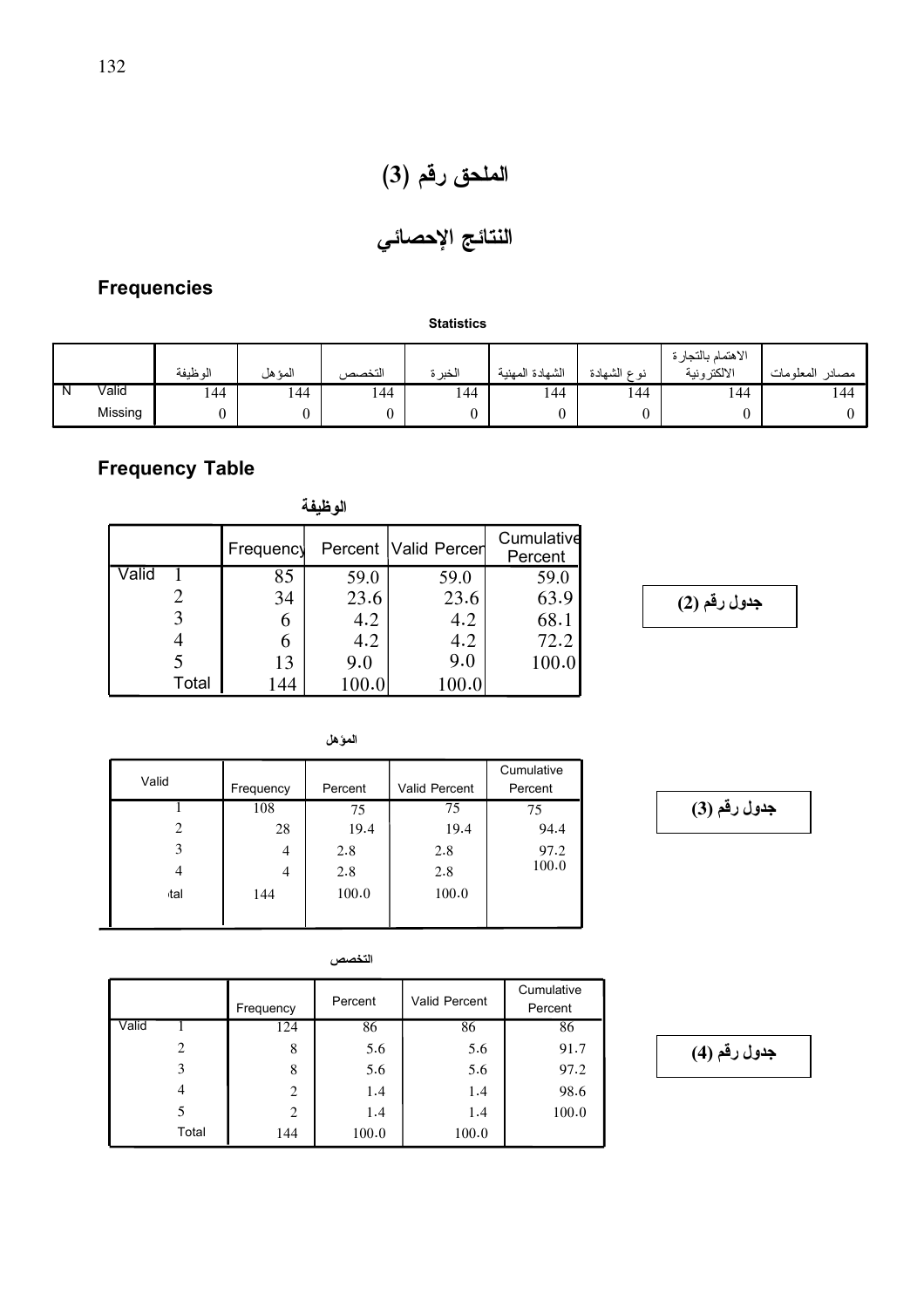#### الخبر ة

|       |       | Frequency | Percent | Valid Percent | Cumulative<br>Percent |
|-------|-------|-----------|---------|---------------|-----------------------|
| Valid |       | 66        | 45.8    | 45.8          | 45.8                  |
|       |       | 24        | 16.7    | 16.7          | 62.5                  |
|       | 3     | 52        | 37.5    | 37.5          | 100.0                 |
|       | Total | 144       | 100.0   | 100.0         |                       |

-<br>|-<br>|-

| Valid | Frequency | Percent | <b>Valid Percent</b> | Cumulative<br>Percent |
|-------|-----------|---------|----------------------|-----------------------|
|       | 136       | 94.4    | 94.4                 | 94.4                  |
|       |           | 5.6     | 5.6                  | 100.0                 |
| Total | 144       | 100.0   | 100.0                |                       |

نوع الشهادة

|       |       |           |         |               | Cumulative |
|-------|-------|-----------|---------|---------------|------------|
|       |       | Frequency | Percent | Valid Percent | Percent    |
| Valid |       | 104       | 72.2    | 72.2          | 72.2       |
|       |       | 32        | 22.2    | 22.2          | 94.4       |
|       |       |           | 5.6     | 5.6           | 100.0      |
|       | Total | 144       | 100.0   | 100.0         |            |

#### الاهتمام بالتجارة الالكترونية

| Valid | Frequency | Percent | Valid Percent | Cumulative<br>Percent |
|-------|-----------|---------|---------------|-----------------------|
|       | 62        | 43      | 43.1          | 43                    |
|       | 28        | 57      | 57            | 100                   |
| Total | 144       | 100.0   | 100.0         |                       |

|  |  | عينة الدراسة مصادر معلومات |  |
|--|--|----------------------------|--|
|--|--|----------------------------|--|

|       |       | Frequency | Percent | <b>Valid Percent</b> | Cumulative<br>Percent |
|-------|-------|-----------|---------|----------------------|-----------------------|
| Valid | 0     | 82        | 57      | 57                   | 57                    |
|       |       | 26        | 18.1    | 18.1                 | 75.0                  |
|       | 2     | 10        | 6.9     | 6.9                  | 81.9                  |
|       | 3     | 12        | 8.3     | 8.3                  | 90.3                  |
|       | 4     | 14        | 9.7     | 9.7                  | 100.0                 |
|       | Total | 144       | 100.0   | 100.0                |                       |

## Descriptives



جدول رقم (7)

جدول رقم (9<u>)</u>

جدول رقم (8)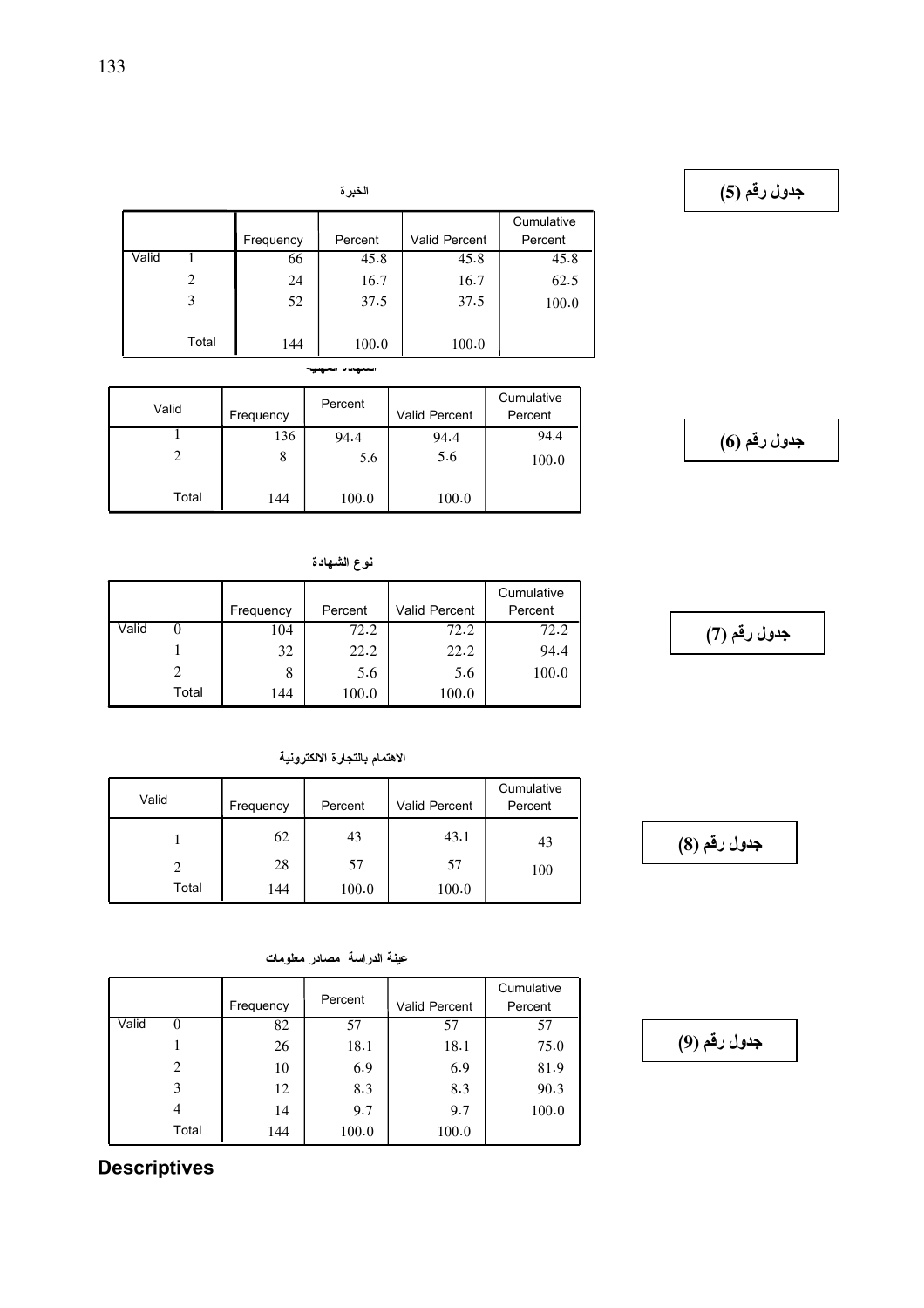|                    | N   | Minimum          | Maximum | Mean | Std. Deviation |
|--------------------|-----|------------------|---------|------|----------------|
| q1                 | 144 | $\overline{2}$   | 5       | 3.90 | .769           |
| q2                 | 144 | $\mathbf{1}$     | 5       | 3.61 | .954           |
| q3                 | 144 | $\overline{c}$   | 5       | 3.64 | .807           |
| q4                 | 144 | $\,1$            | 5       | 3.57 | .913           |
| q5                 | 144 | $\overline{c}$   | 5       | 3.78 | .752           |
| q6                 | 144 | $\overline{c}$   | 5       | 3.58 | .865           |
| q7                 | 144 | $\,1$            | 5       | 3.63 | .810           |
| q8                 | 144 | $\,1$            | 5       | 3.47 | .819           |
| q9                 | 144 | $\,1$            | 5       | 3.60 | .760           |
| q10                | 144 | $\,1$            | 5       | 3.43 | .866           |
| q11                | 144 | $\,1$            | 5       | 3.63 | .792           |
| q12                | 144 | $\overline{2}$   | 5       | 3.56 | .707           |
| q13                | 144 | $\,1$            | 5       | 3.69 | .955           |
| q14                | 144 | $\overline{c}$   | 5       | 3.58 | .832           |
| q15                | 144 | $\,1\,$          | 5       | 3.61 | .845           |
| q16                | 144 | $\overline{c}$   | 5       | 3.60 | .796           |
| q17                | 144 | $\overline{c}$   | 5       | 3.93 | .858           |
| q18                | 144 | $\overline{c}$   | 5       | 3.71 | .876           |
| q19                | 144 | $\overline{c}$   | 5       | 3.72 | .823           |
| q20                | 144 | $\overline{c}$   | 5       | 3.64 | .754           |
| q21                | 144 | $\overline{c}$   | 5       | 3.83 | .690           |
| q22                | 144 | $\overline{c}$   | 5       | 3.61 | .720           |
| q23                | 144 | $\overline{2}$   | 5       | 3.56 | .687           |
| q24                | 144 | $\overline{c}$   | 5       | 3.56 | .817           |
| q25                | 144 | $\overline{c}$   | 5       | 3.69 | .796           |
| q26                | 144 | $\,1$            | 5       | 3.47 | .819           |
| q27                | 144 | $\,1$            | 5       | 3.44 | .834           |
| q28                | 144 | $\mathbf{1}$     | 5       | 3.38 | .810           |
| q29                | 144 | $\,1$            | 5       | 3.33 | .946           |
| q30                | 144 | $\,1$            | 5       | 3.49 | .916           |
| q31                | 144 | $\overline{c}$   | 5       | 3.64 | .675           |
| q32                | 144 | $\boldsymbol{2}$ | 5       | 3.67 | .690           |
| q33                | 144 | $\overline{c}$   | 5       | 3.60 | .722           |
| q34                | 144 | $\boldsymbol{2}$ | 5       | 3.72 | .752           |
| q35                | 144 | $\overline{c}$   | 5       | 3.69 | .830           |
| q36                | 144 | $\,1$            | 5       | 3.82 | .716           |
| q37                | 144 | $\overline{c}$   | 5       | 3.71 | .718           |
| q38                | 144 | $\overline{c}$   | 5       | 3.65 | .693           |
| q39                | 144 | $\,1$            | 5       | 3.56 | .800           |
| q40                | 144 | $\overline{c}$   | 5       | 3.83 | .885           |
| q41                | 144 | $\,1$            | 5       | 3.64 | 1.049          |
| q42                | 144 | $\overline{c}$   | 5       | 3.42 | .798           |
| q43                | 144 | $\,1$            | 5       | 3.46 | .915           |
| q44                | 144 | $\,1$            | 5       | 3.47 | .916           |
| q45                | 144 | $\overline{c}$   | 5       | 3.61 | .909           |
| q46                | 144 | $\,1$            | 5       | 3.26 | .869           |
| q47                | 144 | $\overline{2}$   | 5       | 3.61 | .909           |
| q48                | 144 | $\,1$            | 5       | 3.29 | .953           |
| q49                | 144 | $\,1$            | 5       | 3.42 | .865           |
| q50                | 144 | $\overline{c}$   | 5       | 3.54 | .884           |
| Valid N (listwise) | 144 |                  |         |      |                |

### جدول رقم (12-23)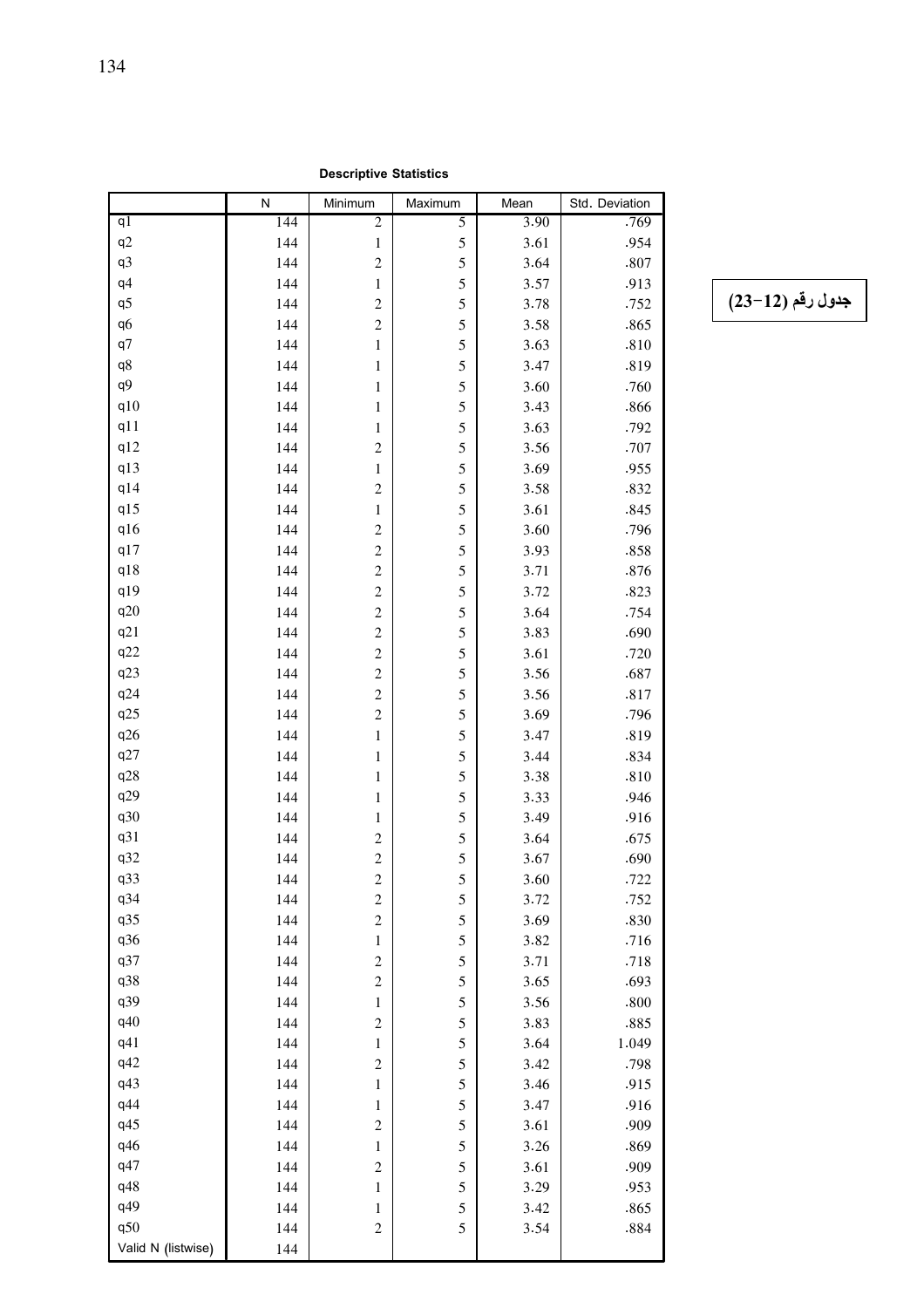### Reliability

#### Scale: ALL VARIABLES

#### Case Processing Summary

|       |                  |     | $\frac{0}{0}$ |
|-------|------------------|-----|---------------|
| Cases | Valid            | 144 | 100.0         |
|       | <b>Excludeda</b> |     | .0            |
|       | Total            | 144 | 100.0         |

a. Listwise deletion based on all variables in the procedure.

#### Reliability Statistics

| Cronbach's |            |
|------------|------------|
| Alpha      | N of Items |
| .950       |            |

### $T-Test$   $1.9771 =$ الجدولية

|                  |           |        |                | Std. Error |  |
|------------------|-----------|--------|----------------|------------|--|
|                  | Ν<br>Mean |        | Std. Deviation | Mean       |  |
| $\overline{h1}$  | 144       | 3.6437 | .60371         | .05031     |  |
| h1a              | 144       | 3.6806 | .73644         | .06137     |  |
| h1b              | 144       | 3.6146 | .70331         | .05861     |  |
| h1c              | 144       | 3.5521 | .67152         | .05596     |  |
| h <sub>1</sub> d | 144       | 3.6215 | .75145         | .06262     |  |
| h1e              | 144       | 3.7500 | .74679         | .06223     |  |
| h2               | 144       | 3.6125 | .54790         | .04566     |  |
| h2a              | 144       | 3.6500 | .59532         | .04961     |  |
| h2b              | 144       | 3.4063 | .72834         | .06070     |  |
| h2c              | 144       | 3.6639 | .59820         | .04985     |  |
| h2d              | 144       | 3.7139 | .65019         | .05418     |  |
| h <sub>3</sub>   | 144       | 3.4722 | .59608         | .04967     |  |

#### One-Sample Statistics